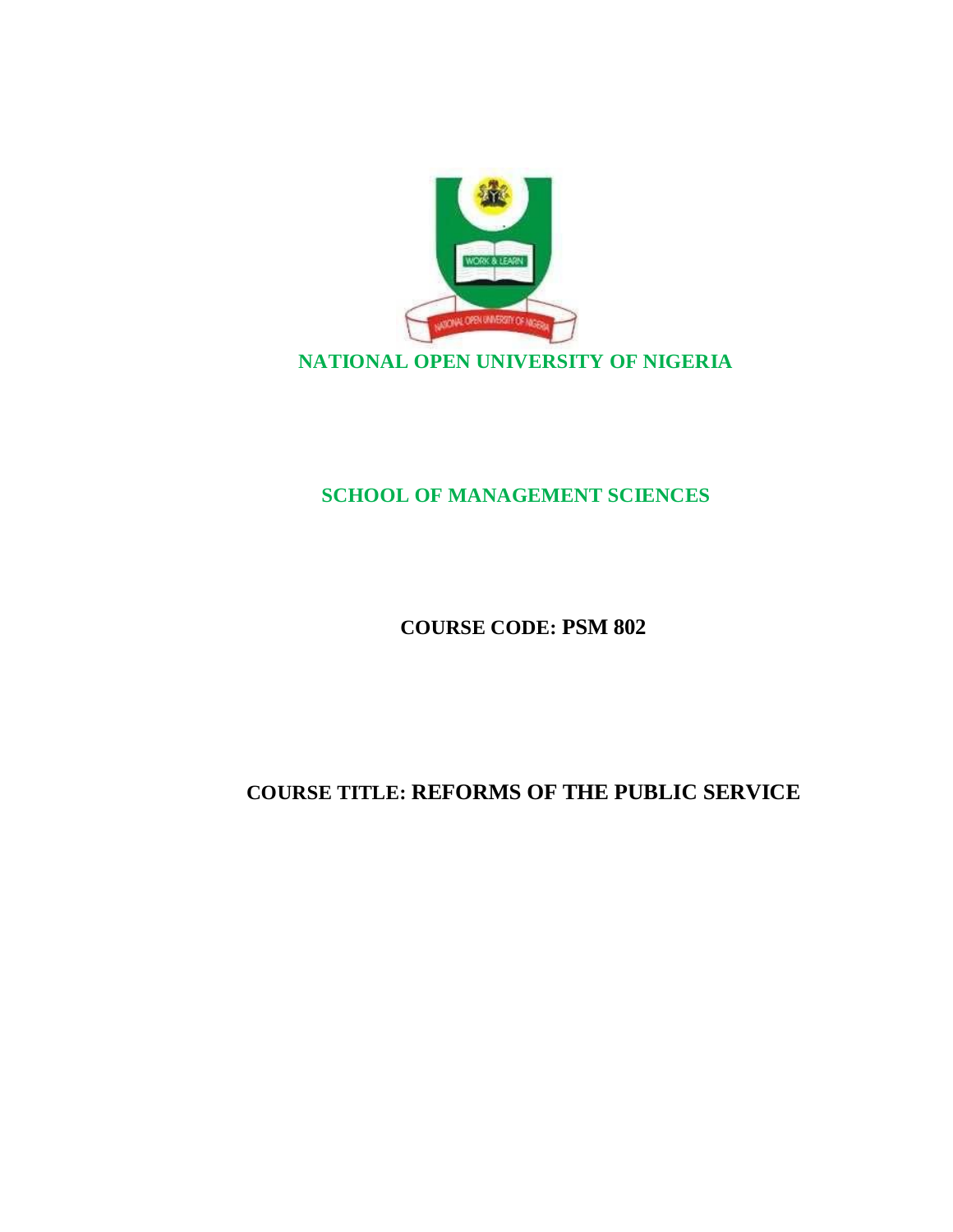# **COURSE GUIDE**

# **PSM 802 REFORMS OF THE PUBLIC SERVICE**

**Course Team** Dr. Jide Ayeni (Course Developer) 9, Ikorodu Road, Jibowu, Yaba, Lagos Professor Chuks P. Maduabum (Course Editor) NOUN Dr. C.I. Okeke (Programme Leader)-NOUN Mrs. P.N. Ibeme (Course Coordinator)-NOUN

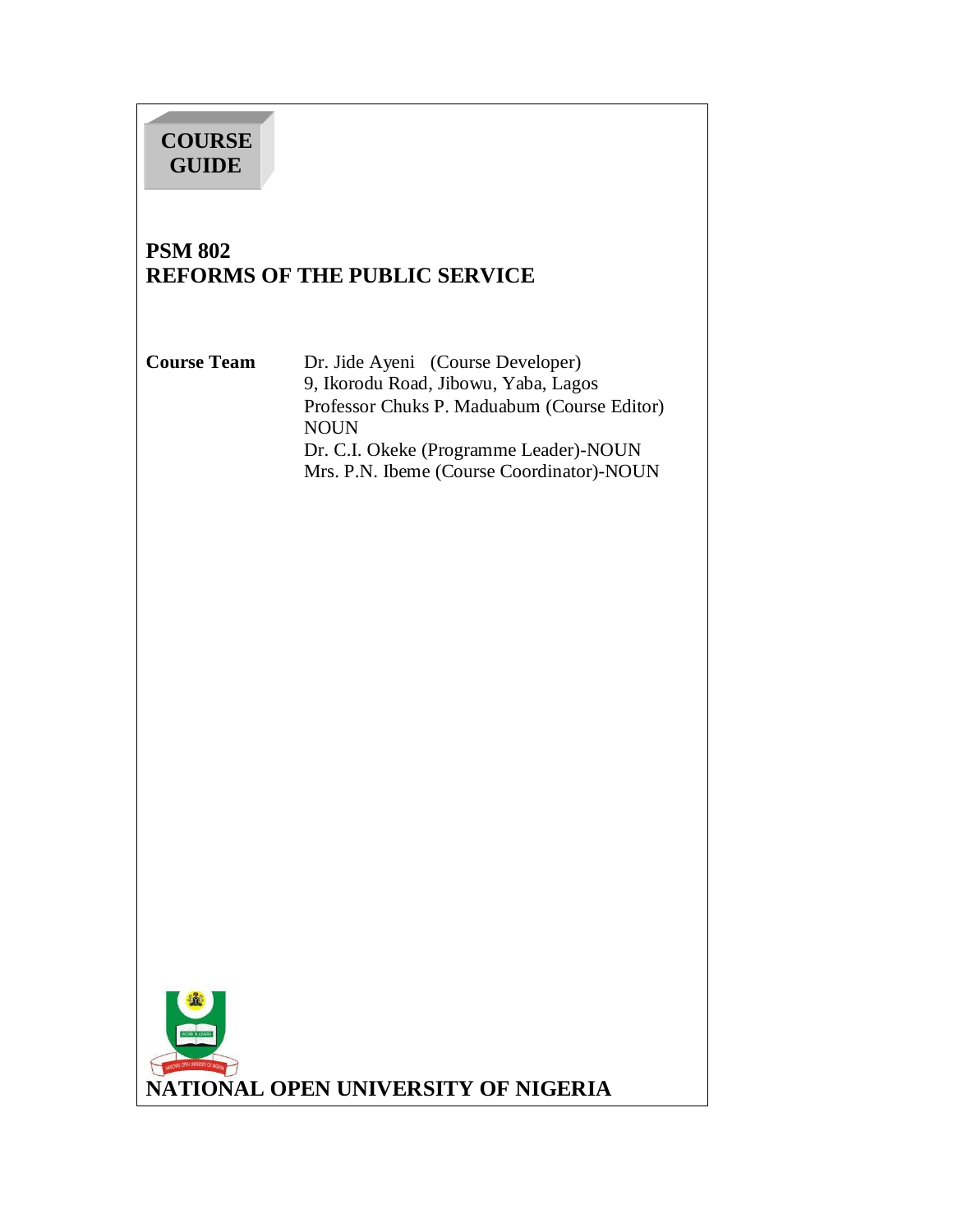National Open University of Nigeria **Headquarters** National Open University of Nigeria 14-16, Ahmadu Bello Way Victoria Island- Lagos

Abuja Office 5. Dar es Salaam Street Off Aminu Kano Crescent Wuse II, Abuja

e-mail: centralinfo@nou.edu.ng URL: www.nou.edu.ng

Published by National Open University of Nigeria

Printed 2013

ISBN: 978-058676-1

All Rights Reserved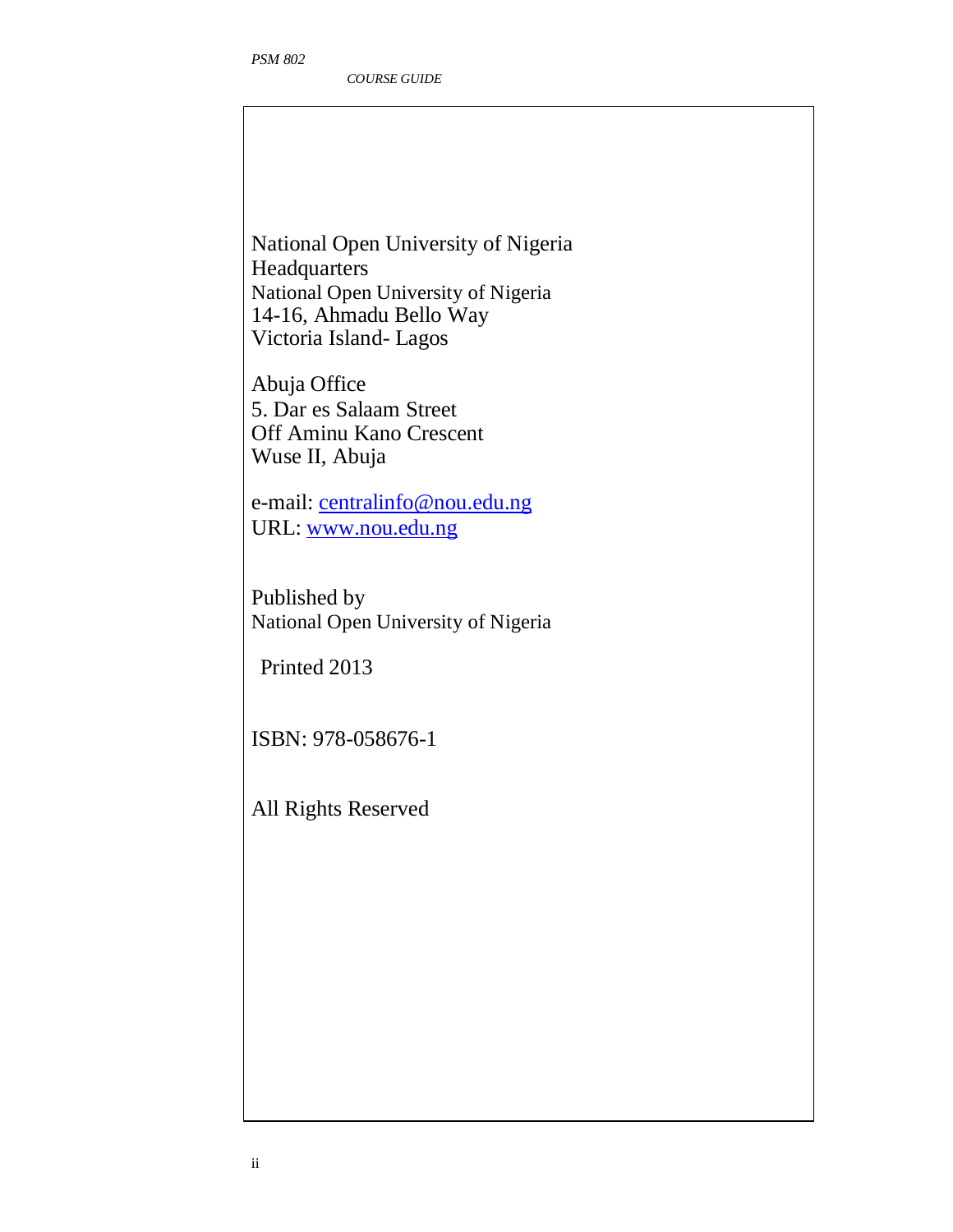# **CONTENTS PAGE**

| 1V   |
|------|
| 1V   |
| 1V   |
| V    |
| vi   |
| vi   |
| vi   |
| viii |
| viii |
| V111 |
| V111 |
| 1X   |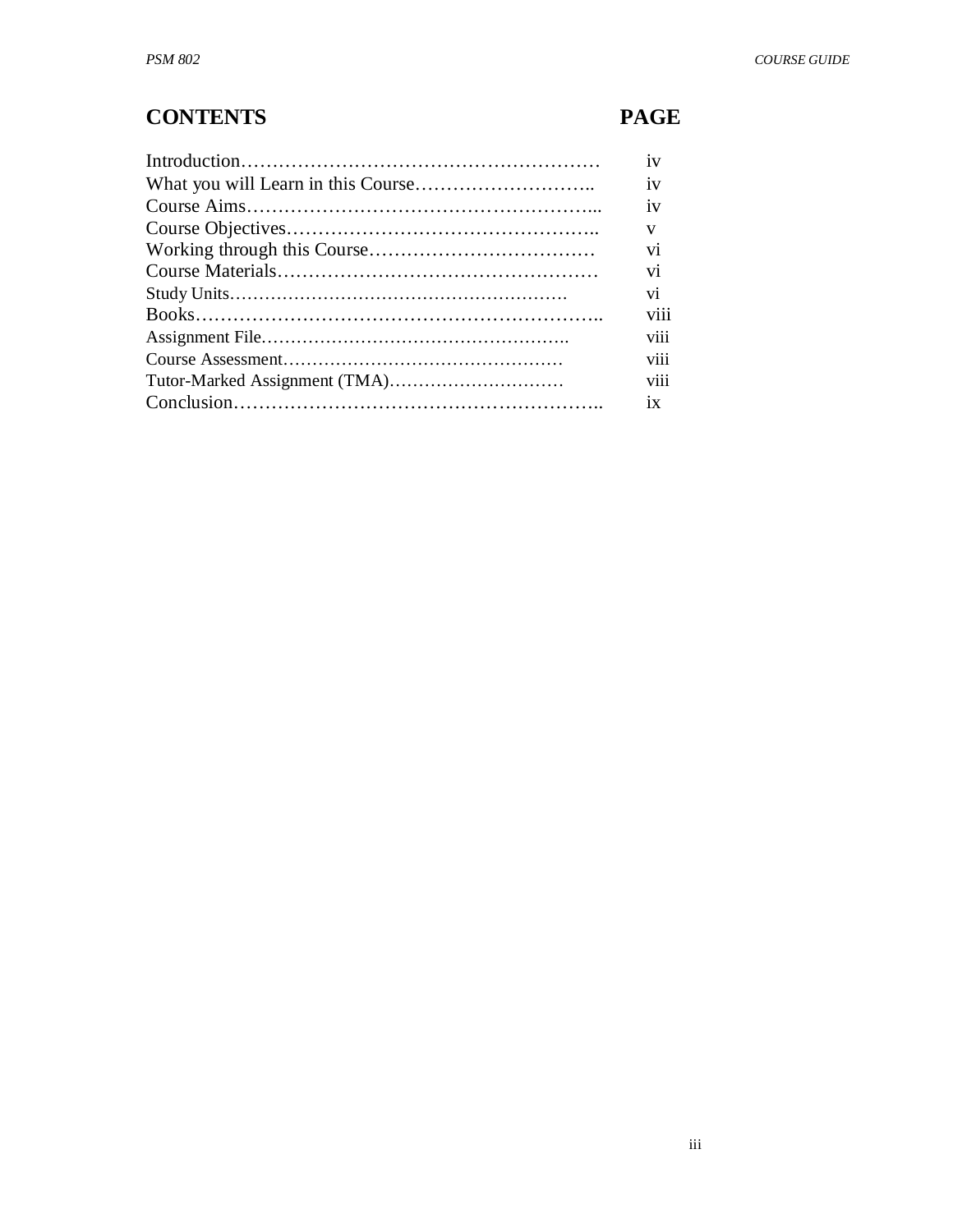*COURSE GUIDE* 

# **INTRODUCTION**

Reforms of the Public Service is a one-semester course for students offering the Masters Degree programme in Public Service Management. It is one of the core courses and a 3- credit unit course consisting of 16 units. Each unit is supposed to be covered in three hours.

The course consists of 5 modules and 16 units. The modules are: Theoretical/conceptual framework, the pre-independence reforms, first republic reforms, public service reforms under military and Obasanjo reforms.

This course guide tells you briefly what the course is about, what course materials you will be using and how you can work your way through these materials. It also highlights issues of timing for going through these units, and explains the activities and Tutor- Marked Assignments. There are supposed to be tutorials attached to this course and taking advantage of this will bring you into contact with your tutorial facilitator which will enhance your understanding of this course.

### **WHAT YOU WILL LEARN IN THIS COURSE**

The overall aim of this course on Public Service Reforms is to expose how public service institutions and agencies are reformed, refocused or redirected at a particular point in time or over a period of time. This is done to broaden your perspective on public service reform and stimulate your interest in public service reform. It is also to make you appreciate the utility and indispensability of reform in the public service.

During this course, you will learn the concepts of innovation, best practices and reforms, bureaucratic or public service innovation, challenges of development, systems theory, new public management, public sector decentralisation and community-driven development, challenges of innovation and accountability in the public service as well as the details of all reforms both in pre and post-independence era in Nigeria to date. Knowledge of all these will lead to the appreciation of the role, functions and features of public service institutions and agencies.

### **COURSE AIMS**

The aim of this course as pointed out earlier is to expose the students of public administration/service management to the concepts, structure, organisation and service delivery capacity of the public service. It is also to make you appreciate the scope of public service, the way it operates and what the public service is capable of doing, especially if it is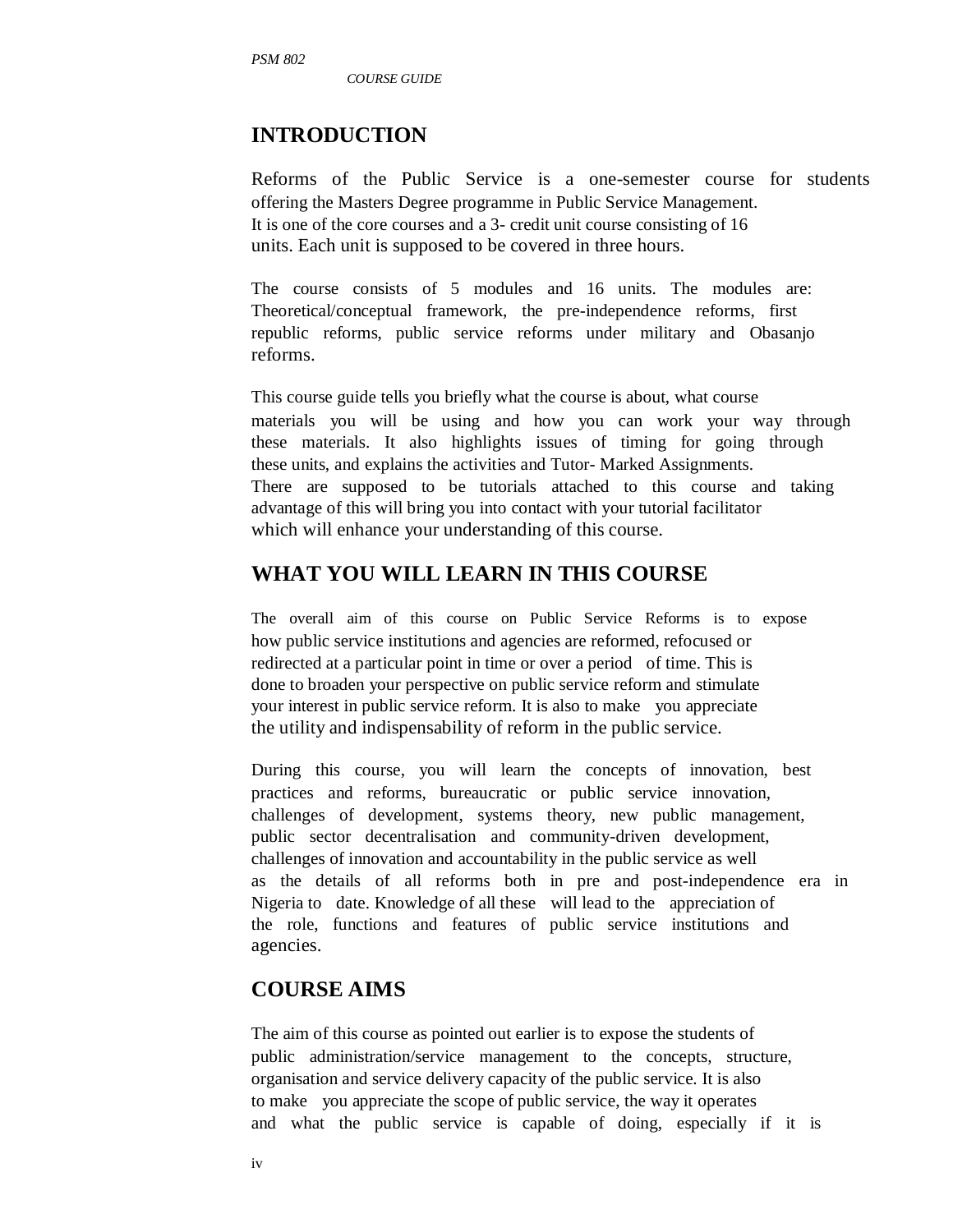reformed regularly along the new development and innovations taking place at all times or over a period of time.

This will be achieved by aiming to:

- i. Introduce you to the basic concepts of the public service, reform, innovation, best global practices, new public management, challenges of innovation, knowledge and public sector management, creativity, backward-looking reforms, forwardlooking reforms etc.
- ii. Compare the **modus operandi** of public service reforms in Nigeria with that of other African countries and the Western world
- iii. Give an insight into public-private partnership as an element of public service reform
- iv. Expose the source of the global best practices in selected countries and
- v. Appraise the development potentials of reform activities and efforts in Nigeria from 1900 to date.

# **COURSE OBJECTIVES**

To achieve the aims set out above, the course sets overall objectives. In addition, each unit also has specific objectives. The unit objectives are always included at the beginning of a unit. You are advised to refer to them as you study each unit both at the beginning and at the end to ensure that you check your progress and that you have done what is required of you by the unit. Below are wider objectives of the course as a whole, you should be able to:

- 1. Identify and explain the main concepts associated with public service reforms and innovations
- 2. Situate public service reform within the generic term of Public Administration and Management
- 3. Appreciate the philosophy of public service reform, innovation and global best practices
- 4. Describe and compare reform, innovations and modern trends as they apply to different countries bringing out the **modus operandi** in the countries being studied and compared
- 5. Explain the development potentials of reform and innovations in the new millennium
- 6. Read a set of articles and apply these to the concepts and issues covered in the preceding units of the course.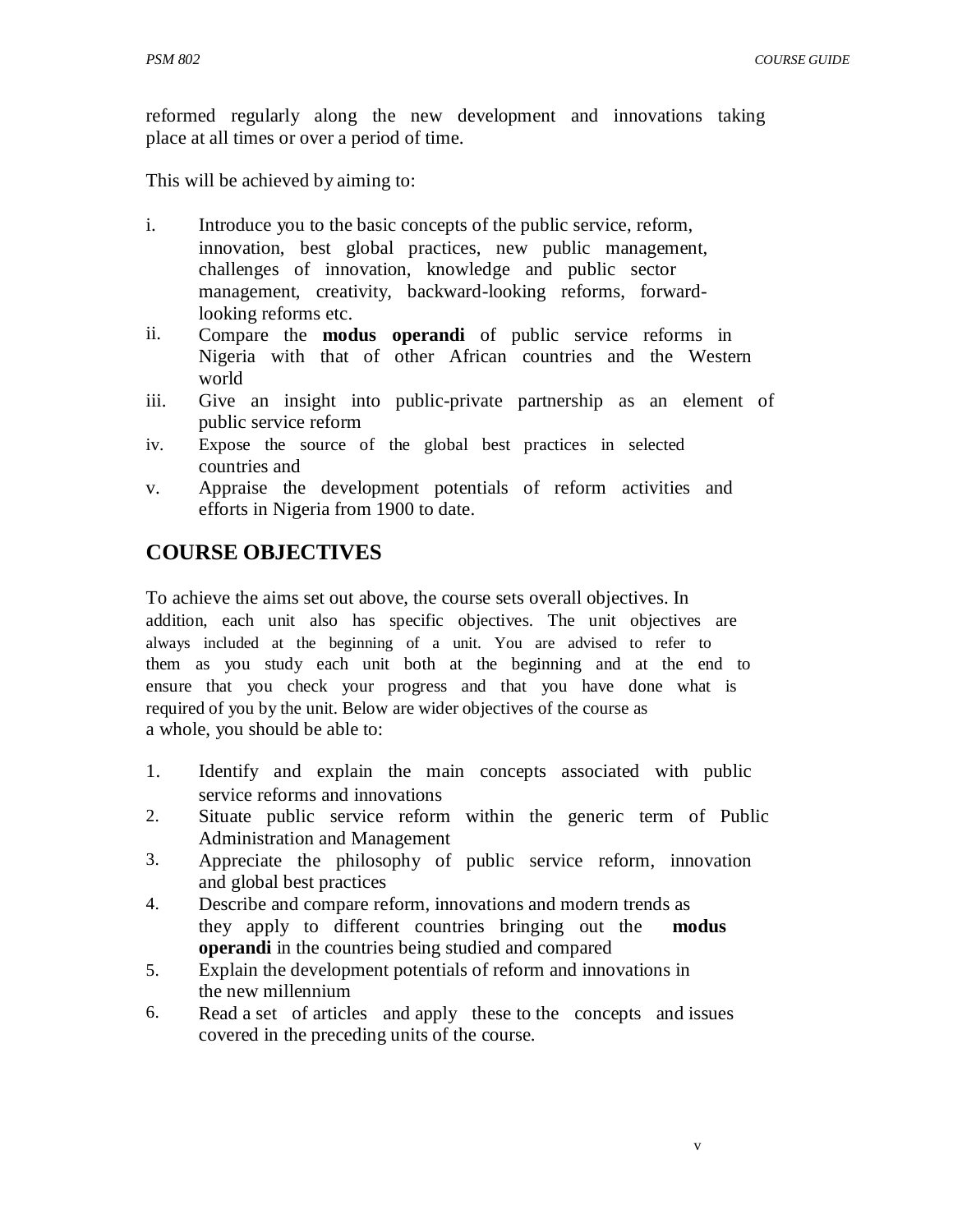*COURSE GUIDE* 

# **WORKING THROUGH THIS COURSE**

To complete this course, you are required to read the study units and recommended textbooks and explore more current materials on the internet. You may also need to visit some Federal or State Ministries, Departments and Agencies (MDAs) around you to observe practically some of the things conveyed and covered in this course. You could also have a chat with some public/civil servants on a wide array of issues including the problems the stakeholders face. You also need to keep abreast of new development and innovations in the public service globally in the newspapers, magazines and even the radio.

In this course, each unit consists of exercises or activities to test your understanding from time to time. At a point in your course, you are required to submit assignments for assessment purposes. Below you will find listed all the components of the course, what you have to do and how you should allocate time to each unit in order to complete the course successfully in time.

# **COURSE MATERIALS**

Major components of the course are:

- 1. Course Guide
- 2. Study Units
- 3. Further Reading
- 4. Activities and Tutor Marked Assignments (TMAS).

Everything you need is in each unit except the textbooks which you may have to acquire. You are advised to source current materials on the internet and avail yourself of newspapers, magazines and other publications on reforms. You may contact your tutor where you run into problem about recommended textbooks.

# **STUDY UNITS**

There are sixteen (16) units in this course as follows:

| Unit 1 | Bureaucratic Theory and Public Service |
|--------|----------------------------------------|
| Unit 2 | The Concepts of Reform, Public Service |
|        | Innovation and Development             |
| Unit 3 | Lugard and Clifford Reforms            |
| Unit 4 | Harragin Reforms                       |
| Unit 5 | <b>Foot Reforms</b>                    |
| Unit 6 | Gorsuch and Newns Reforms              |
| Unit 7 | Morgan's Reforms                       |
|        |                                        |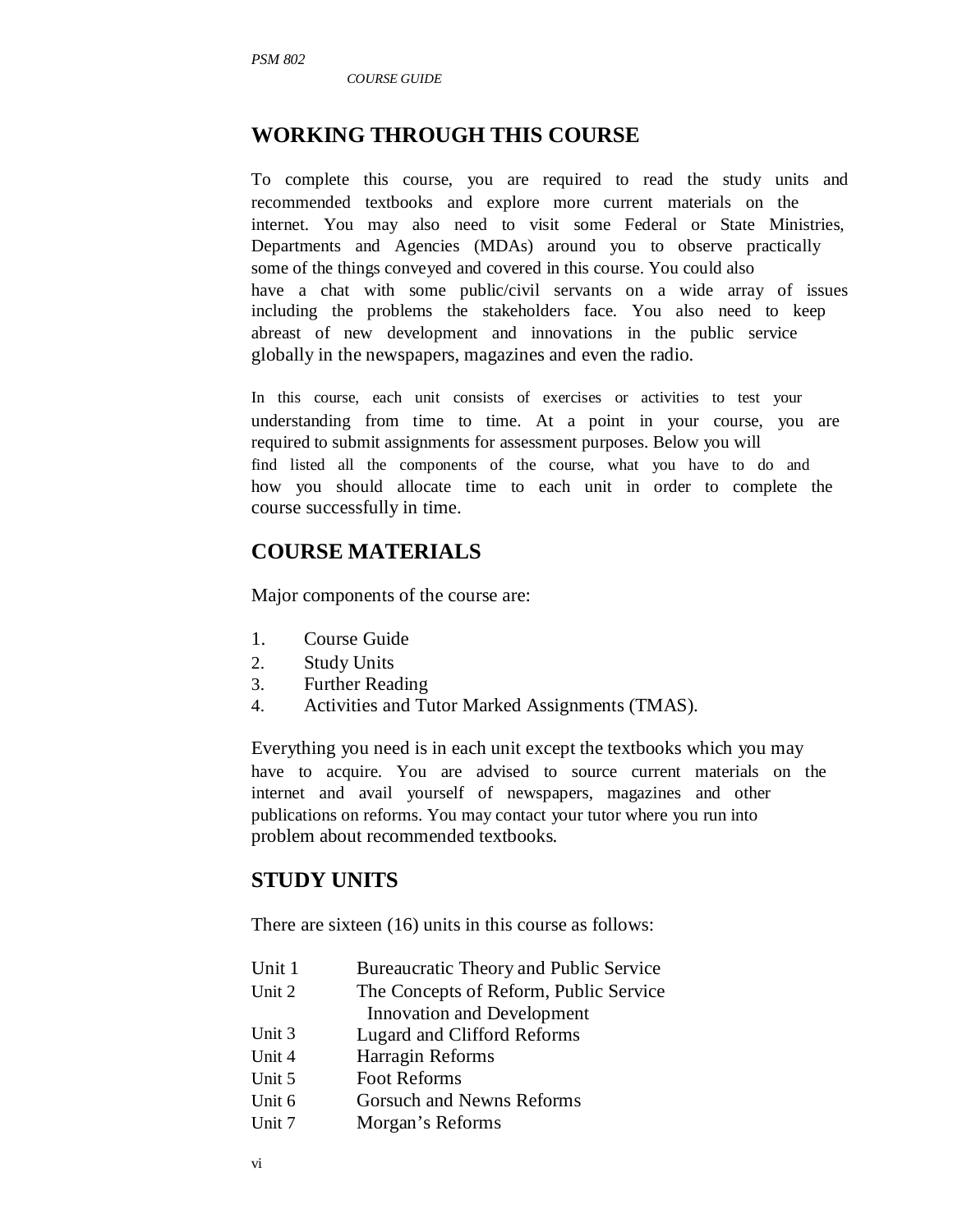| Unit 8  | <b>Elwood Reforms</b>                                  |
|---------|--------------------------------------------------------|
| Unit 9  | Adebo Salaries and Wages Commission                    |
| Unit 10 | Udoji Public Service Review Commission                 |
| Unit 11 | Dotun Philips Study Team                               |
| Unit 12 | Review Panel on the Civil Service known as Ayida Panel |
| Unit 13 | Military Style of Reforms                              |
| Unit 14 | President Obasanjo Reforms                             |
| Unit 15 | Some Operational Institutions of Obasanjo's Reforms    |
| Unit 16 | Yar' Adua Reform Initiatives                           |
|         |                                                        |

As pointed out earlier, these units are classified into modules as follows:

| Module 1 | Units $1 - 2$  |
|----------|----------------|
| Module 2 | Units $3-6$    |
| Module 3 | Units $7 - 8$  |
| Module 4 | Units $9 - 13$ |
| Module 5 | Units $14-16$  |
|          |                |

Each module is representing a homogeneous body of issues on public service reform. Module 1 addresses conceptual or theoretical issues. Module 2 is about the pre-independence reforms which took place in Nigeria. Module 3 looks at first republic reforms while module 4 is about public service reforms under the military. Module 5 is the last and it deals with the Obasanjo Reforms

You must read each unit carefully. The basic knowledge on the topic is conveyed here. An update of the knowledge is in reference to materials of currency. Supplementary reading is advised. As you work through each unit, the core of the units is at 3.0 level. The conclusion (4.0) helps to round up what has been said so far while "summary" (5.0) gives a brief summary of the major issues discussed. This is meant to assist you to remember the key issues and simplify the discussion at the end.

At the end of some issues discussed at the 3.0 level in unit, you will come across "Activity". These are meant to provide simple questions to enable you comprehend or remind yourself of the things discussed before the activity. Answers are directly provided in most cases.

Do not consult the answers until you have attempted the questions. You may sometimes observe that the answers provided give you more insight than may have been originally conveyed (especially with the tutormarked question. This is part of the characteristics of an essay question).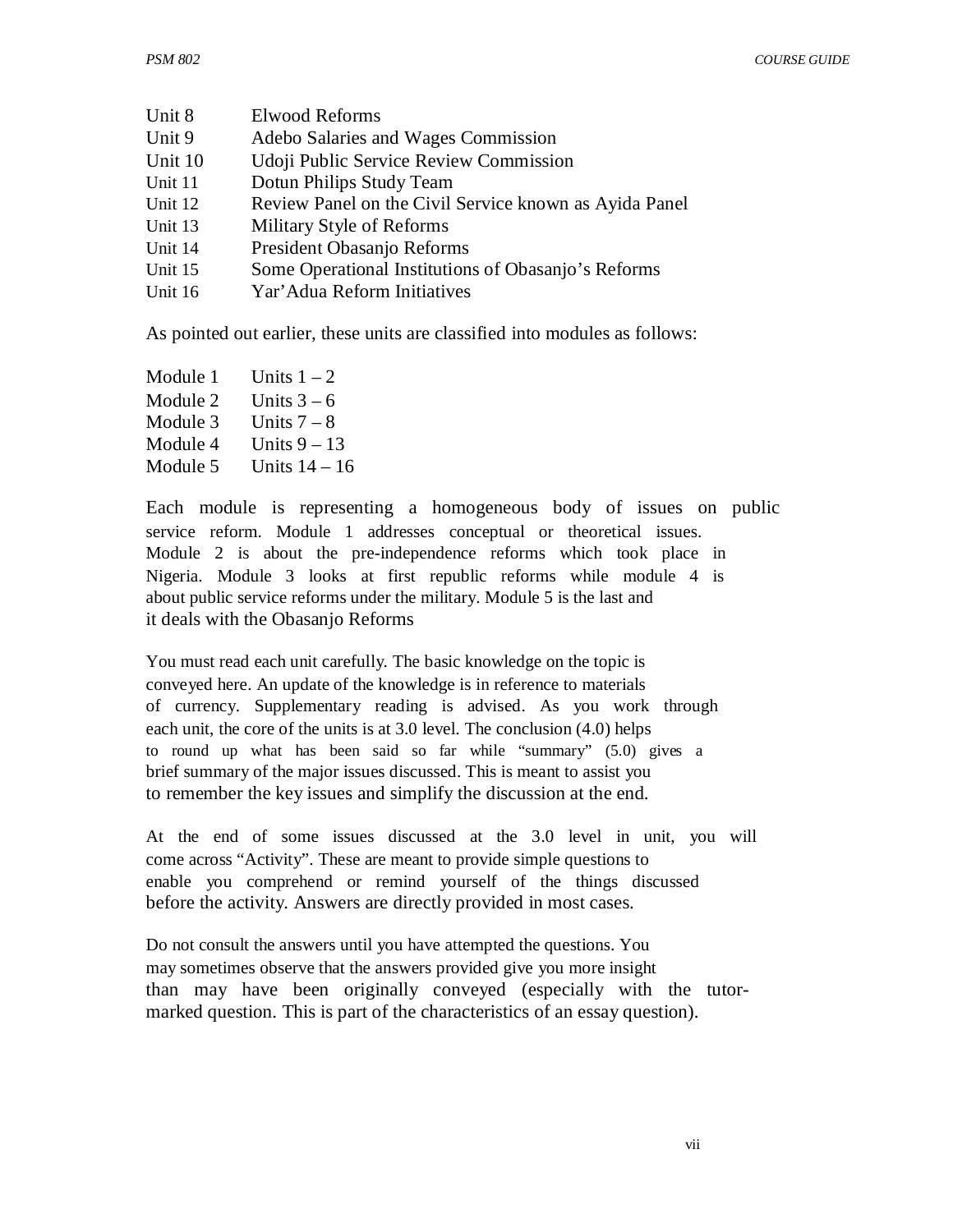*PSM 802* 

*COURSE GUIDE* 

#### **BOOKS**

There is no compulsory textbook for this course. However, as you go through the course, you will observe that some textbooks are recommended often. This shows that it is crucial to a number of units. Please try and consult these. Moreover, each unit has its own assigned texts and document. You should also lay your hands on these for further understanding.

#### **ASSIGNMENT FILE**

The major assignment required is a Tutor-Marked Assignment (TMA) which you are expected to complete at the end of each unit and mail to your tutor.

#### **COURSE ASSESSMENT**

Your assessment for this course is made up of two components:

Tutor-marked assignment Final examination

The practice exercises (or activity) are not of your formal assessments but it is important to complete all of them. If you do the practice exercise, it will facilitate your understanding of the subject matter or topic and your tutor-marked assignments.

# **TUTOR-MARKED ASSIGNMENT (TMA)**

Each unit in this course has a TMA attached to it. You can only do this assignment after covering the materials and exercise in each unit. Normally, the TMAs are kept in a separate file. Your tutor will mark and comment on it. Pay attention to such feedback from your tutor and use it to improve your other assignments.

You can write the assignment by using materials from your study units and from textbooks or others sources. It is, however, preferable that as a graduate student, you should demonstrate evidence of wide reading especially from texts and other sources, something to show that you have researched more widely.

But do remember that copying from any source without acknowledgment is plagiarism and is not acceptable. You make references properly when you refer to other people's work.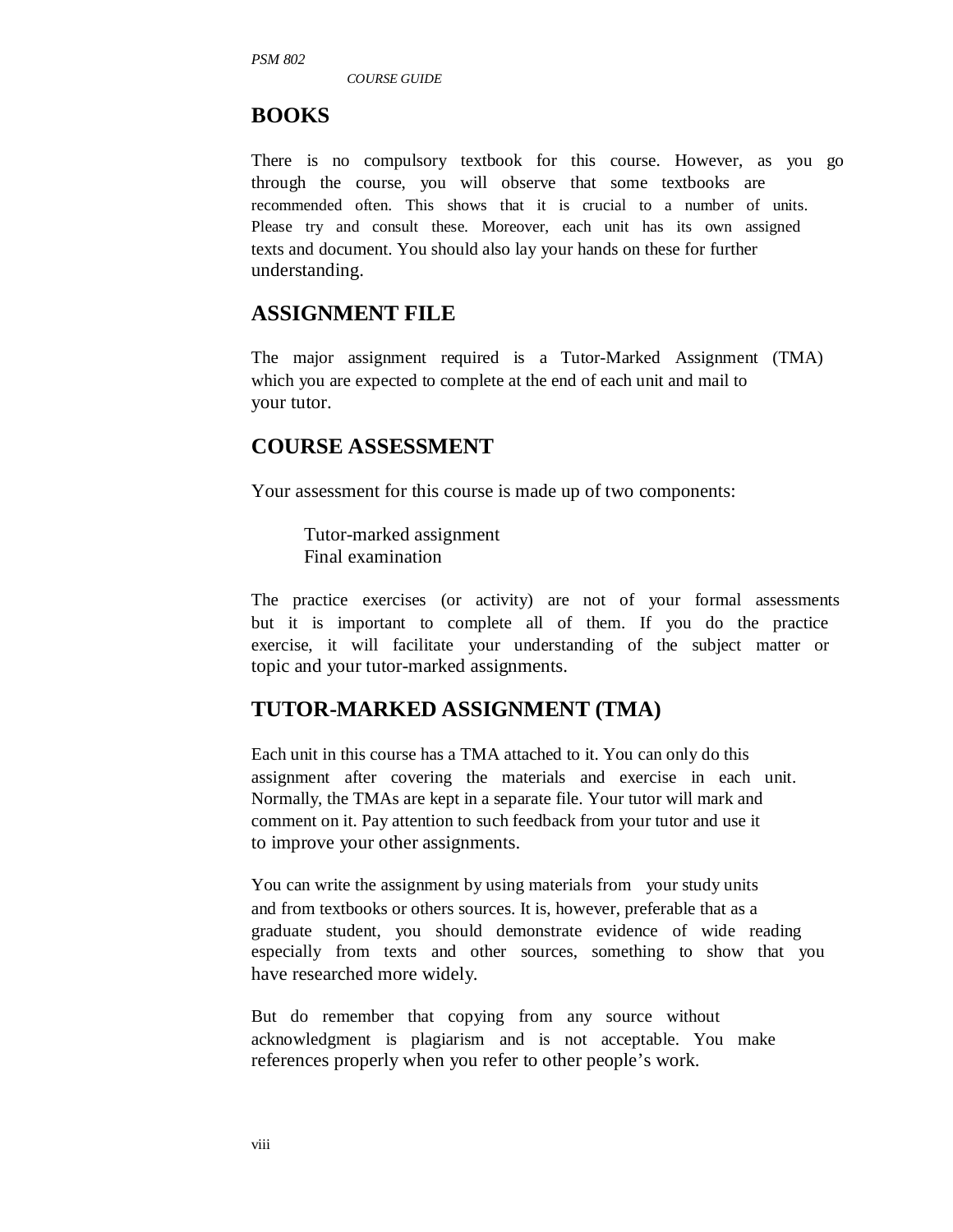The assignments are in most cases essay questions. Examples from your own experience or environment are useful when you answer such questions. This allows you to apply theory to real life situations.

# **CONCLUSION**

'Reforms of the Public Service' is an interesting course. It provides you with theoretical, comparative and case study perspective in understanding the subject matter. It is designed to enable you understand the utility and **modus operandi** of reforms in public institutions i.e. Ministries, Departments and Agencies (MDAs). You will also understand and appreciate the indisputable role of reforms, innovations and development in public service as a whole. Perhaps those of you who have been ignorant about the subject matter will after this course start to take interest and start applying yourself to it. Good luck and enjoy the course.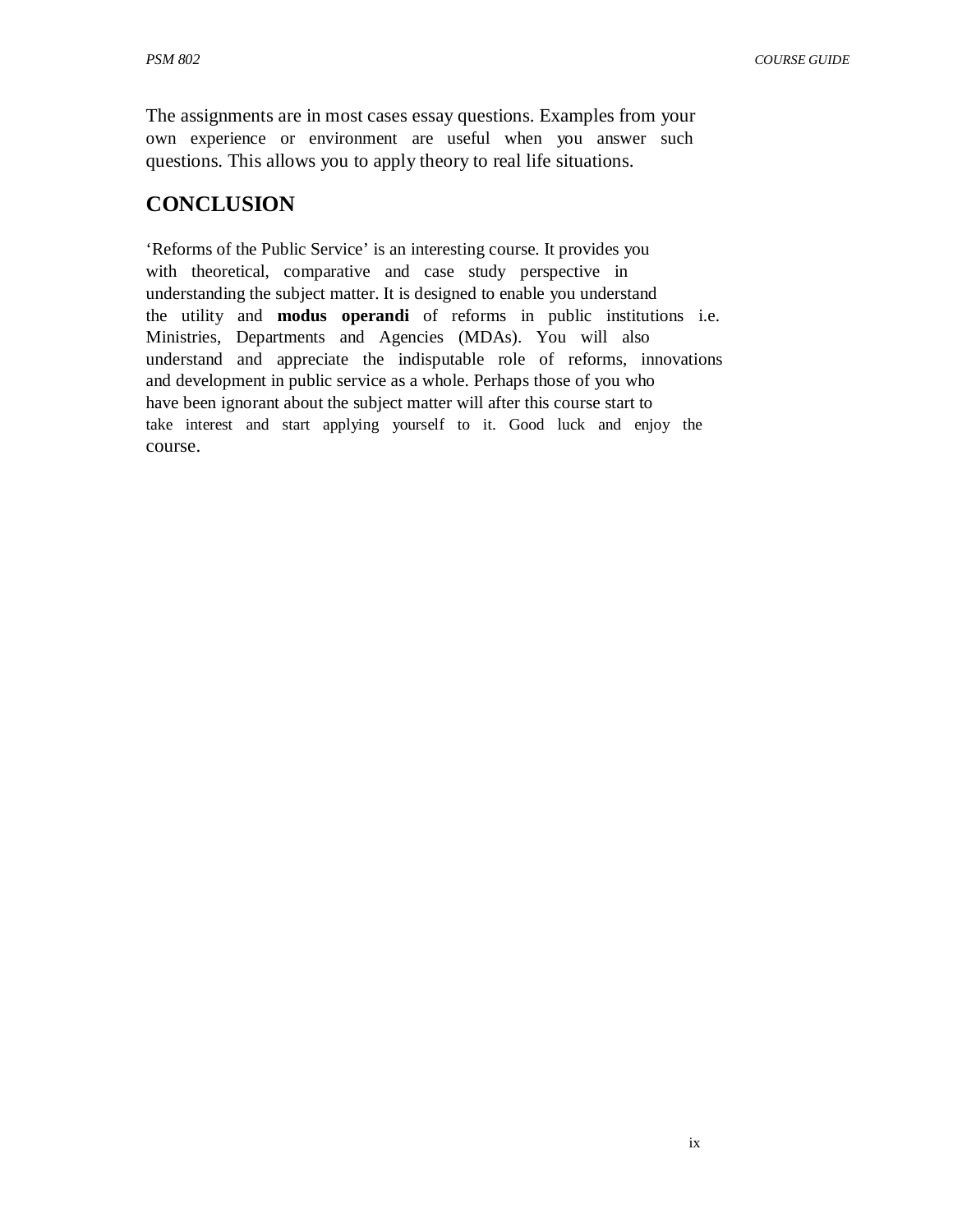# **MAIN COURSE**

#### **CONTENTS PAGE**

| <b>Module 1</b>  | Theoretical/Conceptual Framework                                                  | 1          |
|------------------|-----------------------------------------------------------------------------------|------------|
| Unit 1<br>Unit 2 | Bureaucratic Theory and Public Service<br>The Concepts of Reform, Public Service, | 1          |
|                  | Innovation and Development                                                        | 8          |
| <b>Module 2</b>  |                                                                                   | 17         |
| Unit 1           |                                                                                   | 17         |
| Unit 2           |                                                                                   | 21         |
| Unit 3           |                                                                                   | 27         |
| Unit 4           |                                                                                   | 33         |
| <b>Module 3</b>  |                                                                                   | 39         |
| Unit 1           |                                                                                   | 39         |
| Unit 2           |                                                                                   | 43         |
| <b>Module 4</b>  | <b>Public Service Reforms Under Military</b>                                      | 46         |
| Unit 1           | Adebo Salaries and Wages Commission                                               | 46         |
| Unit 2           | Udoji Public Service Review Commission                                            | 51         |
| Unit 3           |                                                                                   | 58         |
| Unit 4           | Review Panel on the Civil Service known as                                        |            |
|                  | Ayida Panel                                                                       | 83         |
| Unit 5           |                                                                                   | 90         |
| <b>Module 5</b>  |                                                                                   | 112        |
| Unit 1           |                                                                                   | 112        |
| Unit 2           | Some Operational Institutions of Obasanjo's                                       |            |
| Unit 3           |                                                                                   | 123<br>138 |
|                  |                                                                                   |            |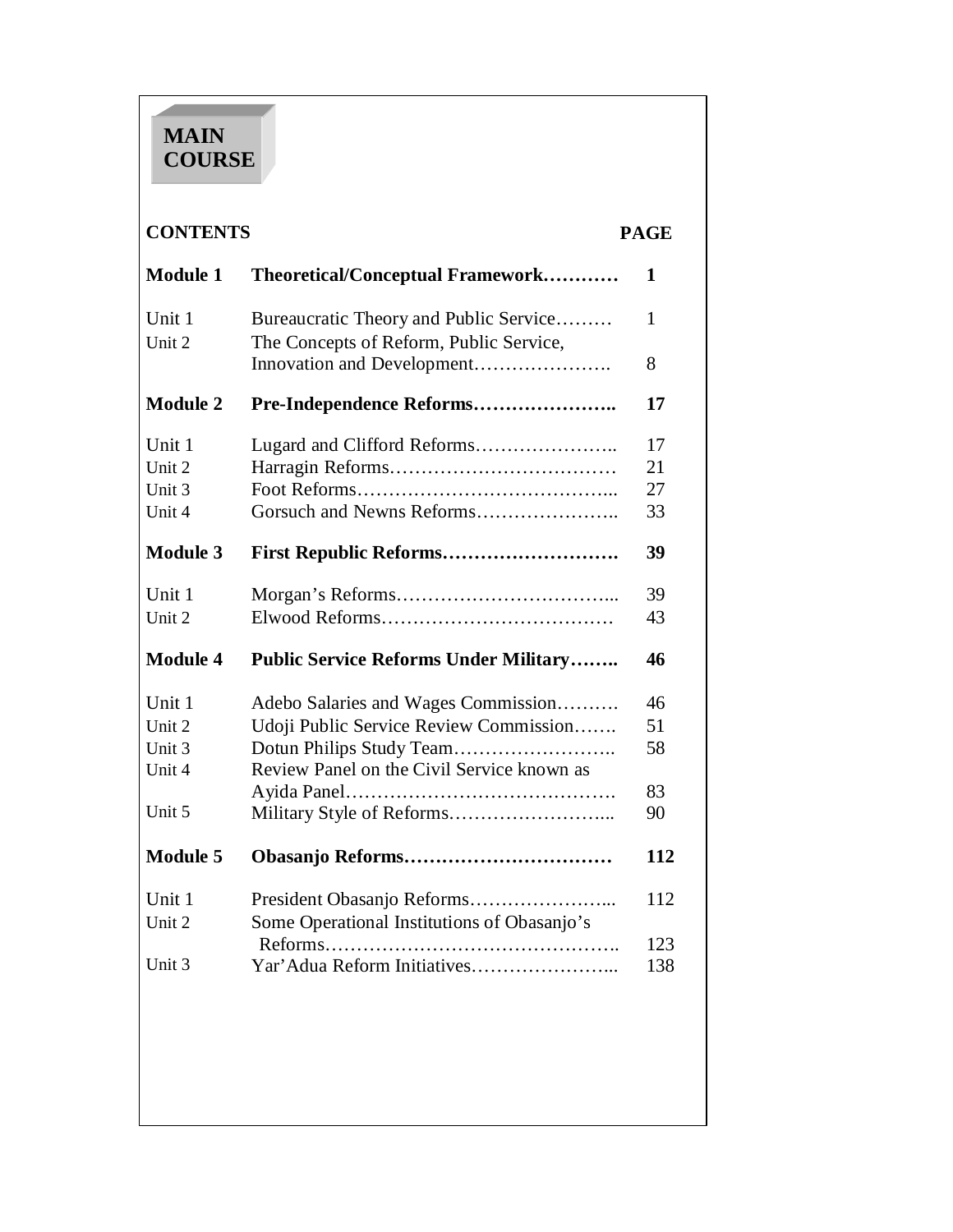#### **MODULE 1 THEORETICAL/CONCEPTUAL FRAMEWORK**

- Unit 1 Bureaucratic Theory and Public Service
- Unit 2 The Concepts of Reform, Public Service, Innovation and Development

#### **UNIT 1 BUREAUCRATIC THEORY AND PUBLIC SERVICE**

#### **CONTENTS**

- 1.0 Introduction
- 2.0 Objectives
- 3.0 Main Content
	- 3.1 Concepts of Authority and Power
	- 3.2 Types of Authority Structure
	- 3.3 Basis of Legal-Rational Authority
	- 3.4 Features of Ideal Type of Bureaucracy
- 4.0 Conclusion
- 5.0 Summary
- 6.0 Tutor- Marked Assignment
- 7.0 References/Further Reading

# **1.0 INTRODUCTION**

In this unit, attempt is made to present the basic idea about the ideal bureaucracy. This includes the rationale and target of the ideal bureaucracy. You will need to understand these in order to grasp the nitty-gritty of the subsequent concepts to be discussed thereafter. What is bureaucracy, types of authority structure, the basis upon which the authorities are erected and the features of the bureaucracy in particular.

# **2.0 OBJECTIVES**

At the end of this unit, you should be able to:

- clearly define bureaucracy
- identify the types of authorities in bureaucracy
- list the features of Bureaucracy.
- discuss why bureaucracy needs to be reformed as and when necessary.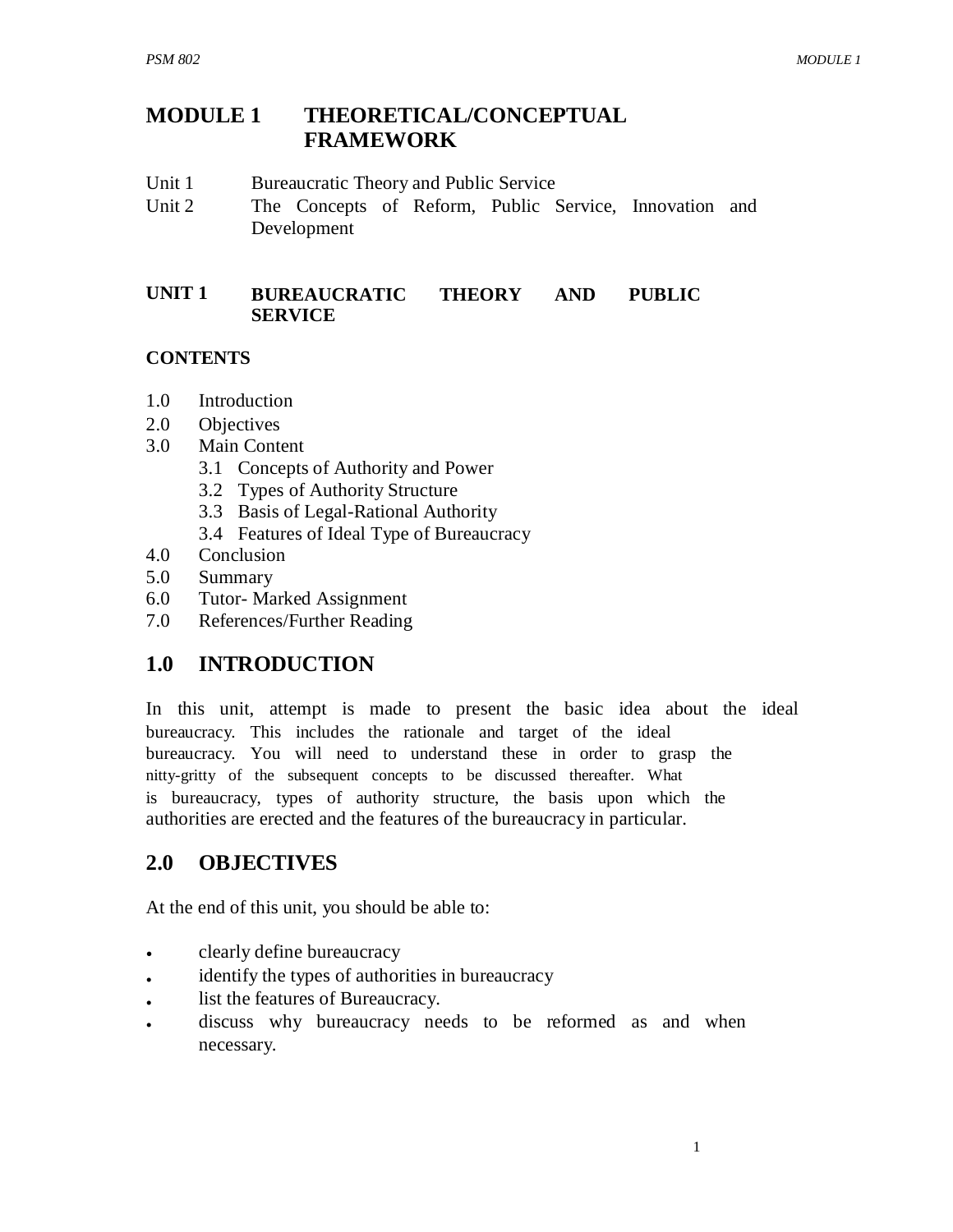#### **3.0 MAIN CONTENT**

Bureaucracy exists everywhere, especially in the public service. The word bureaucracy is derived from the French word '**bureau'** meaning a writing table or desk. The bureaucrat is the clerk or official that sits behind the desk or the writing table. The term was indeed coined in the 19th century by the French encyclopaedists.

Max Weber similarly described bureaucracy as the most efficient administrative organisation for the conduct of the affairs of government. His conceptualisation and typification of bureaucracy today, provide to a large extent, the framework for discussing and understanding the basis and functions of organisations. In his enthusiastic analysis of this inevitable concept, Weber describes it as the only concept that guarantees efficiency and effectiveness to organisations, especially government organisations. According to him, this results because experts as found within the bureaucracy are the best qualified to make technically correct decisions because of their disciplined performance typified by abstract and visible roles coordinated by authority and hierarchy, fosters a rational and consistent pursuit of organisational goals.

#### **3.1 Concepts of Authority and Power**

In his study, Weber used the concept of authority to shed light on the functioning of the bureaucracy. For him, the essence of the bureaucratic administration of public affairs is the exercise of control founded upon the possession of knowledge. And the exercise of control by one man over other men is, in the final analysis, backed up by power. To be sure, the very process of organisational control is a reflection of some form of power. Thus,

Max Weber distinguished between authority and power by defining the latter as: *any relationship within which one person could impose his will, regardless of any resistance from the other, whereas authority existed where there was a belief in the legitimacy of that power.* 

#### **3.2 Types of Authority and Power**

The source of legitimacy essentially formed the basis of Weber's classification schema of organisations. He identified three types of authority structure: **the traditional**, **the charismatic**, and **the rational-legal types**.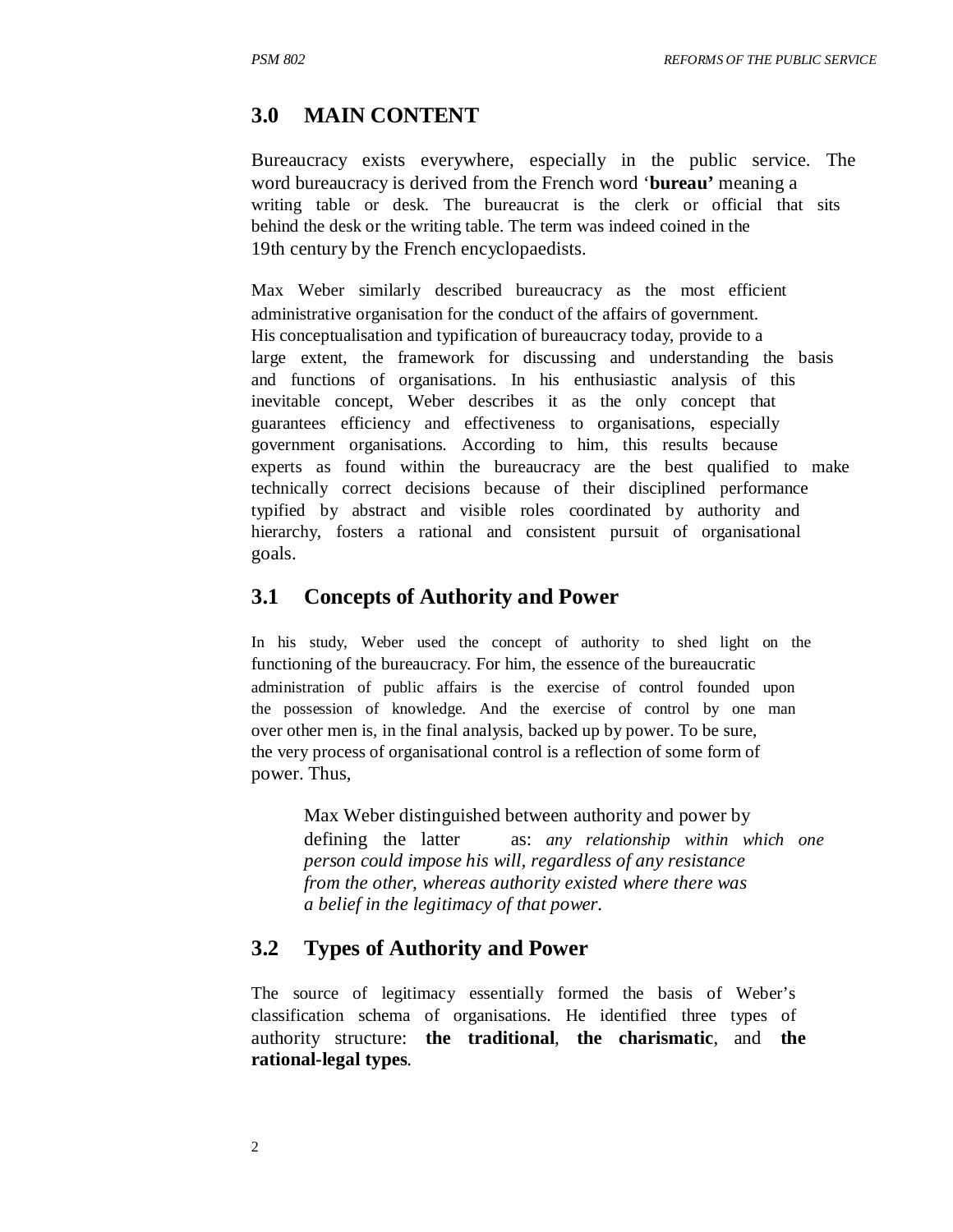The **traditional** type of authority has its basis in the veneration of, respect for, and belief in, the goodness, rightness, justness, and sacredness of long-standing and time-tested customs and traditions of the people.

The **charismatic** type of authority derives from a belief by people that the authority-giver has some personal qualities that are uncommon and extraordinary. He/she is someone possessing some unusual character, traits and gifts, as the meaning of the word charisma (i.e. gift of grace), suggests.

The **legal-rational** authority, which Weber believed to be the best of the three types, characterises the bureaucratic organisation. Here, authority flows from an identified set of impersonal rules and regulations that govern the conduct of affairs in the bureaucracy. In the words of John Kilcullen:

*Rational authority is the 'rule of law': it exists in a community in which there is a moral attitude of respect for the law as such, or because the law has been arrived at in a way that is regarded as legitimate... Bureaucracy is the most efficient way of implementing the rule of law: the legal rules are recorded, studied, and applied in a carefully considered and reliable way to individual cases.* 

# **3.3 Basis of Legal-Rational Authority**

In the opinion of Weber, the enthronement of legal-rational authority was facilitated by the bureaucratic form of organisation, which has proved to be the most efficient method of organising public administration. He proposed the following as the bases upon which the legal-rational authority is erected:

- 1. A legal code can be established which can claim obedience from members of the organisation
- 2. The law is a system of abstract rules which is applied to particular cases; and administration looks after the interests of the organisation within the limits of that law
- 3. The person exercising authority also obeys this impersonal order
- 4. Only through being a member does
- 5. Obedience is due not to the person who holds the authority but to the impersonal order which has granted him this position.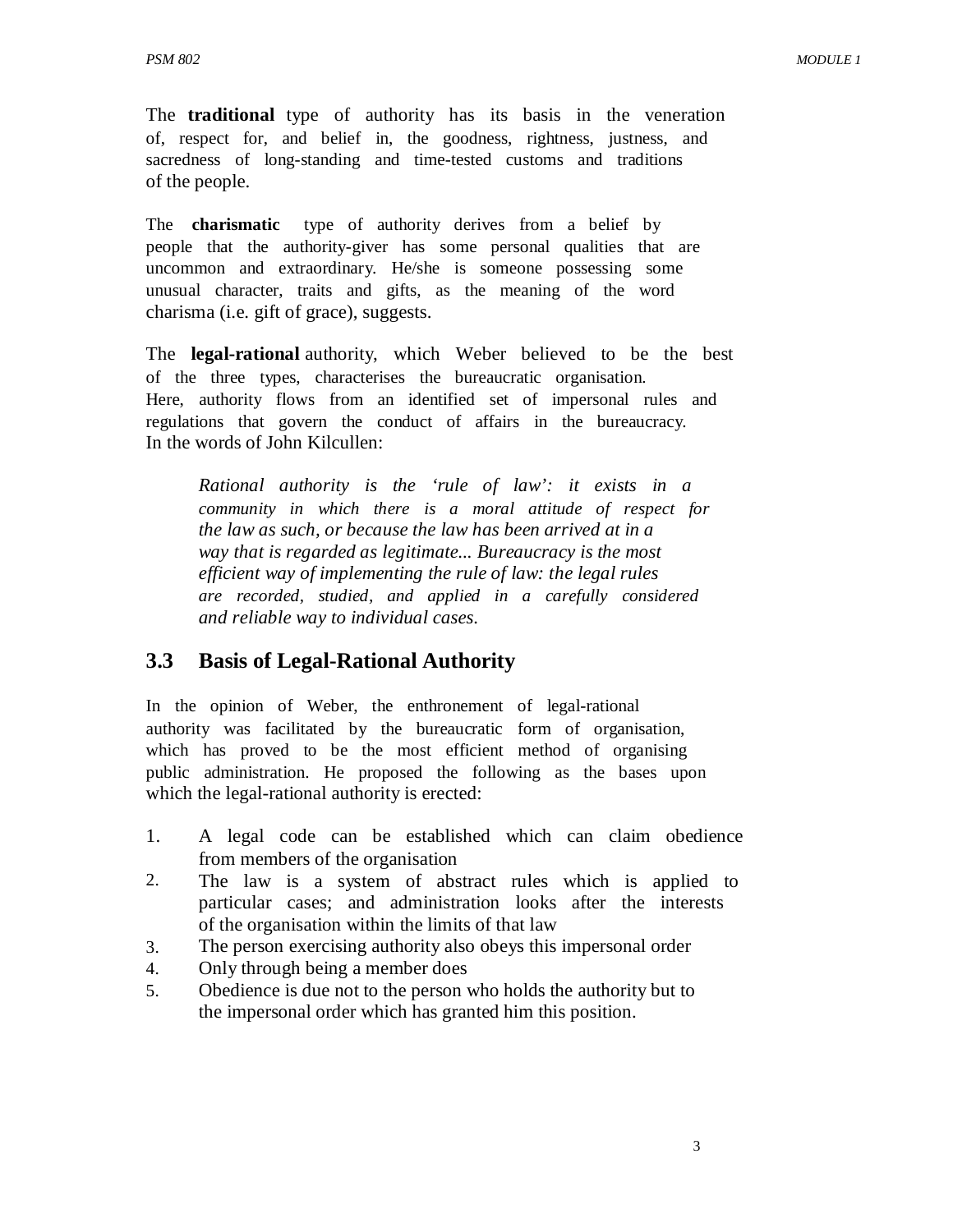# **3.4 Features of Ideal Type of Bureaucracy**

Taking the ideal type concept further, Weber was of the view that an ideal type of bureaucracy, if one ever came about, would have the following features:

- 1. A continuous organisation of official functions bound by rules
- 2. **Specialisation**: Each office has a defined sphere of competence, involving division of labour. The tasks of the organization are divided into distinct functions given to separate offices. These functions are clearly specified so that the staff know exactly what is expected of them. Job-holders are given the authority necessary to carry out their roles
- 3. **A clearly defined hierarchy of offices**: A firm system of supervision based on clear levels of authority. Each official knows whom to report to with specified rights of control and complaint procedures
- 4. **Rules**: A stable and comprehensive system of conduct which can be learned and may require technical qualifications to understand and administer
- 5. **Impersonality**: No hatred or passion with equality of treatment for all clients of the organisation. Staff members are free from any external responsibilities and constraints. They are able to attend to their duties in a fair and objective way
- 6. **Free selection of appointed officials**: "selected" that is on the basis of professional qualifications, with proof shown by a diploma and certificate gained through examinations. They are appointed rather than elected so that there is no question of bias or favour
- 7. **Full-time paid officials**: These are usually paid on the basis of hierarchical rank, the office being their sole or major concern. Officials are appointed on the basis of a contract. They have a monetary salary, and usually pension rights. The salary is graded according to the position in the hierarchy. The officers can leave their posts, and under certain circumstances employment can be terminated;
- 8. **Career officials**: There is a career structure and a system of promotion based on seniority or merit based on the judgment of superiors
- 9. **Private/public split:** This separates business and private life. The official works in a detached fashion from the ownership of the organisation. The finances and interests of the two should be kept firmly apart; the resources of the organisation are quite distinct from those of the members as private individuals. Officials may appropriate neither posts nor the resources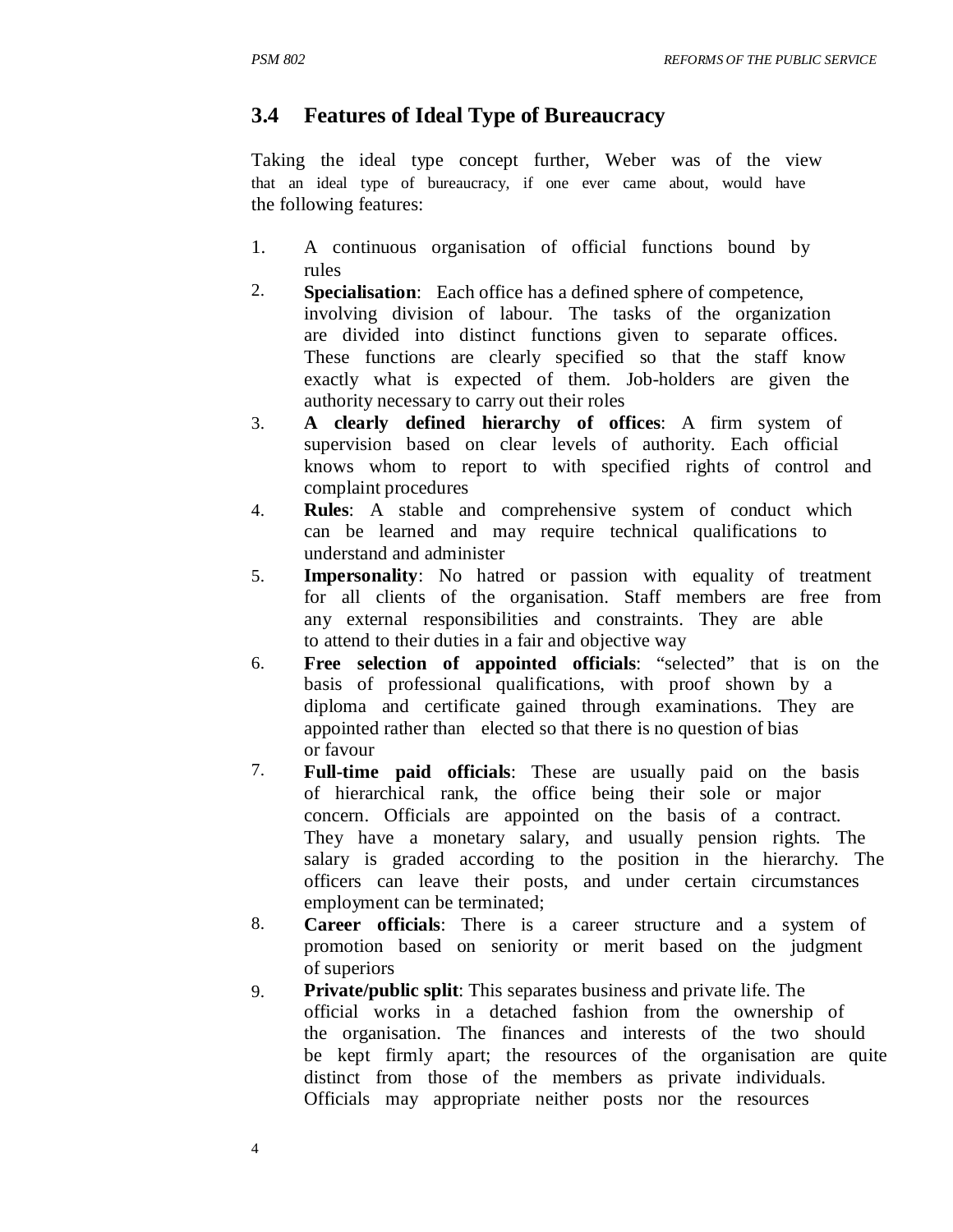which go with them a radical notion at a time when bribery was the norm and officials regularly took a cut of any fee or payment due to their office;

10. There is a strict, systematic discipline and control of the official's work.

We also need to note that bureaucracy being what it is worldwide has the following global characteristics:

- 1. Bureaucracies are everywhere; they are the chosen social instrument for addressing matters defined to be part of the public's business
- 2. Bureaucracies are dominant in the implementation of programmes and policies and have varying degrees of importance at other stages in the policy process
- 3. Bureaucracies have a number of different social purposes
- 4. Bureaucracies function in a context of large and complex governmental programmes
- 5. Bureaucracies rarely die; their instinct for survival is unquenchable.
- 6. Bureaucracies are not neutral in their policy preferences; nor are they fully controlled by any outside forces. Their autonomy allows them to bargain-successfully-in order to attain a sizeable share of their preferences.

Also, it should be noted that bureaucracy is inevitable in any society with characteristics we would recognise as modern. The size and mandate of the bureaucracy - as well as the details of its organisation-are not inevitable, however. Over time, a society decides how much government it wants and for what purposes. Those decisions are almost never fixed or final but rather are continually evolving. Basic political decisions shape the kind of bureaucracy that a society will have.

Bureaucracy is neither evil nor good in and of itself. Individual pieces of the bureaucracy can function relatively well, or they can function badly. At the most general level a bureaucratic unit serves the public well will:

- 1. Process its work at a steady and brisk pace
- 2. Treat all individuals with whom it deals fairly and equally
- 3. Hire and retain a staff of qualified professionals who care about the quality of the unit's output
- 4. Promote individual staff members on the basis of merit and proven worth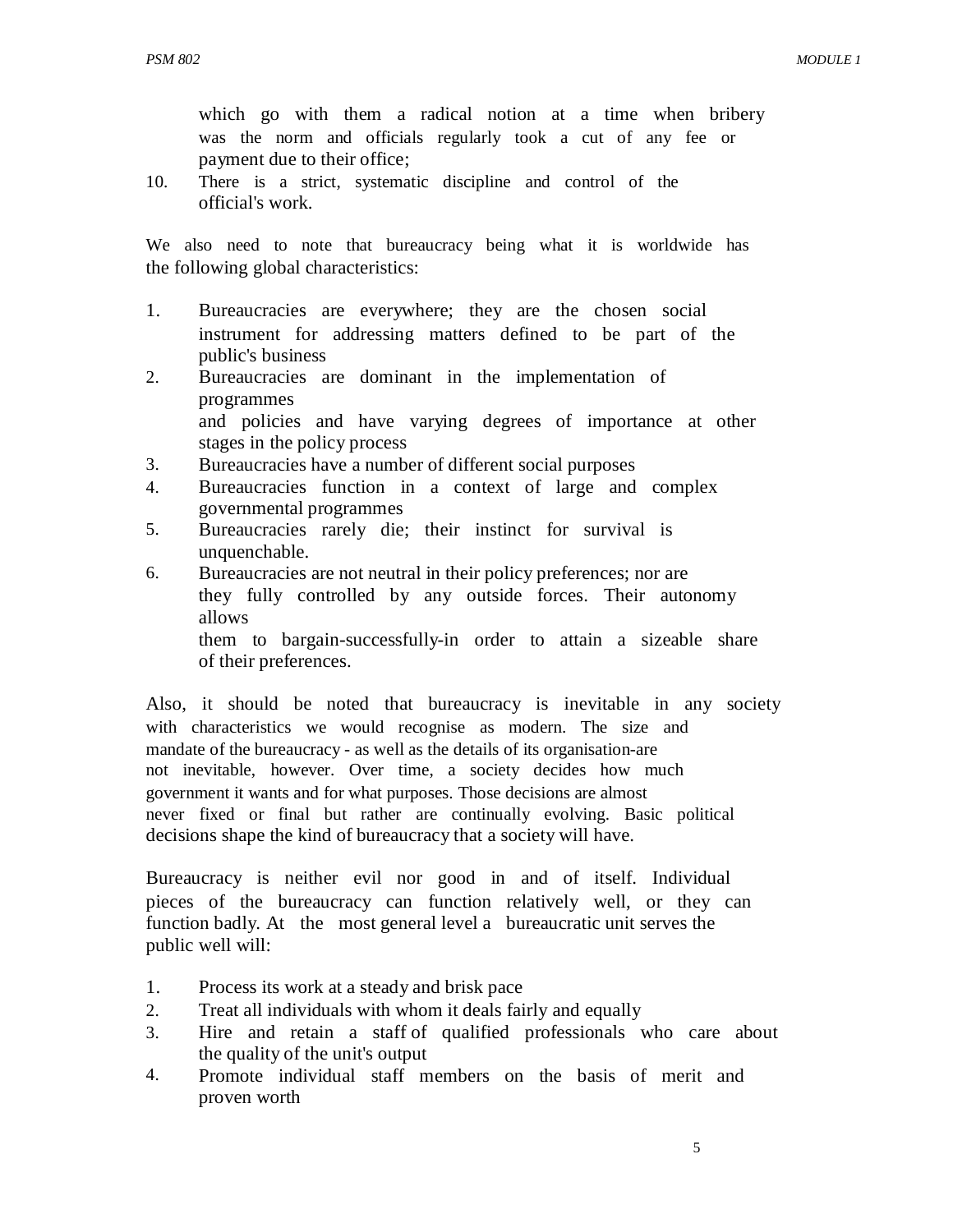5. Maintain records that can be recovered quickly when the need arises.

A bureaucratic unit that serves the public badly will:

- 1. Process its work at an unpredictable and often very slow pace
- 2. Show favoritism in the treatment of some clients and discriminate against others
- 3. Hire and retain a staff that shows low interest in professional standards of quality services or programmes
- 4. Promote individuals on the basis of political favoritism or non professional criteria
- 5. Create mountains of paper pointlessly and be unable to recover relevant file material in a timely fashion.

# **4.0 CONCLUSION**

Bureaucracy from the brief discussion on the usefulness, definition and roles above can be seen as a type of authority structure, the basis upon which any constituted authority is erected. It has some clearly stated characteristics or features.

Bureaucracies are inherently political in their behaviour. The choices they make in the allocation resources, interpretation of legislation, writing rules and regulations, applying eligibility standards –in short, in all of their implementation activities – inevitably confer rewards and penalties on different groups and individuals. Individuals matter in bureaucracy. This is because the personal values, beliefs and motivation of individuals contribute in important ways to their agencies' implementation behaviour. Such factors that affect implementation involve the organisation and reorganisation of staff and programmes, the internal and external resources that can be marshaled in support of agency preferences and the variety of bureaucratic relationships with other important agencies.

#### **SELF-ASSESSMENT EXERCISE**

Now that you have read the importance of ideal bureaucracy and the purpose it serves in a big organisation, identify four basic features and suggest two reasons bureaucracy is a necessity and not a luxury.

#### **ANSWER**

- ideal for a big organisation like public service
- alternative yet to be discovered for replacement.
- established acceptance for the rulers and followers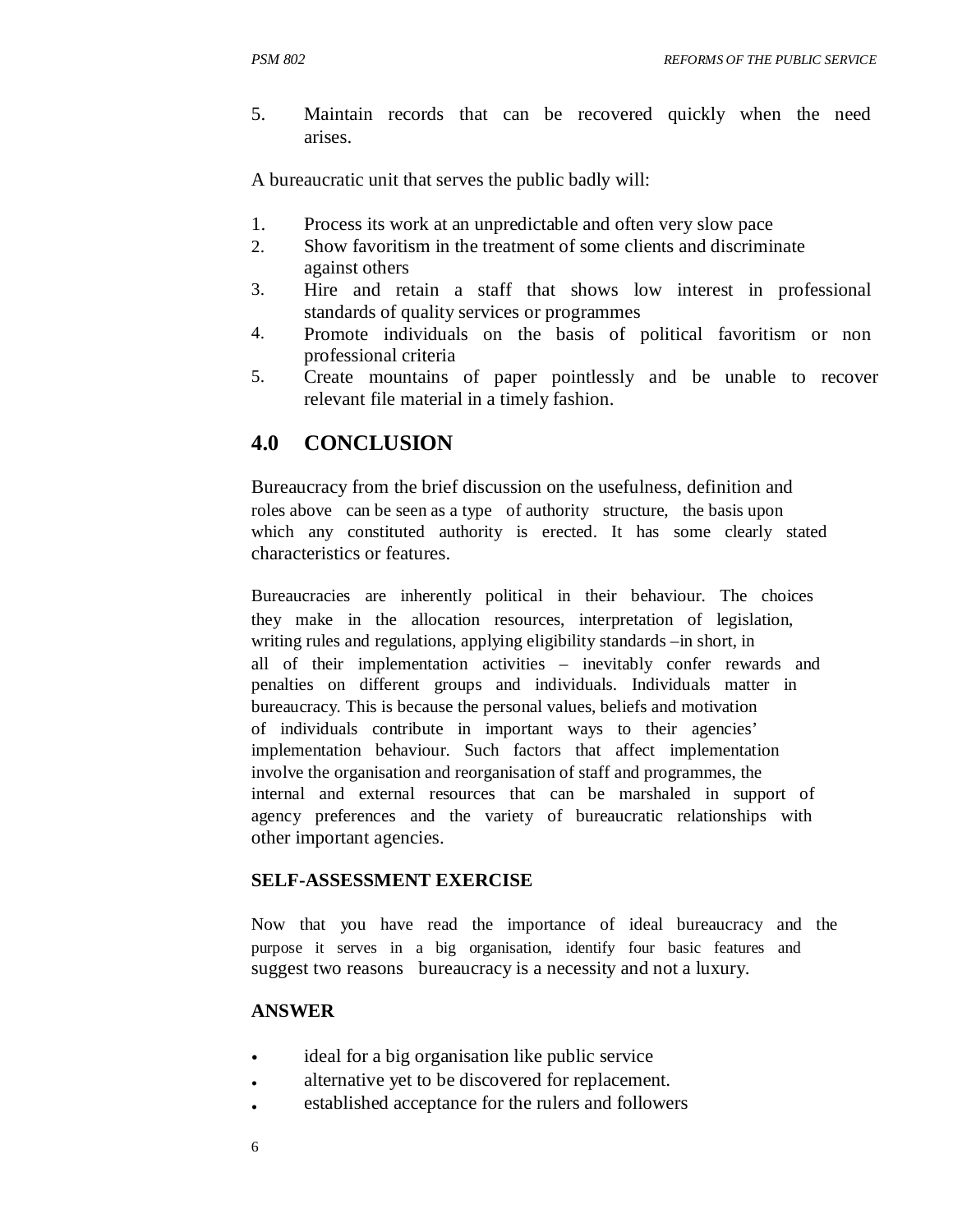survived through the ages as a life-long concept.

#### **5.0 SUMMARY**

We need to recall the major issues we have talked about in this unit namely:

Bureaucracy is an ubiquitous concept which exists everywhere, especially in the public service. It provides the framework for discussing and understanding the basis and functions of organisations, especially government service. Experts and bureaucrats found within the bureaucracy are best qualified to make technically correct decisions because of their training, experience, foresight and exposure.

We must also note that bureaucracies, also called bureaucratic units or agencies, are a normal and essential form of organisation in the conduct of public and private services. Governmental bureaucracies are the most important actors in the implementation of public policy. Benefits steaming from bureaucratic organisations include efficient processing of business by a professional staff that treats applicants and clients without favoritism. Bureaucracies do not always perform up to their full potential, and they have associated costs. They slowly change and incrementally which produce lots of red tape even when they are relatively efficient.

#### **6.0 TUTOR- MARKED ASSIGNMENT**

Discuss the usefulness of bureaucracy to a large organisation and the reasons for its acceptance over the ages and centuries past.

#### **7.0 REFERENCES/FURTHER READING**

- Maduabum, C. (2006). *Reforming Government Bureaucracies in Nigeria: The Journey So Far*. ASCON, Topo-Badagry.
- Ayeni, J. (2007). *Perspectives and Reflections on Nigerian Civil Service Reforms*. Lagos: S & S Communications (Nig) Ltd..
- Olaopa, T. (2010). *Public Service Reforms in Africa*. Ibadan: University Press PLC.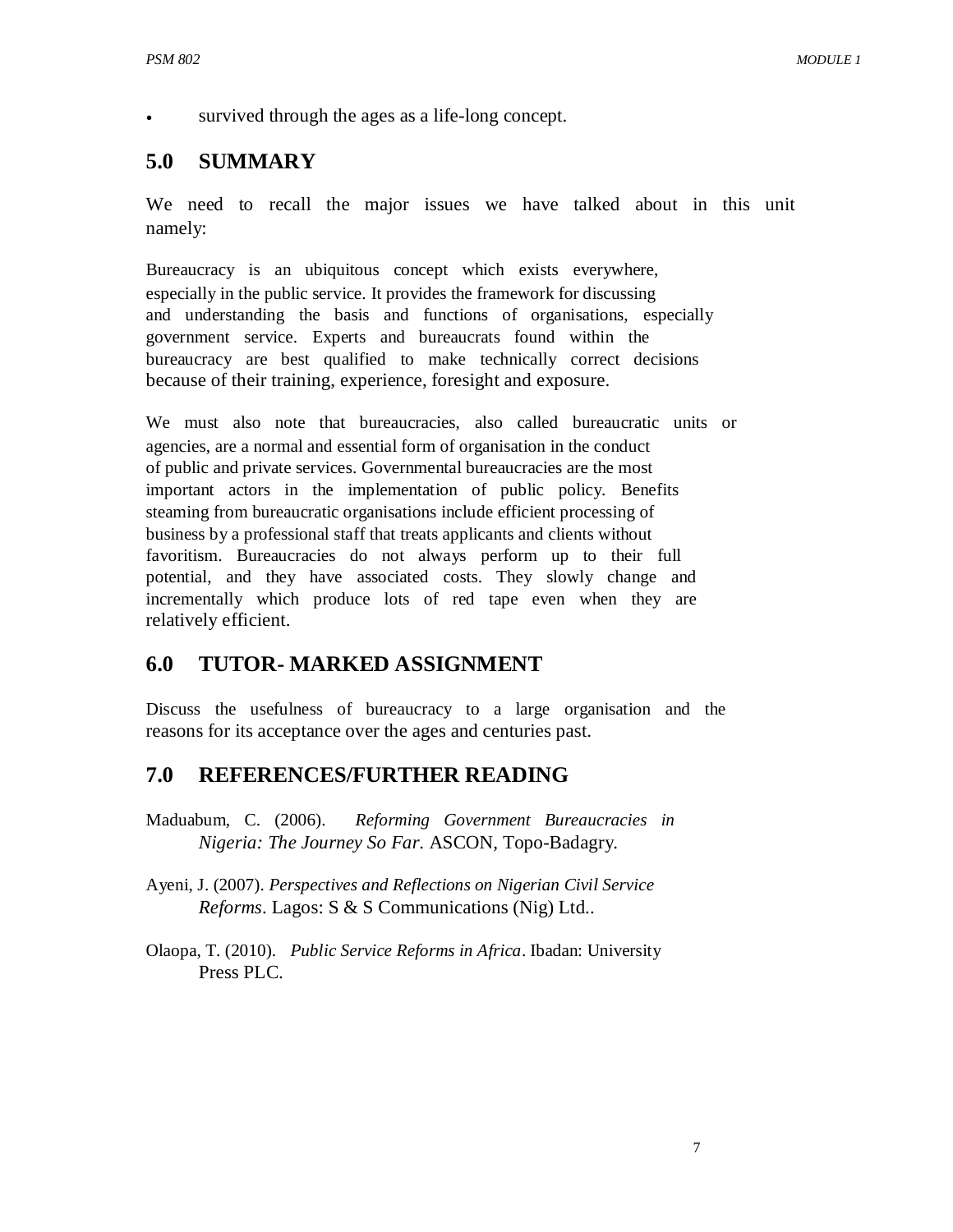#### **UNIT 2 THE CONCEPTS OF REFORM, PUBLIC SERVICE, DEVELOPMENT INNOVATION AND**

#### **CONTENTS**

- 1.0 Introduction
- 2.0 Objectives
- 3.0 Main Content
	- 3.1 Concepts of Reform, Public Service, Innovation and Development
	- 3.2 The Need for Reform and Innovation in the Public Service
	- 3.3 The Nigerian Public Service: Historical Perspective
	- 3.4 Public Service and National Development
- 4.0 Conclusion
- 5.0 Summary
- 6.0 Tutor- Marked Assignment
- 7.0 References/Further Reading

### **1.0 INTRODUCTION**

In this unit, attempt is made to present and analyze the concept of, and idea of reform, public service, innovation, development etc. This includes the philosophy of, and the need for as well as indispensability of the role of the foregoing concepts. You will need to understand them to be able to appreciate the specific issues in subsequent units. These issues are actually the background issues like: What is reform? What is public service? What do we mean by innovation and development? What contribution do we expect reform in public service to make towards national development? What type of development can reform in public service bring forth or facilitate?

### **2.0 OBJECTIVES**

At the end of this unit, you should be able to:

- advance five reasons public service reform is necessary
- define and explain reform, public service, innovation and development
- explain in details all interconnected concepts in public service reform
- outline the key issues and targets of different types of reform.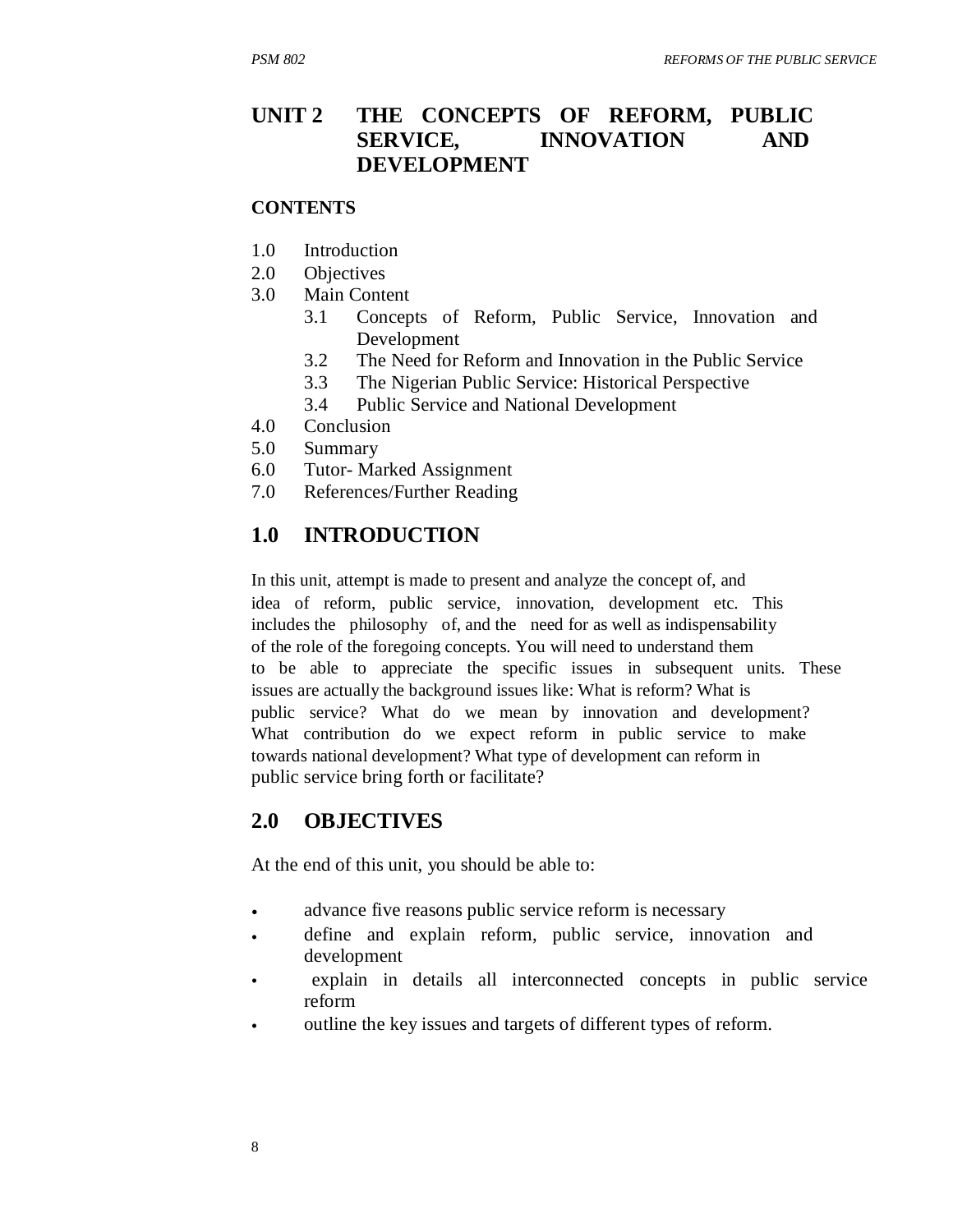### **3.0 MAIN CONTENT**

For most of the world's history, the central economic problems of mankind have been that of survival. There have, of course, always been governments to design various public policies to guarantee this human survival. After all, one of the classical political philosophers puts it that "government must serve the needs of man for the purpose of preserving and perpetrating the life, liberty and health of man. To be able to do this, and for a long time to come, governmental agencies are expected to concern themselves with the effective organisation, management and delivery of public services as well as implementing various public policies decided by the legislature to carry out the executive work of government. That is to say, it is the responsibility of the government to provide the public services in order to promote the socio-economic development of a country.

For this reason, the nature, effectiveness and response of the public/civil service cannot escape the constant attention of any government that is determined to fulfill its mandate and pledge to the masses. Like any other instrument therefore, public/civil service has to be regularly serviced, reformed, reshaped and redirected as and when necessary.

#### **3.1 Concepts of Reform, Public Service, Innovation and Development**

The New Webster's Dictionary of English Language (International Edition) defines reform as "to improve by removing faults and weaknesses or by strengthening good qualities. It is also to put an end to an evil, abuse etc. It means to correct, to persuade (a person(s) to change his/their way or mode of operation for better." Essentially, reform connotes a deliberate and planned change. Any intervention which fails to produce fundamental change in the way the public service operates and conducts its business is not a reform. Examples of such an intervention are administrative actions. Public service is a systematic intervention aimed at improving the structure, operations, systems and procedures of the public service to enable its transformation as a multifaceted agent of change, and as in our case in Nigeria, as a veritable instrument of national cohesion and socio-economic development. Reform is neither a quick fix nor a random injection of solutions. Reform is a sustained process that is people-focused on the realisation that while its target is the people, its tool for achieving the desired change is also the people.

The term '**Public Service'** is used to refer to all the activities concerned with the management of government administration and the study of these activities. Precisely, it deals with all activities that come directly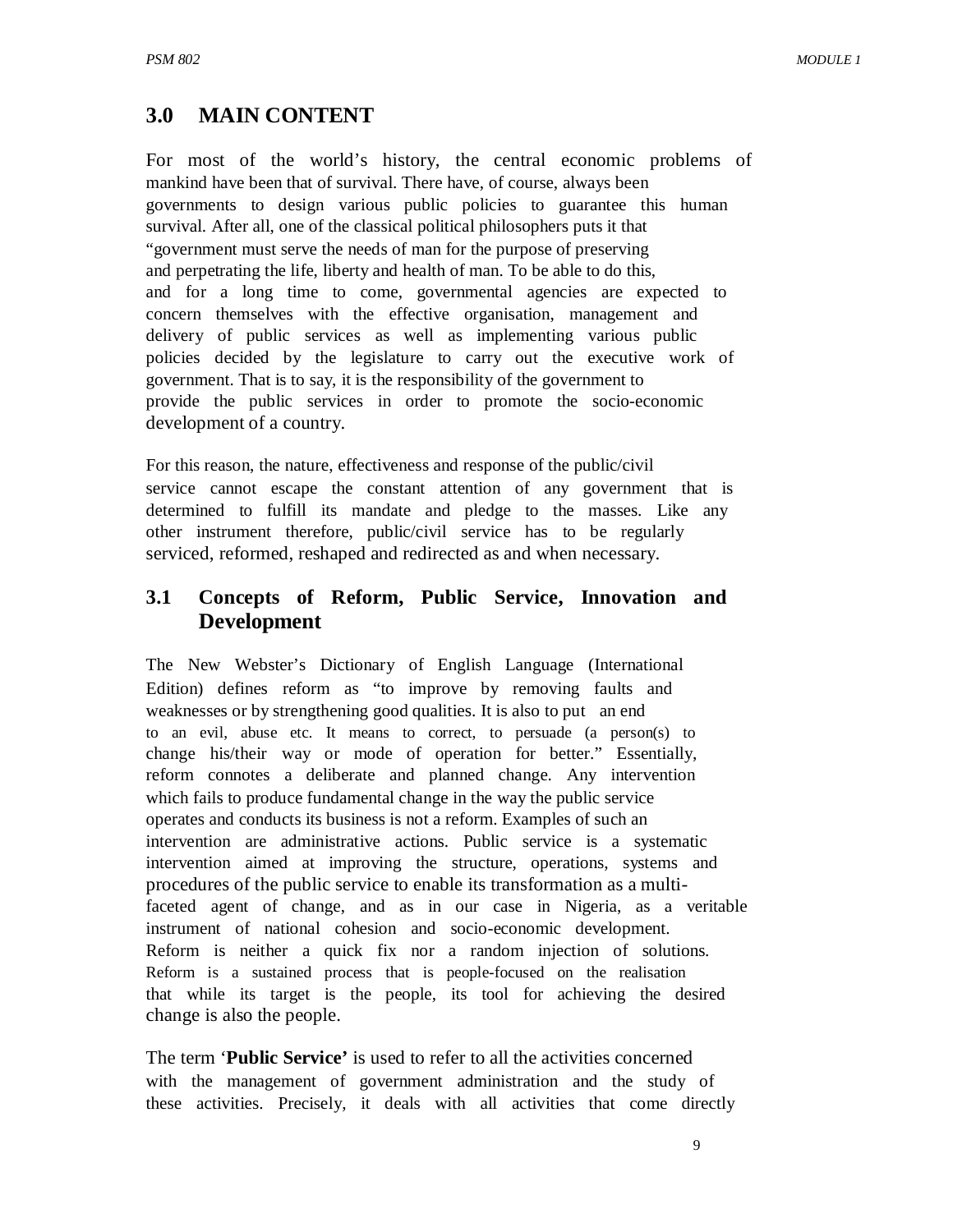under governmental activities which had its roots in history and dates back to the times of ancient civilisation when Pericles introduced a scheme for the compensation of officials, thus facilitating continued people's participation in public work for the survival of the society. The broad term 'public services' could be spelt out under the following four sub-heads: the civil service of the federation, the civil service of the state; the public service of the federation and the public service of the state. The exhaustive definitions can be summarised as covering the following ten categories of public organisations:

- (i) The Federal Civil Service
- (ii) The State Civil Service
- (iii) Local Governments
- (iv) Statutory Corporations of the Federal and State Governments
- (v) Companies or enterprises with full or majority ownership by either the Federal or State Government
- (vi) Authorities or Commissions established by the Federal or State Government
- (vii) Educational institutions established or financed mainly by Federal and or State Governments
- (viii) The Nigeria Police
- (ix) The Armed Forces; and
- (x) The Judiciary.

Furthermore, the public service according to Nigerian 1999 Constitution is "The Service of the Federation in any capacity in respect of the Offices of The Clerk or other staff of the National Assembly; members of staff of the Courts of Judicature of the Federation and States, members of staff of any commission or authority established for the Federation or States, staff of any company or enterprise in which the Government or its agencies hold a controlling share or interest; members of the Armed Forces and the Police; staff of a Local Government Council; of a statutory corporation; educational institutions established or principally financed by government.

Precisely, the public service refers to all organisations that exist as part of government machinery for implementing policy decisions and delivering services that are of value to the citizenry. Little wonder the public service is regarded as a mandatory institution of the State under the 1999 Constitution of the Federal Republic of Nigeria, as succinctly outlined in Chapter VI of the Constitution under the title: the Executive, Part I (D) and Part" (C) which provide for a public service at both the Federal and State levels of government in Nigeria.

The foregoing definition of the public service could still be distilled through the Fifth Schedule of the same Constitution which defines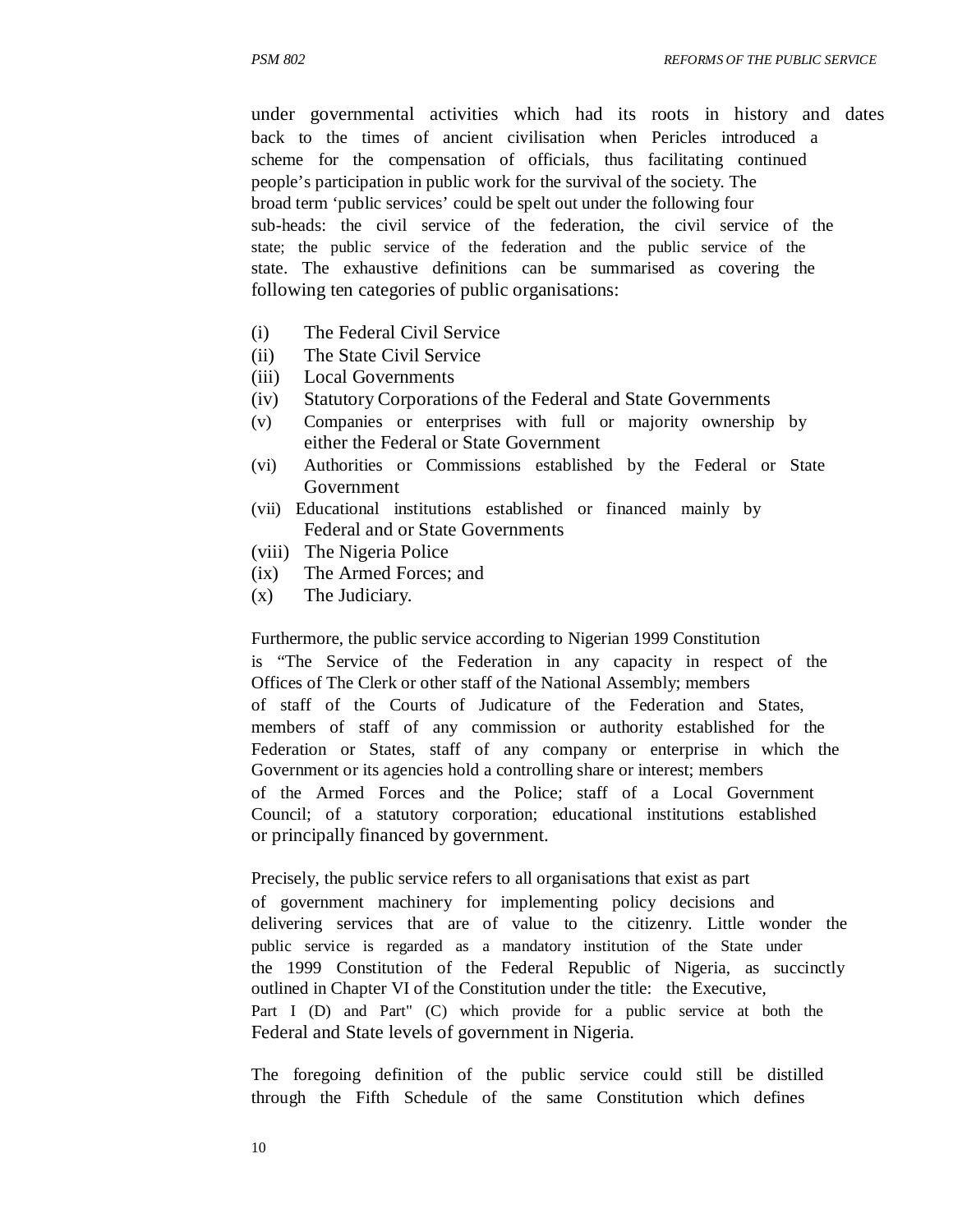public officers as persons holding any of the offices specified in Part II of the Schedule. The list in Part II excludes from public office chairmen and members of adhoc commission, tribunals; committees, but it goes beyond the definitions of Part IV, Sections 318 (1), because it now includes elective as well as appointed offices - The President, Vice-President, Governors and their Deputies, Minister and Commissioners; members and staff of the Legislative Houses, Chairman, Directors of all Corporations, Companies in which the State has controlling shares or interest.

By and large, the public service as the name connotes, is the process and methods by which public office holders provide sound, accountable, desirable, reasonable, efficient and effective services to the public or citizenry of any country, Nigeria inclusive. Government in most countries is structurally and constitutionally linked to the civil service as they are both interwoven and intimately connected and related.

For all intents and purposes, it is necessary for us to consider and accept the fact that a public officer or public servant is a term normally used to embrace the civil servants and political office holders. Simply put, a public officer is a person who serves in an organisation or establishment in which he receives regular pay or stipend from government i.e. A person employed and paid by government in its organisation or establishment.

**Innovation** means the generation of new ideas about a process or phenomenon or the development of new ways of doing things. It constantly suggests to us that we can, and should, change our ways/methods of doing things as prevailing situations demand. Imbibing the spirit of innovation enables us as human to come up with challenges that confront us. In like manner, the notion of best practices complements the idea of innovation. Since some methods or approaches are better than others, there is always a need to seek better ways of getting things done in various areas of human endeavour.

**Development** is a multi-dimensional process involving the reorganisation and reorientation of a system, personality, organisation or institution. It typically involves radical changes in institutional, social and administrative structures, as well as in popular attitudes, customs, traditions and beliefs.

#### **3.2 The Need for Reform and Innovation in the Public Service**

To reform is to "**form again.**" The idea of reform suggests readjusting a thing, system, organisation in order to meet its original conception after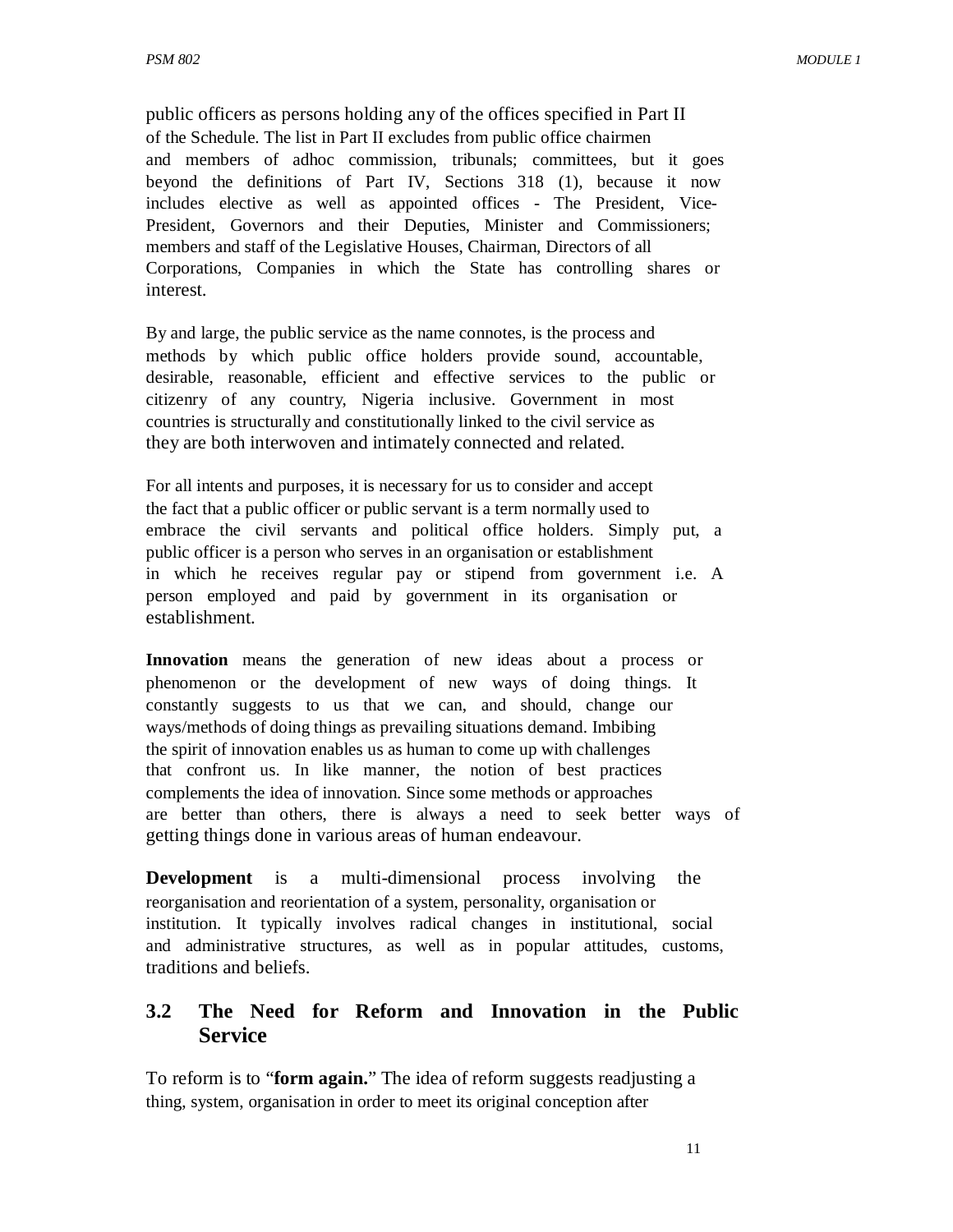it has gone through some form of deformation. For instance a system or an organisation could be reformed in order to meet the standards of the progenitor, if the said system/organisation had, after some years, fallen below expectation. An example that vividly illustrates this is the Public Service in Nigeria or in any African countries. The service, for instance, as a result of various events and occurrences after political independence, derailed from the path of professionalism and near perfection on which it was set by the colonial masters. This has been the basis of contemporary efforts to reposition the Nigerian Public Service.

Looking at REFORM as a concept, Jon Quah describes it as **a deliberate attempt to change both the structure and procedures of the public bureaucracy and the attitudes and behavior of the public bureaucrats in order to promote organisational effectiveness and attain national development.** Reforms may be **undertaken so as to restructure in order to accommodate certain new scopes of business which were not part of the original intent on which the organisation was founded. This may be done in order to accommodate and reposition the organisation for certain challenges in the future.**

By and large, reforms involve changes in bureaucratic structures, techniques, practices, procedures and behaviours. But the changes are specifically in relation to certain goals. The goals are important because they are informed by prevailing problems identified. The key goal therefore is often administrative improvement. Specifically, the goals may relate to the four areas enumerated below:

- (i) Reform may be undertaken to improve administrative effectiveness in response to functions and pathologies of the bureaucracy or public criticisms
- (ii) Reform could also be undertaken to accommodate new ideas, values, principles, techniques and modes of behaviours
- (iii) Reform may be institutionalised at any point in time purposely to re-orientate the bureaucracy towards national goals and aspirations or in relation to changes in the political and economic environment as perceived by the government of the day
- (iv) Reform may also be constituted to improve personnel management principles and techniques.

Essentially, reform of any kind has to do with a new method or methods of doing things in order to achieve desirable goals in an effective and efficient way within a minimal cost in terms of financial and human resources available. Quite often, administrative reforms affect human and financial resources of an organisation. When it affects human resources, it could be in the area of redeployment of staff, termination of appointment, right sizing or downsizing, forced retirement as the case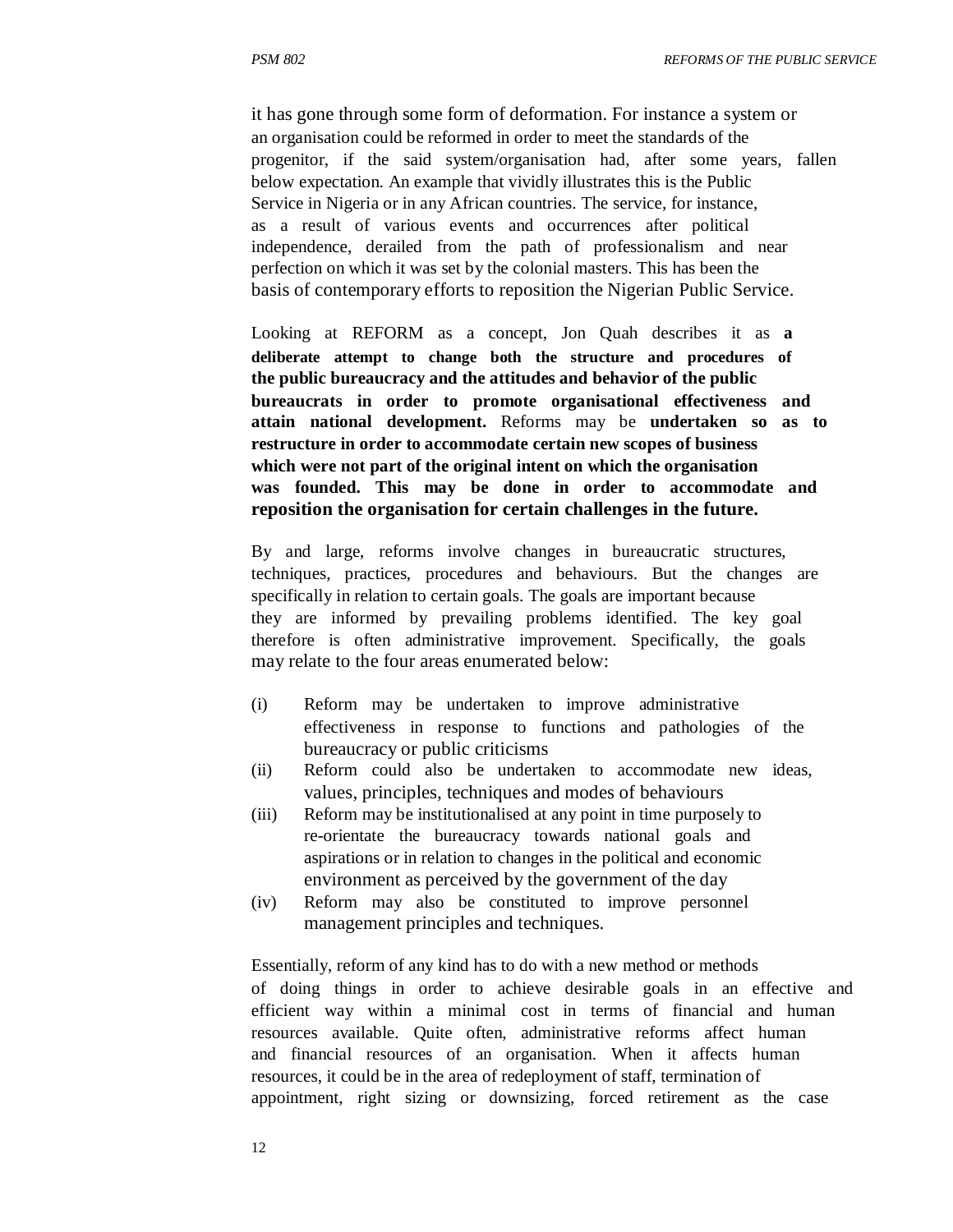may be. In the area of finance, it could affect the reduction of budgetary allocations in certain operational sections of the organisation which in effect could be responsible for determining the staff situation. Caiden in his "Awareness of Needs" categorised the following propositions that could necessitate conditions for reforms:

- (i) Failure of the administration to meet up with its demand
- (ii) Administration incapacity or inability to meet its extra demands
- (iii) Inability of any administration to anticipate future demands on its structure
- (iv) Failure of the administration to adopt the most effective methods to meet future demands within its functional role.

Perhaps there are other varieties that could necessitate conditions for reforms apart from the foregoing. However, the factors that have necessitated and will continue to necessitate reforms in the Nigerian Public Service obviously fall within some or all of the conditions enumerated under the conceptual and theoretical clarification above.

The foregoing approaches i.e. two of them are referred to as **"backward-looking reforms**" and **"forward-looking reforms."** The first sense being backward-looking in that it seeks to reform an organisation/system in accordance with some ideas conceived in times past; and the second sense being forward-looking in that it seeks to reform an organisation/system in order to meet the challenges of the future. These interpretations of reform are relevant to the issue of Public Service Reforms, for sometimes public service reforms are undertaken in order to restore the public service to a path from which it has derailed, while at some other times, public service reforms are borne out of the need to resituate the public service in order to enlarge its scope or restructure it to handle challenges that may arise in the nearest future.

In any case, the need for public service reforms is borne primarily out of the desire to respond to changes in and around the public sector. For instance, reforms have been undertaken in order to respond to the existence of globalisation, advancements in science and technology, as well as events in other countries, among other factors. In other words, the public service has had to respond, at various points in its history, to the challenges posed to its ways of conducting business by the advances made on the international scene, the information age, and technological advancement. In addition to these, one major challenge that prompted reforms of public sector came from developments in the private sector. This is because the public service was fast losing its customers to the private sector, where both provide the same goods and services – in education, health and telecommunication, for example. And in response to this, new ideas and new approaches to doing business have been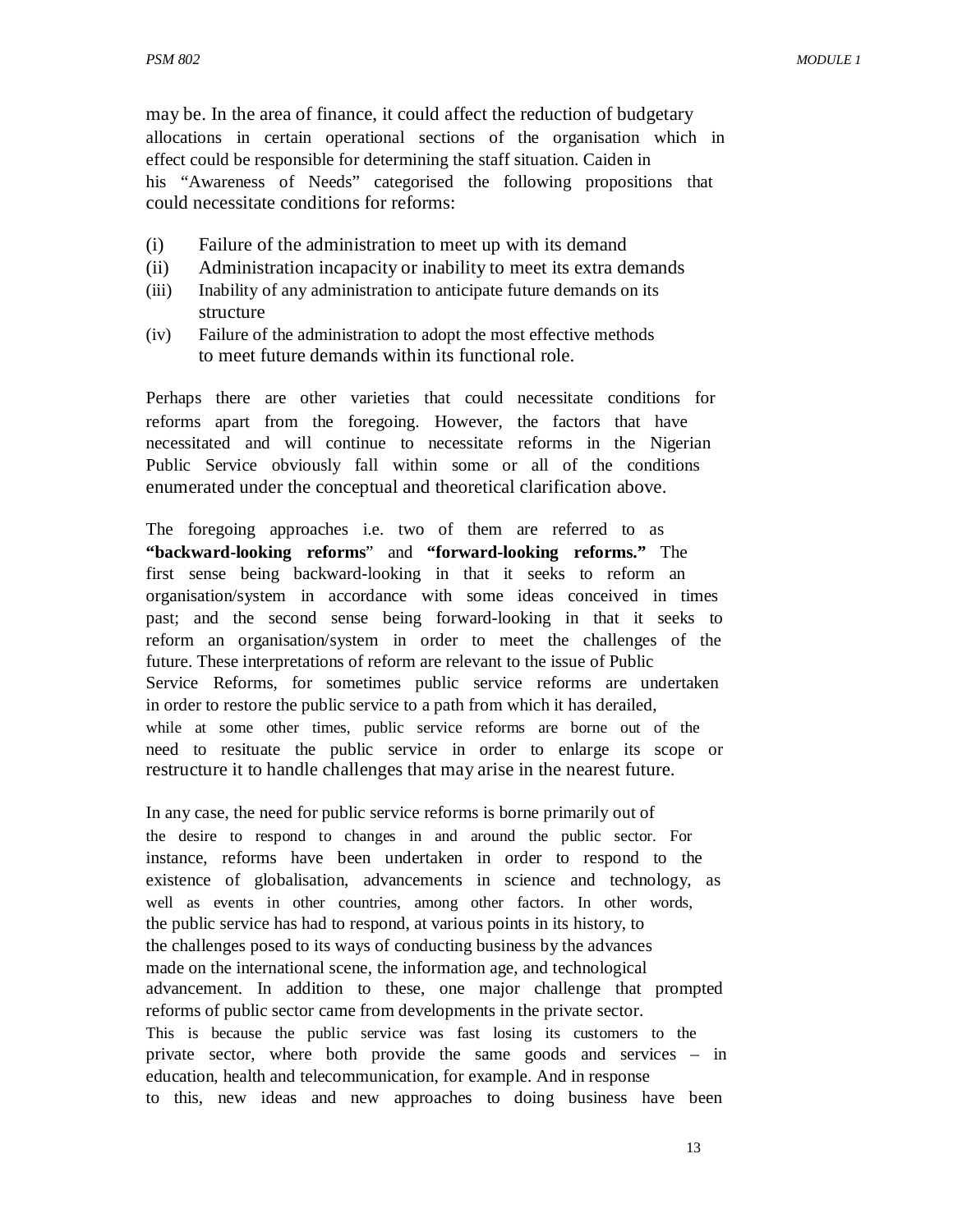introduced in the public sector in order to ensure that it does not entirely lose its relevance to the people it was established to serve.

Another reason, similar to the above but subtly different, for public service reforms relates to the repositioning of the sector for certain challenges in the future. It is to be noted, as mentioned above, that an organisation or a system may need to go through reforms in order for it to be positioned for future challenges. This kind of reform is necessary if an organisation enlarges its vision/mission and needs to implement some innovative ideas for which the structure(s) on ground is/are inadequate. The structure(s) on ground may then be reformed to imbue it/them with necessary values, additional structures(s), management, tools, and skills, among others. Generally, as government business expands, requiring the government to respond to more issues, there is a need to reform the public service to those significant changes taking place and those that, even though they have not taken place, are foreseen as challenges/threats in the nearest future.

In some cases, however, the need for the reform of the public service is as a result of the need to lift the public sector out of the quagmire it might have found itself. The situation may arise, for instance, that a state experiences decay in its institutions as a result of a political crisis. This has been the experience in Africa, for instance. In Africa, one of the reasons for reforms in the public sector is that after independence, the public sector suffered decay. As C. B. Okolo rightly noted,

*… the African quickly forgot soon after independence, what really go with it, namely, hard work, responsibility, accountability, self-discipline, sacrifice, initiative, resourcefulness, etc. Political independence and its freedom actually meant time for work for full-scale unending celebration. This basic fact eluded the African not long after his independence, and as a consequence and as actually happened in many newly independent nations, the African condition meant in practice a gradual worsening of the situation of things, the breakdown of law and order, indiscipline, etc…*

The reasons for reforms identified above are not mutually exclusive. In some situations, a state may need to reform in order to ensure that it meets up with certain challenges posed by development on the global scene, while at the same time, it responds to certain degenerations that its public service had undergone over a period of time, as well as anticipating some future challenges. For example, even if the career civil service which most African countries inherited after independence had not gone through some form of degeneration, reform of the public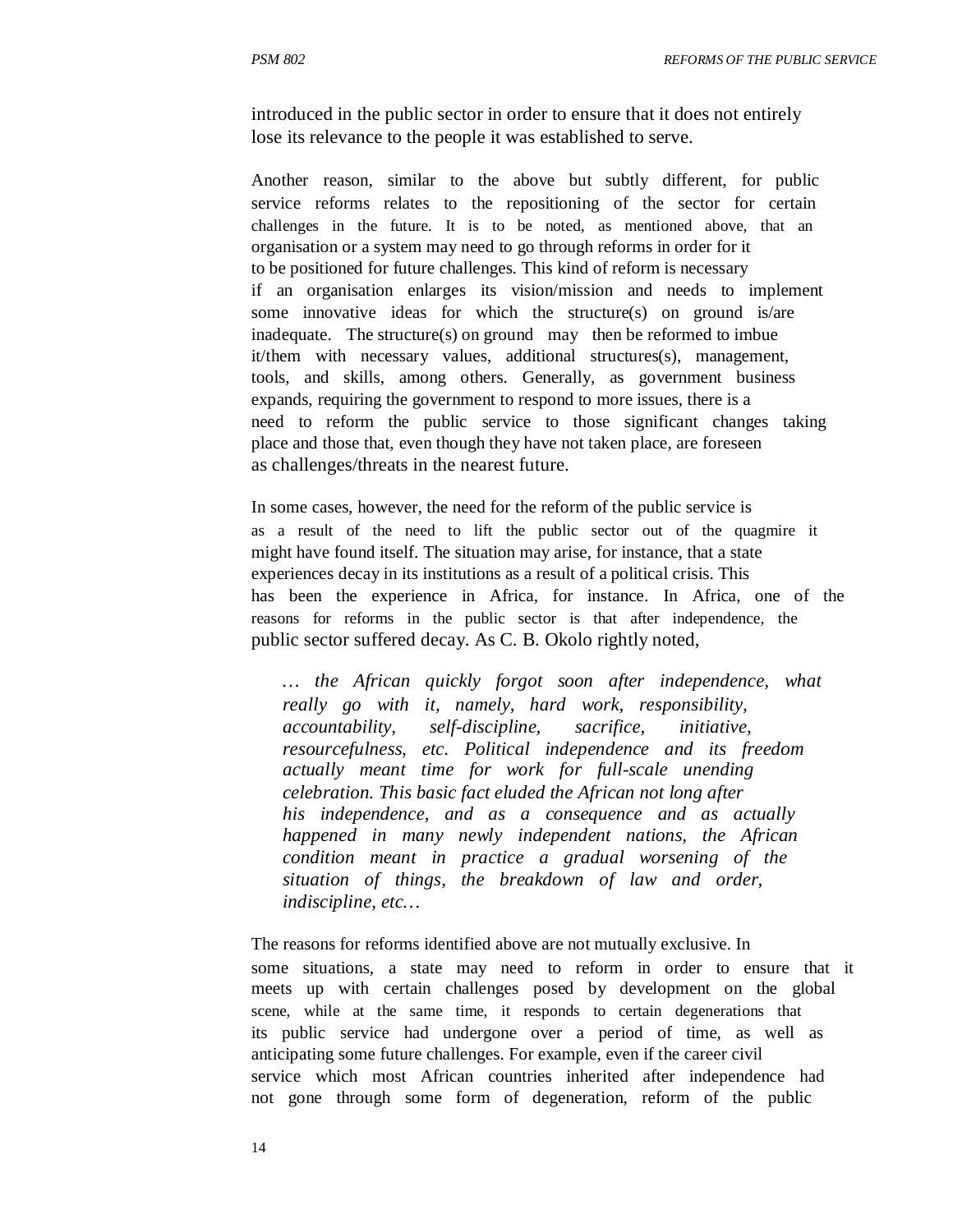service would have still been inevitable. For instance, there would still have been need for reorientation of service delivery of the inherited public service away from fulfilling the interests of the erstwhile colonialists to those of the new states. This means, in many cases, more rapid expansion of the provision of services in agriculture, the social sector, and infrastructure than was the case during the preceding decades of colonial rule.

#### **4.0 CONCLUSION**

The discussion and analysis of the interrelated concepts of **reform, public service**, **innovation**, and **development** focused attention on the need to service and redirect government organisations regularly so as to make it relevant, focused and dynamic.

#### **SELF-ASSESSMENT EXERCISE**

Now that you have seen the need for reform, innovation and development, identify four reasons the reform of the public service is considered a necessity and not a luxury.

#### **ANSWER**

readjust the functioning and structure of the public service regularly change the procedures and focus of the public service where and when necessary improve administrative effectiveness in response to functions and pathologies of the public service improve personnel management principles and techniques re-orientate the public service in relation to changes in the political and economic environment as perceived by the government of the day.

### **5.0 SUMMARY**

Let us recall here some salient points like the indispensability of the bureaucracy to government and the need to always pay attention to its structure, **modus operandi**, relevance and focus, purposely to ensure that it serves the purpose for which is it designed.

### **6.0 TUTOR -MARKED ASSIGNMENT**

Discuss the parameters considered necessary when embarking on the reform of the public service.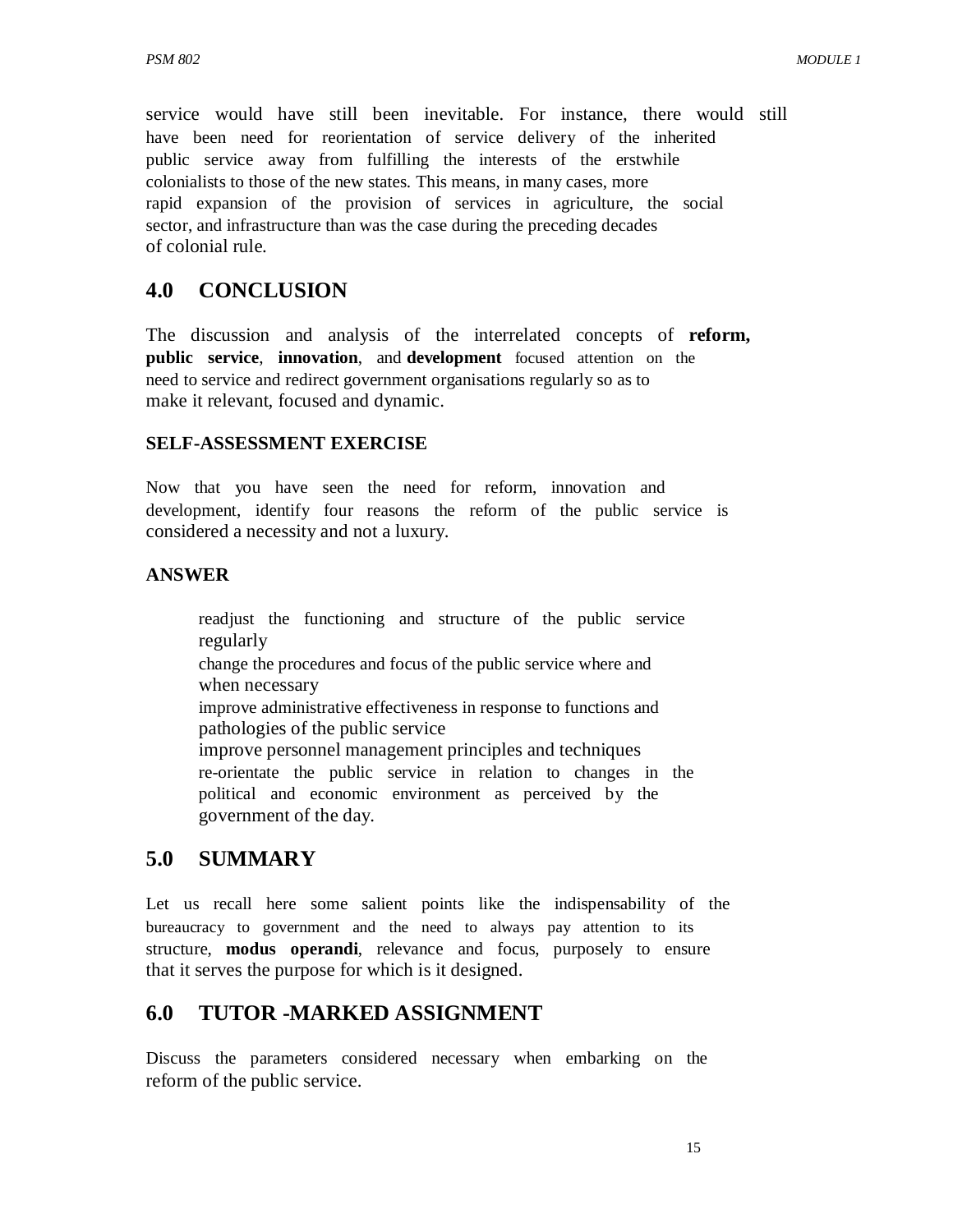#### **7.0 REFERENCES/FURTHER READING**

- Olaopa, T. (2009). *Innovation and Best Practices in Public Sector Reforms: Ideas, Strategies and Conditions*. Ibadan: University Press Plc.
- Ayeni, J. (2008). *Reforming Public Service in Nigeria: A Collective Responsibility*. Lagos: S & S Communications (Nig) Ltd.
- Okoli, C. B. (2003). "The African Condition" In: Maduabum Dukor (Ed.). *Philosophy and Politics and Power in Africa*. Lagos: Malthouse Press Ltd.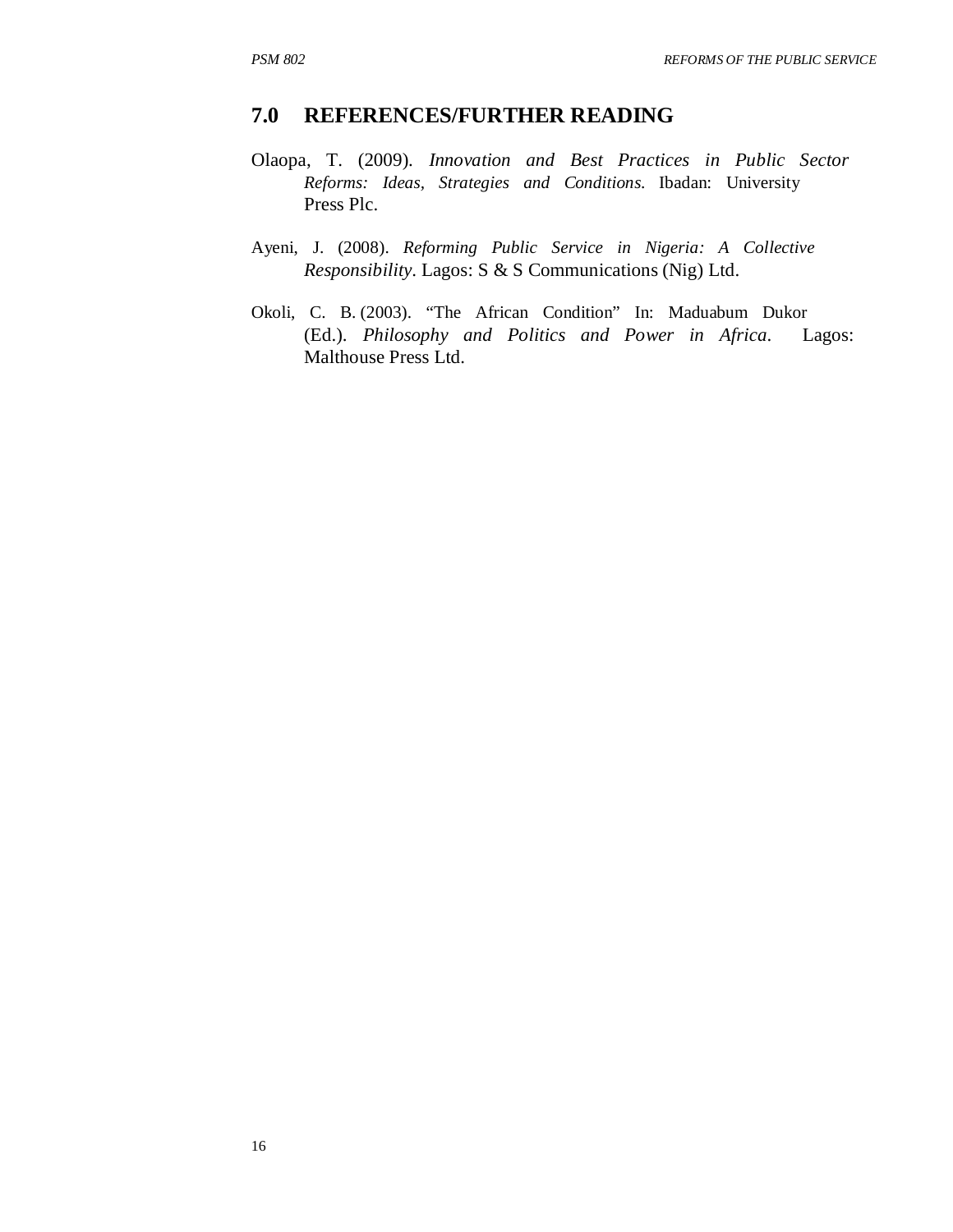#### **MODULE 2 PRE-INDEPENDENCE REFORMS**

- Unit 1 Lugard and Clifford Reforms
- Unit 2 Harragin Reforms
- Unit 3 Foot Reforms
- Unit 4 Gorsuch and Newns Reforms

#### **UNIT 1 LUGARD AND CLIFFORD REFORMS**

#### **CONTENTS**

- 1.0 Introduction
- 2.0 Objectives
- 3.0 Main Content
	- 3.1 Lugard Reforms
	- 3.2 Clifford Reforms
	- 3.3 Contributions of the Two Reforms
	- 3.4 Relationship Existing between the Two Reforms
- 4.0 Conclusion
- 5.0 Summary
- 6.0 Tutor- Marked Assignment
- 7.0 References/Further Reading

# **1.0 INTRODUCTION**

In this unit, attempt is made to discuss the importance of the two reforms separately and dependently as they related to one another. You will need to understand the relationship and dependence of the two reforms which occurred at two different periods during the preindependence era in Nigeria.

# **2.0 OBJECTIVES**

At the end of this unit, you should be able to:

- state the salient contributions of the two reforms
- explain the relationship between the two reforms
- state the difference between Clifford and Lgard's Reforms
- distinguish between the two reforms particularly as they came in one after the other.

# **3.0 MAIN CONTENT**

The period of colonial rule in Nigeria can be succinctly described as an era of "**minimum government**" but "**total administration**." It was a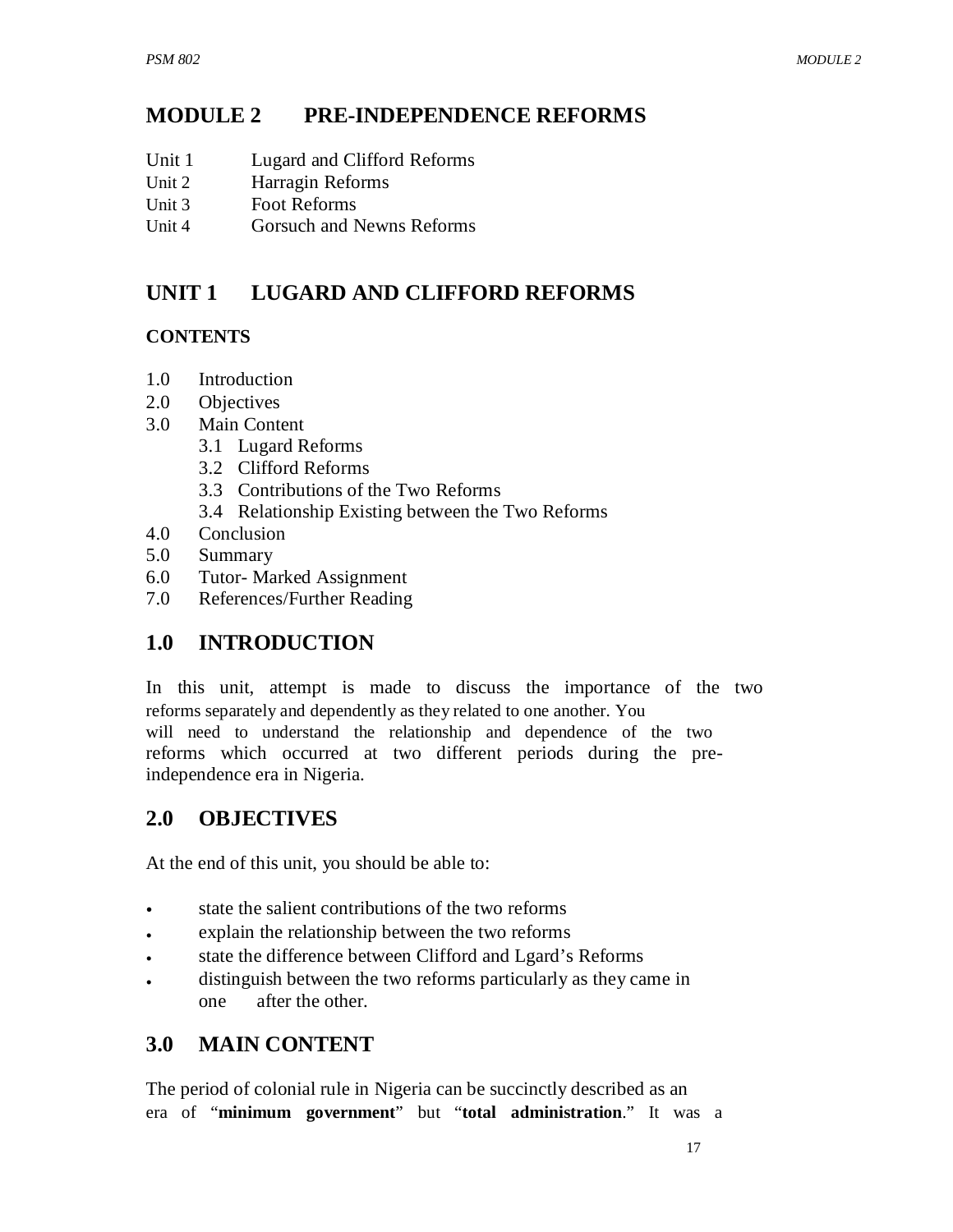period of minimum government because a number of circumstances restricted the scope of government. It was also a period of total administration because the colonial bureaucracy monopolised the policy-formulation, policy execution and policy-adjudication roles. This was due to the meager financial resources available to the colonial government at that time.

An important feature of the colonial bureaucracy, during this time, was the absence of local political control. It was an era of technocracy or "**administocracy**" and the golden age of generalist administration. However, as changes began to take place in the external environment, the bureaucracy had to make corresponding adjustment in style and philosophy. The period after the Second World War provided the impetus for re-examination of the theory and practice of colonial administration.

#### **3.1 Lugard Reforms**

The problems of legacy of an inherited bureaucracy handicapped and constituted a serious cog in the wheel of public service reforms before and during Lugard Era. For instance, in the area of personnel, a significant characteristic of that service was the pre-dominance of its upper and middle reaches by expatriate personnel drawn essentially from Britain and other British dependencies while Africans, particularly Nigerians, were confined to the menial jobs of administration, regardless of their educational qualifications and skills. This could be traced to 1890 when the colonial government discarded the policy of equal opportunity for Africans and Europeans within the administration of West Africa and adopted a racial discriminatory attitude towards the African public servants. Since then, a particular trend had evolved in which the Nigerian public servant was left a completely disenchanted worker.

With the conditions stated above, little or no reform of significance actually took place during the era of Lugard.

#### **3.2 Clifford Reforms**

Sir Hugh Clifford succeeded Lord Frederick Lugard as the Governor-General of Nigeria in 1922. He was the right person who could claim credit of the institution of a structured and purposeful central administration for Nigeria in those early days. Clifford and his Chief Helper, Cameron had the Herculean task of cleaning out an Augean stable of administrative chaos, after eight (8) years of one-man rule of Lugard without any proper central machinery of government.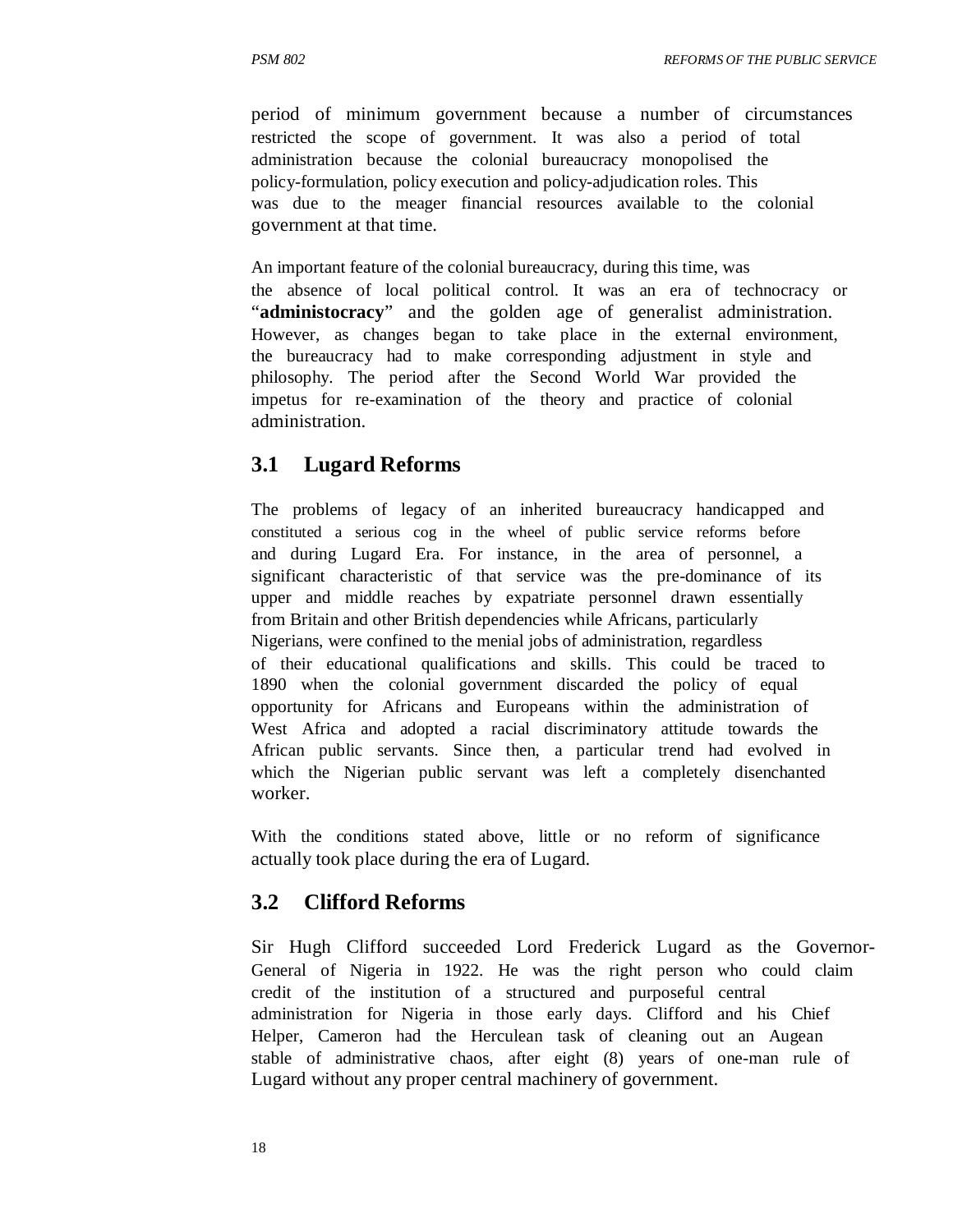### **3.3 Contributions of the Two Reforms**

The contributions of the two reforms remained restricted and minimal simply because of the period and the conditions under which they operated. However, it is instructive to emphasise that the important feature of colonial bureaucracy during their time was an era of technocracy or "administrocracy" and the golden age of generalist administration. However, as changes began to take place in the external environment, the bureaucracy had to make corresponding adjustments in style and philosophy. The period after the Second World War provided the impetus for re-examination of the theory and practice of colonial administration.

### **3.4 Relationship between the Two Reforms**

The two reforms as they were, merely deepened the golden rule of the colonialists in power as little or no recognition was given to the Nigerianisation of the public service. Generally, during the colonial era, the public service was dominated by Europeans. Out of the 22,071 posts in the senior categories, only 172 were occupied by Nigerians. This sets the stage for the deliberate effort towards the "Nigerianisation" of the higher civil service, which commenced in 1942, when the Walwyn Committee considered the possibility of appointing Africans into the administrative service outside the secretarial posts.

### **4.0 CONCLUSION**

The reform under the two colonial regimes gave little or no chance or encouragement to Nigerians who were then working in government service.

#### **SELF-ASSSESSMENT EXERCISE**

Now that you have read the details of the two reforms, give a brief description of the two reforms.

#### **ANSWER**

operated under the colonial era did not encourage Nigerianisation training and manpower policy development not instituted for Nigerians gave no recognition to the ambition and career progression of Nigerian public servants.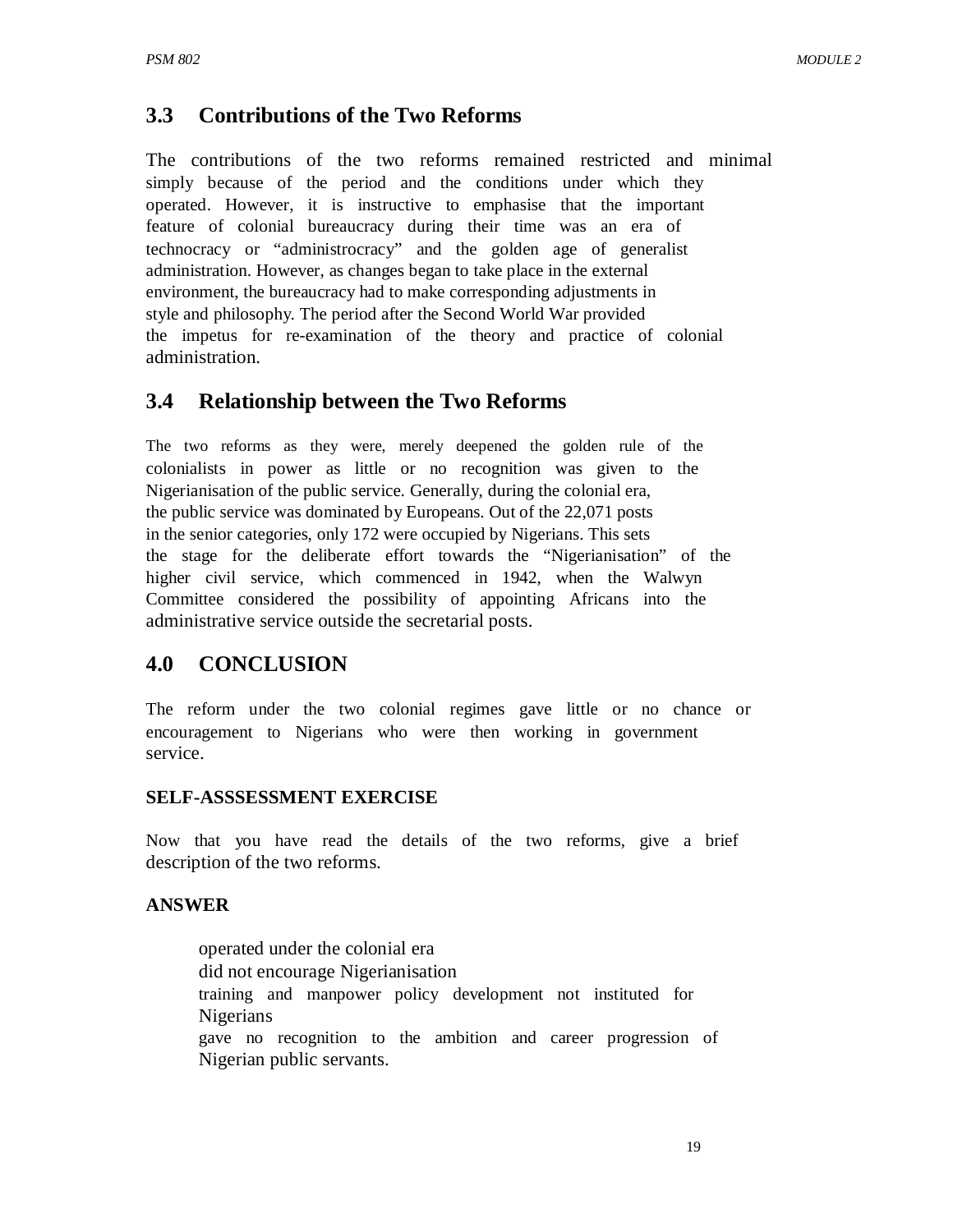## **5.0 SUMMARY**

The two reforms namely Lugard and Clifford Reforms which were of little or no significance operated in Nigeria one after the other. They made very little impact on Nigerian public servants as they both recorded little success, especially in the area of steady institutionalisation and development of reforms in the Public Service of Nigeria.

### **6.0 TUTOR-MARKED ASSIGNMENT**

Identify the salient features of both Lugard and Clifford Minimum Reforms at the time both of them operated in Nigeria.

### **7.0 REFERENCES/FURTHER READING**

- Hicks, G. A. & Gullet, R. C. (1976). *Organisation*: *Theory and Behaviour*. KogaKusha, Tokyo: McGraw Hill.
- Okigbo, P. N. C. (1986). In:"The Public Service." A paper presented at the Anambra State Public Service Lecture Series, No. 5, Enugu, March 25th, 1986.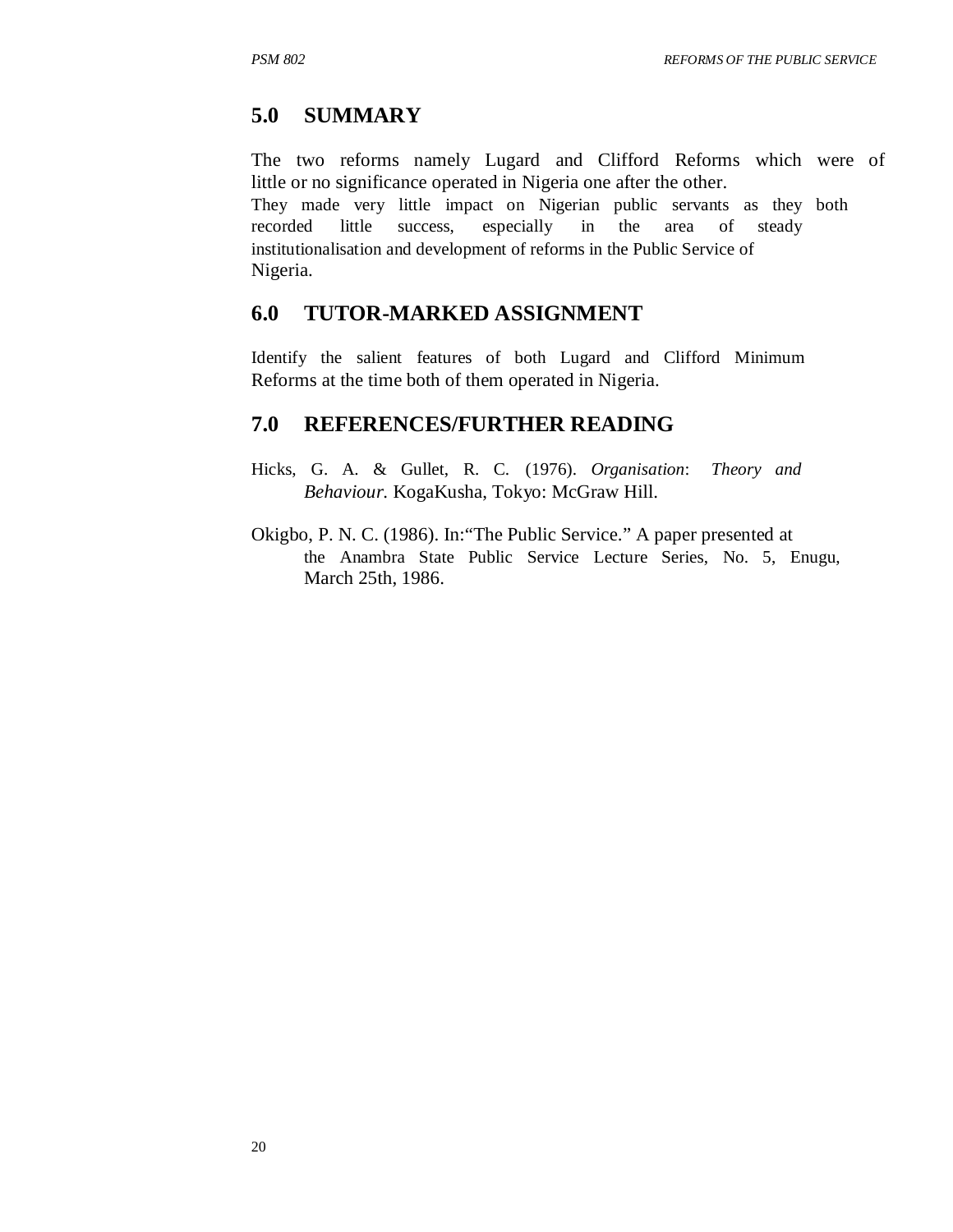#### **UNIT 2 HARRAGIN REFORMS**

#### **CONTENTS**

- 1.0 Introduction
- 2.0 Objectives
- 3.0 Main Content
	- 3.1 Contributions and Landmark Achievements
- 4.0 Conclusion
- 5.0 Summary
- 6.0 Tutor-Marked Assignment
- 7.0 References/Further Reading

# **1.0 INTRODUCTION**

In this unit, attempt is made to present the origin and landmark contributions of Harragin Reforms to the growth and development of the Nigerian Public Service.

# **2.0 OBJECTIVES**

At the end of this unit, you should be able to:

- appraise the details of Harragin Reforms
- state the impact of the reform on the Nigerian Public Service
- specify the difference it made over and above other reforms before it
- explain the basic issues in the reform.

# **3.0 MAIN CONTENT**

The antecedent to Sir Walter Harragin's Administrative/Salary Review of Established Staff in 1946 could be traced to the end of the Second World War in 1945 and the attendant problems of that war such as inflation, scarcity of essential food items, and astronomical rise in cost of living. The returning war veterans and other staffers of the Civil Service who were groaning under the weight of these problems were further disillusioned and frustrated when their request for improved conditions of service particularly payment of cost of living allowances was jettisoned by the government under the cloak of sacrifices which the civil servants had to make for fighting the war. The situation became so bad that some European members of the service remarked that

> …*they will do all in their power to dissuade their sons from following their footsteps, they will not*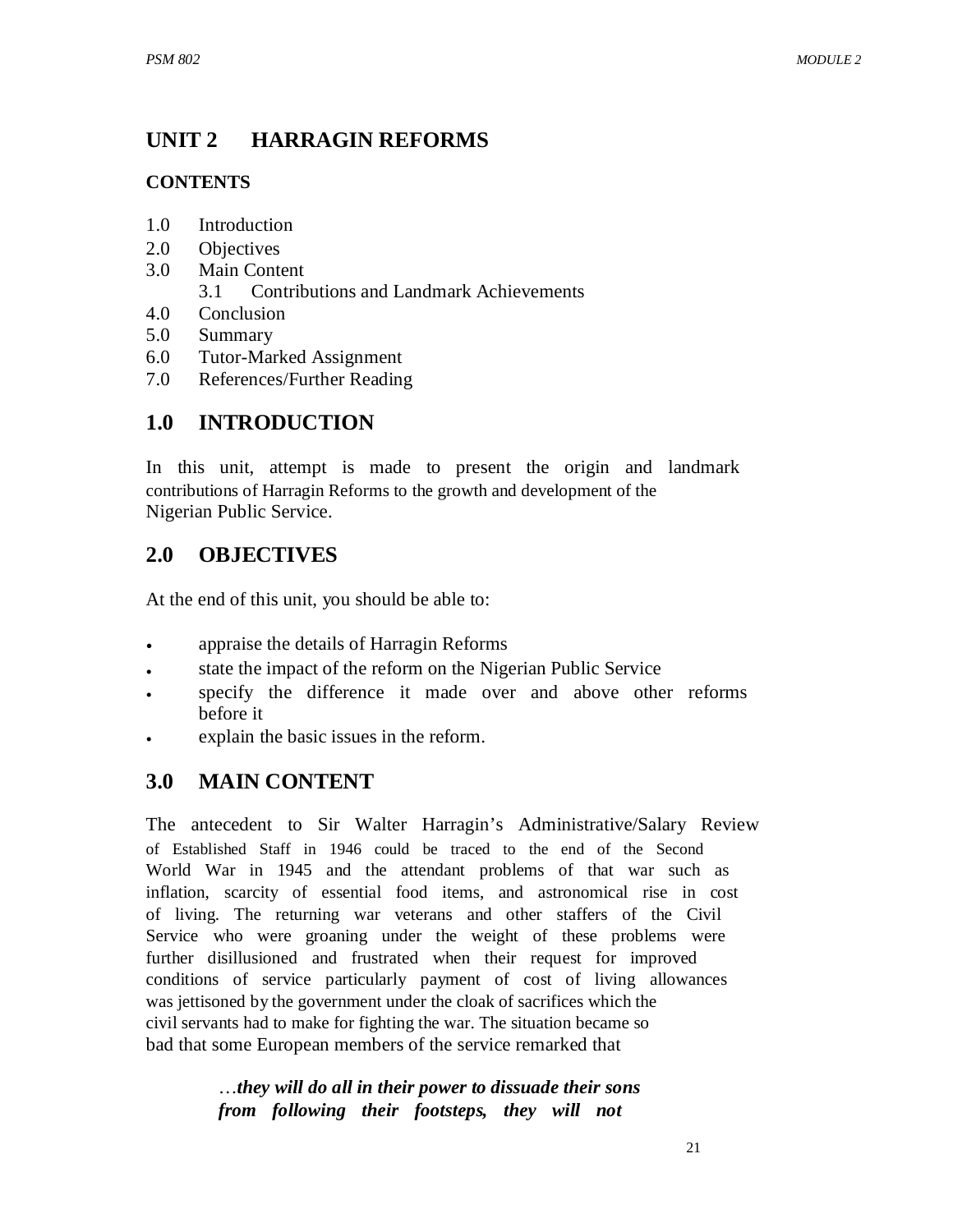*recommend young men or their acquaintances who may soon be on the look-out for jobs to accept a colonial career*.

The following issues compelled the eventual setting up of the Harragin Commission:

- (i) the then Governor of Gold Coast, Sir Alan Burns not averse to improved condition of service in the services of the West African Colonies because he had earlier reiterated the imperative necessity of a pragmatic overhaul of the condition of service; and
- (ii) the pressure from the trade unions who consistently agitated for a review of the condition of living.

The Harragin Commission was eventually set up in 1945 with the following Terms of Reference:

To review and to make recommendations upon the structure and remuneration of the Civil Service (with the exception of unestablished and daily-paid staff) of four West African Colonies with special reference to the following points:

- (i) the general standards of remuneration and super annuation payments
- (ii) the relationship of the salaries and conditions of service of locally recruited and externally recruited officers
- (iii) the machinery for adjusting remuneration to variations in the cost of living
- (iv) the provision of suitable arrangements for consultation between the government and organisations representing the interests of the staff on matters relating to salaries and conditions of service; and
- (v) the provision, by means of Public Service Commission or otherwise, of suitable machinery, where this is not already in existence, for regulating the selection and promotion of candidates for posts, the filling of which is not subject to the approval of the Secretary of State.

The Commission which constituted of Sir Walter Harragin a former Chief Justice of the Gold Coast as Chairman also had one Mr. C. E. Lambert as Secretary and Mr. J. E. King as Assistant Secretary. It was appointed in 1945 and it submitted its report on 12th September, 1946. While carrying out its assignment, it called for memoranda from interested persons including the Civil Servants and Unions. It also interviewed a number of officers. In the process, it spent 49 days in the Gold Coast, 12 days in the Gambia, 24 days in Sierra Leone and 70 days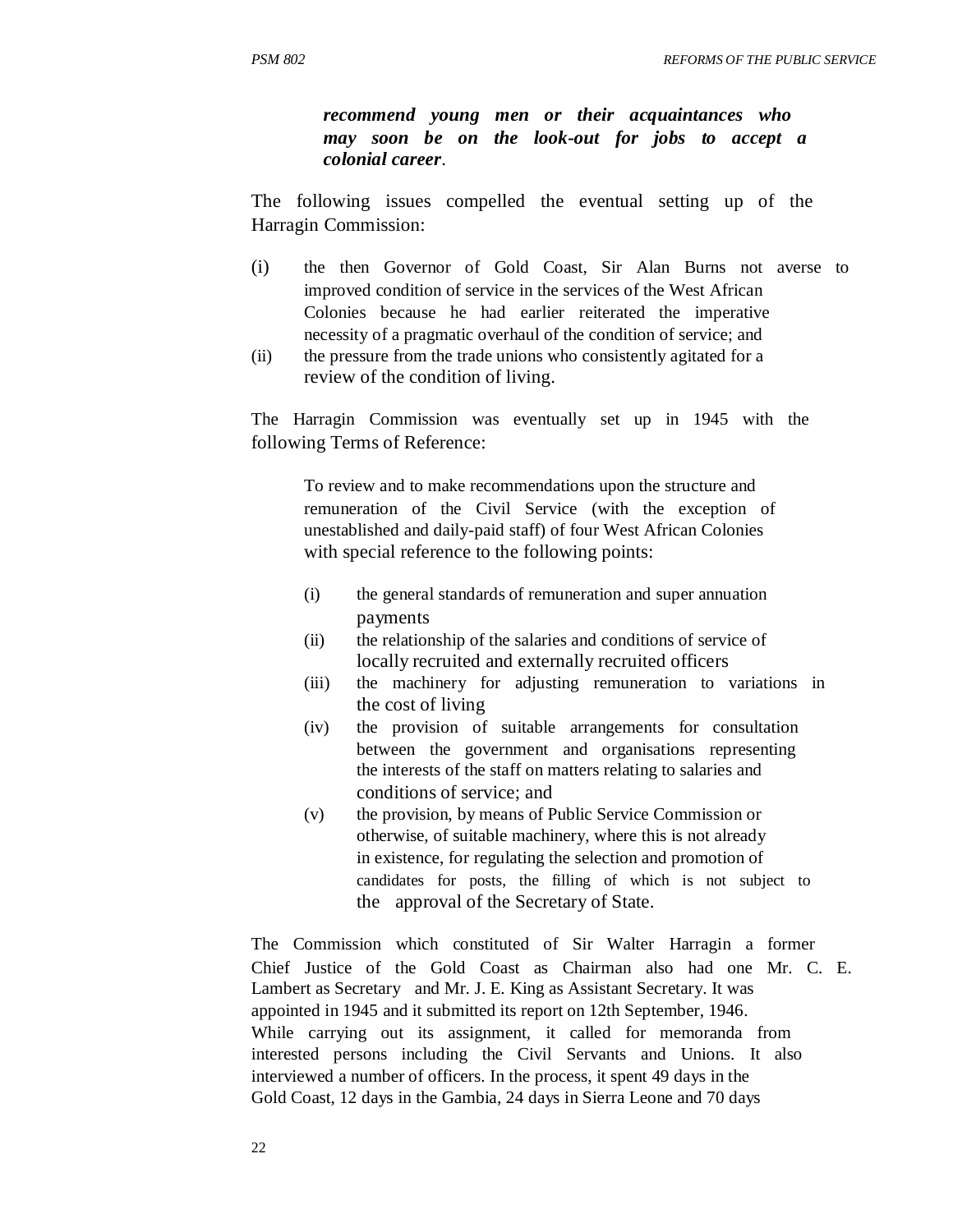in Nigeria. The Commission made 65 recommendations, prominent among those which had a great impact on the service are:

- (i) Award of substantial increase in salaries by way of cost-of-living allowances
- (ii) The creation of a higher entry point of salaries for African Technical Staff
- (iii) The introduction of 'Expatriation Pay' for European officers recruited from outside Nigeria as well as other African colonies
- (iv) The creation of a two-service scheme known as "Senior Service" and "Junior Service" respectively. It furthermore created within the junior service category a dichotomy between the pure clerical grade and the technical grade
- (v) The establishment of Advisory Councils patterned after the Whiteley Councils in the United Kingdom to offer advice to the government on all issues relating to the salaries and conditions of employment of civil servants
- (vi) The introduction of Civil Service Examinations in the junior service and an emphasis on non-monetary benefits as an important factor in the area of Personnel Management.

In fact, this latter recommendation made the commission to take a hard look at the concept of 'hidden emolument and an annual allowance of £100, and generally ruled against 'Private Practice'. Another issue which came under the hammer of the Commission was the demand made by married African Officers for special relief. As it rejected this demand, the Commission advised the Africans to remain unmarried until they are finally ready to do so. The Commission also rejected the setting up of Public Service Commissions in the then British West Africa. It supported this action with the argument that "any Public Service Commission that might be established in West Africa would deal, in the main, with Promotions in and Selection for the junior service. Very few European promotions and appointments would come within this purview."

A significant structural change brought about by the Commission was the setting aside of the old system of "African and European Posts", and the replacement of this with the 'Senior and Junior Services', with the same basic salary for both Europeans and Africans, and in addition, "expatriation pay" for Europeans. Prior to the setting up of the Harragin Commission, however, government employees were classified under four categories:

Group 1 Group 2 Mostly Senior Administrative and Professional Officers Technologists and Technicians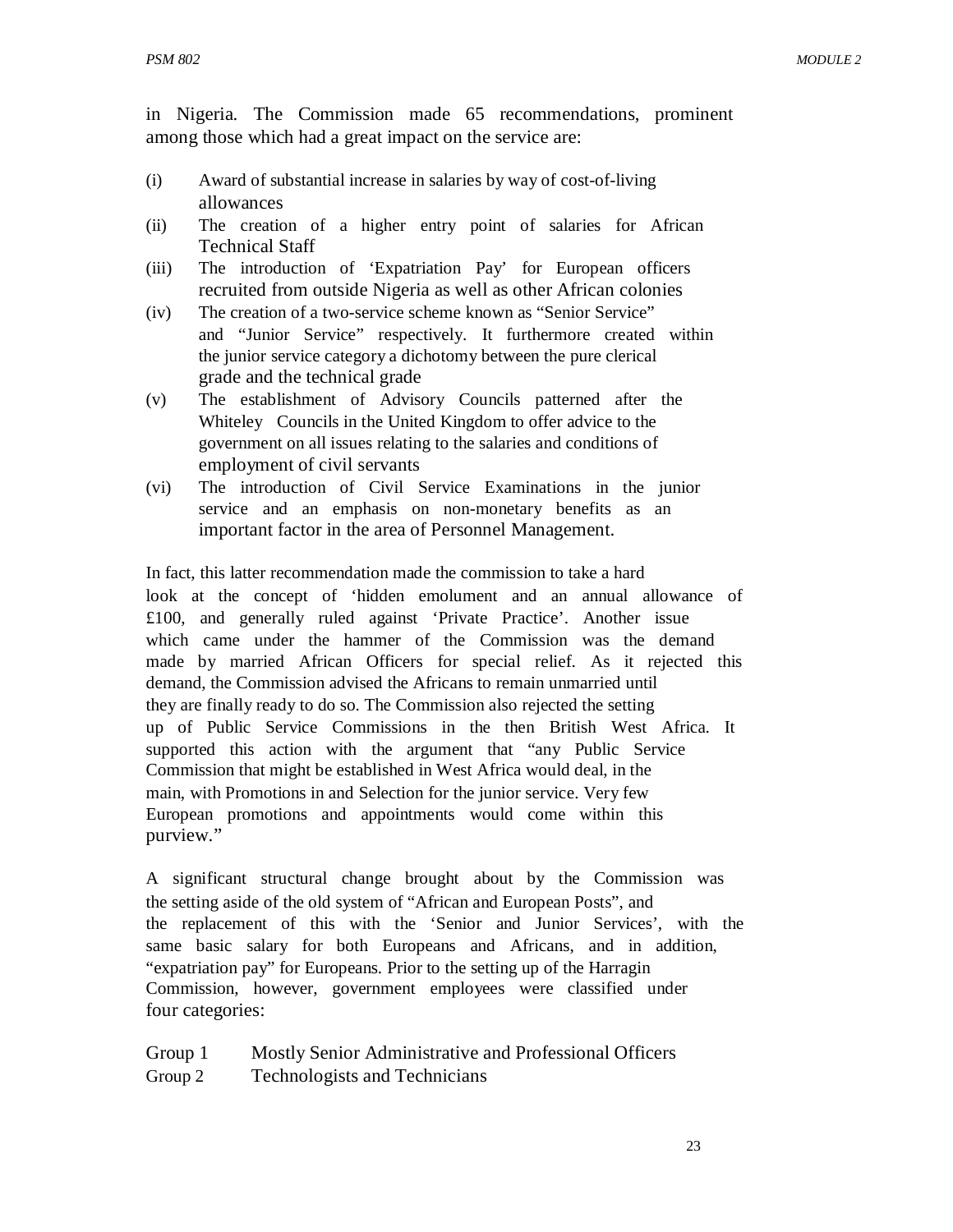Group 3 Group 4 African Officers holding senior posts in the Junior Service (for example, Office and Secretarial Assistants and Chief Clerks) All Subordinate Posts in the Junior Service.

The above four categories were merged into two by the Harragin Commission. Groups 1 and 2 were merged and referred to as senior service while Groups 3 and 4 were similarly merged and referred to as junior service.

Some of the Commission's recommendations were vehemently rejected by the trade unions particularly the Nigerian Civil Service Union (NCSU) and the Association of Nigerian Civil Servants (ANCS). They were opposed to the award of higher entry points for African Technician Staff since it was viewed as injustice and discriminatory. For instance, while an African with a School Certificate joined the Public Service in the Standard Technical Grade on £96 per annum, his counterpart entered the standard clerical Grade on £84 per annum. The unions queried the job content examination and factors used in arriving at such a decision citing as example the jobs of Customs Officers and produce Inspectors categorised as technical jobs. In real terms, the Harragin Commission's Report could be perceived as the genesis of elitist class configuration as well as salary and status contradistinction was revisited in the Public Service up till today. For instance, the senior service officers enjoyed enormous privileges and perquisites which include expatriation pay, car allowances, entertainment allowances, beautiful European Quarters as free houses located in choice areas of the cities where all amenities such as uninterrupted power and water supplies were guaranteed, provision of cooks, stewards, gardeners, day and night guards and some times, dog allowances. The junior officers, on the other hand, were denied free accommodation and therefore, restricted only to the slums of cities where cheap accommodation was available. They were merely granted shorter leaves, bicycle and motor-cycle allowances etc.

It should be emphasised, however, that salaries and allowances particularly cost-of-living awarded by the Harragin Commission were without prejudice to those of the Tudor-Davies Commission and its report will be addressed later. The Harragin Commission's Report which was preceded by Tudor-Davies was finally published in 1947 and it gradually set the stage for another commission which was set up in 1948.

#### **3.1 Contributions**

The contribution of Harragin to the growth and development of Nigerian public service reform is visibly seen in the area of administrative and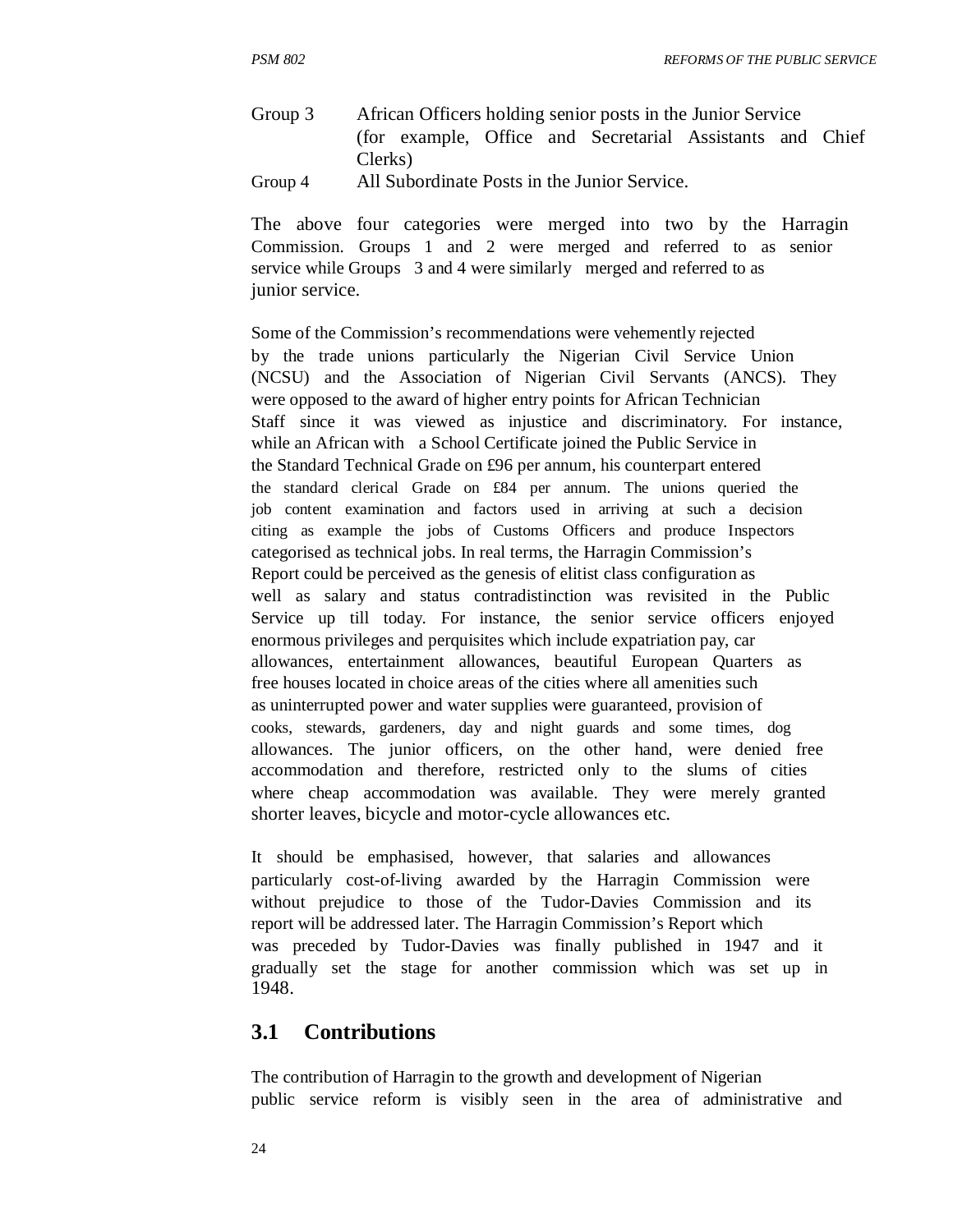salary review of established staff in the civil service during his time. It should also be noted that the reforms covered the established staff of four West African Colonies namely Nigeria, Gold Coast (Now Ghana), Sierra Leone and Gambia.

# **4.0 CONCLUSION**

As one of the pre-independence reforms, the Harragin Commission made its mark in the area of the institutionalisation of administrative and salary review for established staff in the sub-region of West Africa.

#### **SELF-ASSESSMENT EXERCISE**

Now that you have read the details and main contents of Harragin Reforms, identify four basic impacts and two categories of staff covered by the reform.

### **ANSWER**

- creation of a higher entry point of salaries for African Technical Staff
- award of substantial increase in salaries by way of cost of living allowance
- creation of a two- service scheme known as "Senior Service" and "Junior Service"
- introduction of Civil Service Examinations in the Junior Service Cadre.

The two categories of staff covered are:

- i. Senior Administrative and Professional Officers
- ii. All subordinate officers in the junior cadre.

# **5.0 SUMMARY**

The reform was a big relief to returning war veterans and other staffers of the civil service who were groaning under the backlash and pressure of the just concluded Second World War.

# **6.0 TUTOR-MARKED ASSIGNMENT**

Discuss the improvement made by the Haragin Commission over and above his predecessor.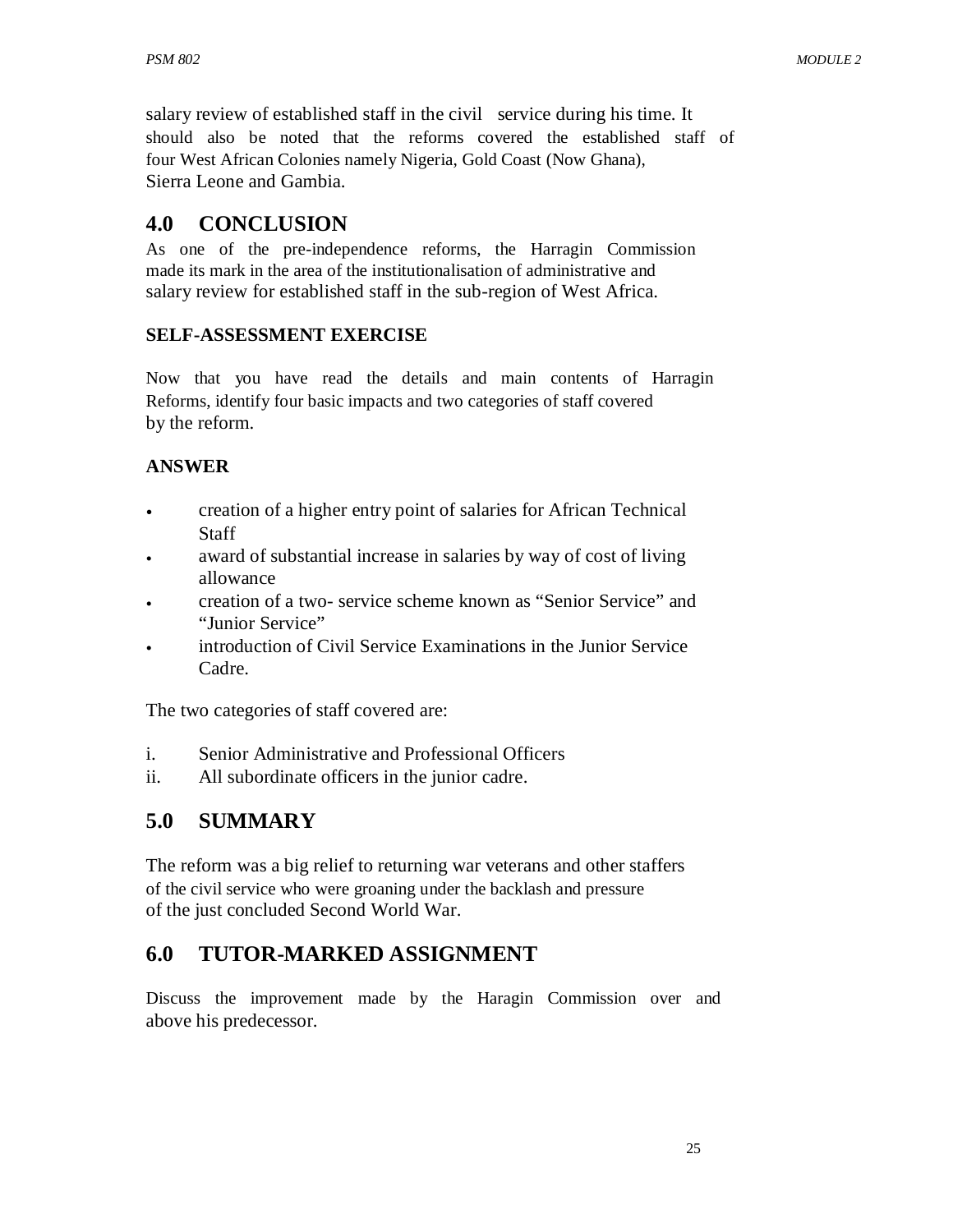## **7.0 REFERENCES/FURTHER READING**

- Olaopa, T. (2009). *Innovation and Best Practices in Public Sector Reforms: Ideas, Strategies and Conditions*. Ibadan: University Press Plc.
- Ayeni, J. (2008). *Reforming Public Service in Nigeria: A Collective Responsibility*. Lagos: S & S Communications (Nig) Ltd.
- Okoli, C. B. (2003). "The African Condition." In: Maduabum Dukor (Ed.). *Philosophy and Politics and Power in Africa*. Lagos: Malthouse Press Ltd.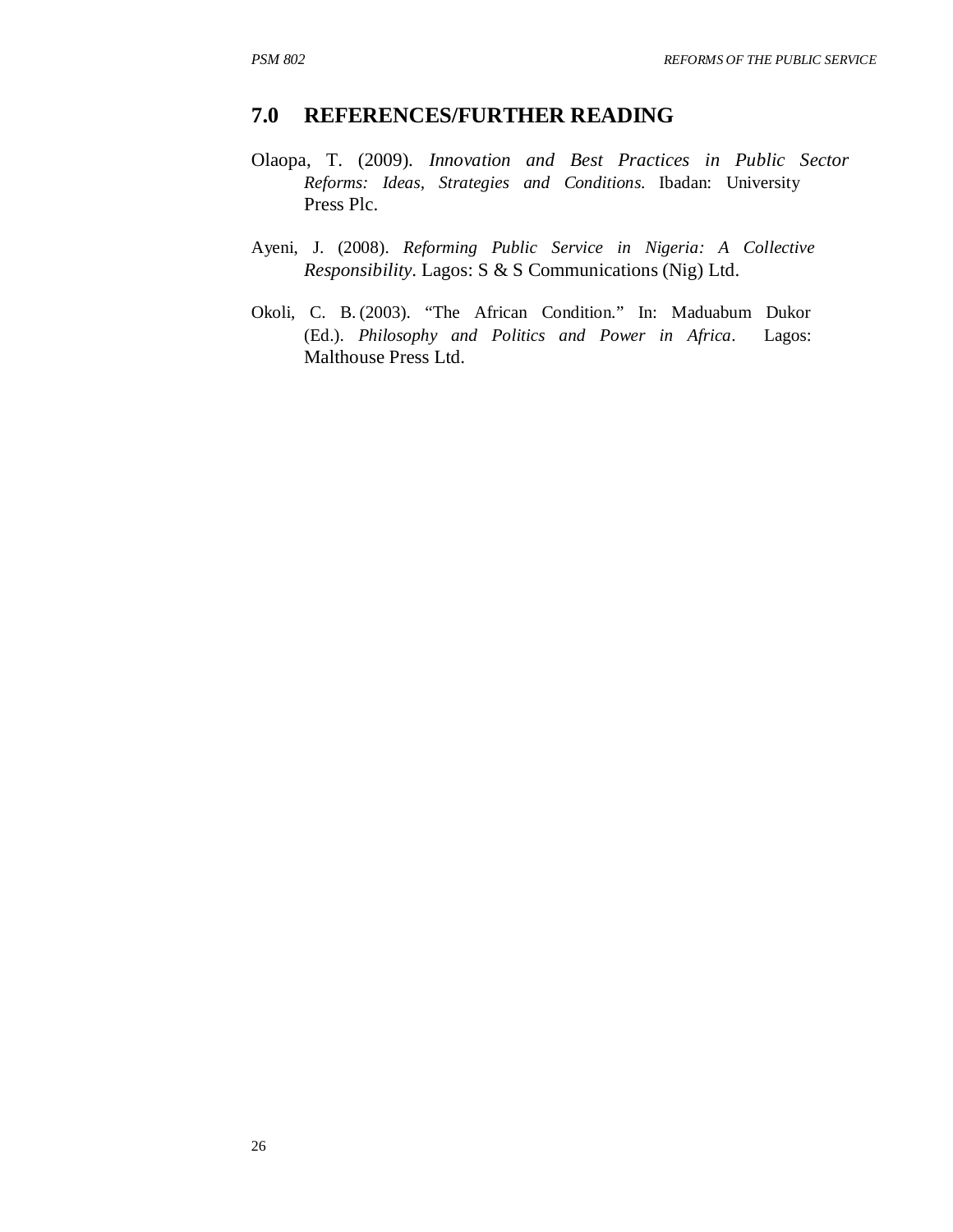#### **UNIT 3 FOOT REFORMS**

## **CONTENTS**

- 1.0 Introduction
- 2.0 Objectives
- 3.0 Main Content
	- 3.1 Contributions and Landmark Achievements
- 4.0 Conclusion
- 5.0 Summary
- 6.0 Tutor-Marked Assignment
- 7.0 References/Further Reading

# **1.0 INTRODUCTION**

Attempt will be made in this unit to introduce and explain the details and nitty-gritty of the Foot Commission and its contributions to the growth and steady development of the public service reform in Nigeria. Attempts will also be made to elucidate the particulars of Foot Commission vis-a-vis its landmark impact on the growth and development of Nigerian public Service at the time he was at the helm of affairs.

# **2.0 OBJECTIVES**

At the end of this unit, you should be able to:

- state the achievements of Foot Reforms
- mention all the targets set and met by Foot during his time
- list the opportunities offered to Nigerians during his time
- identify all personalities and supporters made use of by Foot to reform the service
- identify some institutions engaged by Foot during his time
- confirm when, where and how Nigerianisation policy took off in Nigeria.

# **3.0 MAIN CONTENT**

The antecedents and stimulants to setting up of the Foot Commission in the recruitment and training of Nigerians for appointments to senior posts were the need to offer opportunities to Nigerians to occupy the upper reaches of the service which, as were earlier stated, were predominantly occupied by the expatriates (British). Hence, the Foot Commission is sometimes referred to as the Nigerianisation Commission. It all began as a protest by the nascent nationalist movement of the 1920s against discriminatory practices in the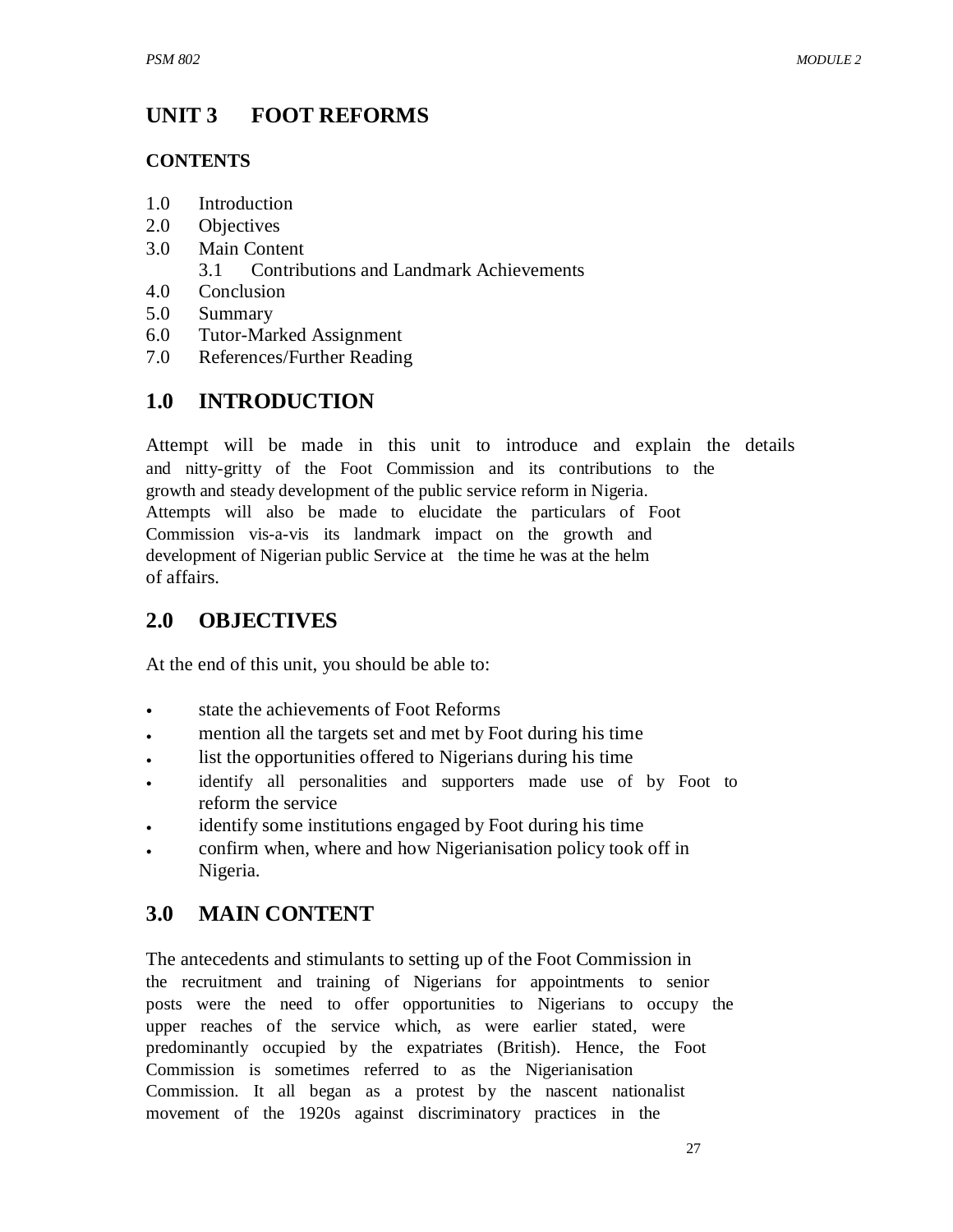employment, placement, privileges, and career advancement of Nigerians based solely on racial considerations. A sour point for the nationalist movement was the injustices suffered by such professionally qualified Nigerians as Henry Carr, H. M. Macaulay, and Dr. J. O. Johnson in their career as civil servants. Additionally, the Movement demanded expansion of educational facilities and opportunities to enable suitable Nigerians acquire the required educational qualifications for entry into the civil service. These dispensations, the Movement believed, would not only increase the number of indigenous officials, but would also substantially widen the scope of their participation in policy decision and implementation processes.

The initial thrust of this agitation, which found official channel in the Nigerian Legislative Council, established in 1922, was increased involvement of Nigerians in the administration of their country. The heightened pressure on the colonial administration for a change in policy reached a crescendo in the 1930s to stimulate what may aptly be described as "education for the civil service career". Sir Hugh Clifford and his successor were sympathetic to the object of the agitation not only because of its unassailable merit but more importantly also, because it would provide a means of coping with the difficulty of securing the services of appreciable number of Britons for work in Nigeria. Accordingly, the colonial administration initiated two strategies in that behalf viz: expansion of educational facilities to produce homegrown indigenes for civil service appointments, and the institution of a scholarship scheme for acquiring higher qualifications abroad. The implementation of these strategies led to the establishment of 15 postprimary institutions between 1921 and 1939 for the purpose of producing:

- (i) Nigerians for clerical and allied posts in the service
- (ii) Nigerians with the pre-requisites for admission into the tertiary institutions abroad; and
- (iii) Those that were later to be trained at the Yaba Higher College.

The Yaba Higher College was, in addition, established in January 1934. The purpose of the College as spelt out by officials in the Nigerian Legislative Council in 1930 was to provide well trained assistants for the various departments of government and private enterprises. By 1944, the College had produced 20 medical assistants, 15 assistant agricultural officers, 58 teachers, 6 surveyors, 3 forest supervisors, 31 clerical officers in government service and in 9 commerce.

The strategy of awarding scholarships to deserving Nigerians to train abroad was put in place in 1939 following government's acceptance of the recommendations of a 7-man committee set up in 1938 to deal with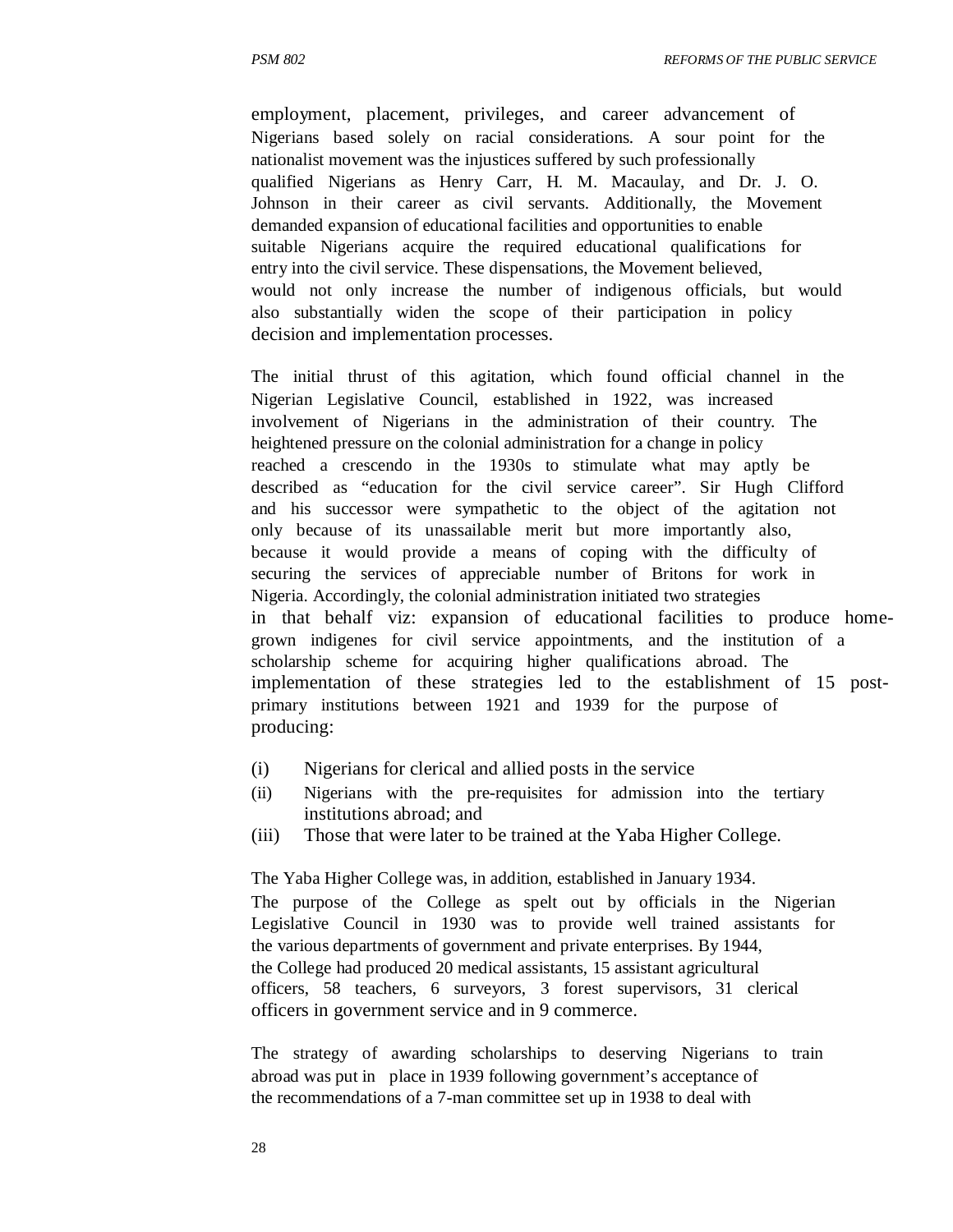the salaries of African officers holding senior appointments. By it, government instituted a scholarship scheme which offered two or more scholarship annually to enable suitably qualified Nigerians to proceed overseas for further education. From 1939 to 1948, 137 scholarships were so awarded.

While the combination of the two strategies mounted in the 1930s had resulted in some improvements in the ratio of Nigerians to expatriate officials at the senior level, the level of achievement up to 1947 was a far cry from the aspirations of the invigorated nationalist movement which decried the continued predominance of expatriate officials as inconsistent with (a) government's acceptance of the recommendations of the Harragin Commission of 1945-46 to associate Nigerians more closely with the running of the civil service, and (b) the greater measure of political advance granted Nigeria by the Richard's Constitutional arrangement of the same year. It accordingly demanded more positive active such as would secure for Nigerians as much control of the civil service as possible.

Following relentless pressure by the nationalist, the Legislative Council in 1947 appointed a Commission on the recruitment and training of Nigerians for appointment to senior posts in the civil service. The Commission was headed by Mr. H. M. Foot, the then Chief Secretary to the Government. It also consisted of two Europeans and five Nigerians. The Nigerian members were C. Dadi Onyeama, Nnamdi Azikwe, Muhammadu Ribadu, J. Rosiji Turton, and Mrs. Oyinkan Abayomi. The Commission which was popularly known as the Nigerianisation Commission submitted its report on 10th August, 1954. In it, the Commission observed that the training and recruitment of Nigerians for posts in government services were not only necessary to enable Nigerian take on increasing share in management of their affairs and allow the service to keep in step with the pace of constitutional advancement, but also essential for the development and progress of the country. It therefore recommended that:

- (i) Certain principles or policy should be accepted, chief amongst which is that no non-Nigerian should be appointed to any Government post except where no suitable and qualified Nigerian was available
- (ii) Public Service Board with non-official majorities should be appointed to select candidates for senior service posts as well as for scholarship and training schemes
- (iii) Departmental Selection Boards should be appointed to make recommendations for promotions to the senior service and for selection of junior officers for training with a view to ultimate promotion to senior posts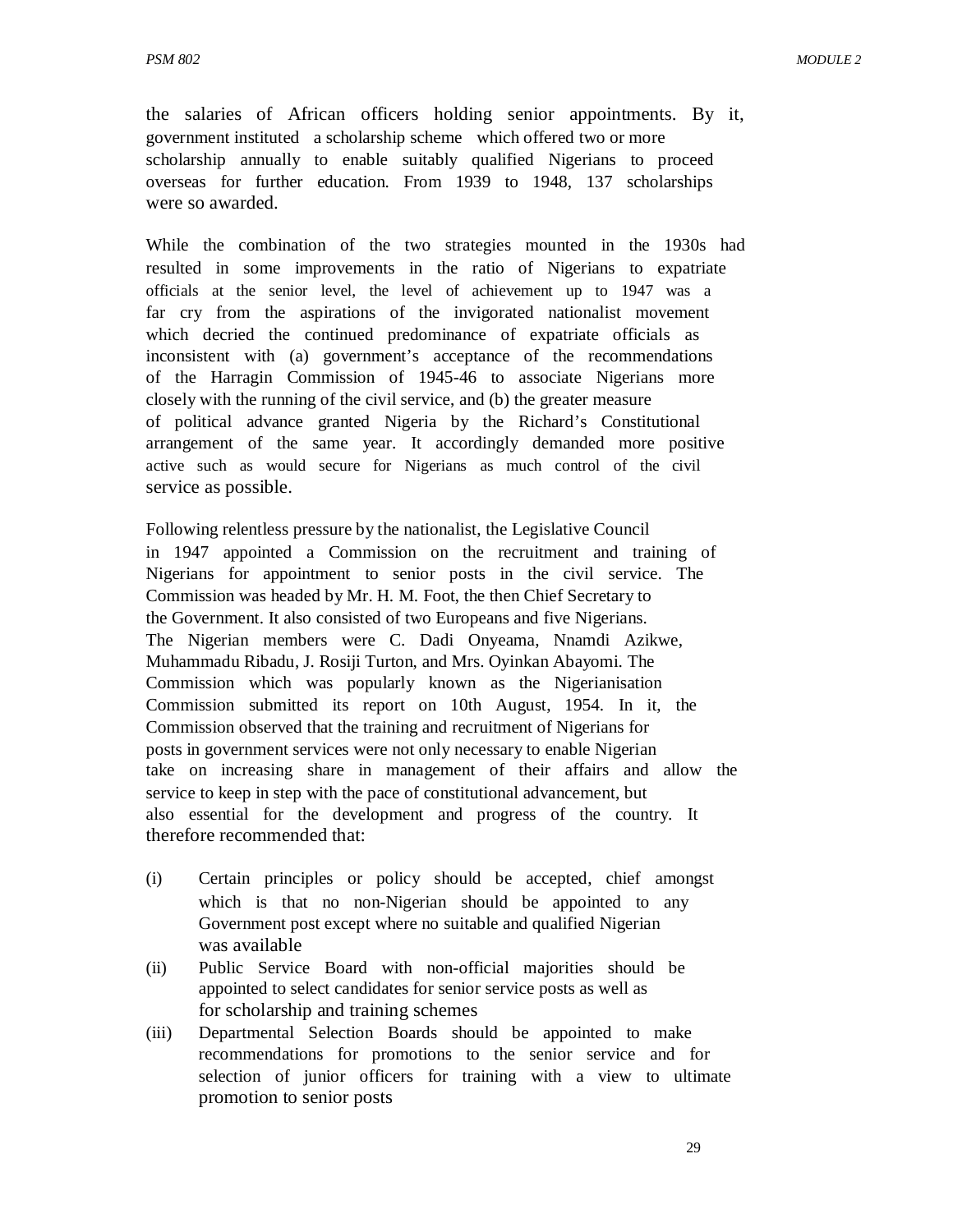- (iv) 385 scholarships and training awards should be made within the next 3 years to bring the total estimated cost scholarships and training schemes during that period to £255,500
- (v) A special additional allocation of thirty scholarships be made for women;
- (vi) An experimental system of additional secondary school scholarships be introduced
- (vii) Members of the staff of Native Authorities, Local Government Authorities and Voluntary Agencies be considered on the basis of equality with Government offices for Government scholarships and training schemes
- (viii) Local training facilities be enlarged and improved
- (ix) The system of study leave be opened to the junior services; and
- (x) Special consideration be given to applicants for scholarships and training courses from the northern provinces.

As government was accepting these recommendations, a new development was emerging on the horizon destined to further augment the number and power position of Nigerians in the civil service. It was the founding of the University College, Ibadan, in 1948, following the acceptance by the British Government of the recommendations made by two Commissions it inaugurated in 1943. The Commissions were the Asquith and Elliot Commissions on Higher Education in British West Africa. The Commissions had been mandated to determine the feasibility, location and organisation of an institution of University standard in the words of Elliot Commission, "research workers in the sciences for the development of engineering, agriculture, medicine, and animal health as well as to staff the civil service with graduates." To this, the Asquith Commission Report added, "the production of men and women who had the standard of public service and capacity for leadership which self-government demanded."

The combined effect of the University College, Ibadan and the implementation of the Foot Commission recommendations was a substantial improvement in the Nigerian staff situation such that the Philips/Adebo Commission (1952) on the progress of Nigerianisation Policy reported that the number of Nigerians holding senior posts had increased from 245 in 1948 to 685 in 1952. The tempo of success was stepped up thereafter such that in another of its reports (1954), the Philips/Adebo Commission observed that there could not have been any "materially better results during the years in question." However, the Commission recommended the institution of special training schemes for the higher grades facilitate speedy take-over from the remaining European Officials.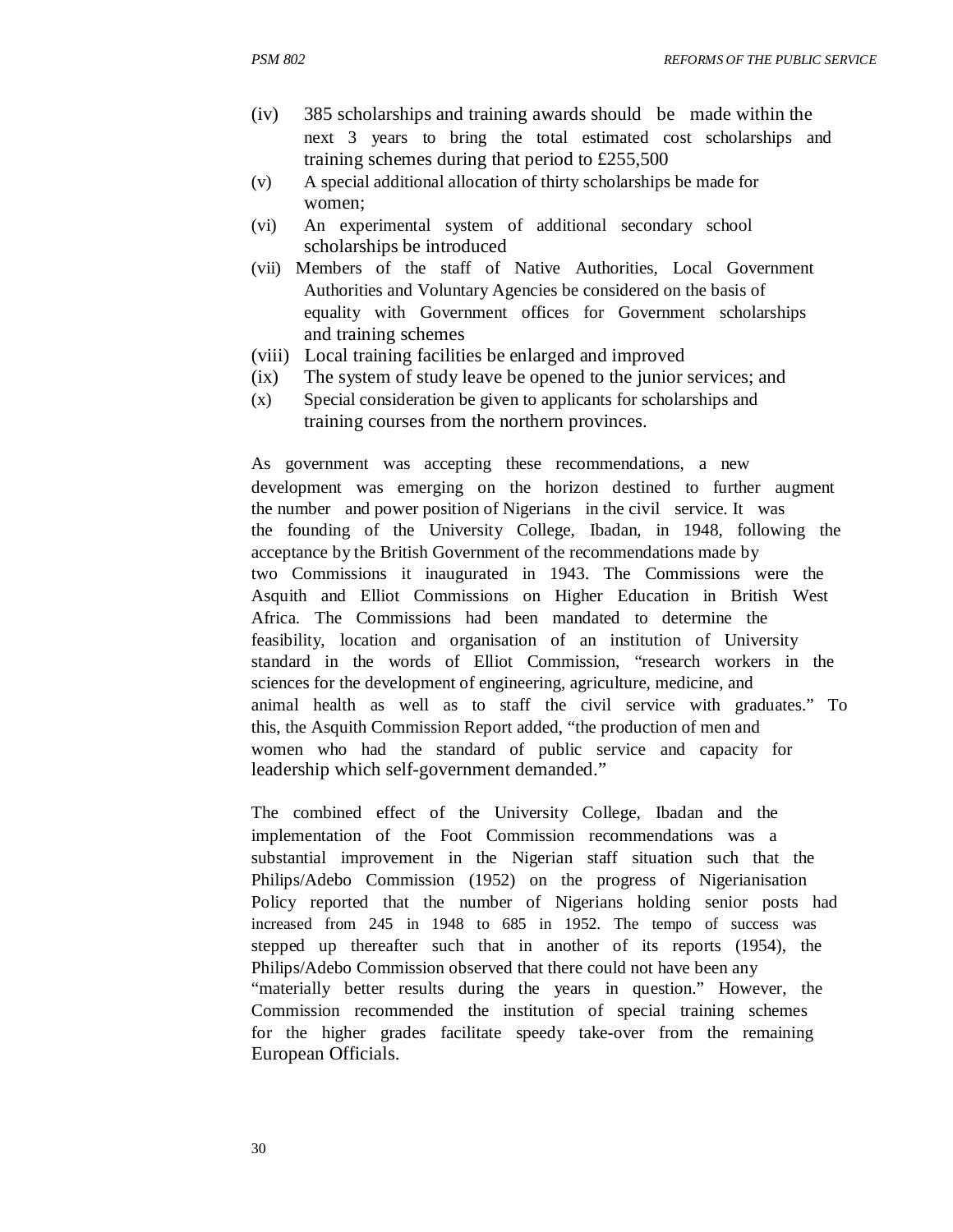Another success that was recorded by these commissions was the establishment of Yaba Higher College and later the Northern Regional Institute of Administration –the two pioneer higher institutions, as a strategy for implementing the Nigerianisation of the public service in the 1950s, it was Yaba graduates (some of them having enhanced their training and qualifications by further overseas training) who moved into positions of power and responsibility in various government departments. The impact of these two institutions was also felt in the field of politics and education.

## **3.1 Contributions and Landmark Achievements**

The Foot Commission succeeded in making indelible mark on the growth and development of public/civil service reforms in Nigeria in the following areas:

- 1. Training and recruitment of Nigeria for notable civil/public service positions
- 2. Establishment of Yaba Higher College for the training and education of qualified Nigerians
- 3. Award of scholarship to qualified Nigerians to study abroad
- 4. Empowerment in the ratio of Nigerians to expatriate officials for senior posts
- 5. Institutionalisation and commencement of Nigerianisation policy for the benefits of Nigerians.

## **4.0 CONCLUSION**

As mentioned earlier on, the heightened pressure on the colonial administration for a change in policy reached a crescendo in the 1930s to stimulate what may aptly be described as "education for the civil service career." This scenario created a golden opportunity for Sir Foot to record almost all the achievements recorded in his favour in the foregoing points.

#### **SELF-ASSSESSMENT EXERCISE**

Now that you have read through the main content of the Foot Commission, identify the pace of constitutional development in the area of reforms which can be attributed to it.

#### **ANSWER**

training and recruitment of Nigerians for Nigerian Civil Service establishment of training institutions offer of scholarships for brilliant and talented Nigerians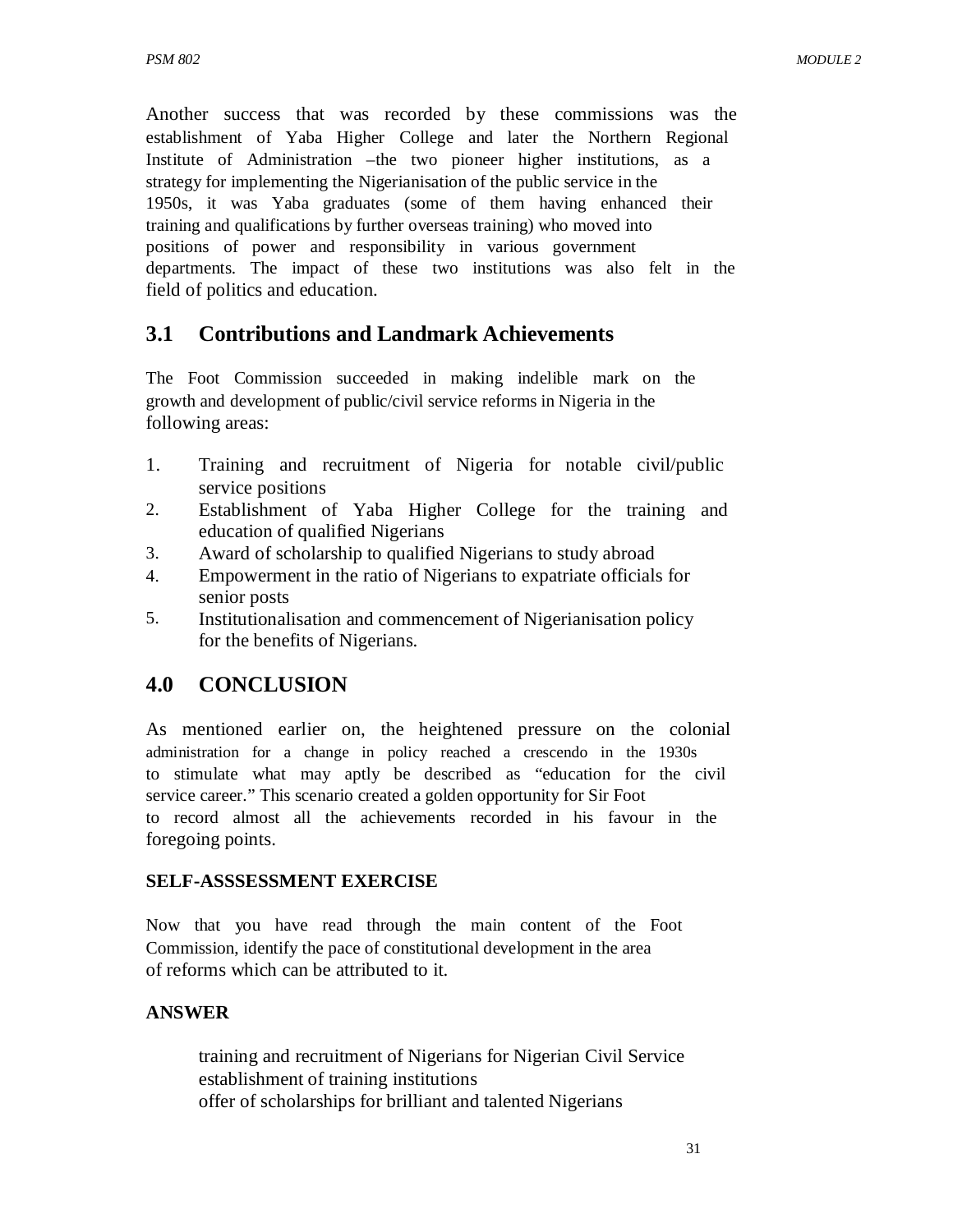Increase in the number of Nigerians offered appointment in the service.

## **5.0 SUMMARY**

We need to recall the major achievements and landmark contributions made by the Foot Commission as clearly amplified under the heading referred to above as contributions and landmark achievements.

#### **6.0 TUTOR-MARKED ASSIGNMENT**

Briefly discuss the content of the Nigerianisation Policy within the context of the benefits of Foot Reforms to Nigerians during his time.

### **7.0 REFERENCES/FURTHER READING**

Iwu-Egwuonwu, R. (2004). *Institutional Government: Behavioural and Ethical Issues*. Ikeja, Lagos: Strides Associates Ltd.

Adamolekun, L. (1983). *Public Administration: A Nigerian Perspective*. Longman Group Ltd

Maduabum, C. (2002). "Transition and the Nigerian Civil Service." In: B. Onuoha and M. M. Fadakinte (Eds). *TransitionPolitics in Nigeria*, (1970-1999). Ikeja, Lagos: Malthouse Press Ltd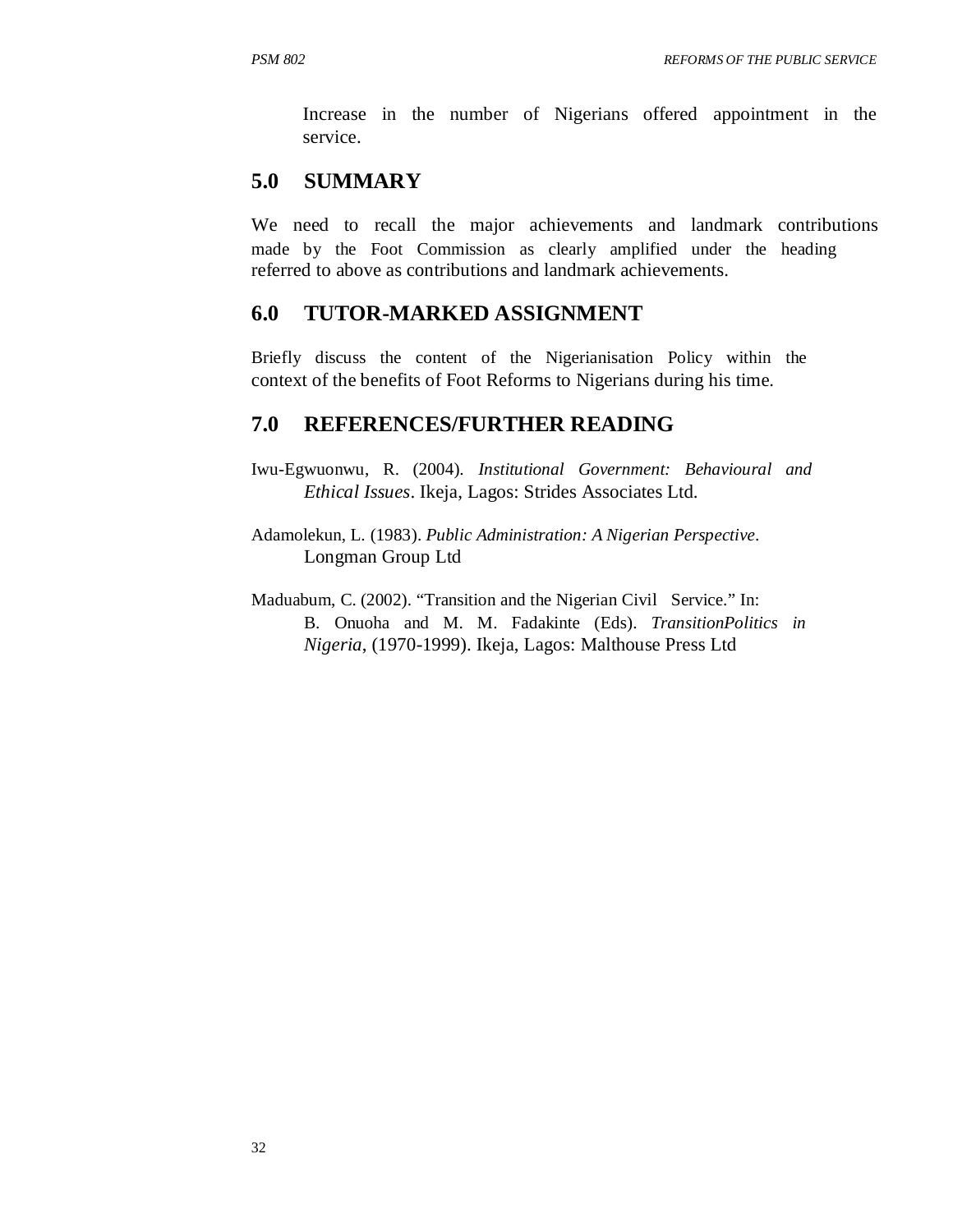#### **UNIT 4 GORSUCH AND NEWNS REFORMS**

### **CONTENTS**

- 1.0 Introduction
- 2.0 Objectives
- 3.0 Main Content
	- 3.1 Gorsuch Reforms
	- 3.2 Newns Reforms
	- 3.3 Contributions and Landmark Role of the Two Reforms
- 4.0 Conclusion
- 5.0 Summary
- 6.0 Tutor-Marked Assignment
- 7.0 References/Further Reading

# **1.0 INTRODUCTION**

In this unit, attempt will be made to discuss the salient issues treated by both Gorsuch and Newns Commissions established when the preindependence era was getting to a close in 1959 i.e. before 1st October, 1960.

You will need to know why the two Commissions came into being when Nigeria was almost getting her political independence. The urgent need for the two reforms will also be discussed one after the other in view of the fact that Nigeria was almost attaining her political independence.

# **2.0 OBJECTIVES**

At the end of this unit, you should be able to:

- state the targets of the two reforms
- explain the similarities and dissimilarities between the two reforms

# **3.0 MAIN CONTENT**

## **The Gorsuch Commission**

The Commission on Public Service on Governments in the Federation of otherwise called Gorsuch Commission of 1954-1955 was set up specifically in September, 1954 to:

(i) enquire into the structure, and recommendation of the Public Service, with special reference to problems arising from constitutional changes proposed at the Conference on the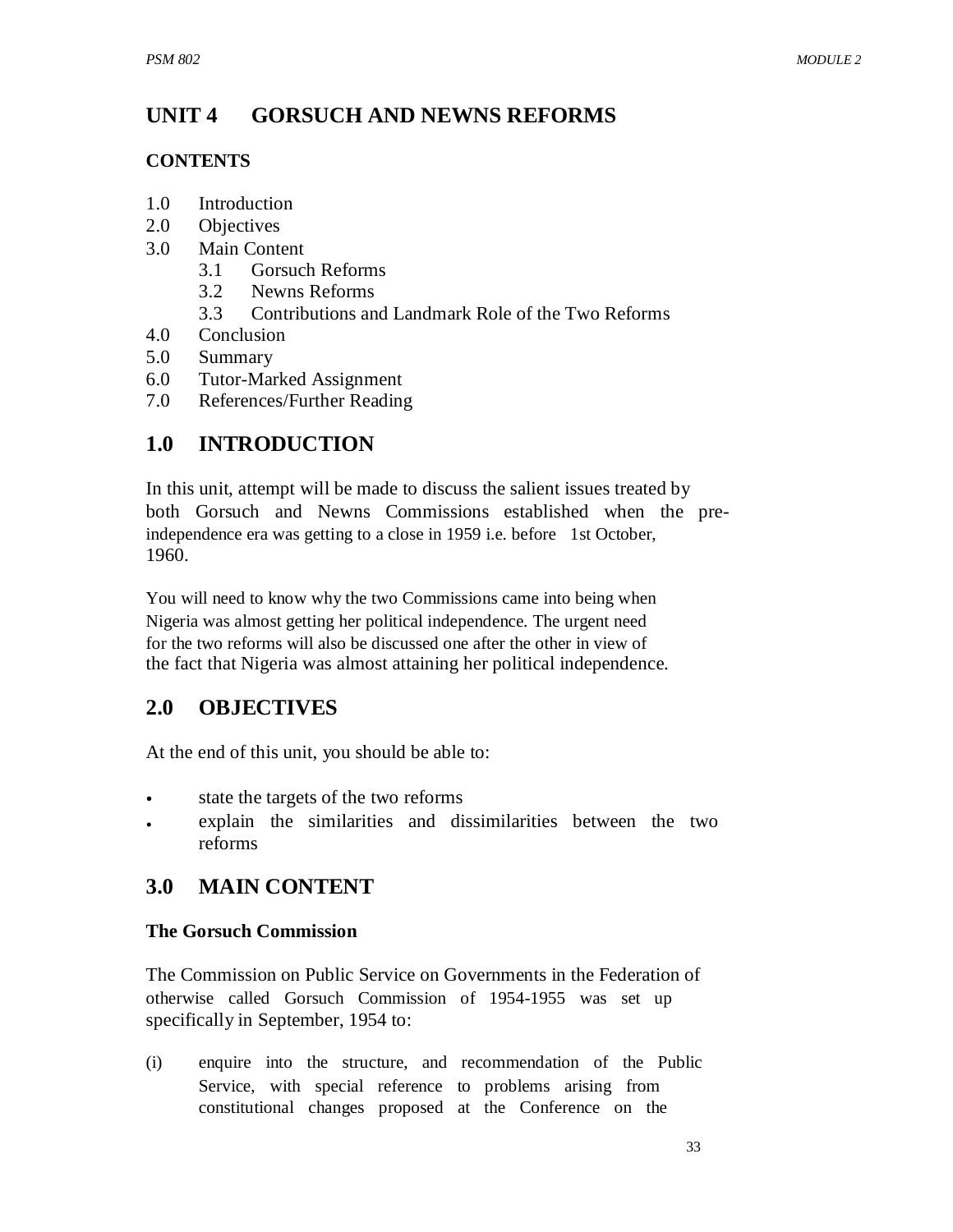Nigerian Constitution, provided that the enquiry in respect of the Eastern Region shall not extend to any general up-grading or to a general salary revision of posts in the public service with initial salaries of more than £475 per annum;

- (ii) examine the problems from the individual aspect of the future Federal and Regional Governments in the light of all the factors involved both of similarity and divergence;
- (iii) make recommendations in a from suitable for submission to the future governments of the Federation and the Regions.

The consequence of the Gorsuch Commission's recommendations could be identified in two basic directions. One is emphasis on the rule and **modus operandi** of the Public Service Commission. In this direction, the Commission recommended that serving officials should cease as soon as possible to serve on the Public Service Commission ostensibly to ensure the neutrality of the commission and ensure that it commands the confidence of the public. The commission's argument was that the public might not feel entirely confident that the officers could remain unbiased and beyond the reach of influence and interference and in addition, officials were already too busy to carry on additional loads.

The basis of the foregoing argument and its attendant recommendation was the belief inherent in the British System of administration that the public service should be free from political influence or interference. In exchange for this freedom, the individual public servant is bound to serve the government of the day with unvarying loyalty, whatever its political complexion or constitution may be. Thus, the Public Service Commission was in effect to be a body whose sole purpose was to ensure that appointments to the service, promotions and disciplinary control in respect of inefficiency or misconduct, were dealt with on a continuing standard of detached impartiality and fairness, uninfluenced by political changes or pressures. If this could be assured, the government would be served by a Civil Service which was contended, efficient and loyal, provided of course, that pay and other conditions were adequate.

In the area of structure, the Gorsuch Commission observed that the rigid division of the service into "Senior" and "Junior" Services was defective in view of the absence of an adequate middle part and to bridge the gap between the junior and the senior services.

The five main grades in the Administrative and Professional classes were as follows: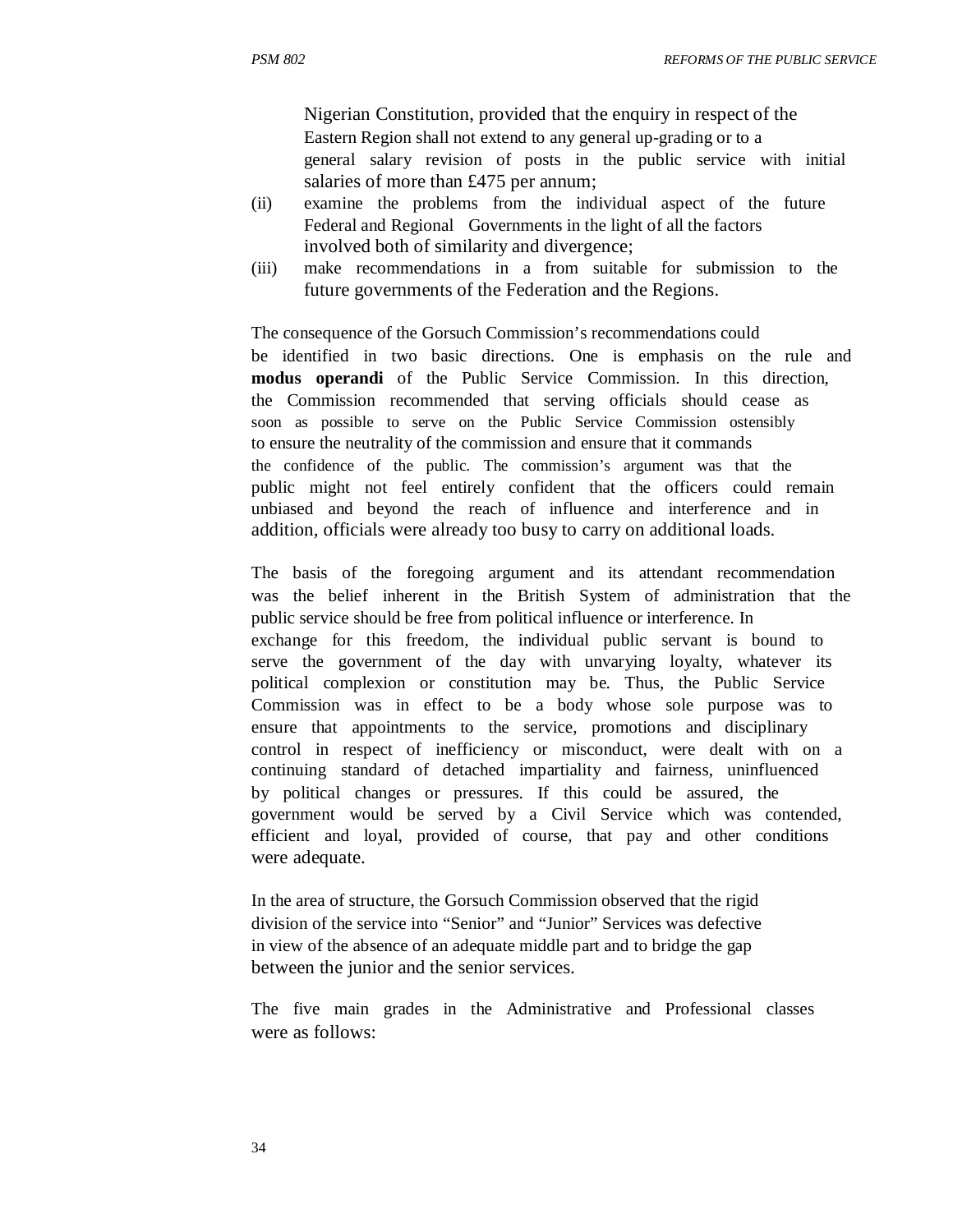|       | Administrative | <b>Professional/Technical</b> |
|-------|----------------|-------------------------------|
| (i)   | Sub-clerical   | Minor Technical               |
| (ii)  | Clerical       | Technical                     |
| (iii) | Executive      | <b>Higher Technical</b>       |
| (iv)  | Administrative | Professional                  |
| (v)   | Superscale     | Superscale                    |

This remained the basic structure of the Civil Service until the Public Service Review Commission of 1972-74 introduced a unified salary grading structure in 1975.

#### **The Newns Commission**

The spate of plethora reform under colonialists in Nigerian Public Service continued up to and including 1959 when a Commission headed by Mr. A. F. F. P. Newns was established specifically in January, 1959. The objectives of the Commission were to:

- i. To work out modalities for the integration of Ministries and Departments
- ii. To define the role and functions of Permanent Secretaries
- iii. To evolve an administrative machinery for the operations of the Ministries and Departments.

At the end of its eventful deliberations, the Commission had its recommendations considered and the Government White paper issued thereafter supported the merging of the professional departments with the administrative divisions and gave the Permanent Secretary an edge over his professional counterparts. Among the functions of the Permanent Secretary arising from the recommendations is that of "Accounting Officers" of the Ministry. The implication of this is that the Permanent Secretary would henceforth be responsible for acquisition and adequate utilisation of men and material resources in his ministry. This did not go down well with the professionals who right from the inception of the service had been accounting officers of their departments.

Our analysis or perception of the situation is that this can be regarded as the genesis of the professional/administrator dichotomy, regular antagonisms and conflicts. This is because, under the colonial administration, the departmental heads as we earlier posited out were also the accounting officers of their respective departments. When ministerial government was introduced under the immediate independence constitution, the 'ministries' were simply super-imposed on the existing departmental structure. The retention by the Permanent Secretary of the responsibility of "accounting officer" after this merger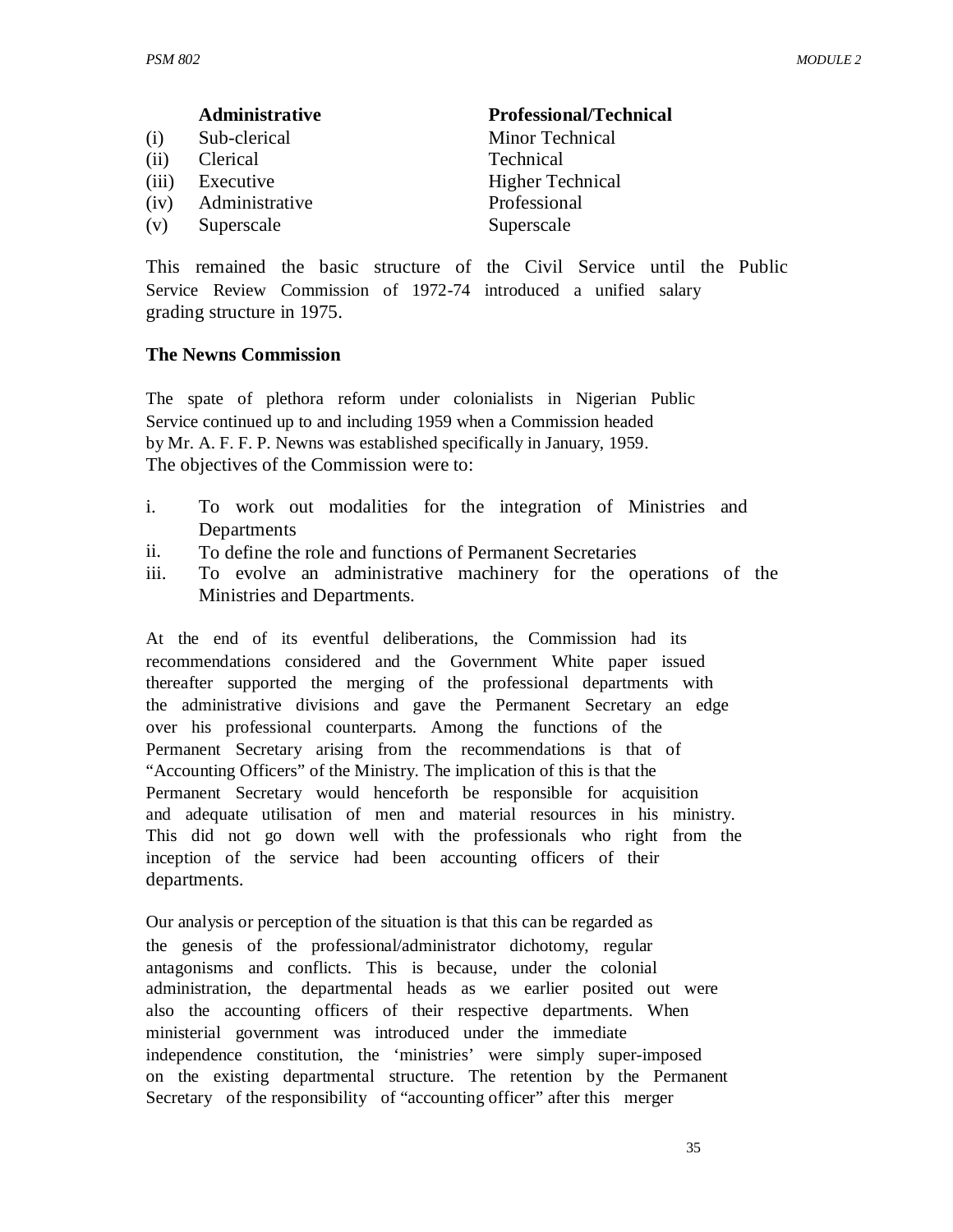was therefore "either an act of honest over-sight or a deliberate colonial design to circumscribe the authority and freedom of the nascent indigenous Ministers". The Permanent Secretary was a former officer of the Governor's Secretary and was so addressed because he was a "Permanent Assistant" to the Governor/Minister. This nomenclature had persisted in the defunct civil service despite the change in roles of the two.

By Newns' integration, the Permanent Secretary was given the power of general supervision of the Ministry's functions and was the link between the Minister and the ministry though the heads of departments were allowed access to the Minister. This was gradually phased-out and the position had changed considerably in the civil service that operated between 1960 and 1988. In fact, prior to the reforms of 1st April, 1988, the posts of Chief Executive Accounting Officer were vested in the Permanent Secretary. By this nomenclature, administrative officers who were normally recruited as Assistant Secretaries were inadvertently nominated "heir apparent" to the throne of Chief Executive as earlier stated.

Administrators charged with policy matters and general supervision of the ministry's functions gradually manipulated themselves into an enviable position in the ministry at the expense of the professionals. The privileged position attained 'class' or 'cult' dimension which was jealously guarded by the least Assistant Secretary. The implication was to the extent that even junior Assistant Secretaries became virtually immune from disciplinary actions by their heads of line departments. The "psychological argument to this under-privileged position of professional was demotivation of the professionals charged with the execution of technical or development policies". Another Commission was equally set up in 1959 titled Salaries and Wages Commission headed by Justice J. J. N. Mbanefo. The Commission had as its major concern, the review of salaries and wages in the Public Service.

## **3.1 Gorsuch Reforms**

It should be noted that Gorsuch in presenting his recommendations laid emphasis on the following:

- (i) The rule and **modus operandi** of the Public Service Commission
- (ii) The area of the structure of the service.

In the area of the rule and **modus operandi**, Gorsuch recommended that serving officials should cease as soon as possible to serve on the Public Service Commission ostensibly to ensure the neutrality of the Commission and ensure that it commands the confidence of the public.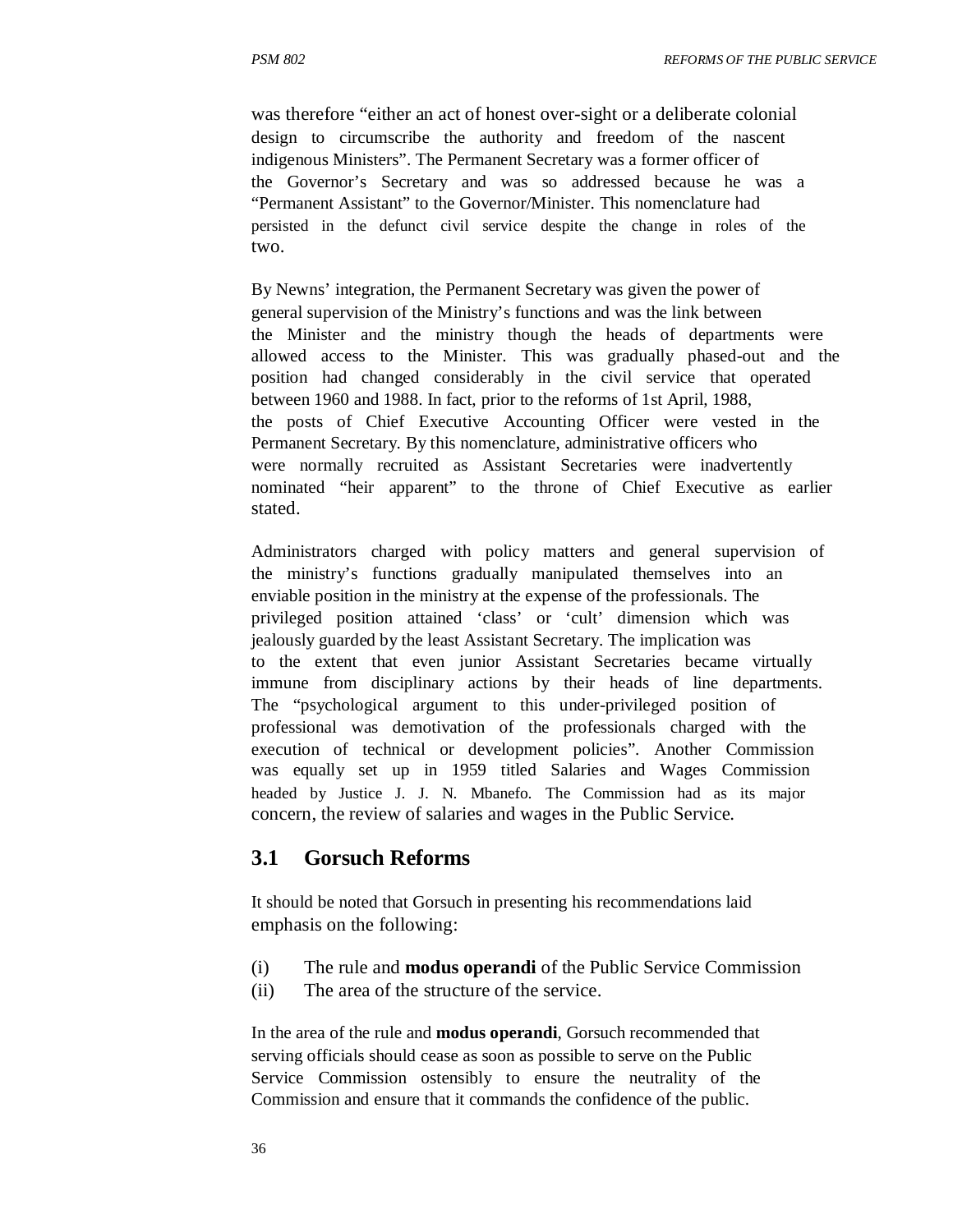This is based on the belief that the public might not feel entirely confident that the officers could remain unbiased and beyond the reach of influence and interference.

In the area of Structure, the Gorsuch Commission observed that the rigid division of the service into "Senior" and "Junior" Services was defective in view of the absence of an adequate middle part and to bridge the gap between the junior and the senior service. The grading adopted there and then remained the basis structure of the Nigeria Civil Service until the Public Service Review Commission of 1972-74 introduced a unified Salary Grading Structure in 1975.

## **3.2 Newns Reforms**

The Newns Commission was set up in January, 1959 essentially to work out the modalities for the integration of ministries and departments and also to define the role and functions of the Permanent Secretaries and also evolve as administrative machinery for the operations of the ministries. Newns in his recommendations did the following:

- 1. Merged the professional departments with the administration divisions and gave the Permanent Secretary an edge over his professional counterparts. The Permanent Secretary now became the accounting officer for his ministry
- 2. In view of the above, Newns stated the genesis of the professional/administrative dichotomy, regular antagonisms and conflicts
- 3. Newns integration also ensured that Permanent Secretary was given the power of general supervision of the ministry's function and was also the link between the minister and the ministry though the Heads of Departments were allowed access to the minister occasionally.

# **3.3 Contributions and Landmark Role of the Two Reforms**

The landmark contribution of the two reforms can be pointed out as:

- 1. Institutionalisation of the rule and **modus operandi** of the Public Service Commission
- 2. Fine-tuning of the structure into senior and junior grades
- 3. Merging of the professional with the administration now under the Permanent Secretary
- 4. Creation of the vexed issue of professional/administration dichotomy
- 5. Giving more power to the Permanent Secretary over and above his professional counterparts.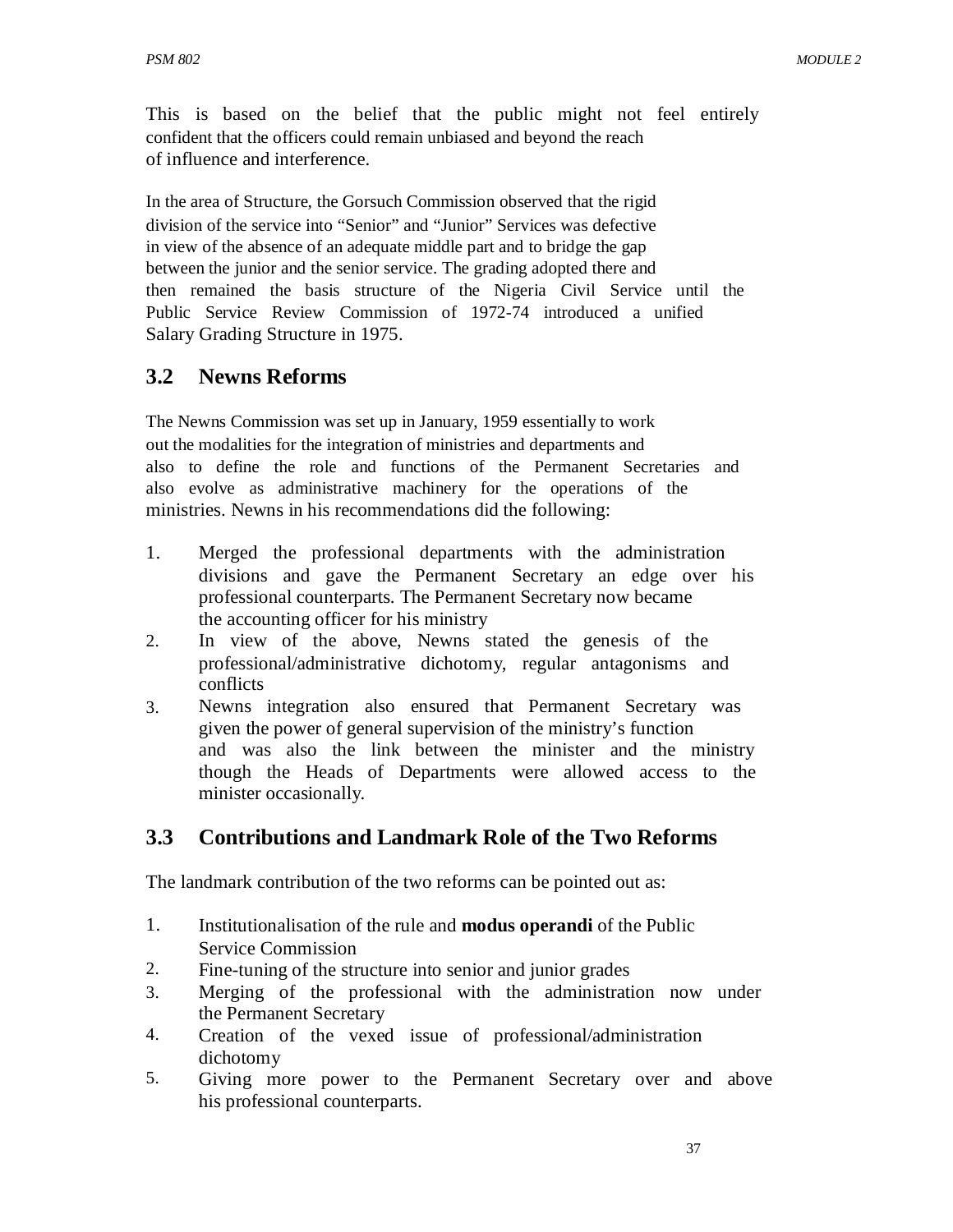## **4.0 CONCLUSION**

The two reforms brought about the epoch recorded in points  $1 - 5$  in 3.3 above with problems lingering till the year 1975.

#### **SELF-ASSSESSMENT EXERCISE**

Having read the details of the two reforms i.e. Gorsuch and Newsn, assess the extent to which they both achieved their goals.

#### **ANSWER**

- improvement on the structure of the service
- Improvement on the conditions of service of Nigerian civil servants
- career progression of the qualified Nigerians in the service
- the prospects and hope of Nigerians yearning to form the service.

## **5.0 SUMMARY**

The two reforms made their mark in the areas of the structure of service, role of the Public Service Commission and the relationship between the administrative and professional officers in the civil service.

## **6.0 TUTOR-MARKED ASSIGNMENT**

Identify briefly the interconnected functions and achievements of Gorsuch and Newns Reforms.

## **7.0 REFERENCES/FURTHER READING**

- Olaopa, T. (2010). *Public Service Reforms in Africa*. Ibadan: University Press Plc.
- Ayeni, J. (2007). *Perspectives and Reflections on Nigerian Civil Service Reforms.* Lagos: S & S Communications (Nig) Ltd.
- Maduabum, C. (2006). *Reforming Government Bureaucracies in Nigeria: The Journey So Far*. Topo-Badagry: ASCON.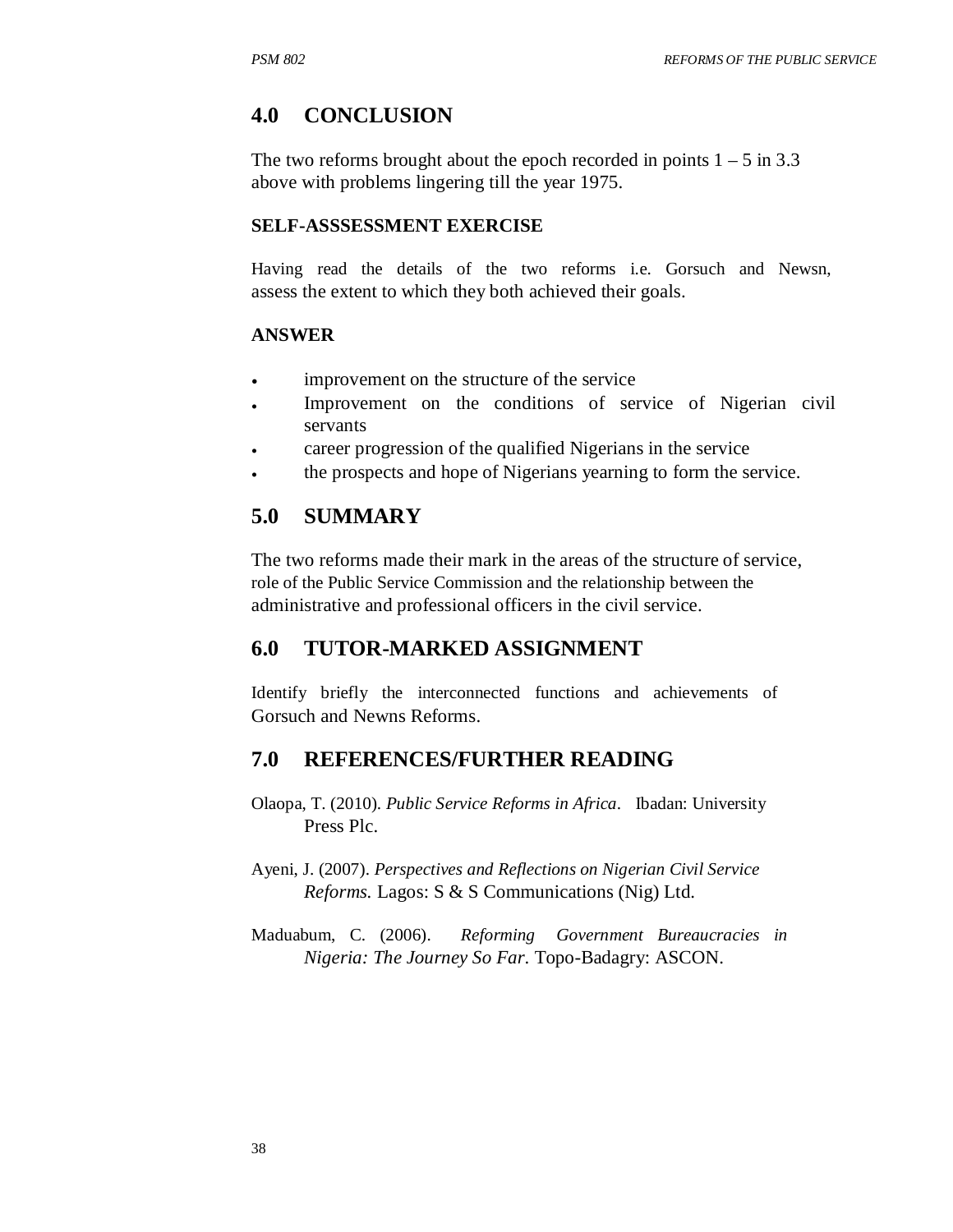# **MODULE 3 FIRST REPUBLIC REFORMS**

| Unit 1 | Morgan's Reforms |
|--------|------------------|
|--------|------------------|

Unit 2 Elwood Reforms

#### **UNIT 1 MORGAN REFORMS**

## **CONTENTS**

- 1.0 Introduction
- 2.0 Objectives
- 3.0 Main Content
	- 3.1 Main Thrust of the Reform
- 4.0 Conclusion
- 5.0 Summary
- 6.0 Tutor-Marked Assignment
- 7.0 References/Further Reading

# **1.0 INTRODUCTION**

This unit deals extensively with the details of wages and salaries and other conditions of service of the junior employees in the public and private sectors of the Nigerian economy. The Commission covers the period of 1963 to 1964 even though it was set up in 1963. The Commission, headed by Justice A. Morgan came into being as a result of the continued agitation by junior officers for the introduction of a National Minimum Wage and abolition of daily wage system for the general improvement on conditions of service.

## **2.0 OBJECTIVES**

At the end of this unit, you should be able to:

- outline the type of relief the reforms brought
- identify the salary structure adopted
- state what grounds it prepared for additional improvement.

# **3.0 MAIN CONTENT**

After the attainment of political independence by Nigeria, precisely on 1st October, 1960, the new government of Tafawa Balewa established a Commission on Review of Wages and Salaries and other conditions of service of the junior employees in the Public and Private Sectors of the Nigerian economy. The Commission was later referred to as the Morgan Commission. Among all other Commissions set up immediately after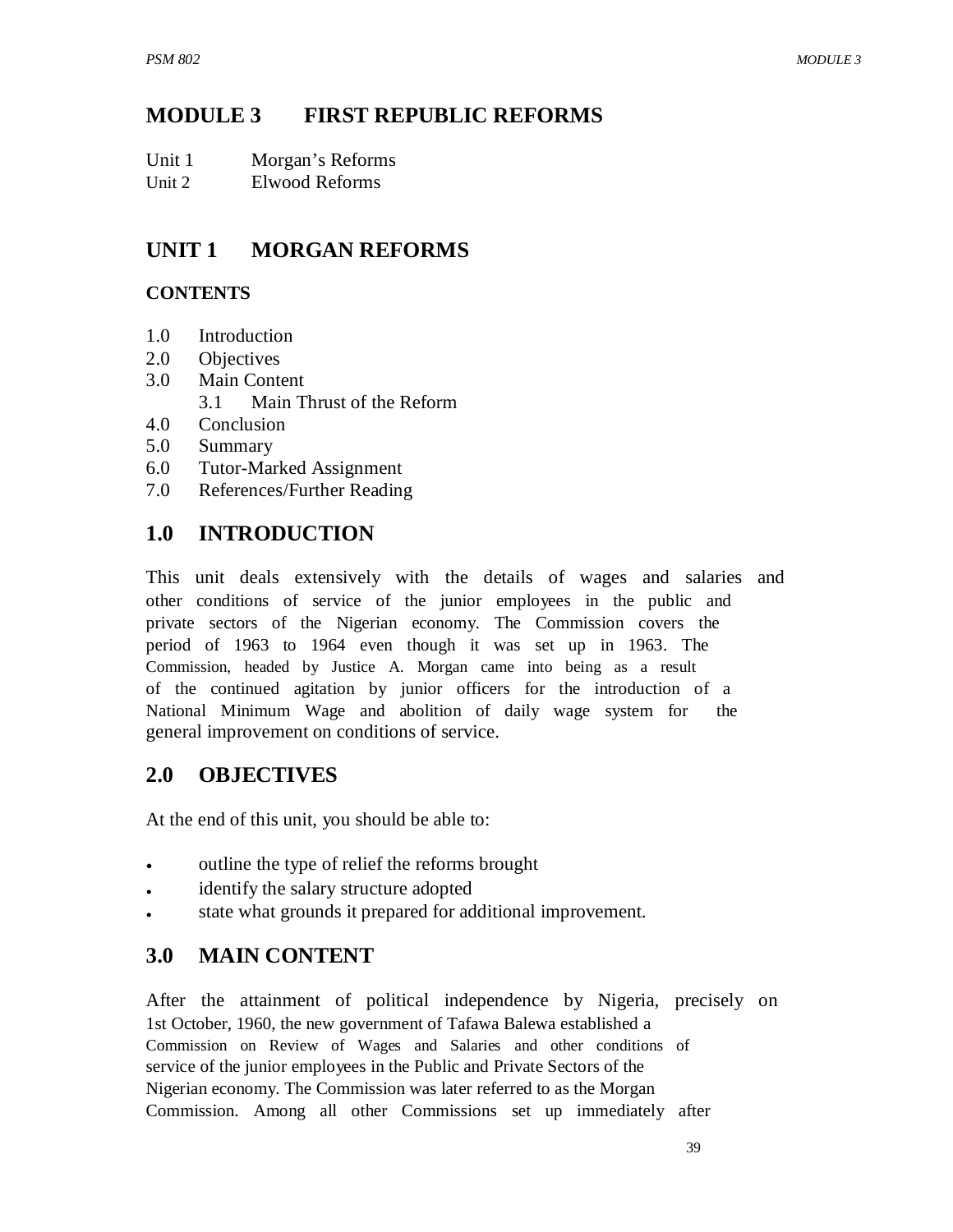independence, Justice A. Morgan Commission set up in 1963 stood out as the leading one which came into being as a result of the continued agitation by Junior Officers for the introduction of a National Minimum Wage, the abolition of the daily wage system and for a general improvement in condition of service. The Commission was, however, primarily concerned with the review of salaries and wages as could be seen from its terms of reference *inter-alia*:

- (a) To investigate the existing wage structure, remunerations and conditions of service in wage earning employment in the country, and make recommendations covering suitable new structure, as well as adequate machinery for a wage review on a continuous basis;
- (b) To examine the need for:
	- (i) A general upward revision of salaries and wage of junior employees in both government and private establishments
	- (ii) The abolition of the daily wage system; and
	- (iii) The introduction of a national minimum wage and to make recommendations.

Based on the foregoing, the Commission made some recommendations, among which were:

- (a) **Daily Wage System**: That employers (Public and Private) should thereafter distinguish persons employed on a seasonal basis from those engaged for an indefinite period. It also recommended that an employee should be transferred to the established permanent post if he or she has served an aggregate of three out of five years.
- (b) **Conditions of Service in Wage-earning Employment**: That compensation for Sundays and public holidays should be paid to new and departing employees whether they are on daily wage, hourly or price-rate during their establishment. Furthermore, all employers were given the statutory obligation to publish conditions of employment and benefits which should be made available to each worker on appointment.
- (c) **National Minimum Wage**: It proposed what it termed the 'living wage' through which the minimum wage scheme was to be achieved. According to the Commission, the 'living wage' was one "high enough to enable a wage earner who does a full day's work to support himself and his family out of his wages." It was to take into consideration rent, transportation, cost and prices of consumer goods.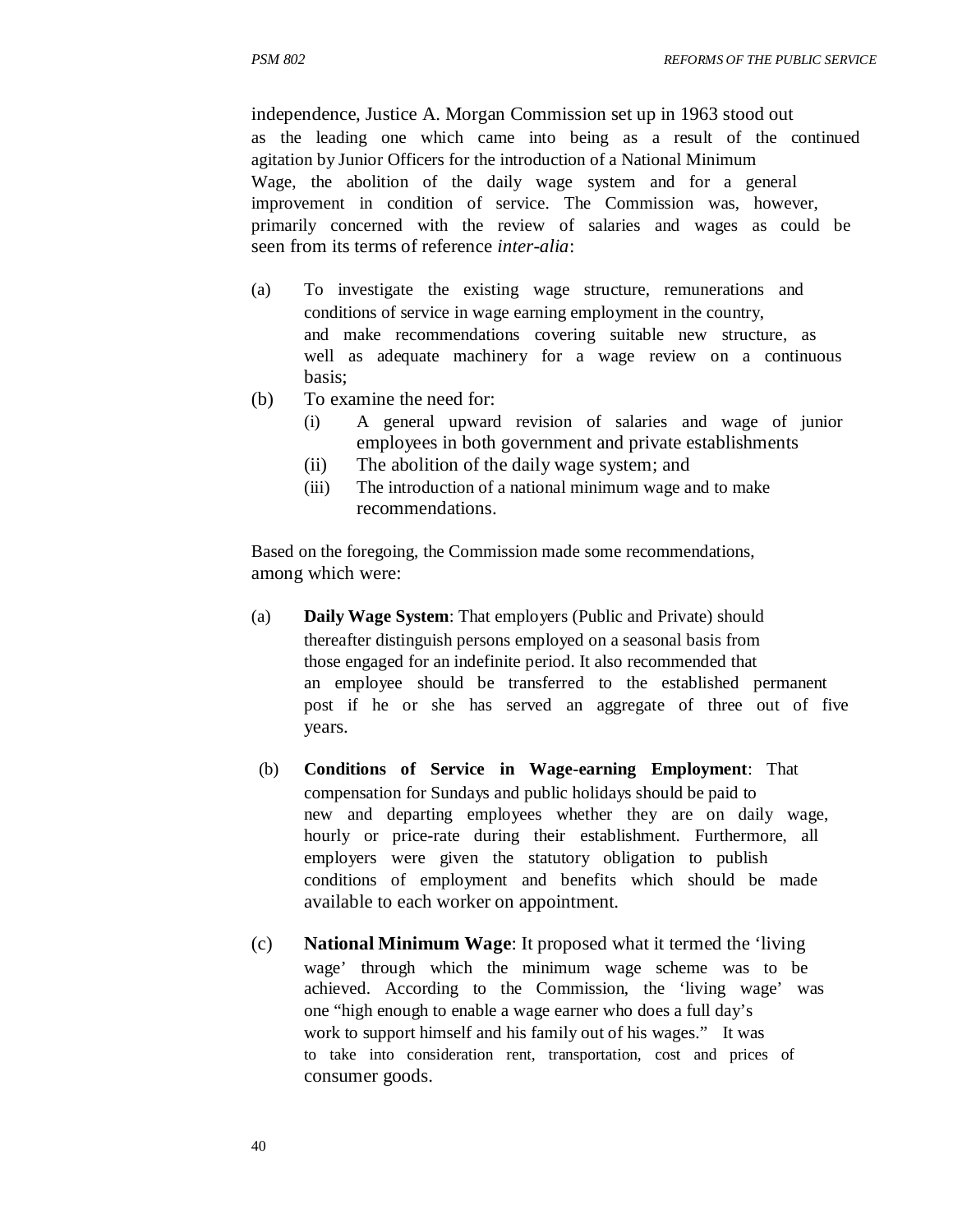The Commission also recommended graduated increases in other salary scales as shown in Table 1 below:

| <b>Annual Salary</b> | <b>Graduated</b> | <b>Equivalent for Private Sector</b> |
|----------------------|------------------|--------------------------------------|
|                      | <b>Income</b>    | <b>Employees</b>                     |
| Up to $636$ (£318)   | $72.00$ (£36)    | Same as those recommended for        |
|                      |                  | public                               |
| More than 636 up to  | 48.00 $(f24)$    | <b>Employees</b><br>where<br>except  |
| 864 (£432)           |                  | negotiated agreement                 |
| More than 864 up to  | $24.00$ (£24)    | Except and where no increase         |
| $1,176$ (£586)       |                  | equivalent to the public sector      |
|                      |                  | were recommended                     |

#### **Table 1: Graduated increases in Salary Scales as Recommended by the Morgan Commission**

**Source:** Report of the Commission on the Review of Wages, Salary and Condition of Service of the junior employees of the Government of the Federation and in Private **Establishments** 

When government issued its White Paper, the increases recommended were scaled down. This, with the delay over the release of the report, infuriated the workers and consequently, the various Trade Unions which had hitherto been divided on ideological lines, temporarily shelved their differences and formed the Joint Action Committee. This Committee succeeded in calling worker out in 1964 on a nation-wide strike which crippled major services. It should, however, be noted that the Morgan Commission introduced for the first time, a minimum wage in the country, but on geographical basis.

## **3.1 Main Thrust of the Reform**

The main thrusts of the Morgan Commission are:

- 1. To investigate the existing wage structure, remunerations and conditions of service in wage earning employment in Nigeria
- 2. To examine the need for a general upward review of salaries and wages of junior employees in both government and private establishments
- 3. To look into the possibility of abolition of daily wage system as well as the introduction of a national minimum wage in the country.

Although the government scaled down the salary recommend by the Commission, the action which necessitated the joint Action Committee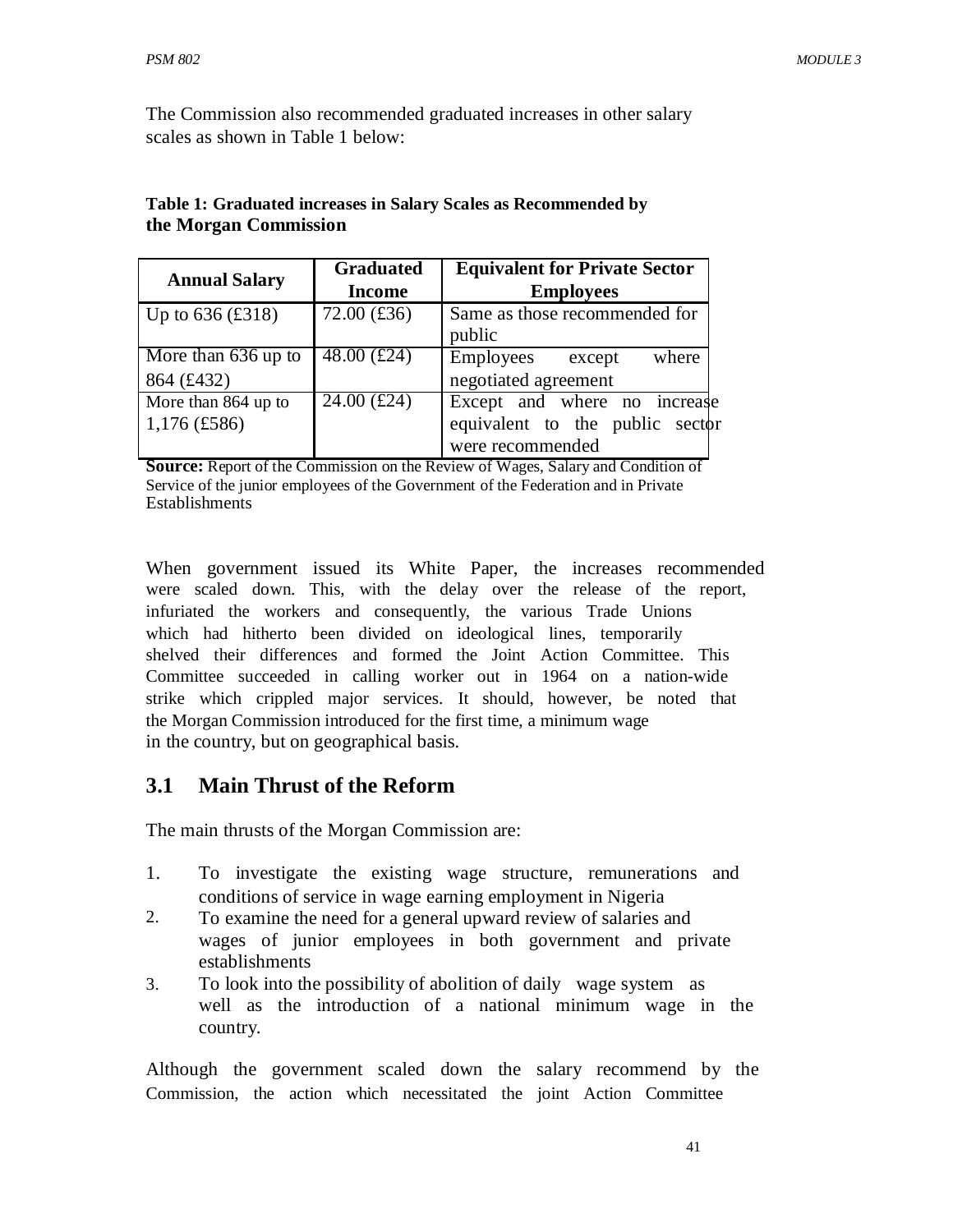to call all workers out for protest in 1964. However, it should be noted that the Morgan Commission introduced for the first time in Nigeria a minimum wage on geographical basis.

## **4.0 CONCLUSION**

The Morgan Commission succeeded in making indelible impact on the existing salary and wages of workers, and by extension the general conditions of service of workers in Nigeria shortly after the attainment of political independence of Nigeria as a sovereign state.

#### **SELF-ASSSESSMENT EXERCISE**

Now that you have read the particular details of the Morgan Commission, briefly summarise the salient points.

#### **ANSWER**

- introduction of minimum wage on geographical basis
- abolition of daily wage system
- upward revision of salaries and wages
- improvement of the conditions of workers in Nigeria.

## **5.0 SUMMARY**

It is pertinent to remark here that the Morgan Commission did not succeed in achieving all the contents of its terms of reference, but it succeeded to some extent in the area of salaries and wages review, abolition of daily wage system and introduction of a national minimum wage on geographical basis.

## **6.0 TUTOR-MARKED ASSIGNMENT**

Examine the extent to which Morgan was able to achieve the objectives of the terms of reference given to him.

## **7.0 REFERENCES/FURTHER READING**

- Adamolekun, L. & Gboyega, A. (1983). *Leading issues in the Nigerian Public Service*. University of Ife Press.
- Gorsuch, L. H. (1956). *Report on the Nigerian Civil Service.* Lagos: Federal Government Printers.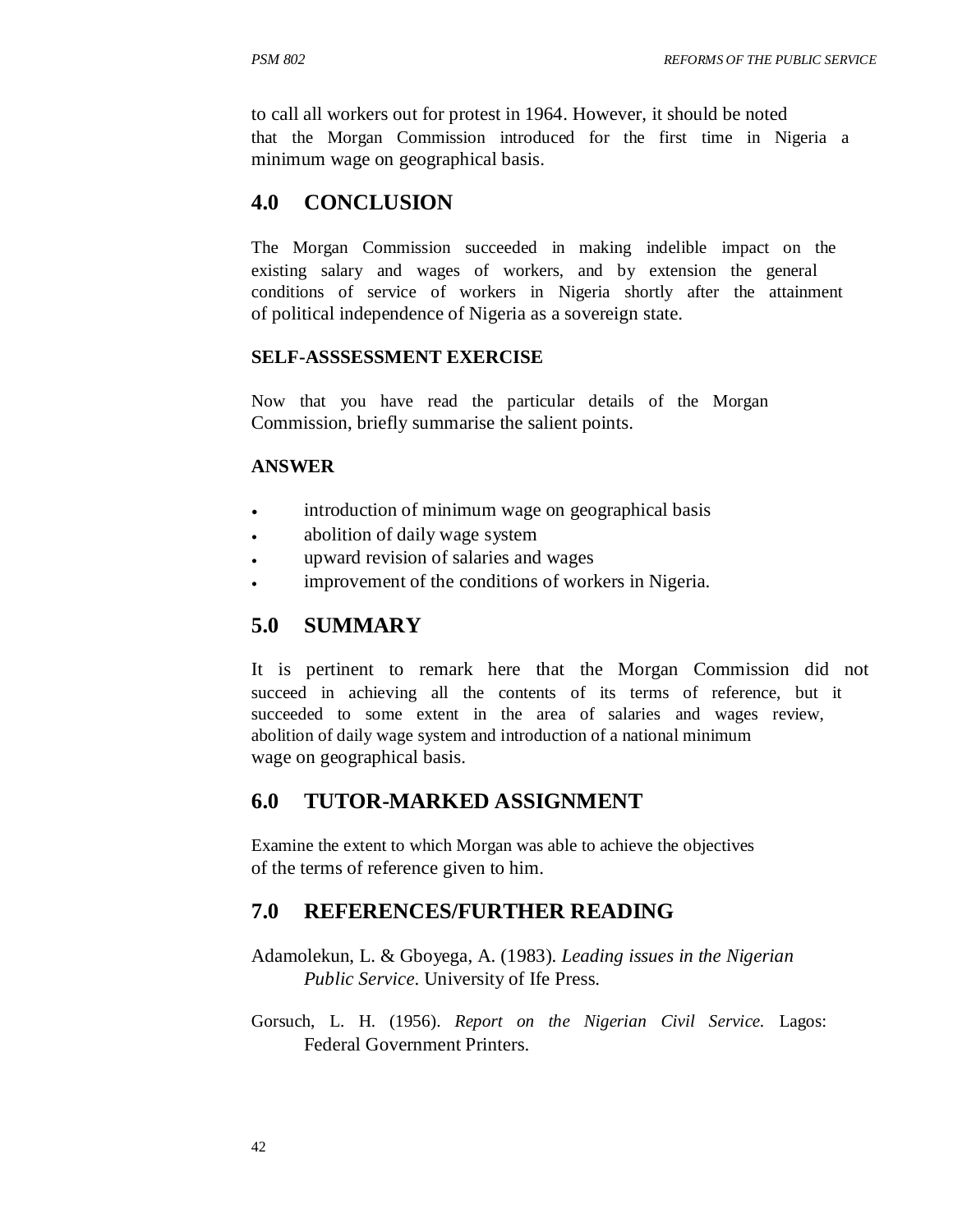#### **UNIT 2 ELWOOD REFORMS**

## **CONTENTS**

- 1.0 Introduction
- 2.0 Objectives
- 3.0 Main Content
	- 3.1 Landmark Contributions
- 4.0 Conclusion
- 5.0 Summary
- 6.0 Tutor-Marked Assignment
- 7.0 References/Further Reading

# **1.0 INTRODUCTION**

In this unit, we shall discuss the contents of Elwood Reforms which formed the plank of the Grading Team for the Grading of Posts in the Public Service set on by the government in 1966.

# **2.0 OBJECTIVES**

At the end of this unit, you should be able to:

- state the rationale for the Elwood Commission
- appraise the contributions and achievements of the Commission
- elaborate further on the extent of its success
- discuss extensively the reasons for the failure of the Commission
- identify the improvement it made on the work of its predecessor.

# **3.0 MAIN CONTENT**

Consequent upon the consideration and acceptance of the Morgan Commission's Report by the government, the government in 1966 was compelled to appoint a Grading Team named Grading Team for Grading of Posts in the Public Service in 1966 and was headed by Mr. I. Elwood thus popularly referred to as the Elwood Grading Team of 1966.

The assignment of the Elwood Grading Team was to enquire into any anomalies in the grading and other conditions relating to all posts in the Public Services of the federation with a view to determining appropriate gradings and achieving uniformity in the salaries of officers performing identical duties. The Elwood Report observed that the requirements regarding educational qualifications for direct entry at various levels in the public service had been or less standardised and that the underlying reasons for these requirements was the reasonable assumption that a certain standard of basic education is necessary at each level to equip the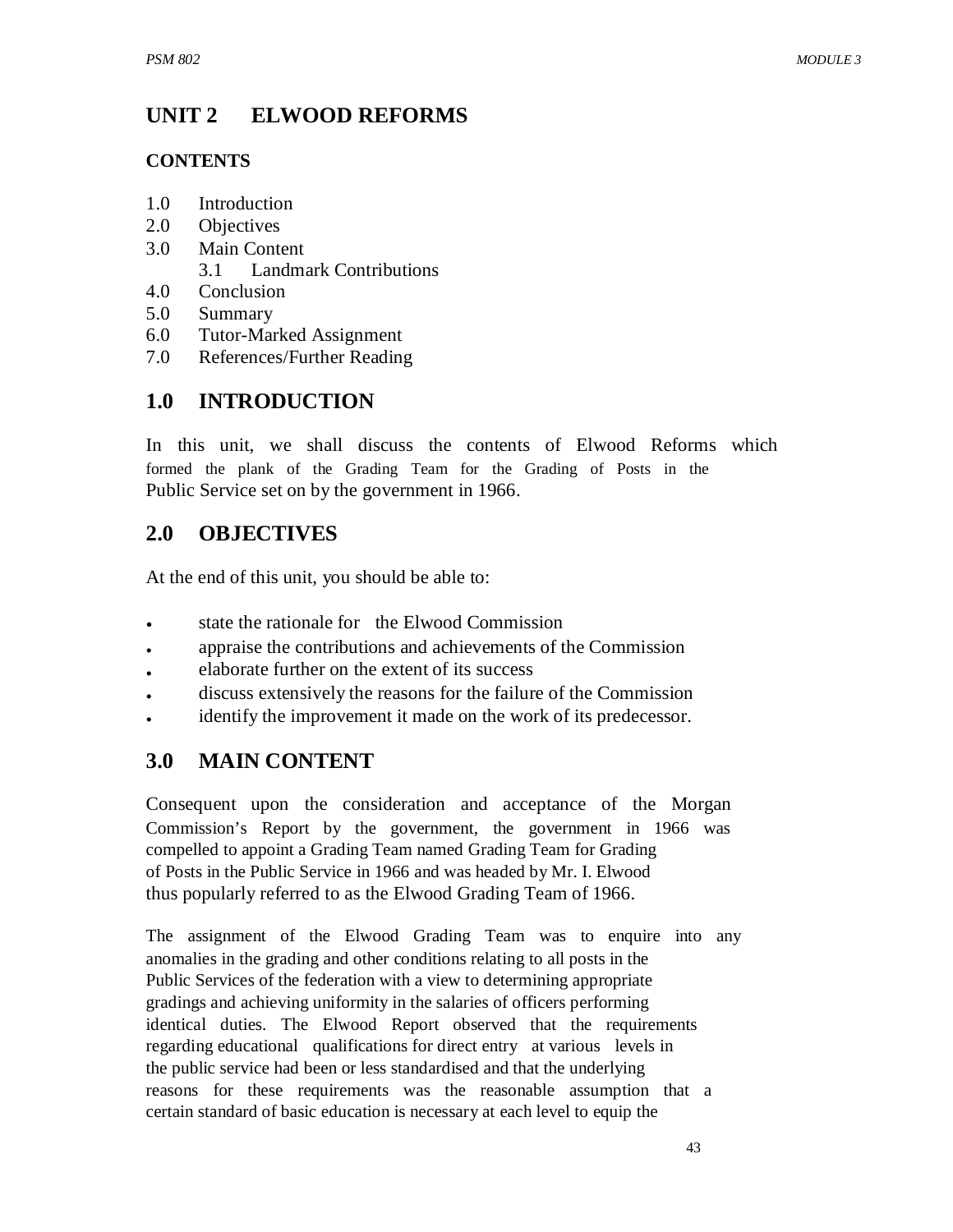officer for the job. Schemes of service now exist of course, which specify the duties of each post, method of entry including qualification requirements and advancement within and beyond cadres. The combination of the Morgan and Elwood exercises gave the civil service some motivation through improved compensation for services rendered and created an impetus for civil servants to strive for advancement to higher graded positions.

## **3.1 Landmark Contributions**

- 1. Establishment of Service-wide Scheme of Service
- 2. Its combination with Morgan Report gave the Civil Service some motivation through improved compensation for services rendered and consequently created remarkable impetus for civil servants to strive for advancement to higher graded positions.

#### **4.0 CONCLUSION**

The Elwood Commission successfully complemented the Morgan Commission which gave the civil servants some motivation through improved compensation for services rendered and consequently created a remarkable impetus for civil servants to struggle for advancement to higher graded positions.

#### **SELF-ASSSESSMENT EXERCISE**

Briefly discuss the major achievements of the Elwood Commission and it impact.

#### **ANSWER**

- complemented Morgan Report in the area of improving the welfare of workers
- covered up the missing link existing in the Morgan Commission
- gave impetus and hope to workers
- made desperate efforts to look into the future of workers welfare.

## **5.0 SUMMARY**

The Commission was a remarkable lot on the efforts of Morgan Report which came before it. The Commission succeeded in making its impact on the sand of time after the attainment of political independence of Nigeria.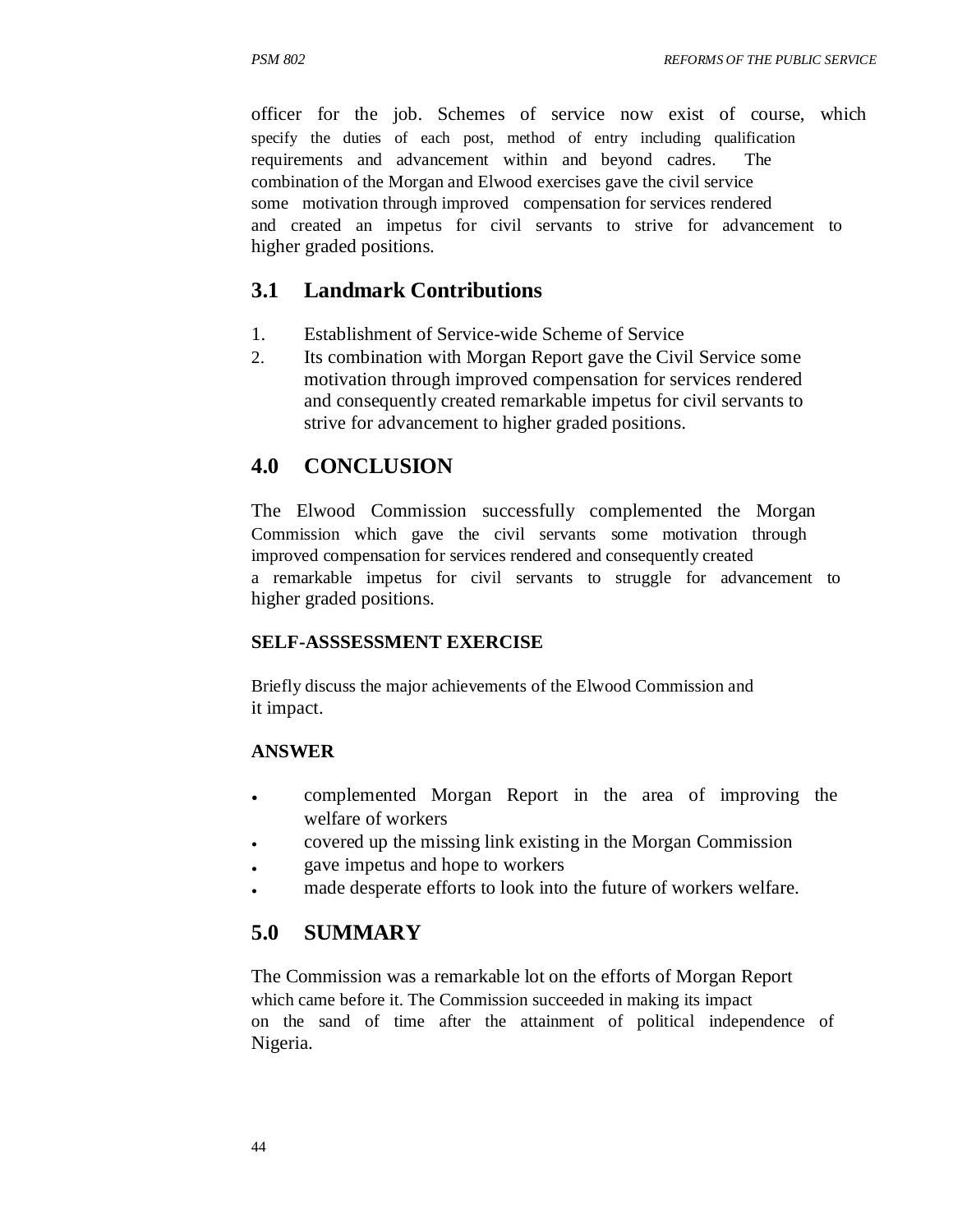## **6.0 TUTOR-MARKED ASSIGNMENT**

Discuss briefly the visible achievements of the Elwood Commission on comparative basis with Morgan Commission.

## **7.0 REFERENCES/FURTHER READING**

- Ayeni, J. (2007). *Perspectives and Reflections on Nigerian Civil Service Reforms.* Lagos: S & S Communications (Nig) Ltd.
- Maduabum, C. (2006). *Reforming Government Bureaucracies in Nigeria: The Journey So Far*. Topo-Badagry: ASCON.
- Olaopa, T. (2010). *Public Service Reforms in Africa*. Ibadan: University Press Plc.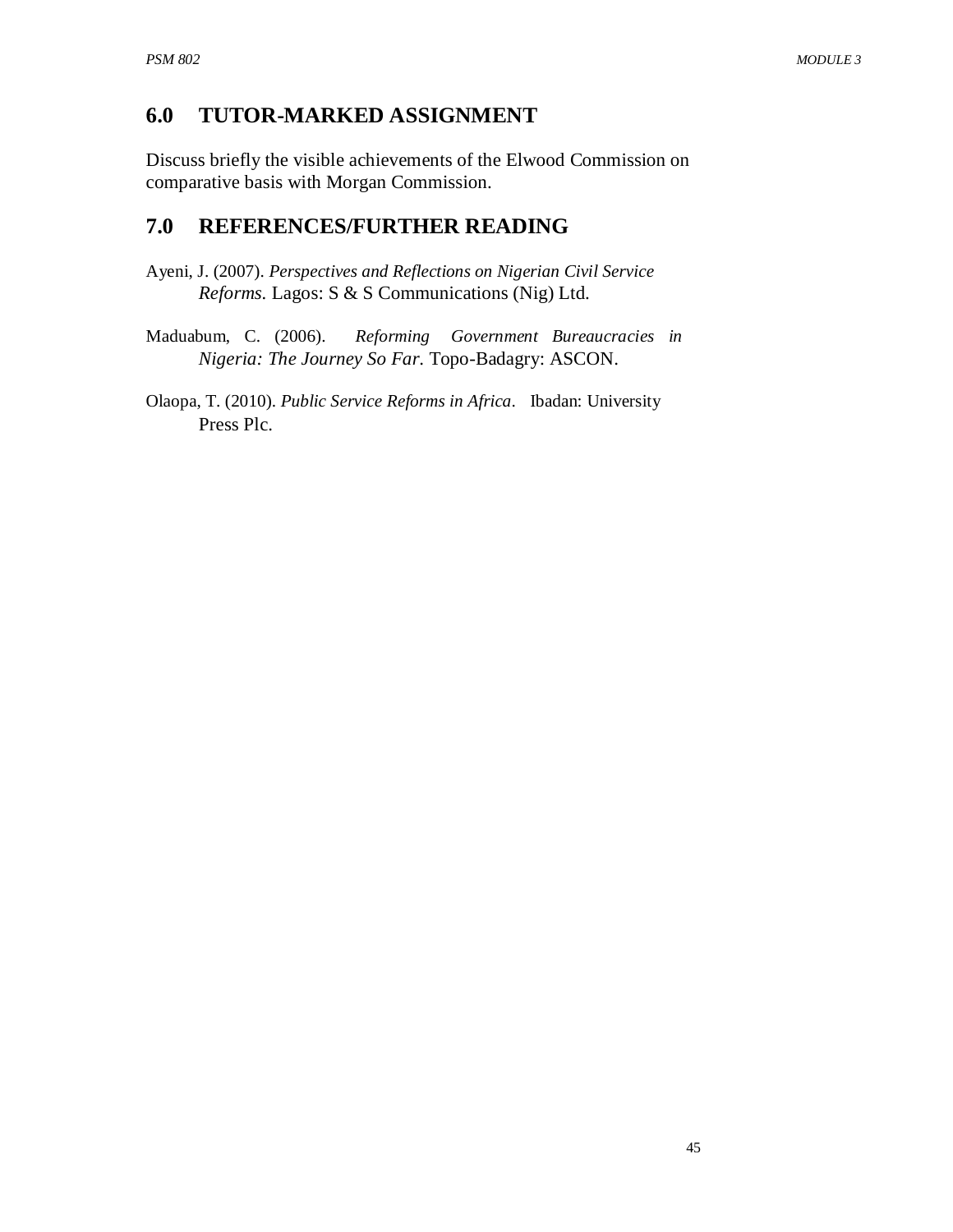## **MODULE 4 PUBLIC SERVICE REFORMS UNDER MILITARY**

- Unit 1 Adebo Salaries and Wages Commission
- Unit 2 Udoji Public Service Review Commission
- Unit 3 Dotun Philips Study Team
- Unit 4 Review Panel on the Civil Service known as Ayida Panel
- Unit 5 Military Style of Reforms

#### **UNIT 1 ADEBO SALARIES AND WAGES COMMISSION**

#### **CONTENTS**

- 1.0 Introduction
- 2.0 Objectives
- 3.0 Main Content
	- 3.1 Landmark Contributions
- 4.0 Conclusion
- 5.0 Summary
- 6.0 Tutor-Marked Assignment
- 7.0 References/Further Reading

## **1.0 INTRODUCTION**

In this unit, attempt is made to present the underpinning factors that informed the establishment of Adebo Salaries and Wages Commission in 1971, the first of its kind under the Military Government headed by Retired General Yakubu Gowon. You will need to understand why the Commission was established at that material time and the success it achieved, if any, and what caused its failure to achieve its goal after the acceptance and implementation of its recommendations by the then Military Government.

## **2.0 OBJECTIVES**

At the end of this unit, you should be able to:

- state why the Commission was set up
- identify the objectives of the Commission
- appraise the success or failure of the Commission
- outline the key issues handled by the Commission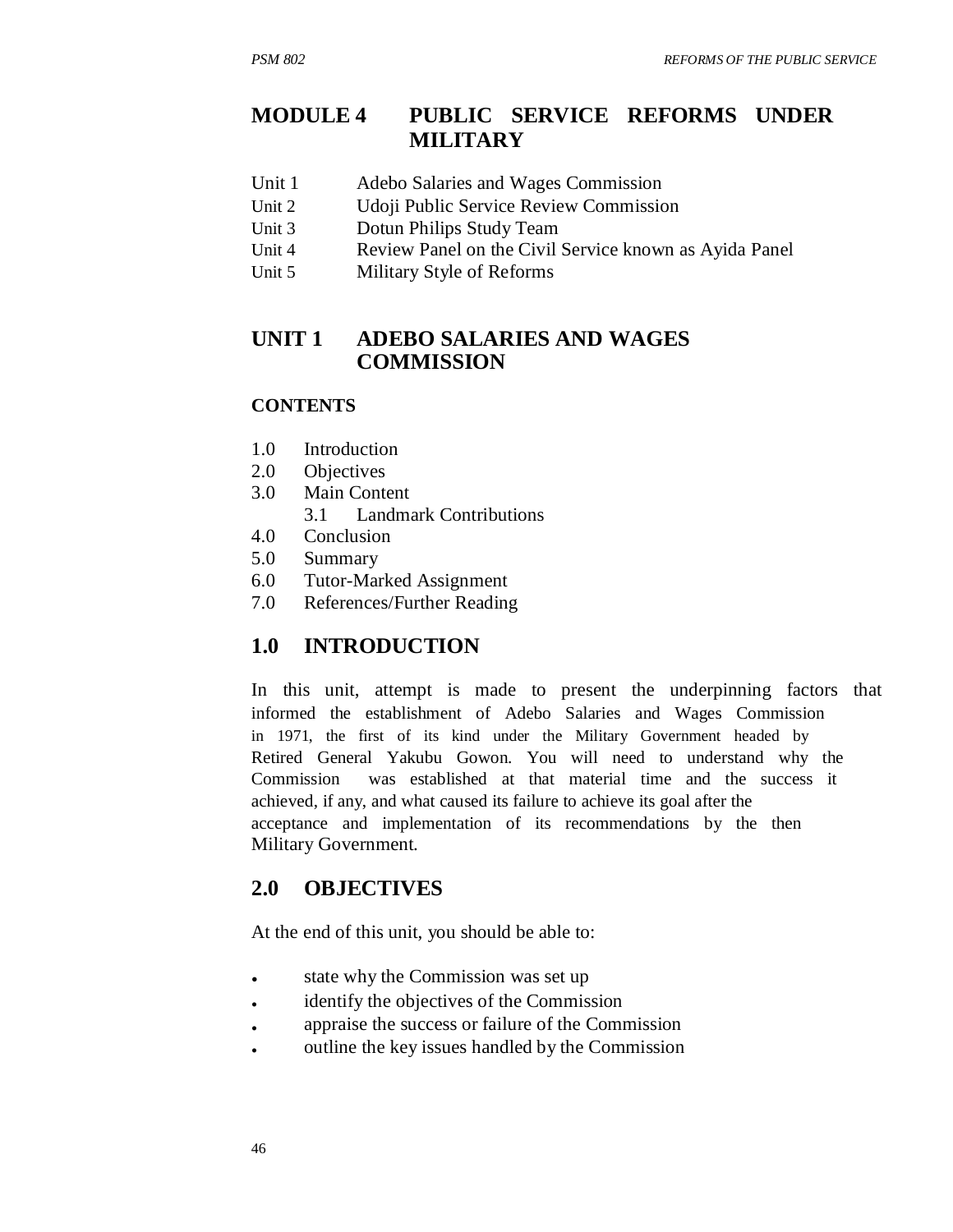assess the extent of penetration of the Commission on the annals of the establishment and management of reform history on Nigerian Public Service.

## **3.0 MAIN CONTENT**

Over a long period of time (1966 to 1971), especially after the rise in cost of living, the need for remunerations in posts with comparable responsibilities in the private sector, the requirement for the rapid development of the national economy (that was ravaged during the Nigerian Civil War of 1967-70) and the adequate development and deployment of efficient manpower and other factors, the Adebo Commission was set up in July, 1970 to among others:

- (i) Review the existing wages and salaries at all levels in the public service, and in the statutory corporations and state-owned companies
- (ii) Examine the areas in which rationalisation and harmonization of wages, salaries and other remuneration and conditions of employment were desirable and feasible as between the public and private sectors of the national economy; and
- (iii) Consider the need to establish a system for ensuring that remuneration in the public services, the statutory corporations and state-owned companies was periodically reviewed and kept in proper national balance.

As a result of the above assignments, the Adebo Commission set in motion actions which led eventually to the abolition of the daily paid system. One of the most significant results of the Commission's work derived from the observation in its report that although it had not been asked to review the organisation or the structure of the public service but only "the existing wages and salaries", it was of the opinion that a review of the structure of the civil service should include exhaustive consideration of issues like the role of the Public Service Commission, the Head of Service, the Permanent Secretary vis-à-vis the professional officers in his department and the role of the ministry in relation to a public corporation or state-owned companies reporting to it. The Adebo Commission did make some observations on some of these issues but still recommended the setting up of a Public Service Review Commission to examine the organisation, management, conditions of service and the training arrangements of the Civil Services and to recommend what changes might be made therein, develop a unified grading structure for the civil service, undertake the regarding of all posts in the Civil Service on the basis of the new grading structure, etc. and make suitable recommendations.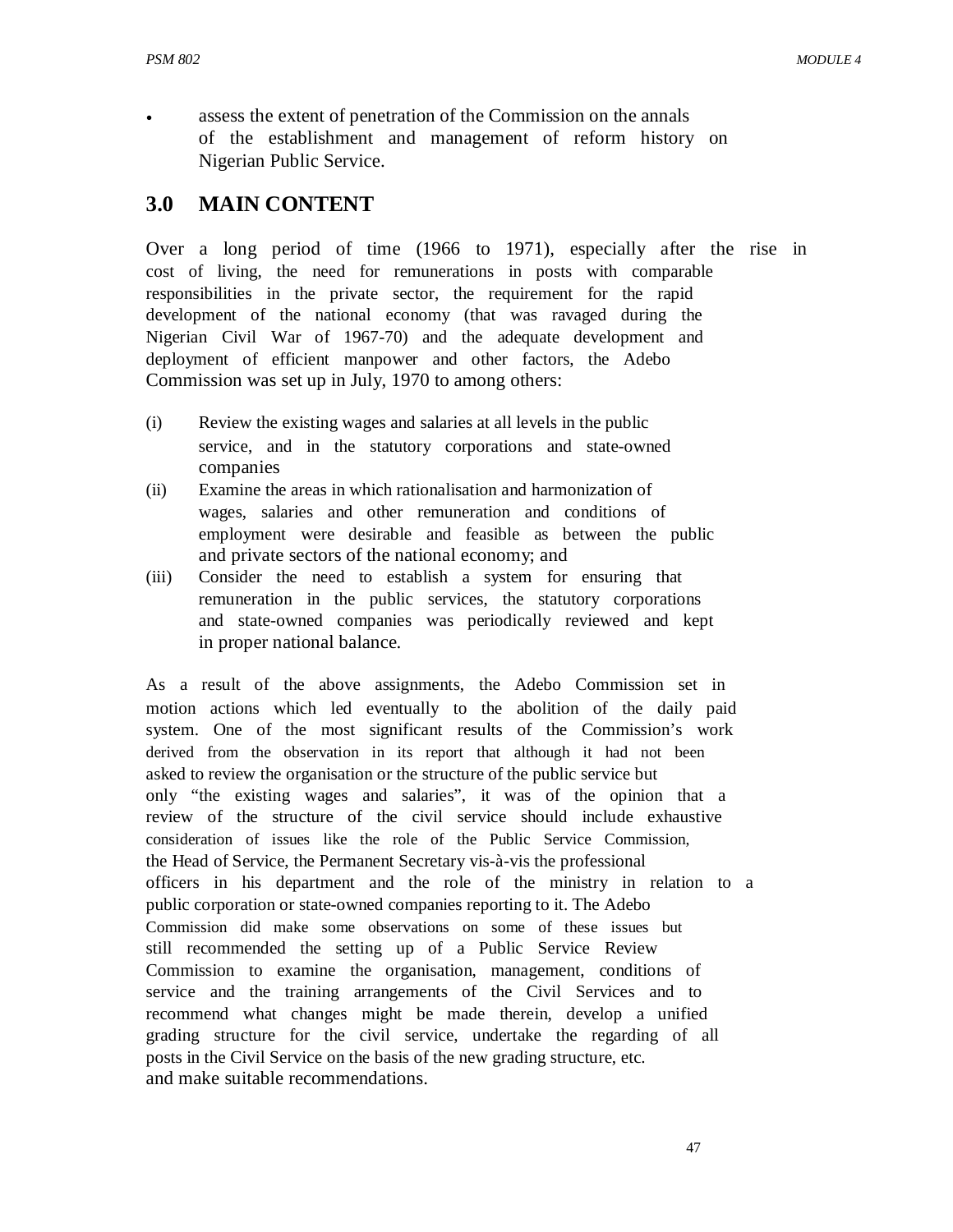In its general comments on its first report, the Commission referred to certain pre-conditions that had to be fulfilled if the recommendations in its report were to have desired impact, since it believed that the conditions were the irreducible minimum, if government was to retain credibility and effectiveness.

These conditions which appear to be of relevance up till today were:

- (i) Recognition of the primary above all else of national survival and unity
- (ii) Consistency of government decisions and demonstrable willingness to implement them
- (iii) Discipline at all levels of government; and
- (iv) The need for integrity and higher productivity at all levels of public service.

It was clear by the recommendations of the Adebo Commission that a Public Service Review Commission should be appointed to review the structure of the service, develop a new grading structure and undertake a regarding of posts on the basis of the new structure, arose from its view that adjustments of wages and salaries on a meaningful basis were impossible without a review of the wage structure and a review of the structure of government itself. It, however, made sixty two (62) recommendations, some of which had far-reaching effects on the management of personnel in the service. These include:

- (i) Three levels of enforceable minimum wage should be established by zones
- (ii) Government should make its declared policy to abolish the differential treatment meted to unskilled and semi-skilled labour so that this class of workers can be paid the same scales throughout the country without any geographical differentiation
- (iii) More attention should be paid to the quality of the individual and his on-the-job performance and less to seniority or paper qualification
- (iv) Arrangements should be made to give professional officers the opportunity of exposure to the kind of experience and training that fit a person for the highest managerial positions
- (v) For the purpose of pay and other conditions of service, a distinction should be made between public corporations which are regulatory or welfare/service agencies and those which are commercial or industrial
- (vi) State-owned industries and companies should have complete freedom to operate outside civil service regulations and procedures and should be assessed or judged solely on the basis of their performance as business enterprise.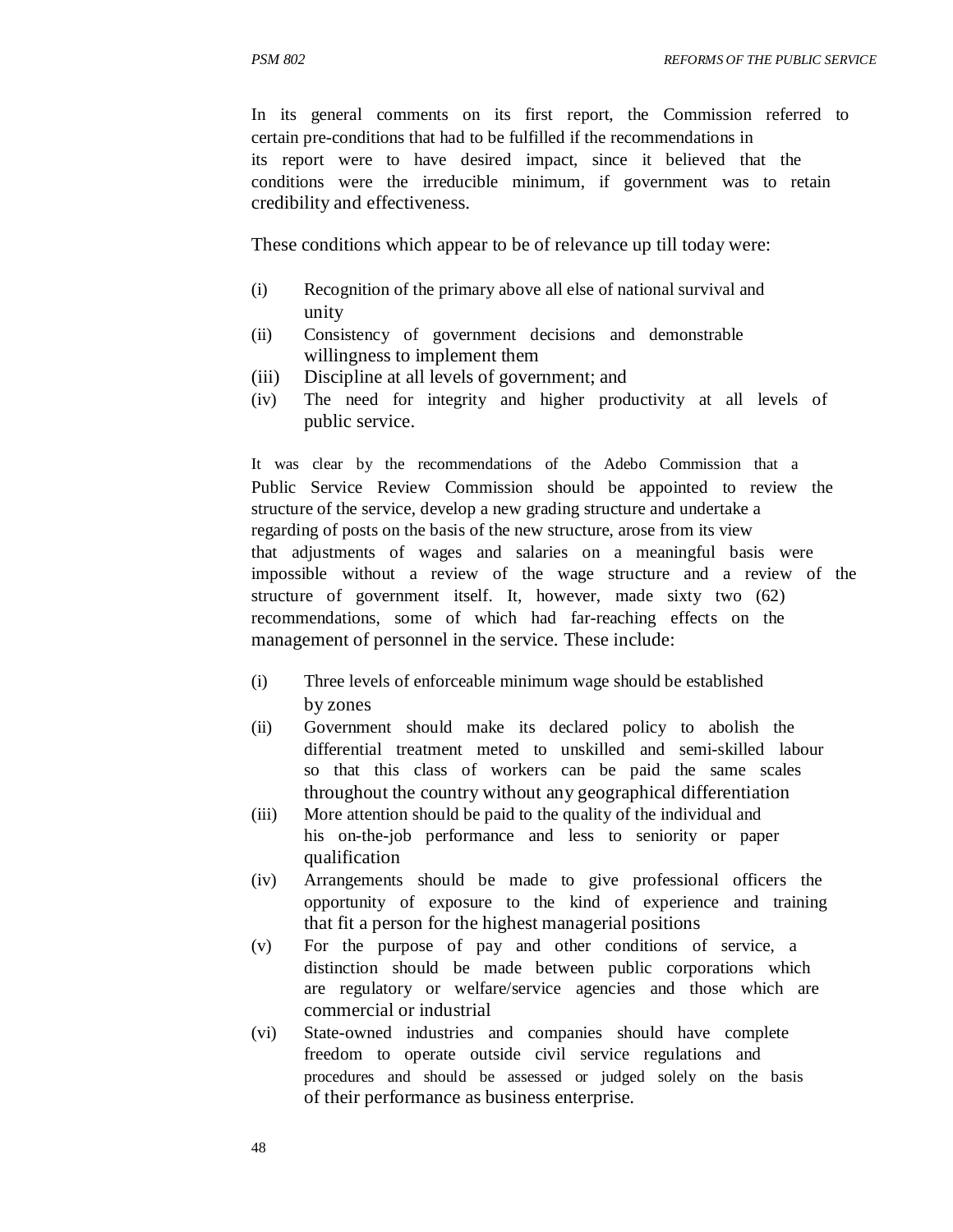Consequent upon the Adebo Commission's views that a Public Service Review Commission be set up to review the structure of the service which will make grading and salary awards more meaningful, government eventually set up the Review Commission.

## **3.1 Landmark Contributions**

The Commission was able to draw the constituted authority and the masses attention to the fact that:

- (i) Recognition of the primary goal above all else of national survival and unity
- (ii) Consistency of government decisions and demonstrable willingness to implement them
- (iii) Discipline at all levels of government; and
- (iv) The need for integrity and higher productivity at all levels of the Public Service.

From the foregoing, it was clear by the recommendations of the Adebo Commission that a public Service Review Commission should be appointed to review the structure of the service, develop a new grading structure and undertake a regrading of posts on the basis of the new structure.

## **4.0 CONCLUSION**

In the final analysis, the Commission was able to unravel some hiding facts and prepared a propitious ground for the take off of an allembracing Public Service Review Commission which came later the following year.

#### **SELF-ASSSESSMENT EXERCISE**

Now that you have seen the aims and objectives of the Adebo Salaries and Wages Commission, identify the area of interest to the government, especially the one that led the government to its next line of action.

#### **ANSWER**

- integrity and probity in government
- consistency of government decisions
- enthronement of discipline service-wide
- recognition of the basic targets of individuals over and above national survival and unity.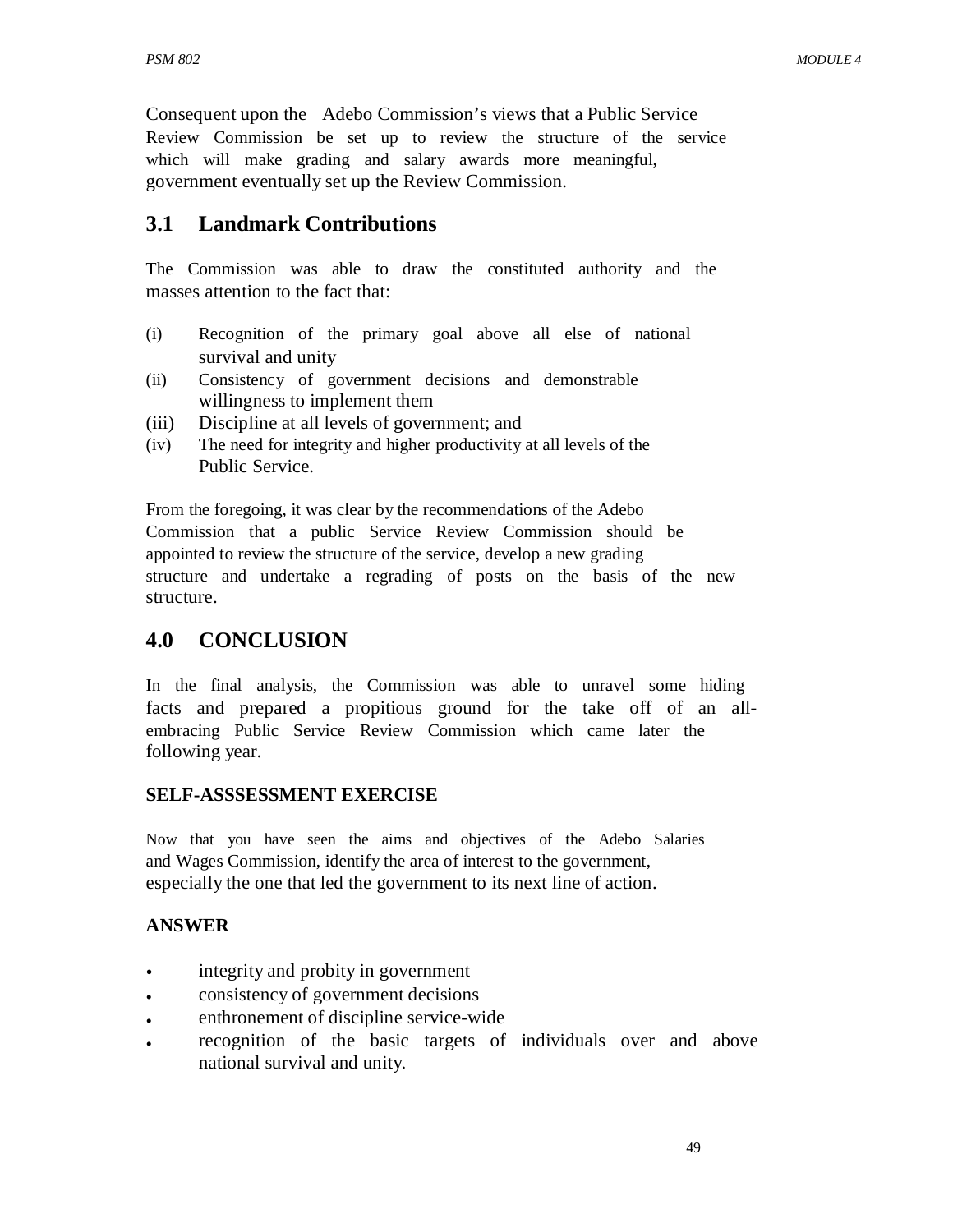## **5.0 SUMMARY**

The rising cost of living and the need for remunerations in posts with

comparable responsibilities in the private sector, among other reasons compelled the Military Government of General Yakubu Gowon to set up Adebo Commission in 1971. Adebo finally abolished Daily Paid System which the subsequent commissions were not able to do successfully over a long time.

## **6.0 TUTOR-MARKED ASSIGNMENT**

From what you have read about the Adebo Salaries and Wages Commission, carefully identify the areas of its success and failure.

## **7.0 REFERENCES/FURTHER READING**

Ayeni, J. (2007). *Perspectives and Reflections on Nigerian Civil Service Reforms.* Lagos: S & S Communications (Nig) Ltd.

Maduabum, C. (2006). *Reforming Government Bureaucracies in Nigeria: The Journey So Far*. Topo-Badagry: ASCON.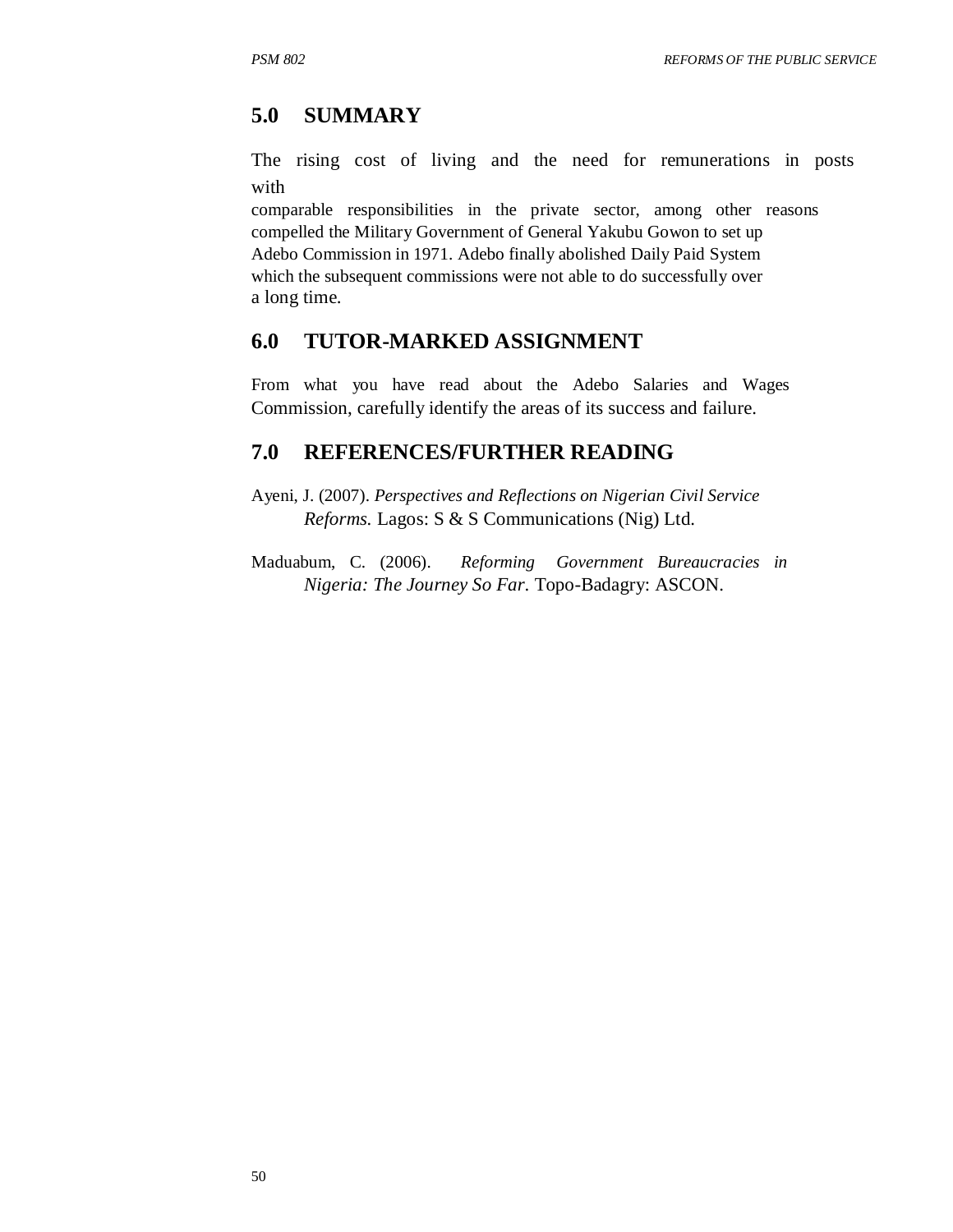#### **UNIT 2 UDOJI PUBLIC SERVICE REVIEW COMMISSION**

## **CONTENTS**

- 1.0 Introduction
- 2.0 Objectives
- 3.0 Main Content
	- 3.1 Main Thrust of the Reform
- 4.0 Conclusion
- 5.0 Summary
- 6.0 Tutor-Marked Assignment
- 7.0 References/Further Reading

# **1.0 INTRODUCTION**

An attempt is made in this unit to discuss pertinent issues like code of ethics, new public service, new structure and organisation of the public service, open reporting system, unified salary grading system, creation of unified senior management group etc. You should be able to understand and know clearly why it is referred to as Public Service Review Commission

# **2.0 OBJECTIVES**

At the end of this unit, you should be able to:

- state the target of the Commission
- confirm whether or not the Commission achieved its set objectives
- identify the difference over and above others before it
- appraise all its far-reaching achievements
- explain the extent of its failure and shortcomings.

## **3.0 MAIN CONTENT**

The Jerome Udoji Public Service Review Commission popularly referred to as Udoji Commission was set up in 1972. Unlike other previous Commissions which tended to deal primarily with the review of wages and salaries, the Udoji Commission was required, having regard to the need to secure adequate development and optimum utilisation of manpower, and to increase the efficiency and effectiveness of the Public Services in meeting the challenge of a developmentoriented society *inter alia*: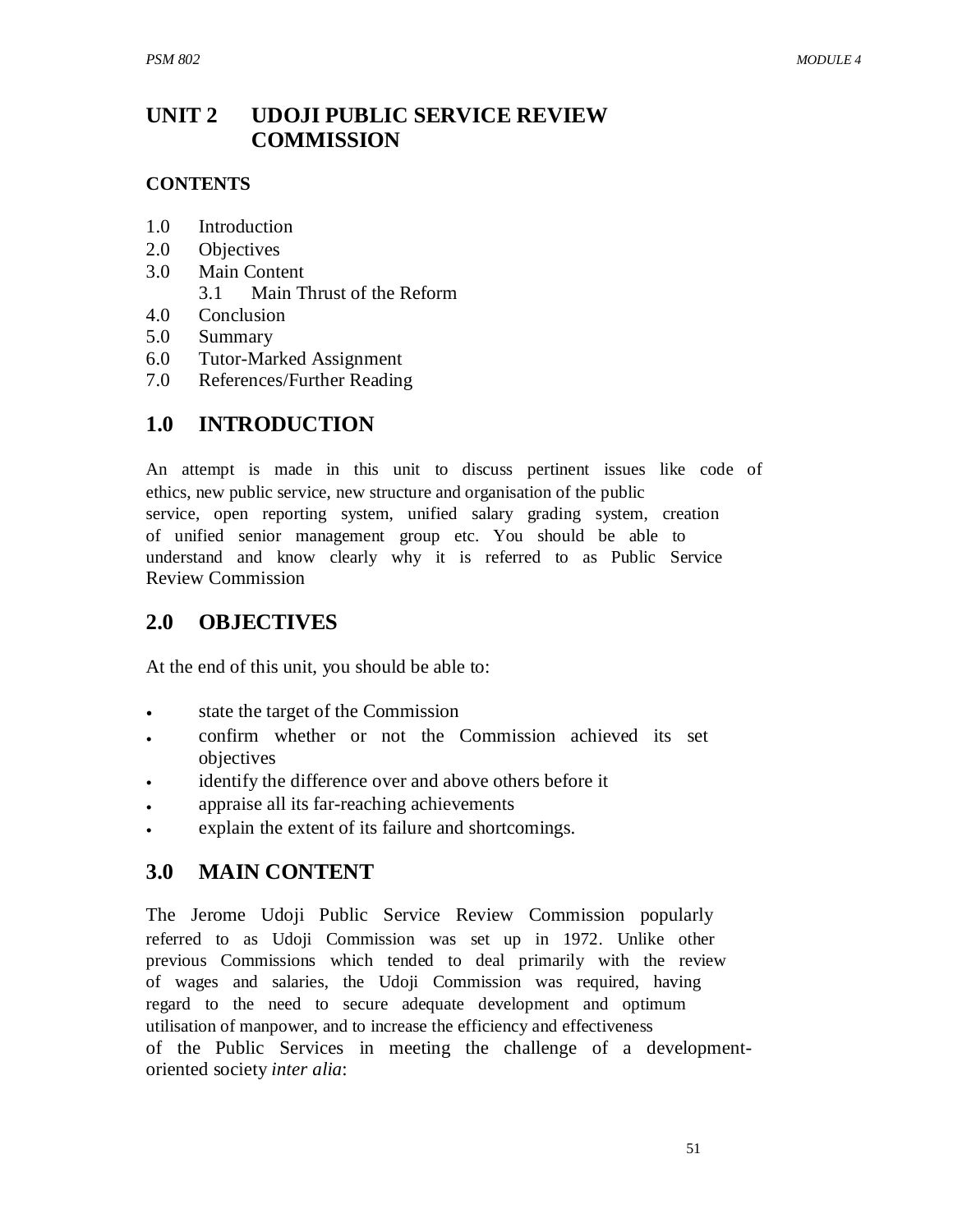- (i) To examine the organisation, structure and management of the Public Service
- (ii) To investigate and evaluate the methods of recruitment and conditions of employment and the staff development programmes of the Public Services and recommend such changes as may be necessary
- (iii) To undertake with the aid of appropriate grading teams, the regarding of all posts in the public services, establish scales of salaries corresponding to such grades, and as a result of job evaluation of posts, recommend salary scales to be applicable to each posts in the services; and
- (iv) To enquire into and make recommendations on any other matters which in the opinion of the Commission appear to be relevant to the foregoing and therefore ought, in the public interest, to be inquired into.

The Udoji Commission observed that all Nigerians must play their part in the effort to attain the goals of the society and that the adequacy and efficiency of the Public Services are vitally important for the entire nation. The Commission covered the issues which the Adebo Commission felt required to be examined. The report was critical of many aspects of the operations of the Public Services and set out to suggest improvements in the structure, the system and the way and means by which public affairs are conducted in the country. The new ideas introduced by the Commission in the Public Service are:

- (i) A code of Ethics, which has substantially been incorporated in the Oath for Public Officers
- (ii) A new style Public Service, capable of meeting the challenge of development and using concepts familiar to the private sector such as a Result-oriented Management, which makes things happen by organising men, money and materials in order to achieve the particular objectives of the organisation within time targets; Project Management whereby various skills requirement can be brought together from ministries and departments in the execution of capital projects; Management by Objectives which is a process of identifying goals and objectives, defining management responsibility in terms of expected result, and measuring performance and achievements against those goals and objectives. Management by Objectives was expected to foster such aspects of management as goal setting, time target, performance evaluation, manpower utilisation and management development and training; Programme and Performance Budgeting (PPB) whose objective is to base budget on the results derived, rather than the expenditure incurred. The adoption of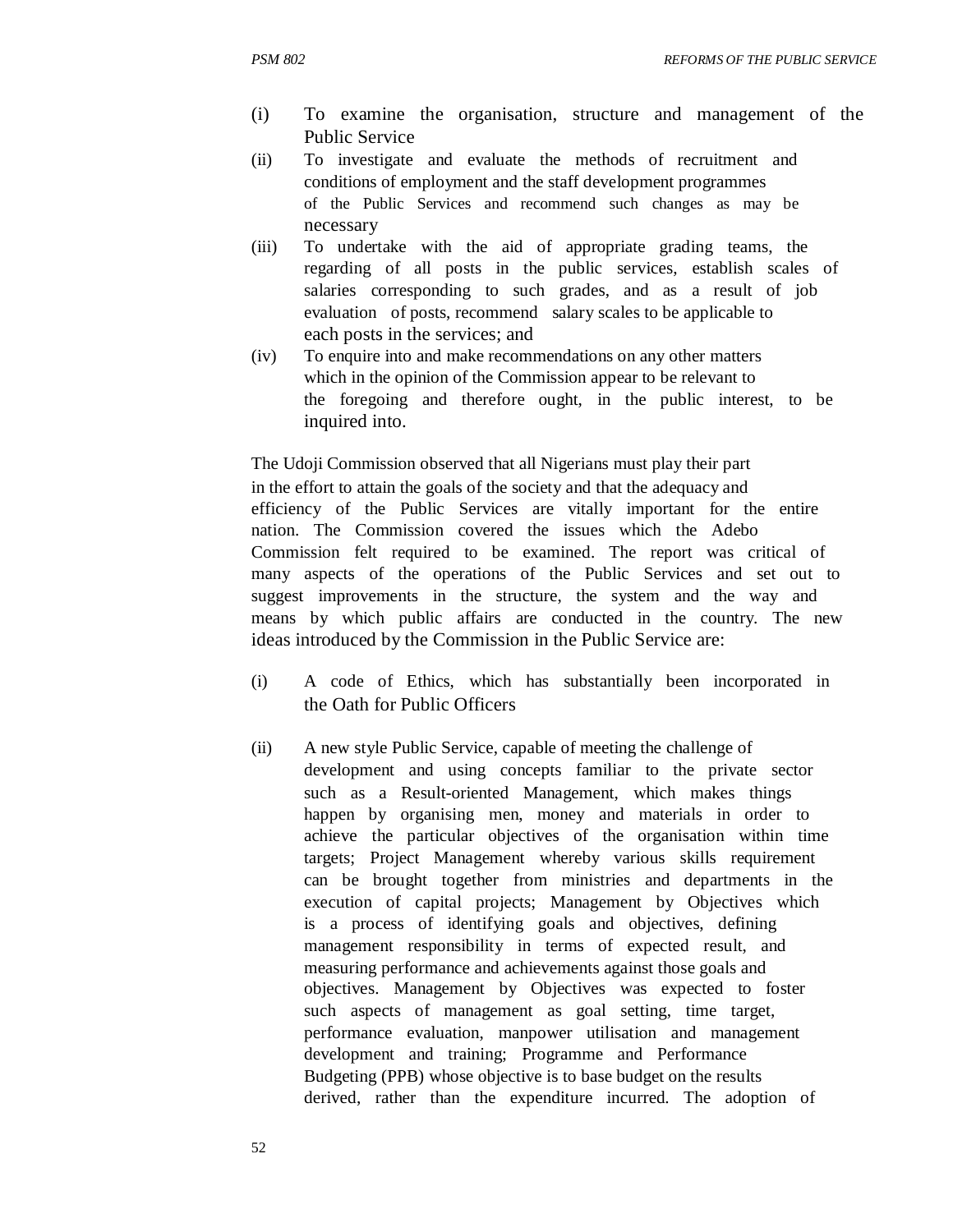these concepts was supposed to enhance or co-ordinate pursuit of the overall goals of the organisation, rational decision-making and increased productivity, and economy and efficiency in the performance of the Public Service

- (iii) The structure and organisation of the Public Service was altered to provide for a unified grading structure which will embrace posts in the Public Service from the lowest to the highest and provide equal opportunity for every officer to advance to the highest post in the Service irrespective of his or her discipline. The dual hierarchies in Ministries were abolished by the introduction of a unified and integrated structure by which authority and responsibility for overall management was vested in the Chief Executive of the organisation, i.e. the Permanent Secretary. The Head of Service was to be formally responsible for the coordination of all activities of the ministries and departments of the government, and for ensuring the efficiency of the functioning of the machinery of government
- (iv) Other matters covered were the role of the Head of Service, the Role of the Public Service Commission, recruitment, promotion and performance evaluation, discipline and staff training, salaries and benefits, manpower planning and training, etc.

Apart from the pay and compensation aspects, some of the recommendations of the Commission which were accepted by the government and which constitute significant reforms in the Civil Service include the following:

- (i) The Open-reporting system for annual performance evaluation
- (ii) A Result-oriented Public Service through the application of management techniques already in use in the Private Sector, e.g. management by objective programme and performance budgeting and project management
- (iii) Unified salary and grading system which embraced all posts in the Civil Service from the lowest to the highest and provided equal opportunity for every officer to advance to the highest post in the service irrespective of his or her discipline. Grade differences were to be based on significant differences in levels of responsibility
- (iv) Merit as the major yardstick for determining promotability of officers
- (v) The creation of a unified senior management group comprising both Administrative officers and Professional who should be given equal opportunity for advancement to the highest post in the Civil Service.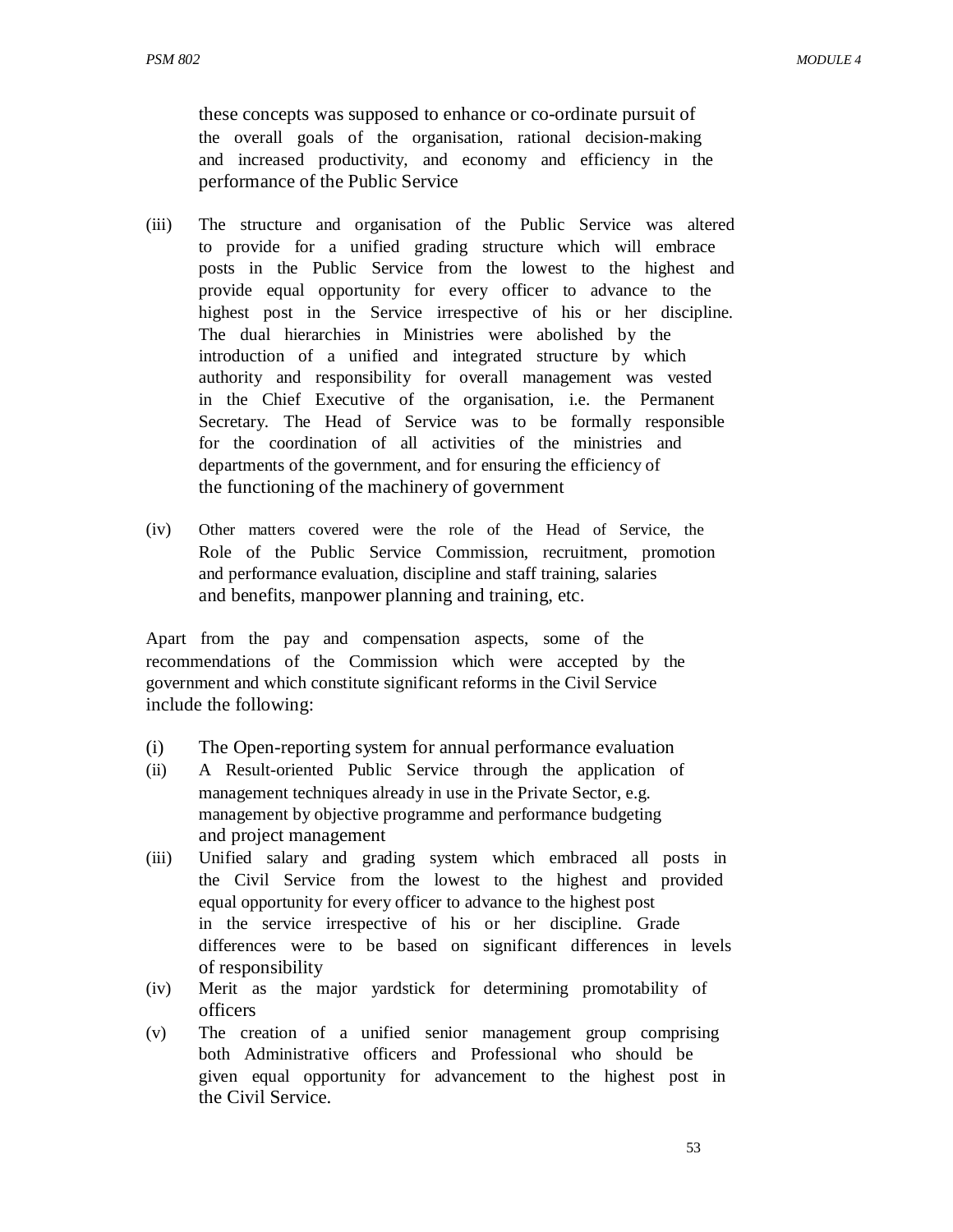With the acceptance by government of the Report of the Public Service Review Commission that all officers within the Senior Management cadres should be centrally managed, the responsibility for processing recommendations for the appointment, promotion, acting appointment and discipline of all Administrative and Professional Officers on Grade Level 14 and above, came within the purview of the Public Service Department of the Cabinet Office, while the Executive Cadres Management Division oversees the recruitment, promotion, training and discipline of all Officers in the pooled services, viz: Executive, Secretarial, Library and Stored Cadres.

Administrative and Professional Officers are eligible for appointment as Permanent Secretaries or for advancement to Salary Grade Level 17 on personal merit. This development has to a large extent minimised the long-standing conflict between the Administrative and Professional Officers in the Civil Service arising primarily from the fact that members of Administrative Class exercise financial control over the work of their counterparts in the professional cadres. Representations were made that persons who were advanced to GL. 17 on personal merit still held down their former GL. 16 position thus preventing their subordinates from being promoted to such vacant positions. These representations were rejected of course because the position held by a personal merit officer is not vacant. He was only given the higher salary grade level in recognition of his personal merit. Obvious cases of stagnation and expansion of the work load led the defunct Shagari Administration to consider the reorganisation of appropriate ministries to combine functionally separate directorates under the co-ordination of a Co-ordinating Director on GL. 17. But after the merger of related ministries by successive Military Administration, this process was effectively halted based on the argument that such mergers would result in a reduction of the staff size.

While implementation of the Udoji Commission's recommendations lasted, the vexed issue of the Administrative and Executive cadres reared its head. In this connection, it was canvassed once again that the duties performed by Administrative and Executive Officers at some levels were so similar that the two cadres should be merged. The issue of the integration of the Administrative and Executive Cadres in the Public Service however was addressed by Circular No. 3 of 1976 when the Federal Military Government approved the re-grading of posts in the Executive Officer Cadre and indicated how suitable Executive Officers could be transferred to the Administrative Officer cadre annually at the appropriate grade level through a competitive selection process. Complaints arising thereafter, pontificated the reluctance of the higher bureaucrats to implement that policy decision. This reluctance seemed to have been justified when the 'Dotun Philips Study Team' that was set up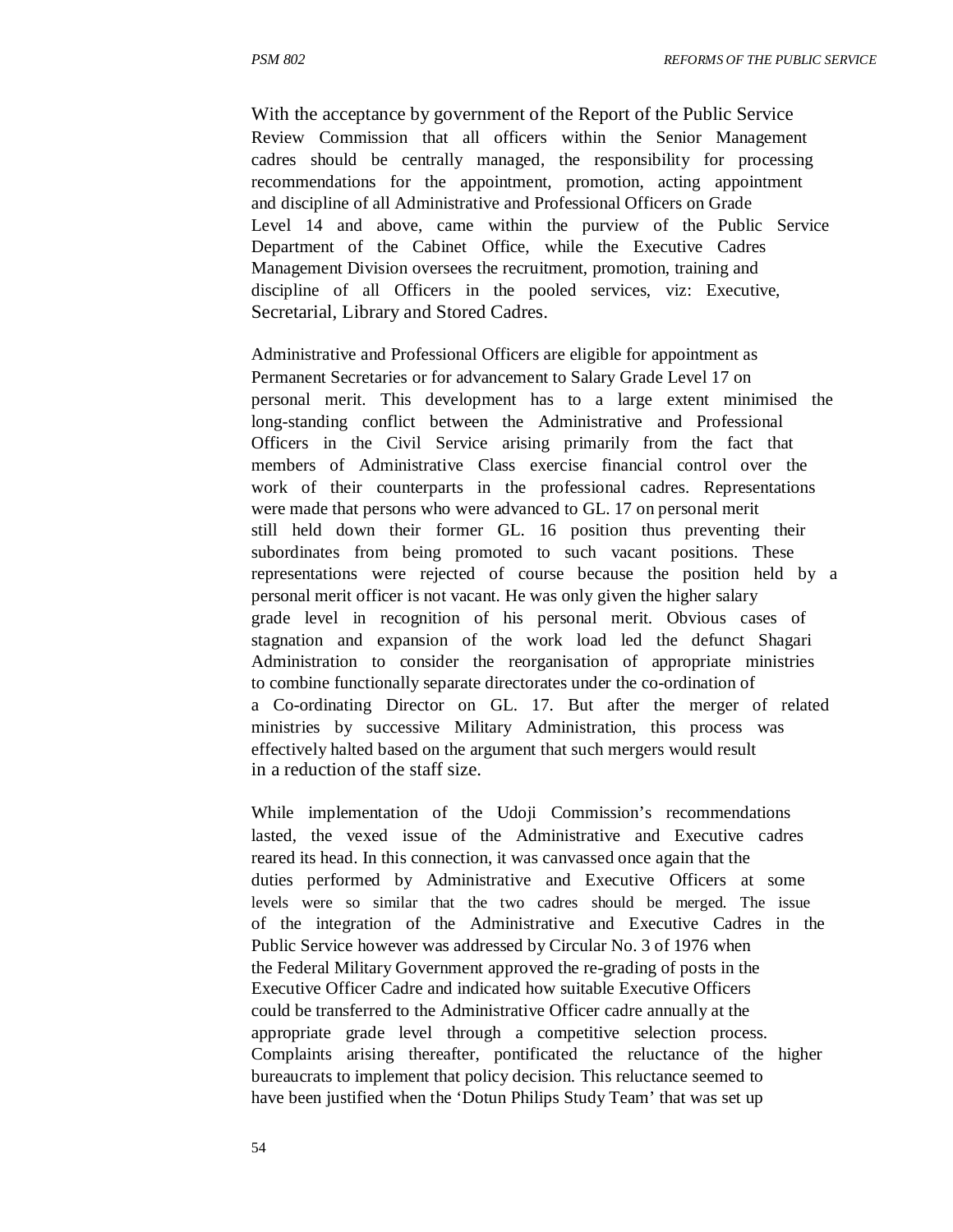much later insisted that such a transfer can only be effected on acquisition of a university degree.

There was also provision for inter-cadre transfer between the Secretarial and Executive Officer cadre on successful completion of a Certificate in Public Administration course at the Administrative Staff College of Nigeria, Badagry, and from the Senior Typist or Chief Typist grade to Executive Officer cadre on the successful completion of a special course at the Federal Training Centres. There is the provision in Circular No.2 of 1976 for entry into Unified Grade Structure at GL. 08 by holders of HND in Engineering and Allied subjects, the definition of which has been broadened considerably to accommodate holders of HND/HNC in Business Studies and Accounting subjects who are performing accounting duties. Claims that the concessionary list should be enlarged were carefully considered.

#### **Parastatals and the Unified Salary System**

As soon as the Udoji concept of the unified grading system for the Public Service was approved and implemented, the management of several of the public enterprises made representations to government on what they described as being forced into the straight jacket of a civil service salary structure which ignored the need to equate their conditions with the Private Sector and apply the principle of equal pay for substantially equal work to Public Enterprises which perform generally similar functions as Private Sector organisations in the same industry. Subsequently, due to severe pressure during the defunct civilian regime, the Presidential Commission on Parastatals, the Onosode Commission, was set up with a clear mandate *inter alia*:

- (i) To examine the organisation, structure and management of parastatals in relation to one another and rest of the Public Service; and
- (ii) To consider whether any should be taken out of the contemporary unified grading and salary system which since the Udoji Commission's Report completely put the Parastatals on exactly the same footing in terms of salaries and other prerequisites, as the Civil Service.

It made recommendations as to pay and grading in the parastatals and other recommendations regarding the composition of the board relationships between the Board and the Management and the relationship between parastatals and their supervising ministries.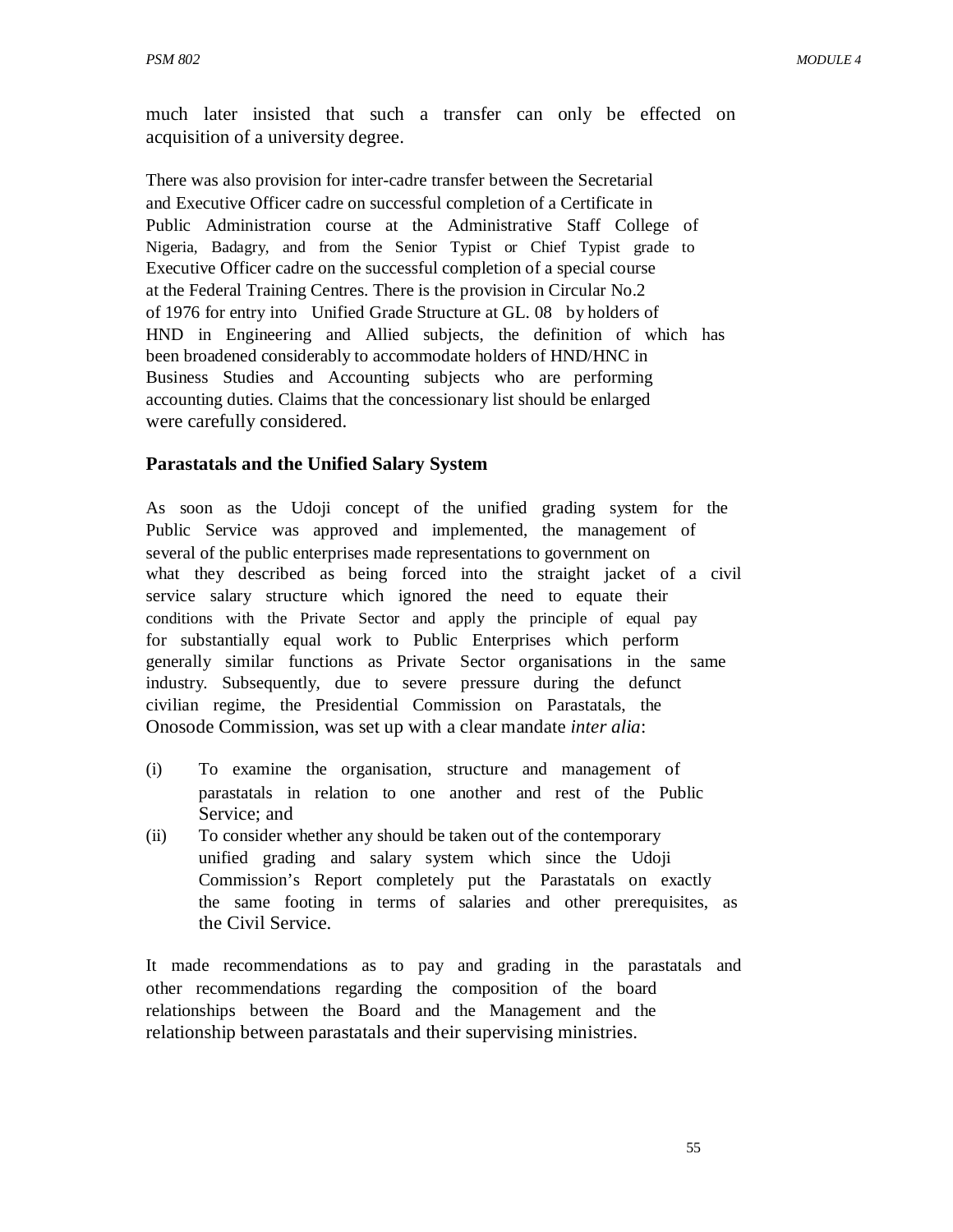## **3.1 Main Thrust of the Reform**

The main thrust of the Udoji Public Service Review Commission included, but not limited to, the following:

- 1. Examination of the organisation, structure and management of the public service
- 2. Investigate and evaluate the methods of recruitment and the staff conditions of employment and the staff development programmes of the public service
- 3. Review the grading teams and regrading of all posts in the public service
- 4. Enquire into any other matters which may be relevant to the foregoing.

## **4.0 CONCLUSION**

The Commission regarded 'money' as a poor motivator or put differently as a temporal motivator, and laid emphasis on that factors beside money which could competently motivate the workforce in the entire public service. The far-reaching recommendations of the Commission were really not attended to like 'Management By Objective', Training and Manpower Development, but nonetheless, the Commission made a lasting impact on the steady development of Nigerian Public Service Reforms.

#### **SELF-ASSSESSMENT EXERCISE**

Having gone through the nitty-gritty of the Udoji Public Service Review Commission, establish a critique of its objectives and achievements.

#### **ANSWER**

- organisation, structure and management of the public service
- methods of recruitment and conditions of employment and staff development programmes
- grading and regrading of all posts in the public service.

## **5.0 SUMMARY**

In the annals of the history of public service reforms in Nigeria, the Commission made its indelible mark on the sand of time.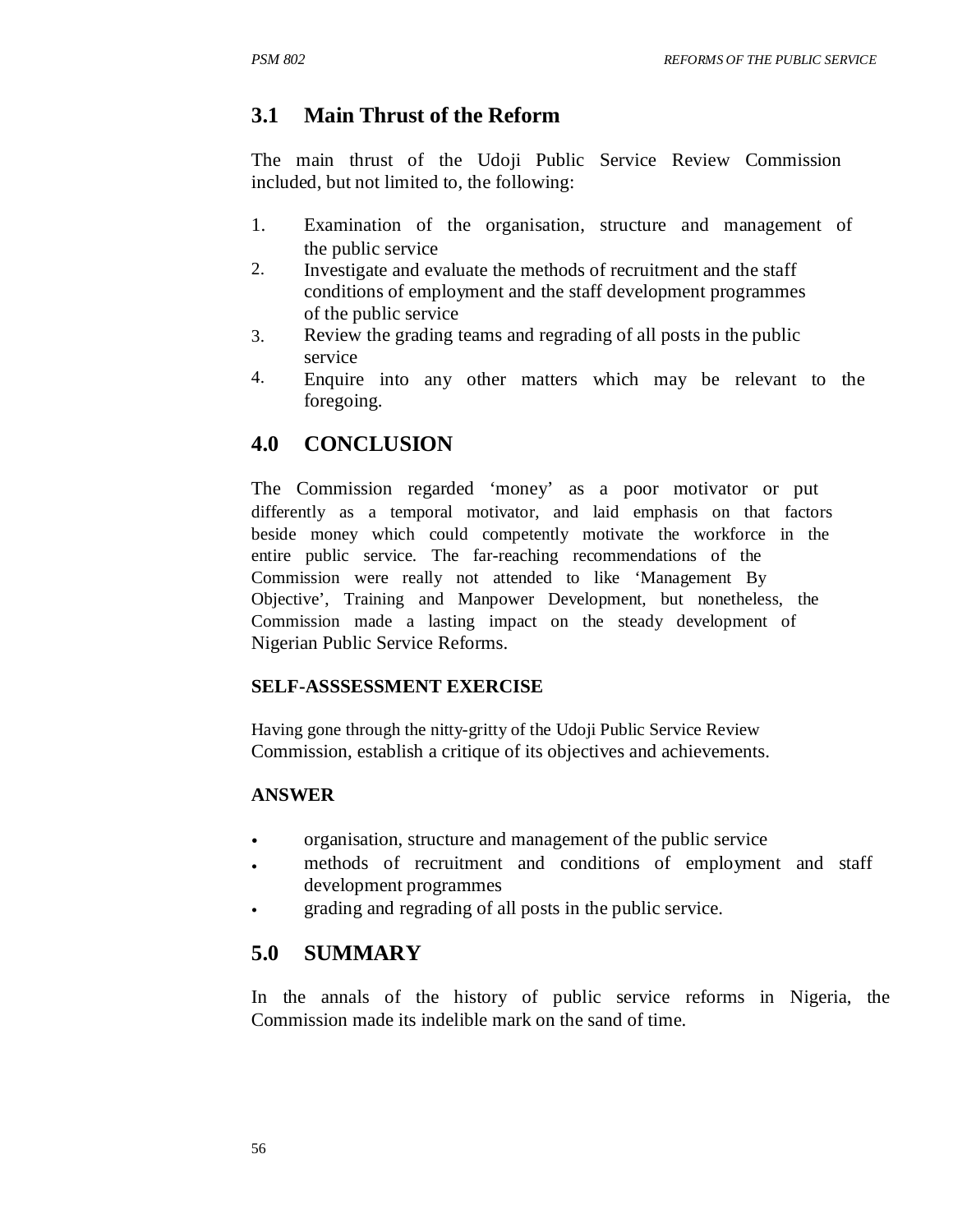### **6.0 TUTOR-MARKED ASSIGNMENT**

Attempt a reasoned analysis at success or otherwise of the Udoji Public Service Review Commission in Nigeria.

### **7.0 REFERENCES/FURTHER READING**

- Adebo, S. O. & Philipson, S. (1954).T*he Nigerianization of the Civil Service: A Review of Policy and Machinery of Governmen*t. Lagos: Government Printers.
- Ayeni, J. (2007). *Perspectives and Reflections on Nigerian Civil Service Reforms.* Lagos: S & S Communications (Nig) Ltd.
- Maduabum, C. (2006). *Reforming Government Bureaucracies in Nigeria: The Journey So Far*. Topo-Badagry: ASCON.
- Olaopa, T. (2010). *Public Service Reforms in Africa*. Ibadan: University Press Plc.
- Olugbemi, S. O. (1987). "The Nigerian Civil Service and National Development." In: S. O. Olugbemi (Ed.). *Alternative Political Future for Nigeria*. The Nigerian Political Science Association (NPSAJ).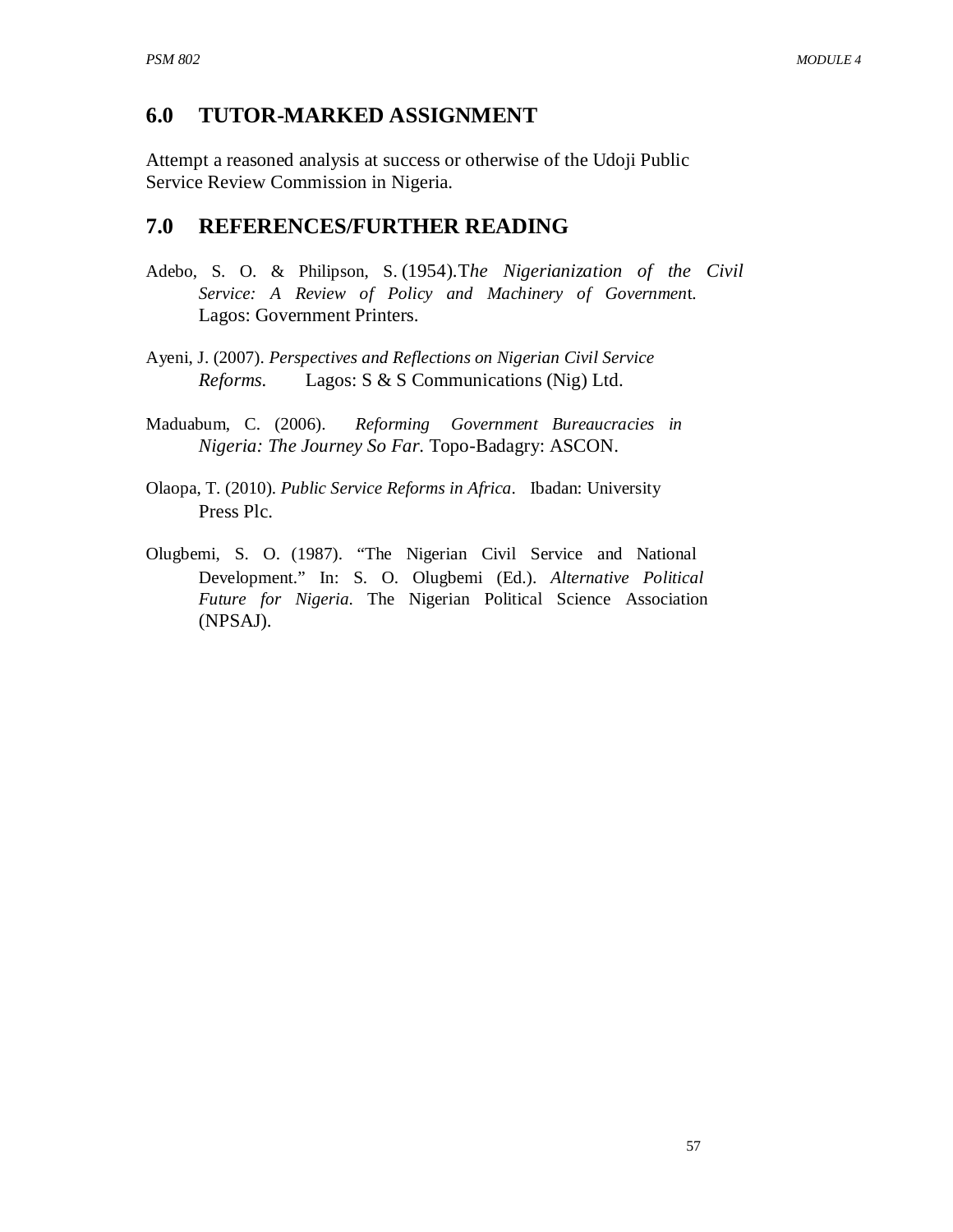#### **UNIT 3 DOTUN PHILIPS' STUDY TEAM**

#### **CONTENTS**

- 1.0 Introduction
- 2.0 Objectives
- 3.0 Main Content
	- 3.1 Landmark Contributions
- 4.0 Conclusion
- 5.0 Summary
- 6.0 Tutor-Marked Assignment
- 7.0 References/Further Reading

#### **1.0 INTRODUCTION**

In this unit, an attempt will be made to analyse the details of the study team on the structure, strategy and operations of the Nigerian Federal Civil Service popularly called Dotun Philips' Study Team. You need to know the rationale for the reform and the outcome of the entire reform.

## **2.0 OBJECTIVES**

At the end of this unit, you should be able to:

- appraise the rationale for the reform
- state the objectives of the reform
- outline the key issues involved
- analyse the highlights of the reform
- explain the basic institutional structure of the Philip reformed Federal Civil Service
- describe the roles of the Permanent Secretary and that of the Minister as the new Accounting Officers of the Ministry.

#### **3.0 MAIN CONTENT**

The Federal Military Government in 1985 under the duo leadership of General Buhari/Idiagbon set up a Study Team on the Structure, Staffing and Operations of the Nigerian Public/Civil Service otherwise known as Dotun Philips' Study Team. The Terms of Reference of the Team are:

- (a) to examine the adequacy of the Federal Civil Service in its structure, composition and methods of operation to cope with the demands of Government in the mis-80s and beyond
- (b) to examine the structure of the Civil Service and make recommendations with a view to streamlining the system where necessary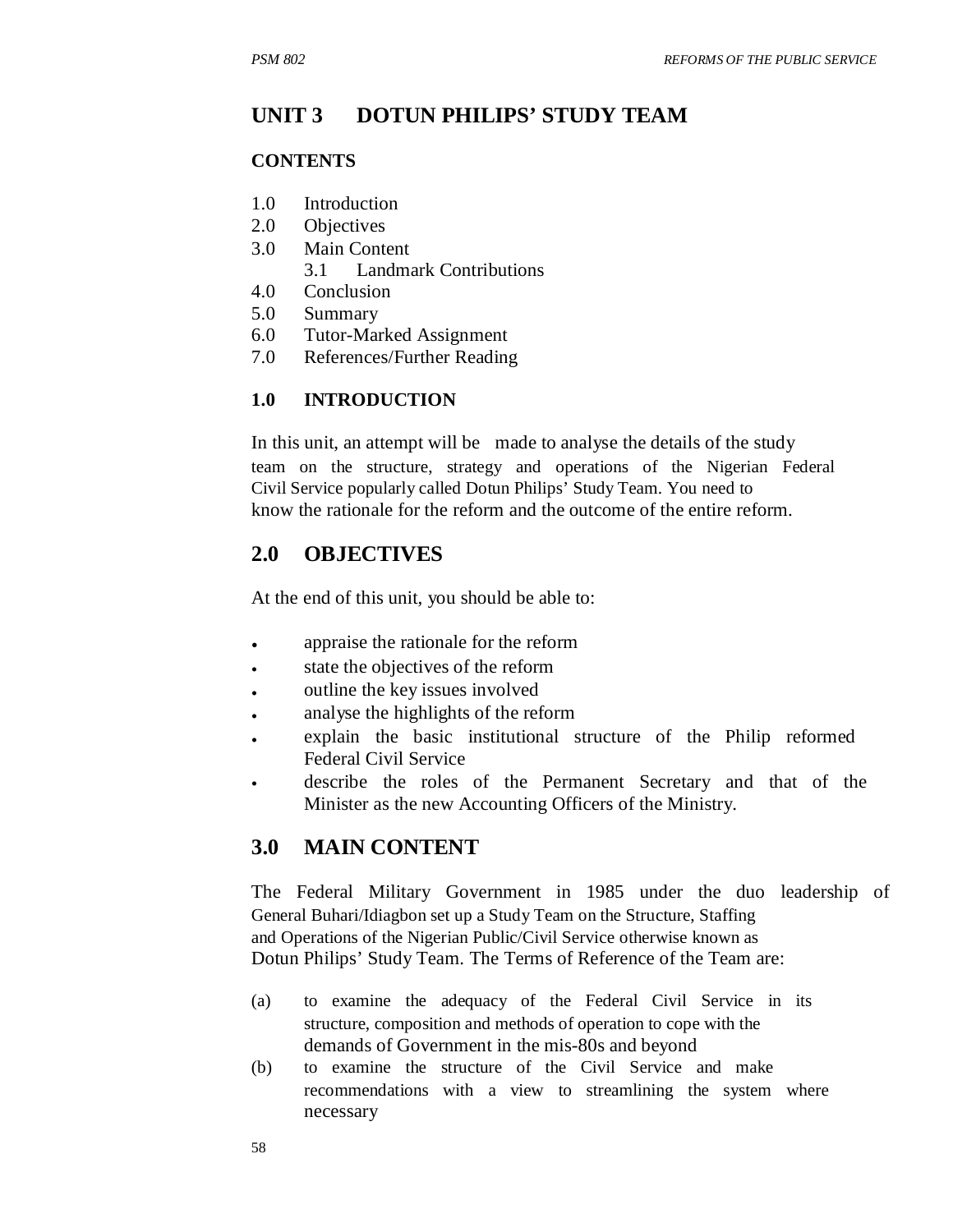- (c) to determine the extent of overstaffing at various levels, if any, especially at the lower rungs (GL. 01–06) and make recommendations designed to prevent a re-occurrence of the phenomenon and ensure that staff numbers and personnel costs are kept to a minimum consistent with efficiency
- (d) examine the practices in the management and operations of the Civil Service which gives rise to avoidable overhead charges
- (e) recommend ways in which the efficiency of the Civil Service and its morale can be enhanced
- (f) examine the extent to which earlier recommendations on improving the Civil Service were implemented and determine the causes of failure to implement any such recommendations; and
- (g) make such other recommendations as are considered necessary to achieve the objectives of streamlining the service, reducing costs, eliminating delays and increasing efficiency.

One outstanding feature of this study is that perhaps it is about the first of such a study panel or commission whose assignment neither bordered on nor has a rub-off on wages and salaries and other fringe benefits of public servants.

Equally instructive is that government, in item (f) of the Terms of Reference, specifically asked the 'Dotun Philips' Panel to find out the extent to which earlier recommendations at improving the efficiency and effectiveness of the civil service was implemented and more importantly, to pin-point/address the issue as to why some of these recommendations, ostensibly including those of Udoji, did not see the light of the day. The Report of the Panel contained as many as 149 recommendations and government in its own wisdom, accepted some of the recommendations. The most fundamental of these reforms were broadcast to the nation by the then President himself in his budget address to the nation in 1988. These include:

- (a) The designation of the Minister as the Chief Executive and Accounting Officer
- (b) Full participation of the post of Permanent Secretary
- (c) The professionalisation of the Civil Service which automatically compels every officer to make his career entirely in the Ministry or Department of his choice and by so doing acquire necessary expertise to function as a professional or expert in that specialist area of government
- (d) The decentralization of the powers of appointment, promotion and discipline of staff to the Ministry "under general and uniform guidelines to be provided by the Federal Civil Service Commission."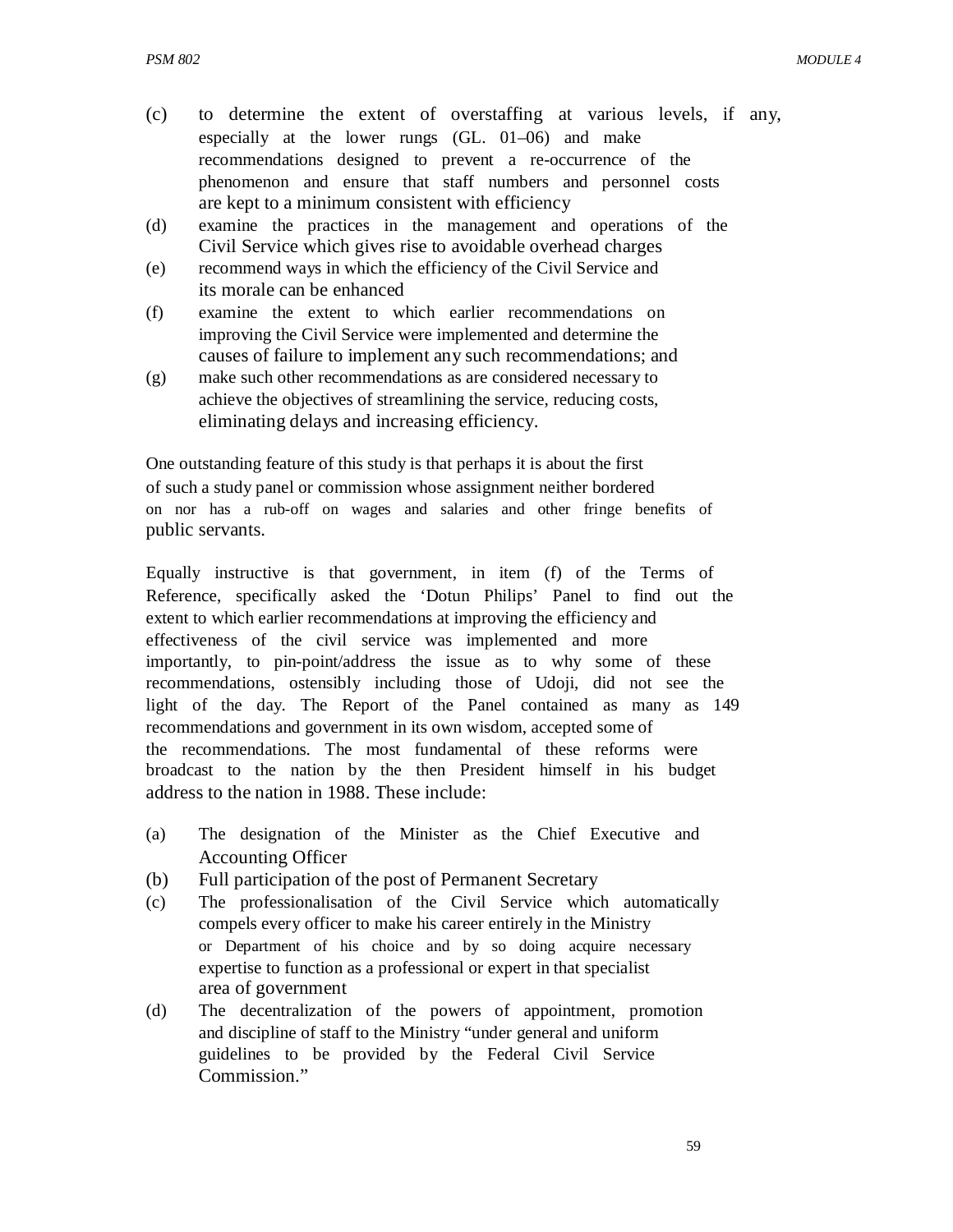#### **The Rationale for the 1988 Civil Service Reforms**

The rationale for the 1988 Civil Service Reforms as provided by 'Dotun Philips (1988) were as follow:

- (i) To enable civil servants make their career in particular ministries just as their counterparts in private companies and parastatals do
- (ii) Since the bulk of the civil servants such as the orthodox professionals like the Medical and Allied officers, Law and Engineering etc. already make their careers in specific ministries, the practice should be extended to the entire Civil Service so that the administrative and executive cadre officers that were hitherto constantly "on-the-move" by way of transfer from one ministry to another should equally make their career in specific ministries
- (iii) Frequent movement of Administrative and Executive Officers cause incalculable disruption to policy formulation and execution
- (iv) Similarly, the effective conduct of Nigeria's International Affairs had suffered due to frequent postings
- (v) In the modem world, the "jack of all trade syndrome" is hardly tolerated. The Nigerian Civil Service should therefore adopt a similar stance as in the private and public sector management in the modern world which requires specialisation, clear division of labour and inter-professional team work
- (vi) The British Civil Service along which the Nigerian Civil Service was fashioned had since moved away from a generalist civil service to a professional civil service as is the case in other countries particularly the developed ones; and
- (vii) professionalism will enhance the post-retirement market-ability of the erstwhile centrally-deployed administrative and executive officers.

It is noteworthy that reforms generally are instituted for a purpose. Hence, in addition to the foregoing rationale for professionalising the civil service, which was a major revolutionary component of the 1988 Reforms, further justification of same lay in the urgent need to make the Civil Service more virile, dynamic, results-and development - oriented, so that it could implement government policies expeditiously and reduce expenditure. Consequently, the rationale for the reforms became more pertinent in the light of the problems which had bedeviled the service and impaired its capability to deliver efficiently, effectively and economically and having regard to the increasing determination of the then Federal Military Government to effect rationally accelerated development and thereby improve the general weal.

Against this backdrop, it could be argued that the Civil Reforms were not only inevitable, but constituted a logical extension of the Structural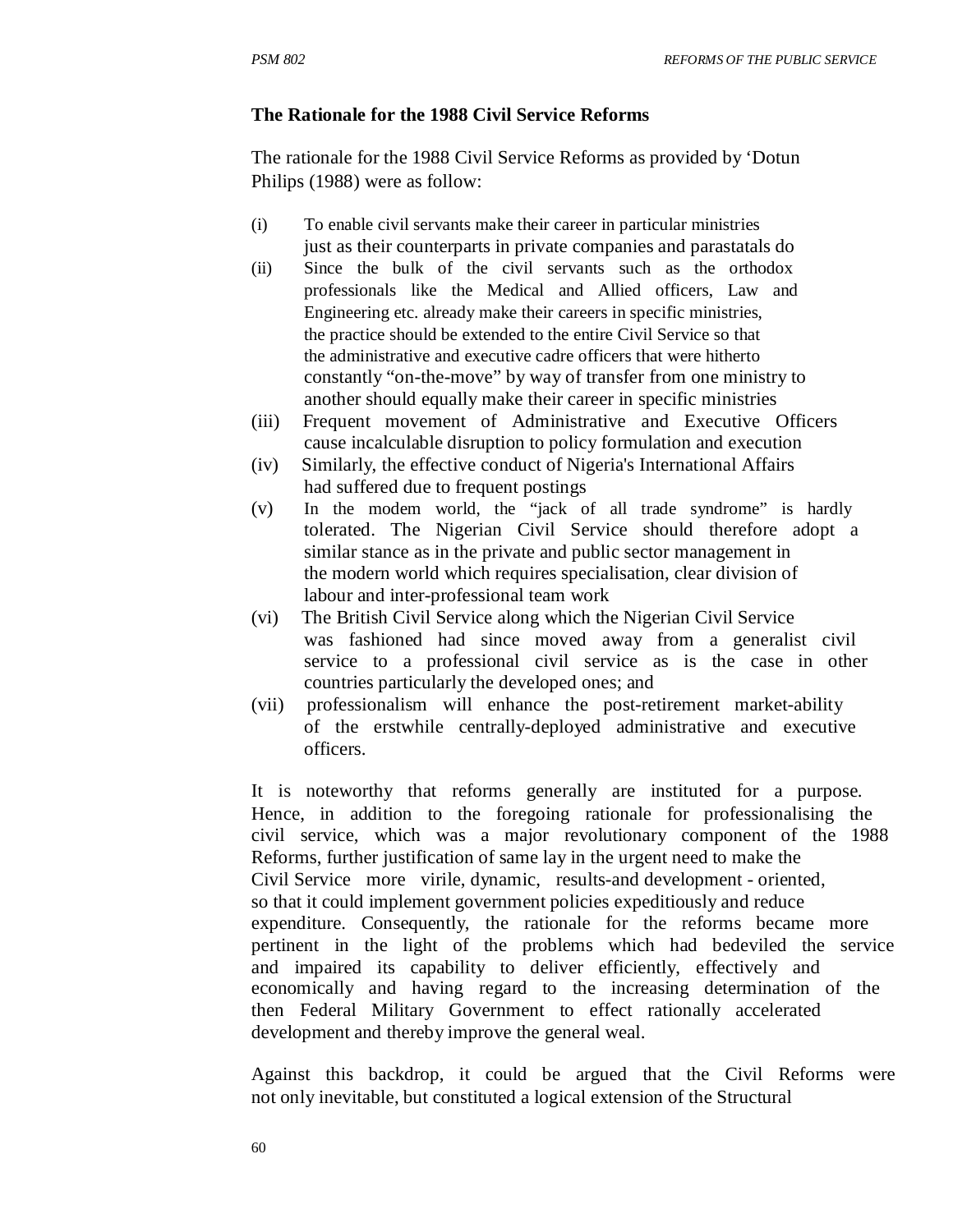Adjustment Programme (SAP) -a major-economic policy enunciated by the Federal Government in 1985.

#### **Highlights of the 1988 Civil Service Reforms**

The 1988 Civil Service Reforms introduced fundamental changes in the service for the purposes of greater efficiency, effectiveness and productivity. These changes are indicated hereunder:

#### **(a) Professionalisation of the Civil Service**

This was about the most important component of the reform because it totally transformed the civil service thus giving it a new look. Professionalisation of the service entailed that all civil servants were expected to perform specialised or professional functions. In addition, they were to spend their entire career life in their respective ministries rather than being posted from one ministry to the other. To put professionalisation into effect, the following changes were made:

- (i) Structurally, there were three categories of employees in the service: Those on Grade Levels (GLs) 04 - 7, belonging to the Assistant Cadre; those on GLs 08 - 14, belonging to the officer cadre; and those on GLs 15 -17 belonging to the Directorate Cadre. These cadres were put into consideration by their designations. For instance, GL. 04 officers were referred to as X Assistant III, GL. 05 as X Assistant II, GL. 06 as X Assistant I and GL. 07 as Senior X Assistant. Where 'X' refers to the officers specialised function or profession. Hence, GL. 06 officer in the Personnel Department was Personnel Assistant 1; GL. 07 was Senior Personnel Assistant, GL. 08 was Personnel Officer II, GL. 09 was Personnel Officer I, GL. 10 was Senior Personnel Officer, GL. 12 was Principal Personnel Officer, GL. 13 was Assistant Chief Personnel Officer and GL. 14 was Chief Personnel officer. Similarly, the GL. 15 officer was Assistant Director of Personnel, GL. 16 Officer was Deputy Director of Personnel and a GL. 17 officer was the Director of Personnel.
- (ii) Horizontally, there were five operational departments which represented the area of concern of the ministry. For instance, in the Ministry of Agriculture and Water Resources were operational departments such as departments of Forestry, Fisheries, Veterinary, Agriculture and Water Resources. In addition to these five operational departments were three common management departments, namely; Personnel; Finance and Supplies, and Planning, Research and Statistics.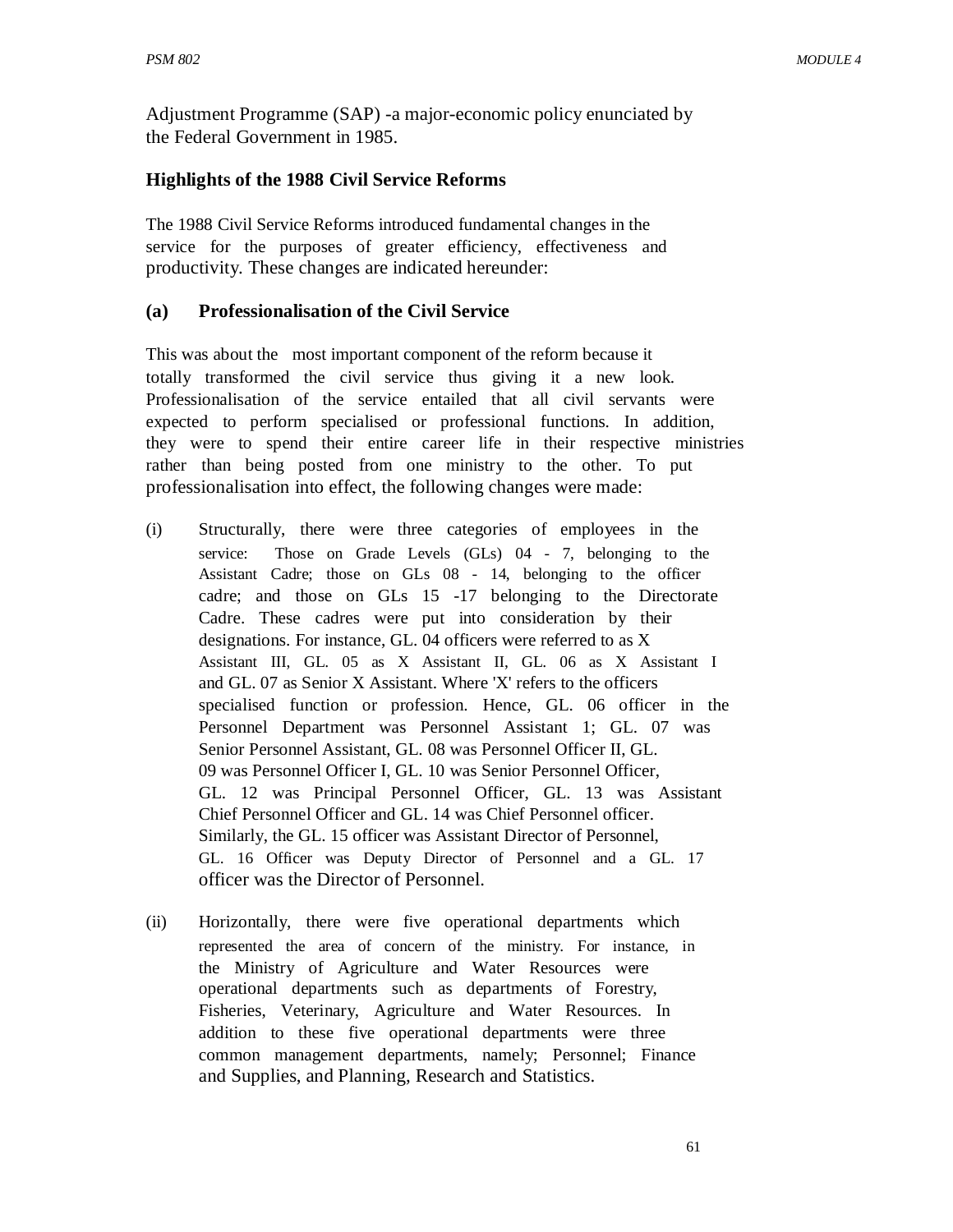- (iii) Vertically, each ministry had eight departments each of which was headed by a GL. 17 officer. In each department were divisions headed by GL. 16 officers, then branches by GL. 15 officers and sections by GL. 14 officers. The arrangement was however peculiar to the Federal Ministries. There was a slight adjustment with regard to ministries at the state level. In the states civil service therefore, a GL. 16 officer was a Director and Head of Department in a Ministry, GL. 15 officer was Deputy Director and head of a division. GL. 14 officer was an Assistant Director and head of a branch, GL. 13 officer was a Chief X officer and head of a section. GL. 12 officer was an Assistant Chief X officer, GL. 10 was a principal X officer, GL. 09 officer was a Senior X officer while a GL. 08 officer was an X officer.
- (iv) In terms of Personnel Matters, every ministry was mandated to appoint, promote and discipline its officers. However, the Civil Service Commission still retained authority to appoint officers on GLs 07 – 10 which were regarded as points of entry into the service at the senior level. In addition, the Civil Service Commission acted as an appellate body, that is, it had authority to receive and attend to all petitions arising from appointment, promotion, and disciplinary procedures. It was also expected to issue guidelines for appointment, promotion, discipline, and other personnel matters to the ministries among others.

The Decree No. 43 of 1988 on the reforms also provided for officers belonging to other cadres in the service such as the Executive Officer, Secretarial and others like Drivers, Artisans, Messengers, Porters, and Cleaners etc. The arrangements for these cadres were as follows:

| (a) Executive Officer | <b>Grade Level</b> | <b>Functional Title</b>               |
|-----------------------|--------------------|---------------------------------------|
|                       | 13                 | Chief<br>Assistant<br>X               |
|                       | 12                 | Principal X Assistant                 |
|                       | 10                 | Principal X Assistant<br>- 11         |
|                       | 09                 | Principal X Assistant<br>$\mathbf{H}$ |
|                       | 08                 | Principal X Assistant IV              |
|                       | 07                 | Senior X Assistant                    |
|                       | 06                 | X Assistant I                         |
| (b) Secretarial Cadre | <b>Grade Level</b> | <b>Functional Title</b>               |
|                       | 13                 | <b>Chief Secretarial Assistant</b>    |
|                       |                    |                                       |
|                       | 12                 | Principal Sec. Assistant I            |
|                       | 10                 | Principal Sec. Assistant II           |
|                       | 09                 | Principal Sec. Assistant III          |
|                       | 08                 | Principal Sec. Assistant IV           |
|                       | 07                 | Senior Sec. Assistant                 |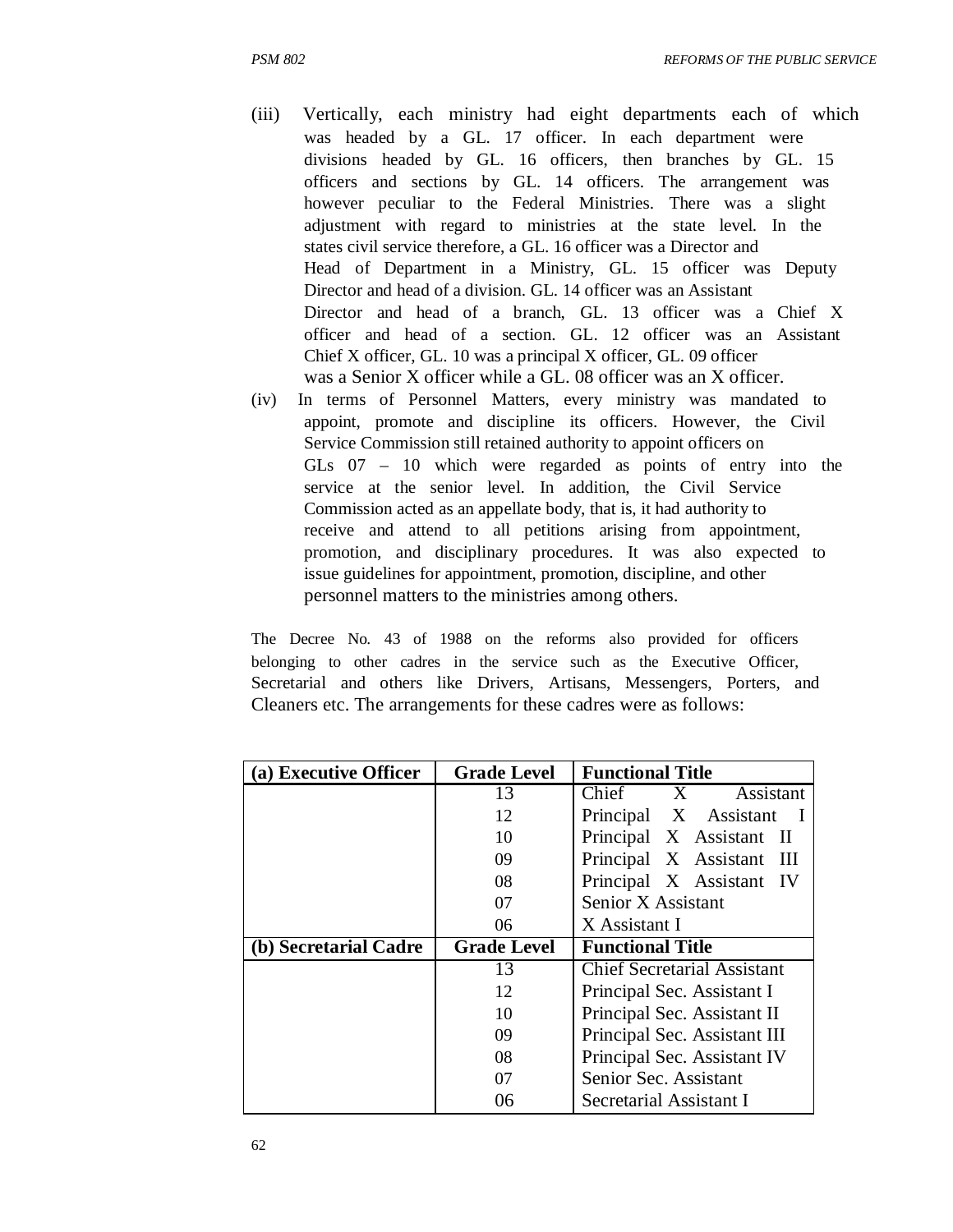Indications from the foregoing were that for both the Executive and Secretarial Cadre Officers, the terminal position was Chief X Assistant on Grade Level 13 while the lowest was X Assistant I on GL. 06.

(c) Drivers, Artisans, Messengers, Porters, and Cleaners etc; these continued to use their current functional titles, with the existing Grade Levels attached to them. In addition, the Policy and Management Departments in all the Ministries and Extraministerial Departments ceased to exist, while the Controller of Finance and Accounts (which was a Deputy Director Grade) was to head the accounts Division of the Department of Finance and supplies in the Ministry or in any Extra-ministerial Department. The organogram of the reformed Civil Service, a ministry, and further breakdown of the three common management departments are indicated in figures I, II and III respectively as outlined from the Explanatory Notes Volume I. Every Ministry Extra-ministerial Department was enjoined to adhere strictly to the sub-division, and positions indicated in the organogram. For instance, each ministry was expected to have only three units which were: Internal Audit Unit; Legal Unit; and Public Relations Unit. A Unit had no further sub-division as it consisted only of schedule Officers. Similarly, no further sub-division was to be created after 'Section' as only schedule officers should be identified below that headship position.

### **(b) Authority and Responsibility**

Authority and responsibility were vested by the decree in the Minister (at the Federal level) or the Commissioner (at the State level) as the Chief Executive and Accounting Officer of his ministry. However, certain measures were introduced to check possible abuses.

These were:

- (i) To ensure that only those who possess the relevant qualification and experience were appointed Ministers or Commissioners of respective ministries
- (ii) The Accounting Officer of each Ministry should establish and maintain an Internal Audit Unit to provide a complete and continuous audit of the accounts and records of revenue
- (iii) The Internal Auditor should be directly responsible to the accounting officer. He should submit to his Accounting Officer and the Auditor-General a detailed audit programme and thereafter, he should report monthly to the Accounting Officer as well as the Auditor-General on the true progress of the audit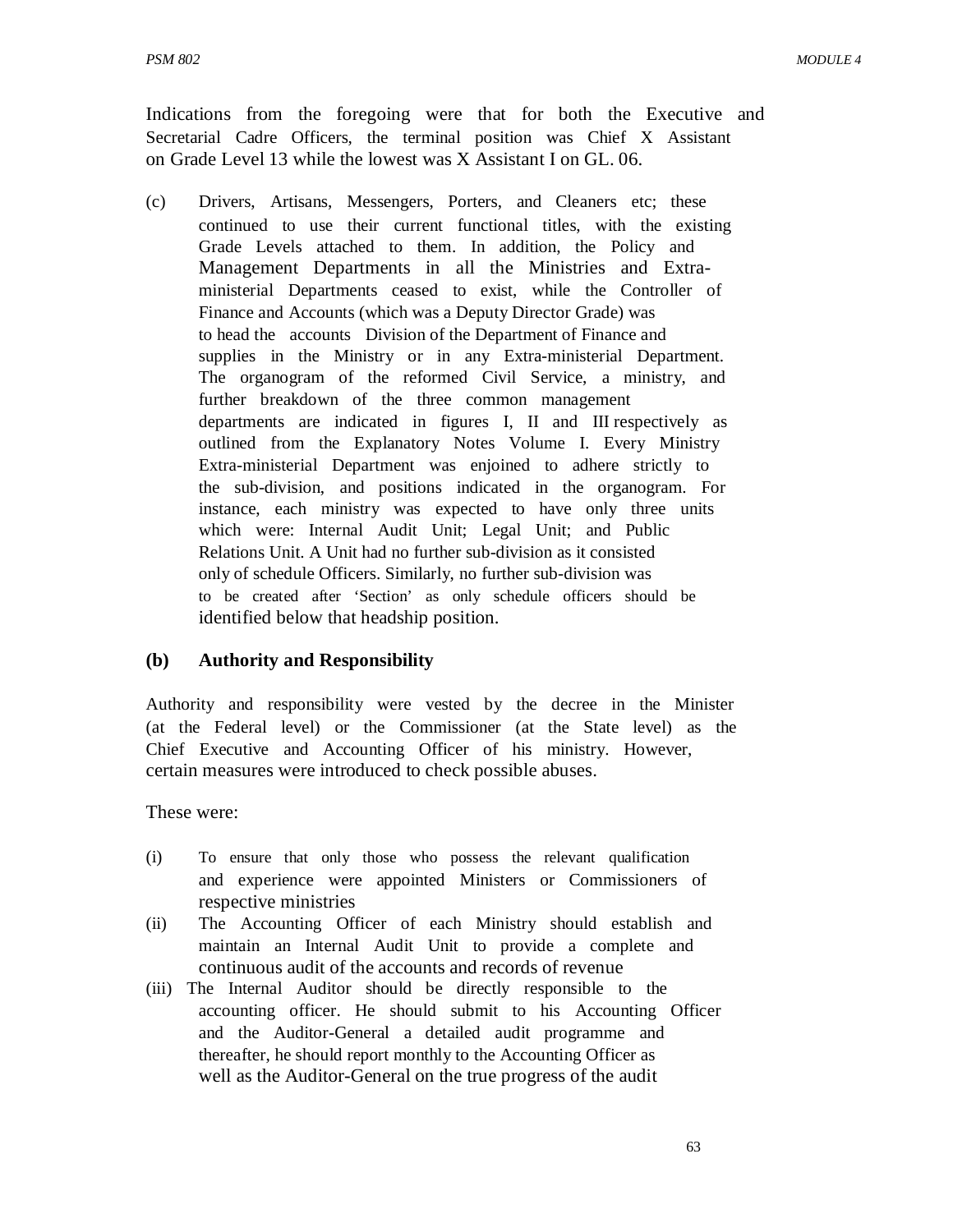- (iv) An 'Audit Alarm System' was put in place. Here, the Auditor-General was given full powers to stop the payment of any money suspected to be irregularly authorized by the Minister/Commissioner. In addition, he had free access to the President/Governor
- (v) To prevent irregular payments before they were made, an 'Audit Alarm Committee' should be established to comprise of the Auditor General as Chairman, Accountant-General, and one representative of the President/Governor as member, to examine all cases of alarm raised and brought before it



Source: Called from "Explanatory Notes for Guidance on important Elements of the Civil Service Reforms Vol. 1". Office of the Ministerfor Special duties, The Presidency, Federal Secretariat Complex. Phose 1, Ikovi, 1988, P. 3.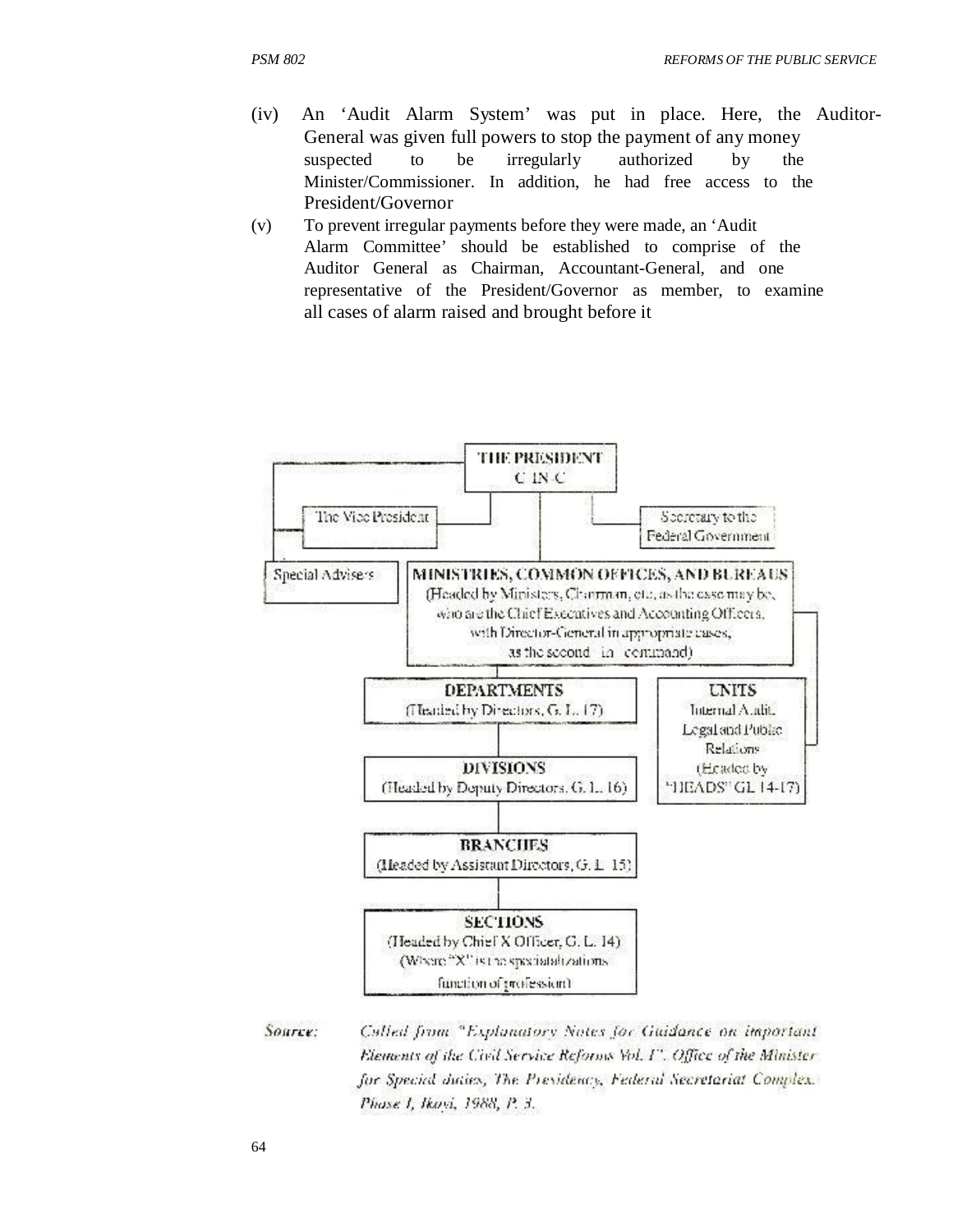

- (vi) The existing Rules and Regulations for protection of government revenues and expenditures were still fully in force and were fully applicable to the Ministers/Commissioners
- (vii) All instructions to expend government money should be made in writing;
- (viii) Monthly financial reports were mandatory; and
- (ix) Minister's/Commissioner's accountability did not end when he left office. In other words, he could still be invited long after he had left the service to defend any uncovered 'shady deals'.

### **(c) Permanent Secretary**

The post of Permanent Secretary was abolished and replaced with that of Director-General. The holder of this new post was a political appointee who was expected just like the Minister/Commissioner to leave office with the Government that appointed him. He may, however, be reappointed by an incoming administration. In other words, the post of Director-General had become a political and not a career post as was that of Permanent Secretary. The Director-General acted for his Minister/Commissioner. In fact, he was regarded as a Deputy Minister/Commissioner. He was to be appointed from within or outside the service.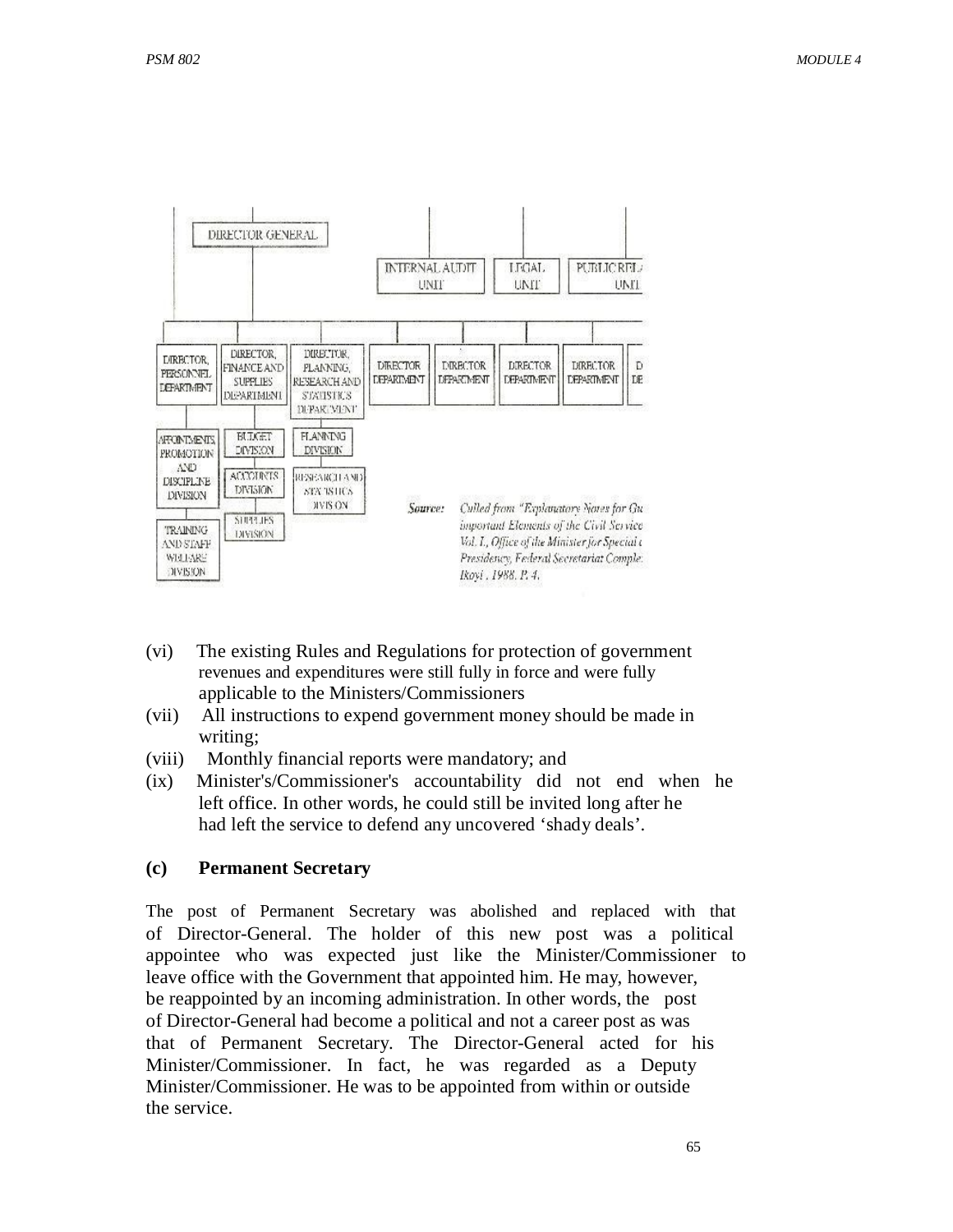### **(d) Other Issues:**

- (i) **Staff Training** this was to be systematic and continuous. It was to be mandatorily undertaken before an officer could cross-over from officer cadre to the Directorate cadre. -It was also one of the criteria for promotion. For emphasis, systematic training is that which is designed and mounted essentially based on identified training needs of the employees concerned. The aim is that at the end of the training, those identified training needs or problems shall have been resolved.
- (ii) **Performance Evaluation**  In performing this function, target setting was made obligatory. The implication of this is that every officer was expected to set targets for his subordinates both in quantity, quality, cost and/or time. Directors, who were career heads in the ministry were annually evaluated unlike in the past when the then career heads -the Permanent Secretaries were never evaluated. Each Minister/Commissioner was expected to submit a report of his ministry's performance to the President/Governor every year. Performance evaluation in the ministry was based on four criteria viz: actual performance vis-a-vis standards set; character traits, attendance and punctuality at work; and leadership performance.
- (iii) **Promotion Scheme**  Under the then dispensation, the maturity for promotion was as follows:
	- \* Grade Levels 01 06 a minimum of two years
	- \* Grade levels 07 -14 a minimum of three years
	- \* Grade Levels 15 -17 years a minimum of four

Generally, civil servants were expected to attend promotion interviews. The following were the criteria for scoring candidates during promotion exercises:

|       | Performance as assessed by the 50 marks |           |
|-------|-----------------------------------------|-----------|
|       | Annual Performance Evaluation           |           |
|       | Report (APER Form)                      |           |
| (ii)  | <b>Promotion Interview</b>              | 30 marks  |
| (iii) | <b>Additional</b>                       | 15 marks  |
|       | qualification/examination               |           |
| 1V)   | Seniority                               | 5 marks   |
|       | <b>Total</b>                            | 100 marks |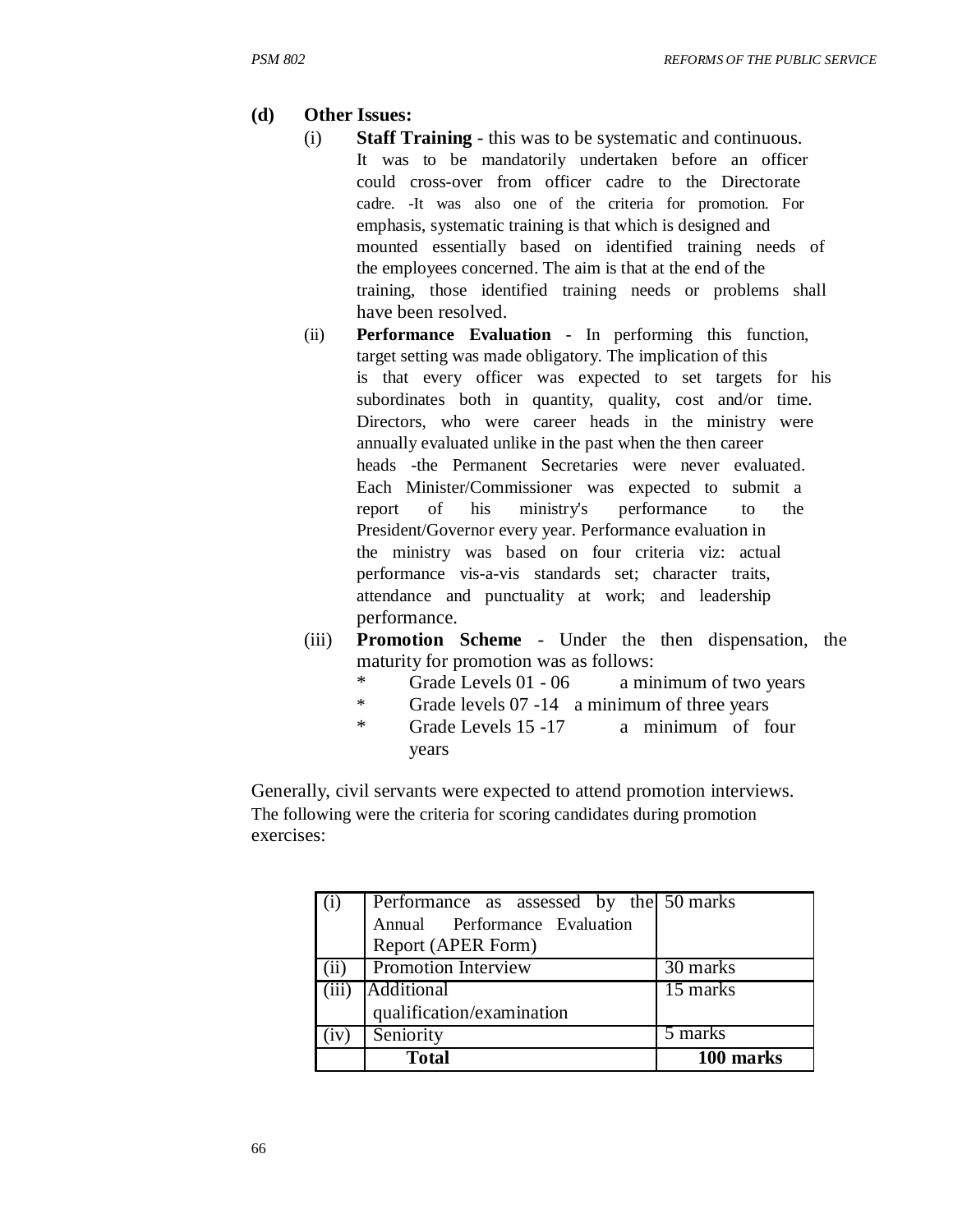Where promotion interview or additional qualification/examination was not relevant for a particular type of promotion, the weight for performance was to be increased correspondingly. The Ministries and Extra-Ministerial departments were mandated to carry out the promotion exercise twice a year as appropriate. Effective dates of promotion were 1st January or 1st July of the year.

(vi) **Deadwood** - In order to check the frequent purges in the civil service, the reforms had introduced a procedure by which only identified and acknowledged 'deadwood' were to be removed from the service. Under this scheme, an officer was allowed a specific maximum number of years on a particular grade level. This number was initially put at seven. If not promoted within the set period due to poor performance, he should be relieved of his post.

### **Inter-ministerial Departmental Relationships**

As earlier stated, section 318, sub-section (1) of the Constitution of the Federal Republic of Nigeria, 1999, explains that the ministries and extra-ministerial departments collectively constitute the Civil Service. The same constitutional provisions refer to the Civil Service as the machinery of government, that is, the main instrument which the government of the day either at the Federal or State level uses in implementing its policies, programmes and projects. In this wise, the various ministries/extra-ministerial departments are supposed to play implementary roles to ensure efficiency, effectiveness and productivity of the civil service.

The inter-ministerial relationship which requires clarification due to implementation difficulties was that between the ministries of Justice, and that of water and housing on the one hand, and other ministries on the other. The then Special Duties Office of the President in "Explanatory Notes for Guidance on important Elements of the Civil Service Reforms, Volume I", pointed out that the Ministry of Works and Housing as well as that of Justice, performed certain constitutional and/or statutory duties which were service-wide. For instance, the Ministry of Works and Housing was responsible for the construction and maintenance of public buildings, while the Ministry of Justice was responsible for any litigation involving government. The "Explanatory Notes", thus, provided that these two ministries could have staff whose schedule of duties included provision of professional service to each of the other ministries, but without posting such staff to the other ministries or having permanently occupying office space in these other ministries. This was akin to the project management practice earlier proposed by Public Service Review Commission under the Chairmanship of Chief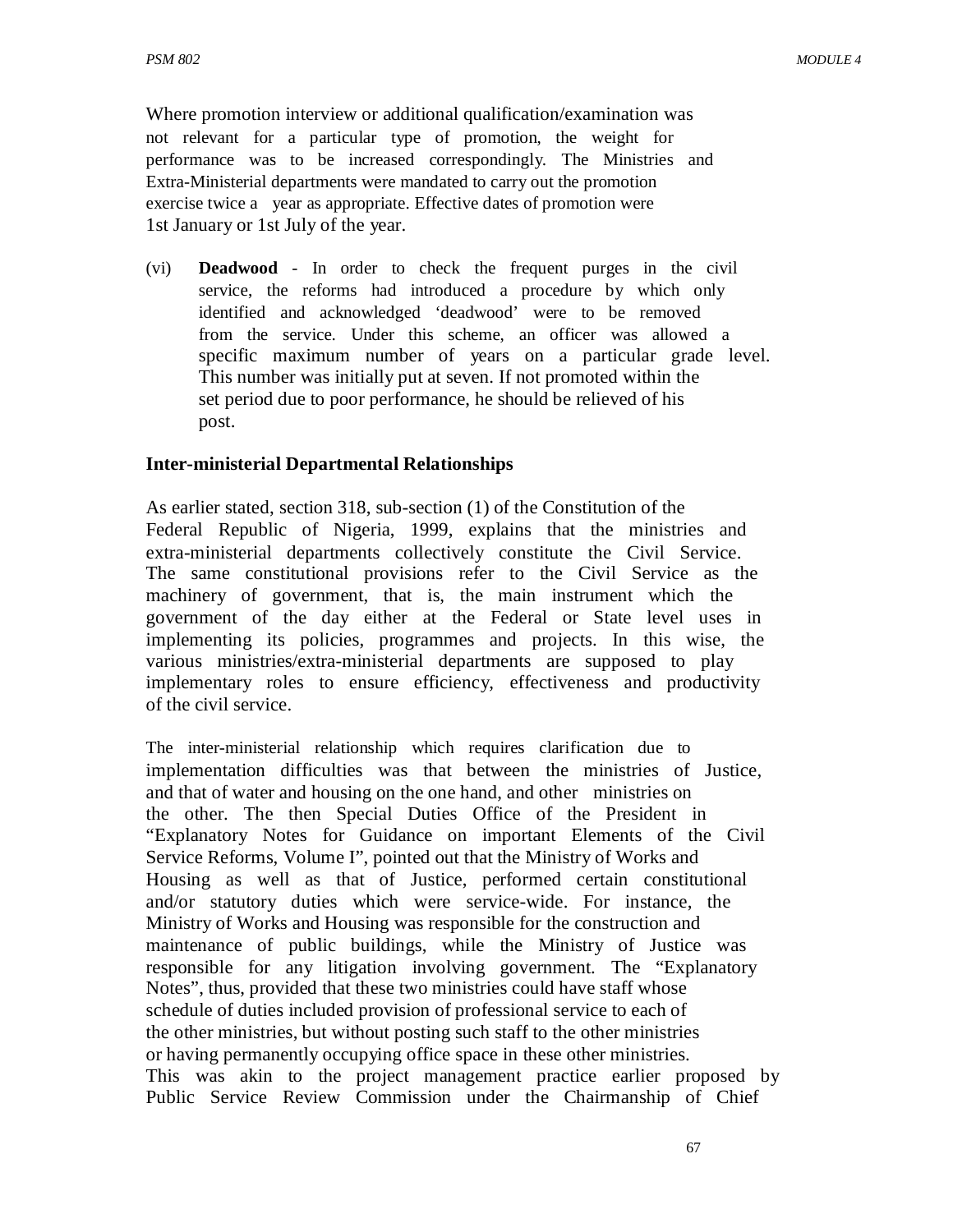Jerome Udoji. In such a practice, a professional but competent officer could be temporarily drawn from his parent ministry/department for the purpose of executing a project at the end of which he reverts to his substantive position, ministry or department. It further provided that other ministries which however, deemed it fit to employ their own professional staff (e.g. Architect, Lawyer, etc) could do so, but without prejudice the constitutional and/or statutory duties of the ministries of Justice and of Works and Housing. Thus, all ministries normally utilised the services of these two ministries on all matters requiring the professional services available in the two ministries. A professional officer (for instance, Lawyer or Architect) employed by a ministry was to be used mainly for the purpose of liaison with the two ministries undertaking preliminary work on a matter and providing in-house support and second opinion where required, provided that his professional work and advice on major matters was to be subject to the guidance, clearance and approval of the ministries before such work or advice could be used as a basis for action by his ministry.

The "Explanatory notes" also emphasized that the performance of their service-wide constitutional/statutory duties did not imply that the Ministry of Justice and that of Works and Housing should control the vote needed to perform the function in respect of which their professional input was required. Rather, the ministry which was utilizing the input of the two ministries controlled the vote for the relevant function. (For example, the vote for building a government hospital was to be controlled by the Ministry of Health), while professionals or experts from the Ministry of Works and Housing undertook the execution of major aspects of the job. However, the ministry controlling the vote should in relevant cases pay monies for jobs done only on the basis of certification by the two ministries as the case may be. In addition, it was not part of the duty of the two ministries to award the relevant contracts. Rather, it was the relevant Tenders Board of the ministry controlling the relevant vote which should have power to award the necessary contracts.

Clarification of intra-ministerial relationship is equally desirous with regards to the -mandatory three common management departments of Personnel Management; Planning, Research and Statistics; and Finance and Supplies. Again, "Explanatory Notes for Guidance" under reference provides the clarifications on the functions and responsibilities of thesedepartments as follows:

#### **(a) Department of Personnel Management**

This department should carry out the following functions: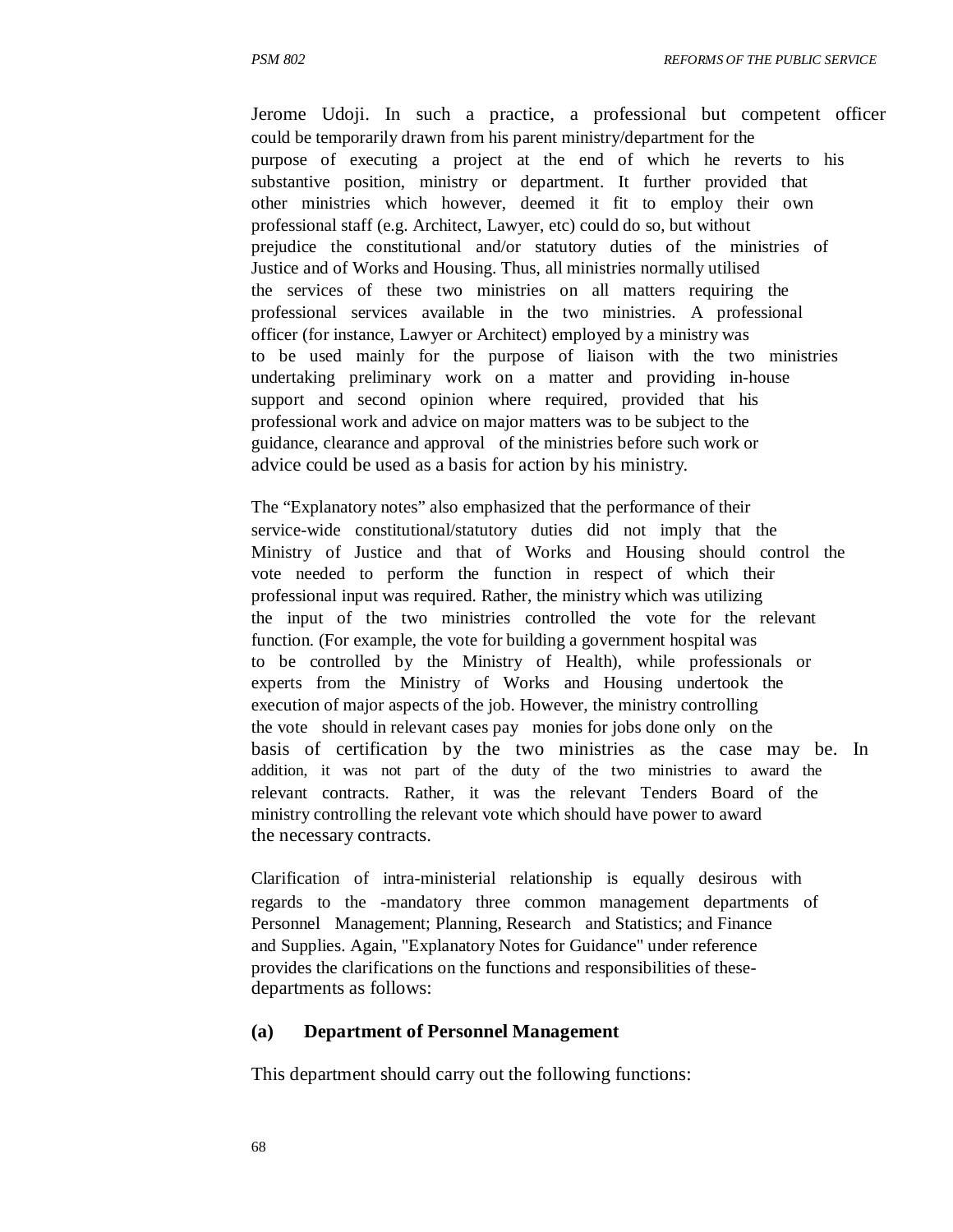- (i) Establishment Matters
- (ii) Appointment, Promotion and Discipline of Staff
- (iii) Staff Training and Welfare
- (iv) Secretariat of the Ministry's Personnel Management Board and its committees
- (v) Maintenance of Personnel Records; and
- (vi) Liaison with relevant bodies outside the ministry.

### **(b) Department of Planning, Research and Statistics**

This department was responsible for:

- (i) Development Plans (Rolling, Medium and Perspective)
- (ii) Monitoring and Evaluation of Plan Implementation
- (iii) Secretariat of the Tenders Boards
- (iv) Research into the sectors over which the Ministry has jurisdiction
- (v) Research into the internal organisation and operational modalities of the ministry
- (vi) Sorting the monitoring of Performance and Efficiency Targets for the various sub-divisions and staff of the ministry
- (vii) Constant collection and processing of data and statistics relating to the Ministry; and
- (viii) Management of the Ministry's records and information resources (Data Bank, Computer Services, Registry, Library etc).

# **(c) Department of Finance and Supplies**

This department should carry out the following functions:

- (i) Budgeting (Recurrent Expenditure, Capital Expenditures, Revenue)
- (ii) Financial Administration
- (iii) Accounts
- (iv) Procurement of Supplies (Stationery, Office Equipment, Materials)
- (v) Stores
- (vi) Management of transport facilities
- (vii) Maintenance of equipment (Furniture, Office spaces etc.); and
- (viii) Liaison with relevant bodies outside the ministry.

We made a number of references to the concept of "Explanatory Notes for Guidance on Important Elements of the Civil Service Reform." This document was issued by the Special Duties Office of the President. The document contains solutions to observations on unclarified and problematic issues encountered during the implementation of the 1988 Civil Service Reforms. As a means of ensuring implementation of the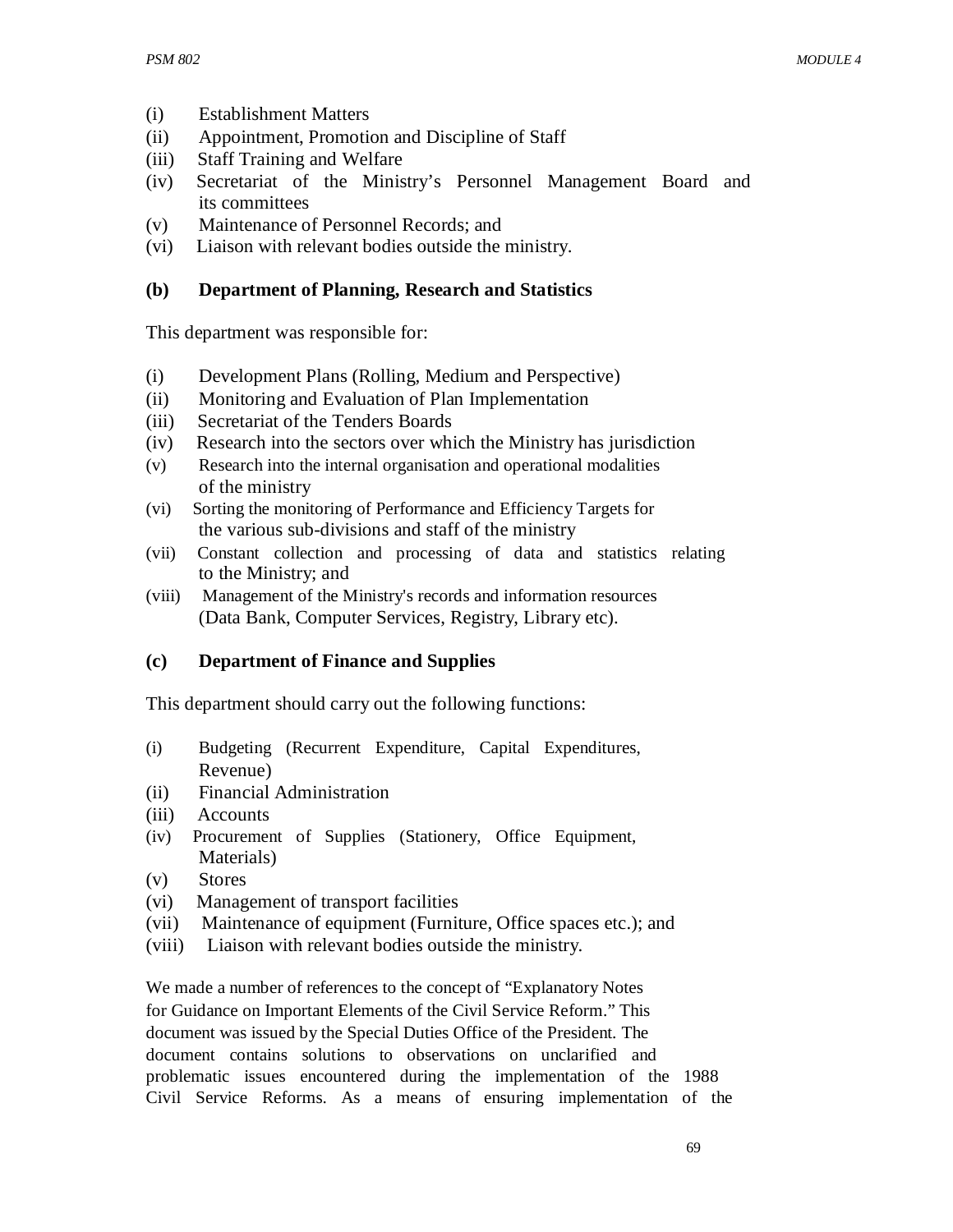provision of the reforms, the Special Duties Office of the president was charged with the responsibility of monitoring the implementation of the reforms all over the federation with a view to resolving any problem(s) encountered in the process. The document under reference is a product of the responsibility assigned to the Special Duties Office of the President and so far, only two of such documents were released. These were volumes I and II. Four issues that caught our attention via the "Explanatory Notes" document will be discussed. They are: further clarifications on staff Nomenclature; Issues of Acting Appointment that was earlier discontinued within the service; implementing the reforms in the parastatals and other government Agencies outside the civil services; and the establishment of an Efficiency section. These will now be taken one after the other seriatim for explanation.

### **(i) Further Clarification on Staff Nomenclature**

As earlier stated, the reforms provided for three categories as cadres of staff in the service viz: Directorate, GL. 15-17, Officer cadre GL. 08-14 and Assistant cadre GL. 03 -07. While the Assistant cadre officers possessed Qualifications other than a University degree, the officer L. Director cadres comprised of Officers that possessed university degree, and the Directorate cadre officers, in addition, possessed the relevant experience that had enable them to advance overtime from the 'officer' to the 'directorate' cadre. Secondly, the Assistant cadre officers were sub-professionals while the officer and directorate cadre officers were full professionals and the Directors cadre officers in addition, assumed general management duties. This, therefore, presupposes that for an officer in the Assistant cadre to crossover to the officer cadre, he must possess a university degree. Similarly, for an officer to cross-over from the officer cadre to the Directorate cadre, he must not only possess the relevant experience overtime but should successfully attend a Senior or Advanced Management course. Finally, certain situations made it imperative that the functional titles of Assistant Officer and Directorate be replaced with functionally specific officers such as Medical Technologists, Works Superintendents, Store keepers etc. This was essentially designed to avoid possible confusion. However, such officers retained their appropriate grade levels.

#### **(ii) Issues of Acting Appointments**

It should be recalled that Acting Appointments had earlier been discontinued with service-wide. The new dispensation acting on the experiences gained during the implementation of the 1988 civil service reforms re-introduced Acting Appointments. This was, however, restricted to the leadership positions such as Director -Head of Department; Deputy Director- Head of Division; Assistant Director -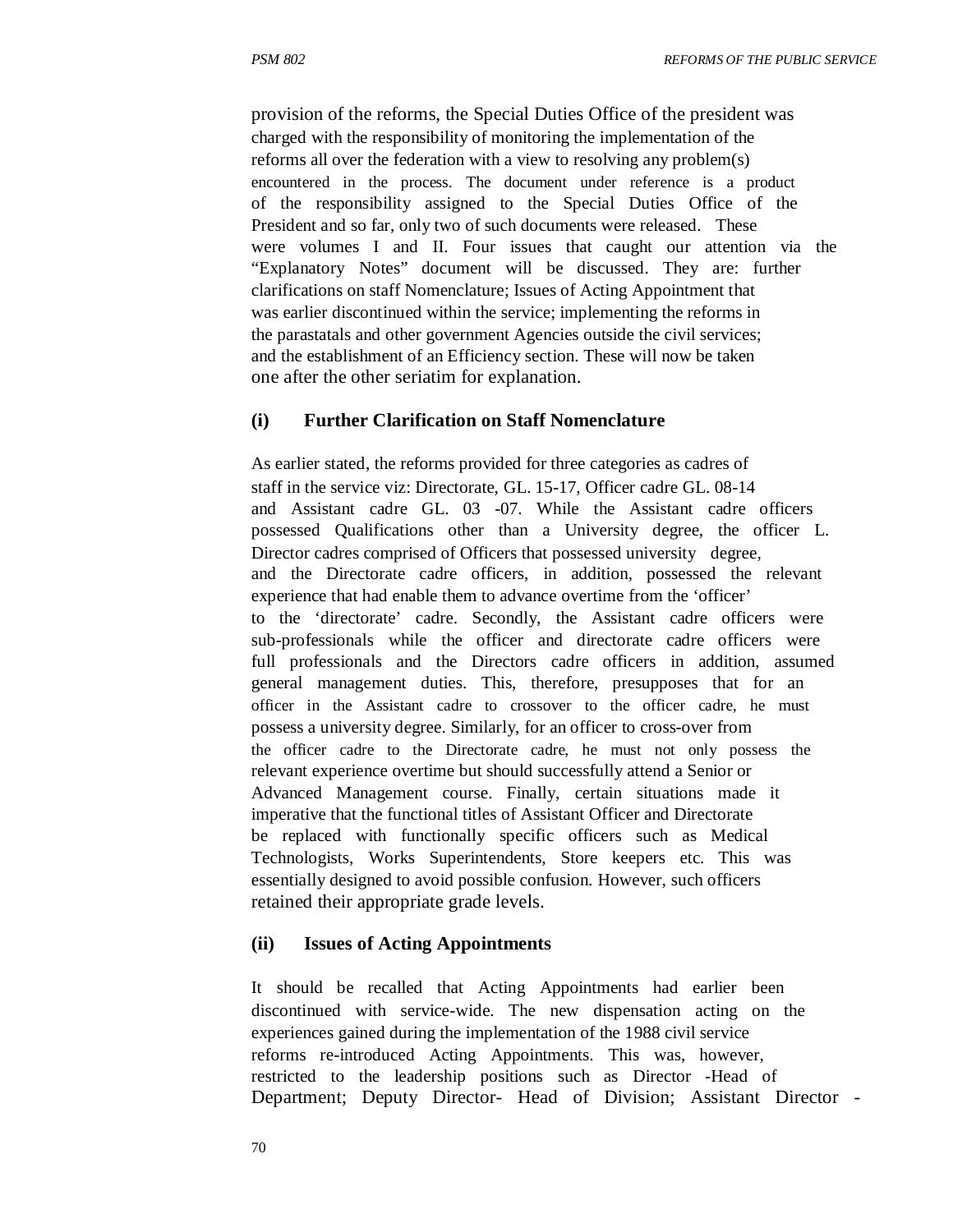Head of a Branch; and Chief X Officer-Head of a Section. It further stipulated that only officers occupying immediate subordinate positions can perform in an acting capacity and such officers should normally earn their acting allowances.

### **(iii) Implementing the Civil Service Reforms in Parastatals and other Government Agencies**

Going by the constitutional definitions, Parastatals do not come within the ambit of the Civil Service. But as we stated earlier on, there is normally an umbilical cord that links the parastatals to the Civil Service in that every Parastatal has a Ministry that supervises it. On the other hand, each of these Parastatals had an enabling law that establishes it which thus, makes it either autonomous or semiautonomous but operates as a public service organisation. In the past therefore, most parastatals had derived the rules and regulations guiding their operations and management of personnel from what operates in their supervising ministries. The point must be made that the parastatals are at liberty to choose which regulations (at least by tile provisions of the enabling laws establishing them) either from the civil service or outside it which would suit their purpose. The 'Explanatory Notes' equally expressed that the Civil Service Reforms would not be an exception to the long time practice of the parastatals regarding operating rules and regulations in the civil service as they change from time to time. Although the point still has to be made, that some of the outstanding practices that were newly introduced to the Civil Service by the 1988 Reforms such as professionalisation were already firmly in place in the parastatals.

### **(iv) Establishment of an Efficiency Section**

Attention is being drawn to the existence of this section in the Department of Planning, Research and Statistics, apparently due to its neglect during the early implementation of the 1988 Civil Service Reforms. Where the consciousness of its existence manifested, people seemed to be at a loss as to what to do with that section. The overall objectives of the section was to ensure a clear understanding of the objective of the ministry within which it was located and to ensure that these objectives were efficiently and effectively achieved. "The Explanatory Notes" further outlined the functions of the efficiency section as follows:

(i) seek the approval of the minister/commissioner with regards to the performance and targets set for the various sub-divisions and staff cadres in the ministry based on feedback received on operational methods of the ministry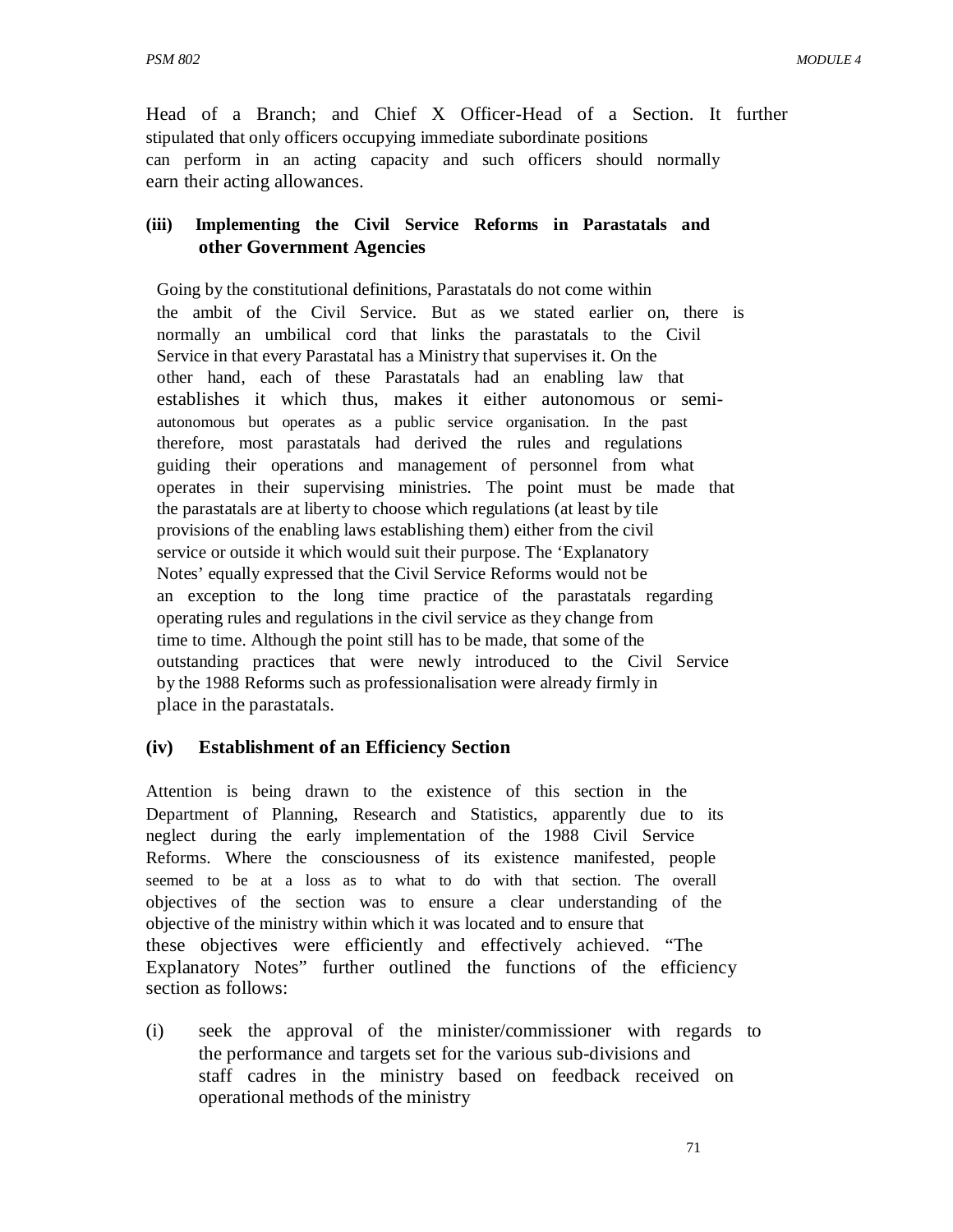- (ii) keep records of targets that were met by staff and which had been acknowledged by their superior officers overtime
- (iii) monitor on a continuous basis the meeting of set targets and achievement of objectives by the subdivision and staff members of the ministry. This should however come under the directives of the Director -General
- (iv) Report the findings of the monitoring activities to the Director-General for necessary action
- (v) Present a report annually via the Director-General to the Minister/ Commissioner; and
- (vi) Perform any other relevant duties that may be assigned to it by the Director- General from time to time.

Staffers of this section should, however, possess skills and experience in Operations Research and Organisational Methods. They should equally be knowledgeable in the procedures and strategies of Management By Objectives (MBO).

### **Implementation of the 1988 Civil Service Reforms:An Assessment**

Policy enunciation and policy implementation are inextricably linked. In fact, they are supposed to be sequential in a continuum such that one comes immediately after the other. This, therefore, presupposes that once policies are enunciated, the next logical step is to implement them to the letter. Experience has shown, however, that in Nigeria, as in most developing countries, it is one thing to enunciate beautiful policies and another thing to implement them. Sometimes, policies are beautifully enunciated and articulated in policy documents, but when it comes to implementation, either they are muddled up along the line, haphazardly implemented, or not implemented at all. A very good example is the situation with the noble ideals recommended by the Public Service Review Commission under the Chairmanship of Chief Jerome Udoji. In fact, the recommendations were so beautifully articulated and most of them accepted by the government so much that Professors Ladipo Adamolekun and Alex Gboyega declared the Udoji Commission as "the greatest thing" that had ever happened to the Nigerian Public Service. However, at the implementation stage, the then government (Gowon Administration) was quick at implementing the new salary structure and even went ahead to introduce and pay nine months arrears which were never recommended by the Udoji Commission ostensibly to improve its popularity with the public servants.

One of the consequences of such an action is the concept of "inflation" which has become a household word in Nigeria. Another consequence is that those novel ideas that made the Commission the "greatest thing" that had ever happened to the Nigerian Public Service were relegated to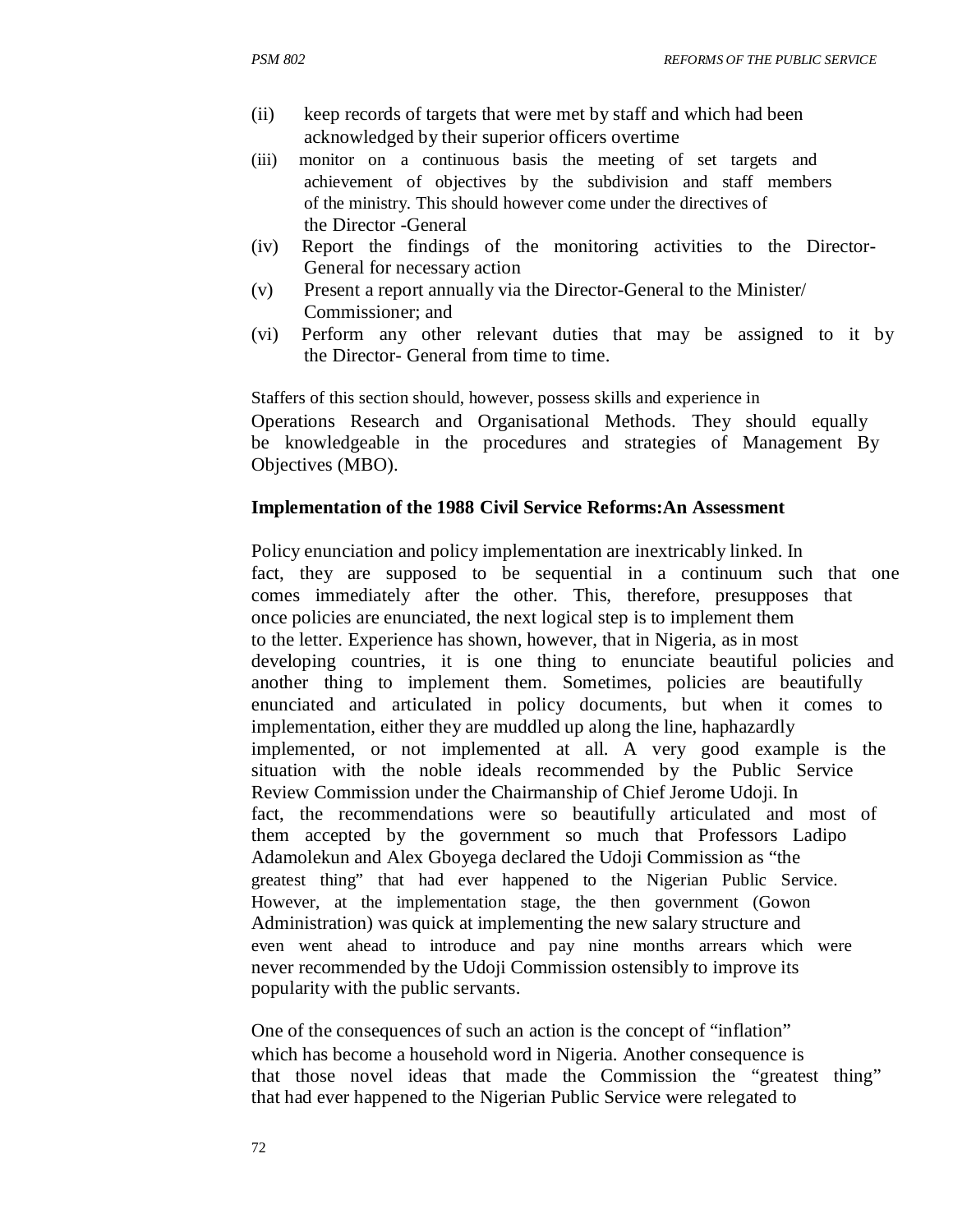the background. While some of them were haphazardly implemented, most were never implemented. Hence, there was an attendant derailment such that people never heard of such ideas thereafter. If we may ask:

- What has become of those modern management techniques of Management By Objectives (MBO), Programme Performance Budgeting System (PPBS), and Project Management (PM) on which the Udoji Commission hinged the attainment of a Resultoriented Public Service?
- What has become of the model for a systematic training activity and its attendant modalities introduced by the commission?
- What is the situation with the Open reporting System of appraising staff introduced as a comfortable alternative to the erstwhile confidential Reporting system?

The questions are inexhaustive. Suffice it to say, as it has been argued in several quarters, that if the recommendations of the Udoji Commission were fully implemented, there wouldn't have been any need for 'Dotun Philips' Study Team and consequently Decree No. 43 of 1988.

The Babangida Administration took some bold steps at ensuring compliance in implementing the Civil Service Reforms nation-wide. One of such steps was the promulgation of Decree No. 43 of 1988 and its amendment Decree No. 80 of 1993 on the Civil Service Reorganisation. The implication of this is that the Reforms and their provisions constituted a law that MUST be obeyed by every government official both at the Federal, State, and Local levels.

Another bold step that was taken by that administration was the assembly of Federal Ministers and their Directors-General at the Administrative Staff College of Nigeria (ASCON) for a workshop on the Reforms which took place in October 1989. Taking a cue from there, ASCON was thereafter to be fully engaged in mounting several similar workshops and seminars nation-wide both for the State Commissioners, Directors-General and Directors at federal and state levels. The situation was such that there was hardly any state top functionary that had not been exposed to one or more of such workshops. Even the local government top functionaries were not left-out. Despite these, experience has shown that the implementation of Decree No. 43 of 1988, seven years after, progressed up to 75% only at the federal level. While most state governments were still grappling with its implementation, in a few others, it was yet to take a firm root, for instance, the establishment of an Efficiency section in every Ministry in the Federation, was to our knowledge fully complied with in a few ministries at the federal level. A few other lapses identified either with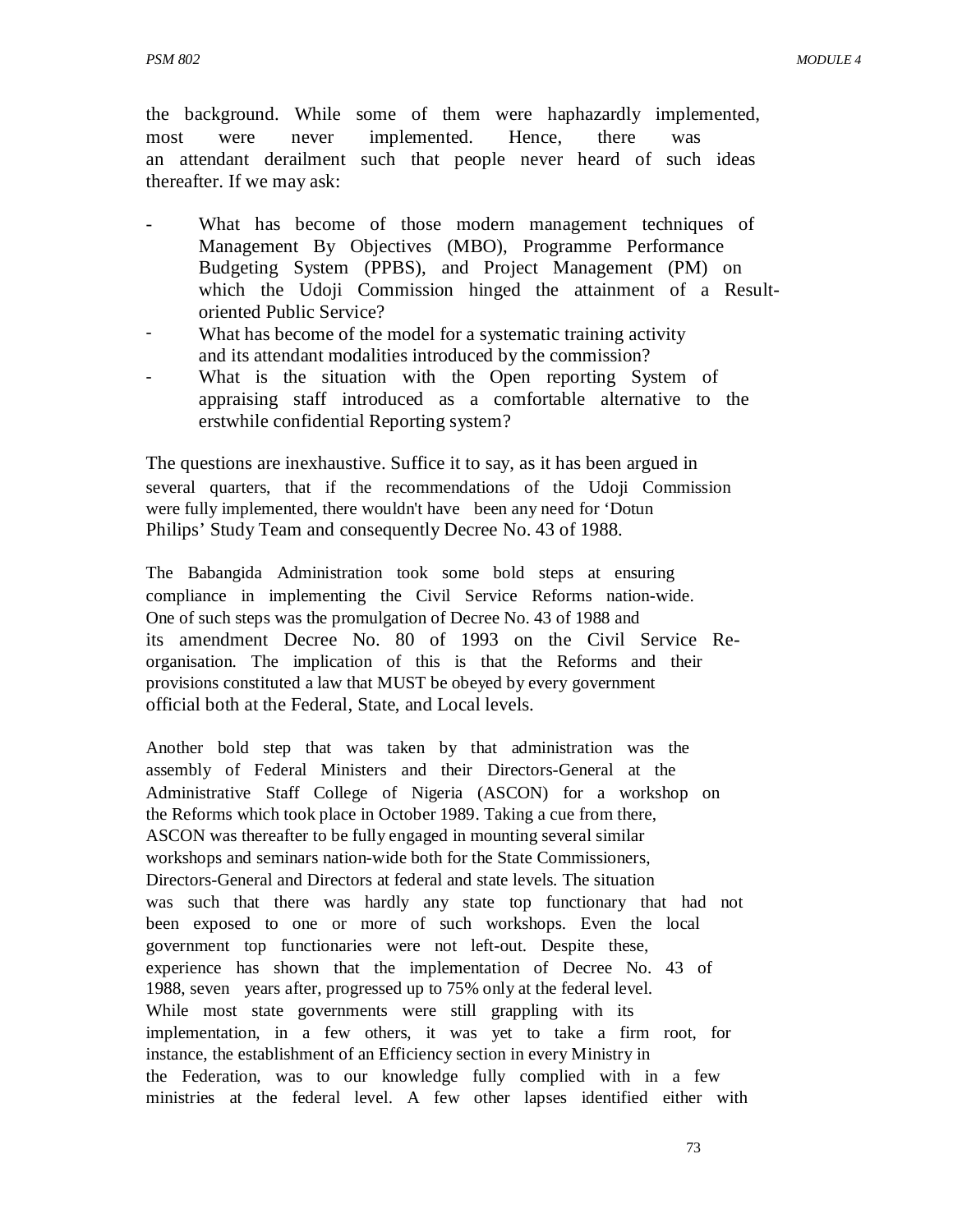the contents of the reform documents or their implementation in the service nation-wide will subsequently be analysed.

Most of the information being provided here, were gathered during the nation-wide seminars and workshops that lasted between 1989 and 1992 which brought us face-to-face with top civil servants from every nook and crannies of the country. These lapses are as follows:

1. It was very clear from the onset that the proposal of the 'Dotun Philips' Study Team' that the lowest position in a ministry should be that of X Assistant III on Grade Level 04, laudable as it was, it seemed not practicable at the time because it carried a lot of implications. First, such a position can only be occupied by a holder of a good West African School Certificate or General Certificate of Education. A large number of the staffers of the service such as Artisans, Porters, Cleaners, Gatemen, Messengers etc. who belonged to grade levels 01 -03 had no such qualification, and most of them who had either put in between 20 to 30 years or were between 40 and 50 years of age were not

prepared to undertake any course leading to such a qualification. In fact, rumours were rife at the time of impending mass retrenchment of these groups of officers as a result of nonpossession of such a qualification that would advance them to the minimum position of X Assistant IlI on Grade Level 04. If the government of the day ever contemplated such an action then, it later saw reasons and wisdom and consequently reneged. Our position is that, aside from the fact that the number of affected officers was enormous, sufficient time had not been given to them to either prepare for the acquisition of such qualifications which could even last three years or to make an alternative arrangement towards leaving the service. A gradual phasing out seemed to be the only option, provided a time-frame was given, meanwhile, such occupational groups as labourers, artisans, cleaners, porters etc. should be retained.

Similarly, the vexed issue of the erstwhile Executive Officer cadre attracted a lot of attention. Again, the 'Dotun Philips' Study Team, in its neat arrangement terminated the X Assistant cadre at Senior X Assistant on Grade Level 07 while the officer cadre took over from Grade Level 08. The question then arose as to what would become of the erstwhile Executive Officers on between Grade Levels 08 -13. An apparent answer that made the rounds at the initial stage of implementation of the reform was that they should either possess what it took to cross-over to the officer cadre which in this case is a university degree or be shown the way out of the service. Again, the consequences of such an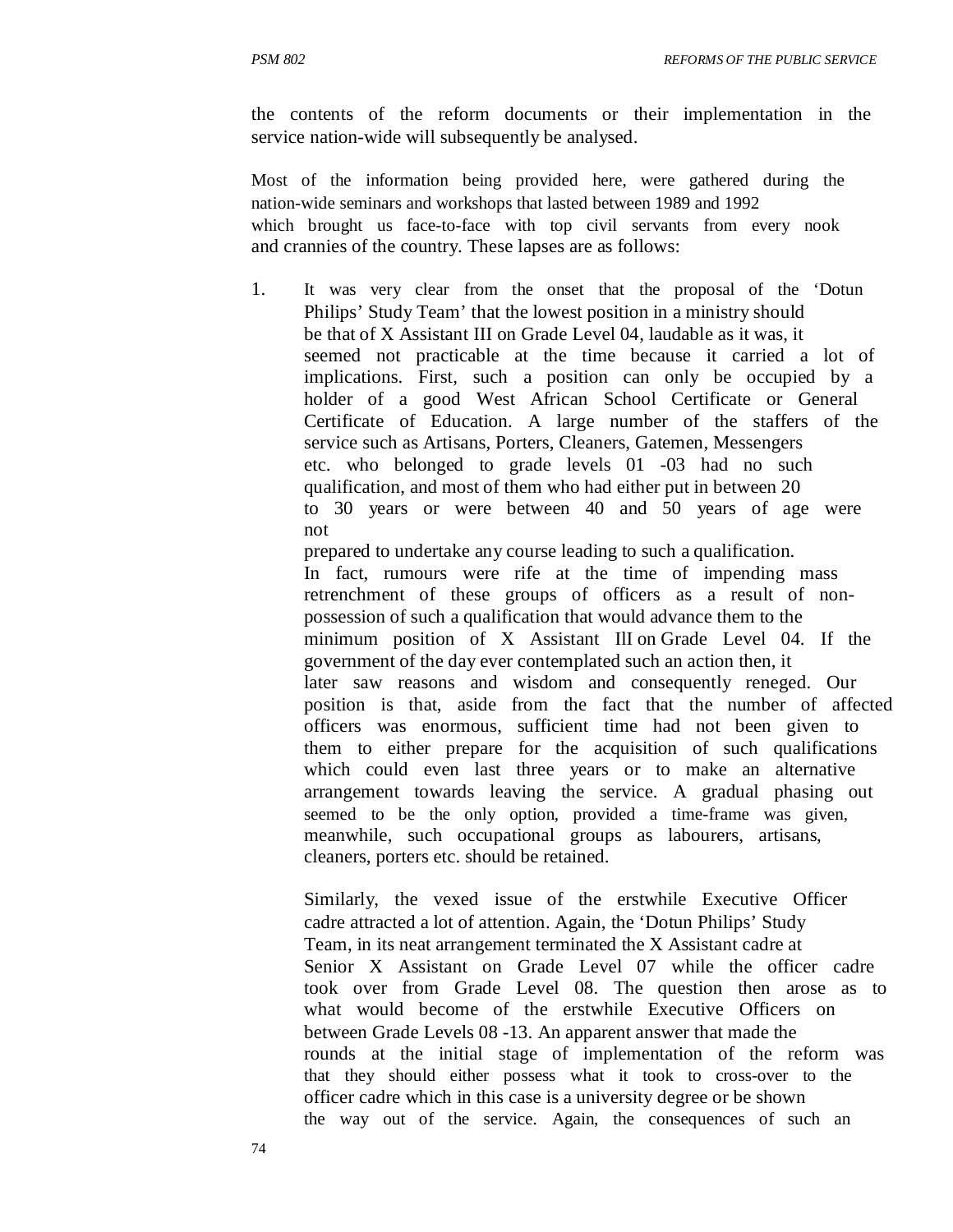action, if it was ever contemplated, would have been disastrous, due to the enormity of the number of officers affected, and due to the fact that many of them had either put in so many years or, were affected by some other-primordial factors like age, family responsibility, etc. They were therefore, not prepared to undertake any course leading to the acquisition of a university degree, which from all intents and purposes could be conservatively put at a period of not less than four years. In fact, there were moves in some government quarters to arrange a crash - programme evening classes for this category of officers at the federal level in some universities. Probably, the cost - implication of such a move in terms of physical financial cost, man-hour loss, opportunity cost etc. may have instigated the abandonment of such a move. Again, gradual phasing-out and providing enough time and opportunity for self- development seemed to be the only option.

#### **2. Abolition of the Post of Head of Civil Service**

The Decree abolished the post of Head of Civil Service. This action seems not to have gone down well with the civil servants. As argued by a good number of top civil servants from virtually all the states civil services in Nigeria, the Head of Civil Service performs specific functions which are highly essential for the morale of the civil service. Some of the roles of that post are listed as:

- (i) serving as a vital link between the civil servants and the political heads (government)
- (ii) ensuring in its entirety and totality that the welfare of the civil servants is given top priority
- (iii) serving as the Chief Adviser to the government on issues pertaining to the machinery of government
- (iv) assisting in the grading and re-grading of posts in the civil service; and
- (v) providing general paternal care to the entire civil service.

The civil servants equally argued that it was not only vital but also a fact that every organisation must have a head for the purpose of effective management and "active supervision." For instance, private sector organisations have Managing Directors as Heads, in the Police Force, the Inspector-General of Police (I.G) is the head; the Chief of Naval Staff is the head of the Navy, Chief of Air Staff is the head of the Air-Force and Chief of Army Staff is the head of the Army, etc. Why, they queried, should the civil service with such a large number of employees not have a head?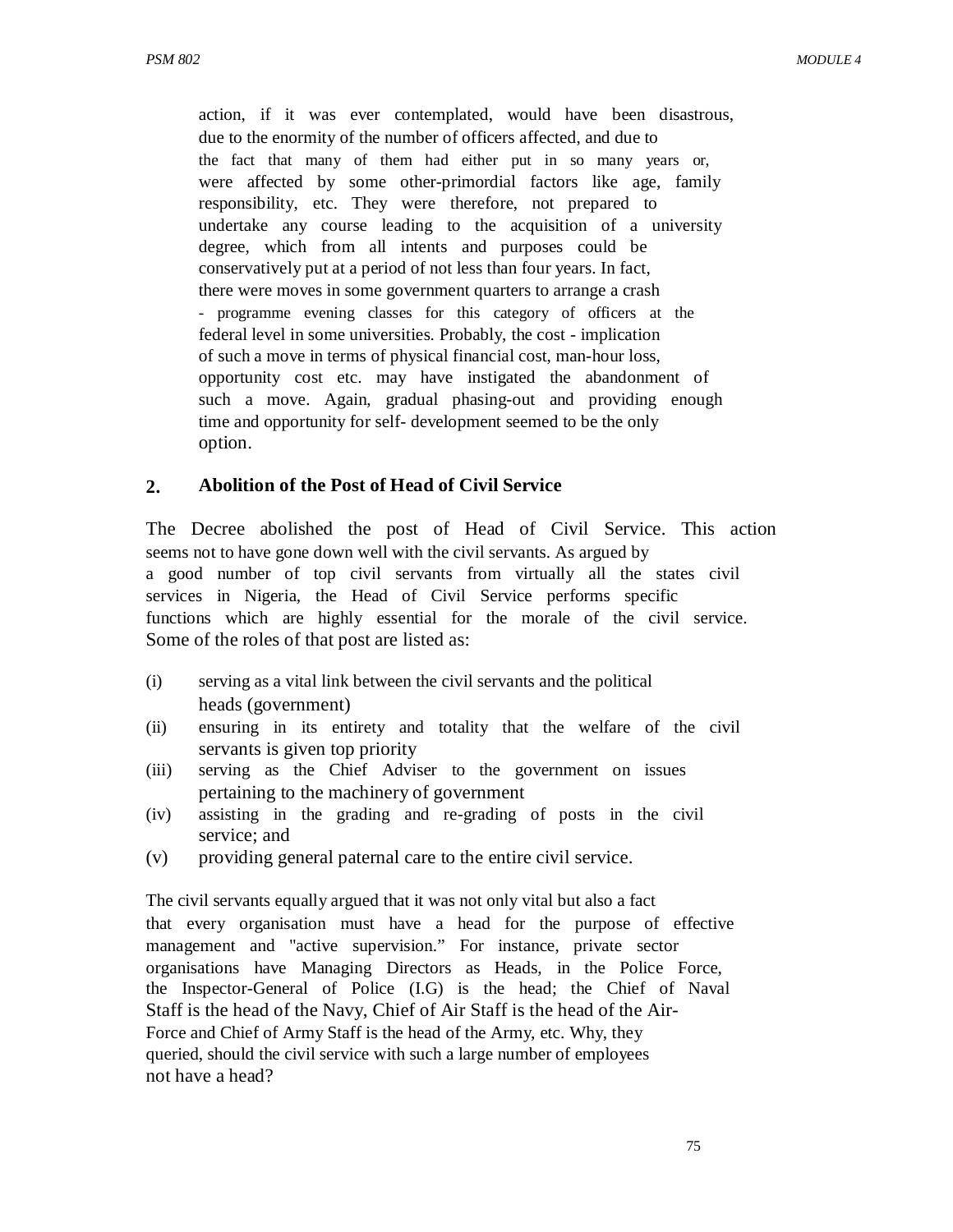In supporting the foregoing argument, it is my view that the management of a modern civil service with its attendant multifarious responsibilities and problems required the leadership and direction of a Head of Civil Service. The government, we noted elsewhere, has become a big business, therefore, its 'Machine' - the Civil Service should have a leader like the Managing Director in big private companies whose prime responsibility will be to ensure the overall achievement of the corporate objectives of that organisation.

#### **3. Professionalising the Civil Service**

The views, of the subjects of our respondents on this subjects were that the service was already professionalised since a large number of its staffers were professionals. That only a small component of the service that is the centrally deployed cadre officers comprising mainly of the erstwhile administrative and executive officers were not professionalised hence action was being concentrated on them. This view is in line with that of Professor 'Dotun Philips', who identified it as one of the rationale for professionalising the service. My view, however, is that concentrating on the component that had all the while been left out, no matter how small that component may be, would ensure total professionalisation of the service. The service would not be called a professional service where some components of it were not professionalised.

Directly related to the foregoing was the issue of officers having an option to choose the ministry and/or one of the three common service departments they wished to make their career in. This option was well intended, but evidence abounds of denial of such opportunity to a large number of officers particularly in the states. Hence, most of them had no access to the "Option Form" and had to remain wherever the decree caught them with dire consequences to the service such as frustration and lack of-optimal utilisation leading to lowered productivity.

We must admit that at the early implementation stage, it came to the open at the federal level that there was significant demerit with freely giving the civil servants option to choose one of the three common service departments they wished to make their career in. For instance, while most of them indicated their preference for the Department of Finance and Supplies, this had to be corrected because if it was allowed to stay, it would have resulted in over staffing the department and grossly under staffing the Department of Planning, Research and Statistics. The attendant consequence, therefore, was that some officers were inevitably deployed to departments they never wanted but which the service thought would be appropriate for them based on their academic qualifications and experience. The result of that experiment of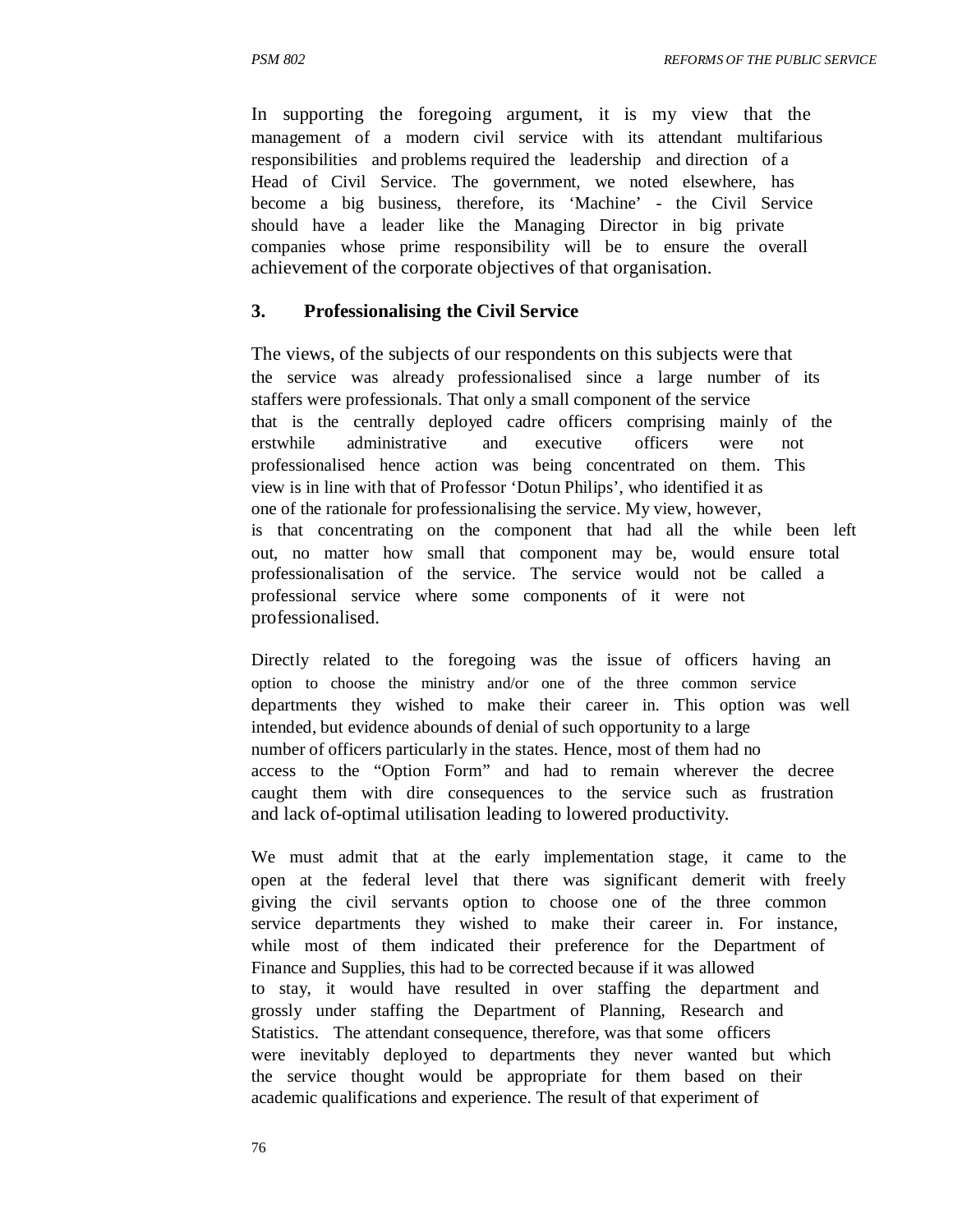allowing officers a free hand to choose where they wished to belong at the federal level may have informed whatever alternative methods that were adopted in the states in deploying officers equitably to those three common service departments.

### **4. Dismantling of the Pool-System**

The raison d'etre for dismantling the pool-system, according to the authors of the reforms, were:

- (a) the need for the civil servants to make their career in the ministries of their choice, the bulk of which have already spent their entire career in their respective ministries; and
- (b) frequent movement of centrally-deployed officers had caused incalculable disruption to policy formulation and implementation.

The foregoing reasons appeared plausible and convincing. However, the salutary effects of "pooling" on the service seemed to outweigh other effects for the following reasons: First, it narrowed down the tentacles of professionalism by limiting the scope of operation and exposure of the professionals. In other words, the directive that civil servants should make their careers in whatever ministry the decree caught up with them was kicked against. The argument here, which in our assessment seemed to be in place, was that a Personnel Manager or officer as a professional remains a personnel manager or other officer irrespective of the ministry in which he was located. There should therefore be no harm in redeploying a Personnel Officer from the Ministry of Works and Housing equally as a personnel officer. This would further enrich the experiences of the personnel officer which would be invaluable to him as he ascend the ladder in the service and break the monotony which was being complained about.

### **5. Politicisation of the Post of Director-General and Director:**

Prior to the 1988 Civil Service Reforms, the erstwhile Permanent Secretary now renamed Director-General, commanded the loyalty and respect of all the civil servants since he was the most senior career officer. In addition, he was the administrative head and accounting officer of his ministry and his post seemed somehow permanent. In the scheme of things as provided by the reforms, the powers of "Chief Executive and Accounting Officer" were vested in the Minister at the federal level, and the Commissioner at the state level. The Director-General was then a political appointee. He no longer enjoyed the security of tenure as enjoyed by the Permanent Secretary. He was expected to leave office at the end of the tenure of the administration that appointed him, except if re-appointed by an incoming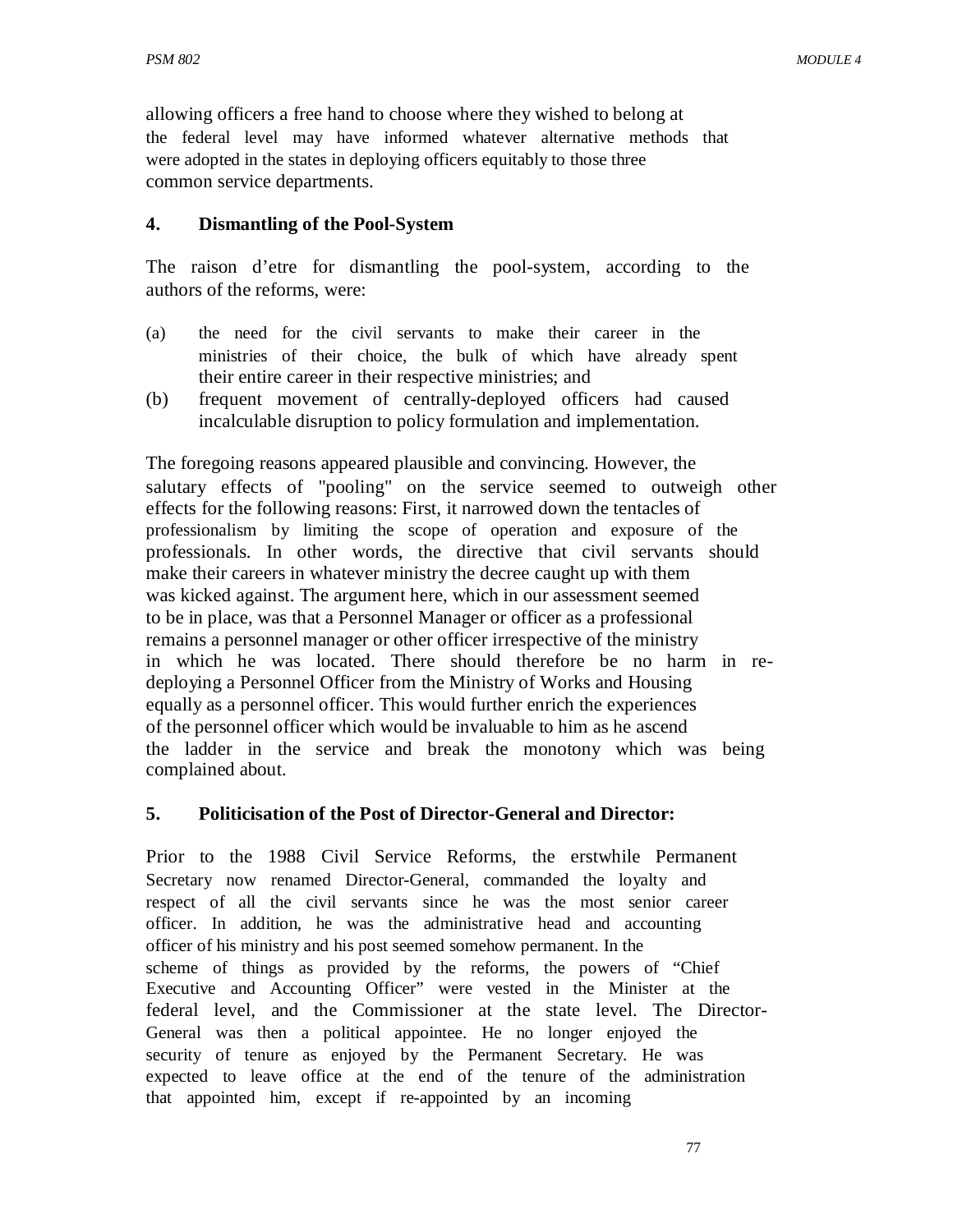administration. One consequence of this to the service was that, there was little room for continuity of programmes, since both the Director - General and his minister/commissioner were to leave office with the administration that appointed them.

The argument that had severally been advanced regarding the appointment of Director-General was that he should be appointed from within the crop of Directors in each ministry to ensure both continuity and a measure of experience and expertise in the quality and quantum of advice he provided to his minister/commissioner. The Reforms seemed to leave this appointment at the whims and caprices of the Federal or State Chief Executive by indicating that such appointment could be made from within or outside the service. The quality of service in a state's ministry where the commissioner was a politician that was completely ignorant of the inner-workings of the government and his Director- General equally strange to the service as he had hitherto spent all his working life in a private sector organisation, was better imagined – "strange bedfellows" one could say. Every ministry was supposed to have a maximum of eight departments and consequently eight directors. Our proposal was that from among these eight directors, a suitable successor to the outgoing Director-General could be identified and appointed.

#### **6. The Audit Alarm System**

The Audit Alarm system remained controversial both in theory and practice. In the past, irregularities discovered during the course of auditing were brought to the immediate attention of the Accountant-General. But the reforms provided for the establishment and maintenance of an Internal Audit by the Accounting Officer of each Ministry/Extra-ministerial Department, and the internal auditor of each ministry was directly responsible to the Accounting Officer, who was a political head. A number of questions arose from this arrangement:

- (a) where lies the checks and balances if the auditor should normally report to someone he had a duty to audit?
- (b) is it possible for an auditor who was a staff of a ministry to effectively write an adverse report on his boss, who was responsible for completing his Annual Performance Evaluation Report Form?

These issues seemed to have incapacitated the Audit Alarm System resulting in an apparent reluctance to sound Audit Alarms in the Service. Again, pooling these categories of officers appears to be a solution or an answer to the above questions. Long stay in a ministry enhances corruption and gives room for manipulation. But, where professionals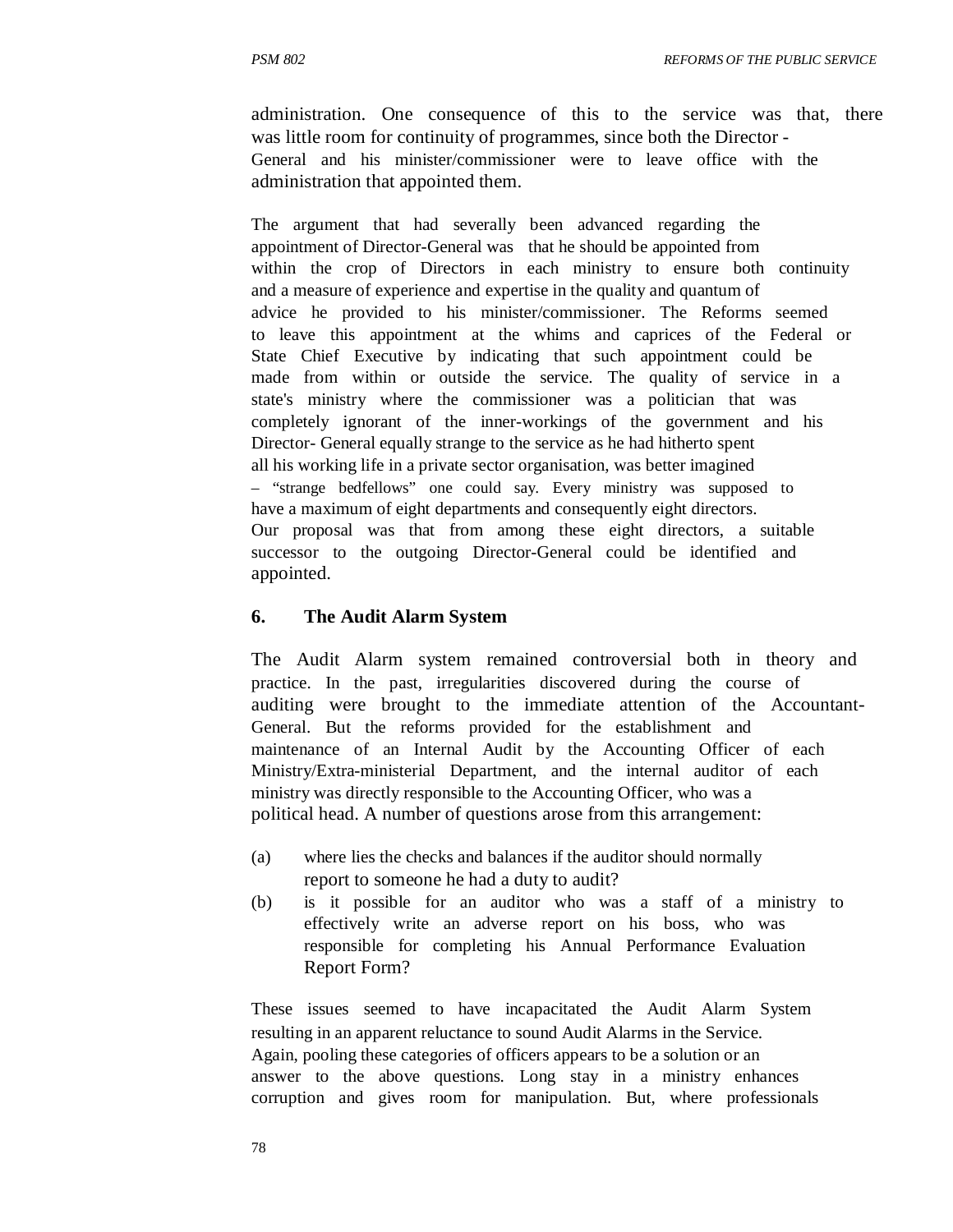like Accountants and Internal Auditors were pooled and made accountable only to the Accountant-General or Auditor-General as the case may be, they might not be exposed to unnecessary intimidations from political bosses. The argument in favour of this arrangement was that they still remained professional accountants or professional auditors even when they were moved from one ministry to the other to perform their professional duties. Again, the frequent movement would further enrich their experiences on the inner workings of the service.

### **7. Concentration of Powers in the Minister/Commissioner**

As clearly stipulated in the Reforms, the Minister/Commissioner was the Chief Executive and Accounting Officer of the Ministry. He was also in full control and responsible for men, material and money which were critical input in the management of the organisation. The Reform went further to state that "the Minister or the Commissioner shall delegate a substantial part of administrative and financial function and authority to the Director-General who should be fully involved in the key decisionmaking process. There shall be further delegation of powers and functions down the line in each Ministry." This statement as contained in the reform document did not specify which substantial part of the Minister's or Commissioner's administrative and financial functions and authority should be delegated to the Director- General. The implication of this was that some ministers or commissioners would not delegate any financial functions to their Directors-General based on flimsy excuses. In fact, there were cases of sidelining of Directors-General by some Ministers/Commissioners particularly at the federal level during the initial stages of implementation of the reforms. Such Ministers/Commissioners preferred dealing directly with the Directors. Our proposal therefore was that the substantial part of administrative and financial functions to be delegated to the Director-General by the Minister/Commissioner should be reduced to specificities. For instance, the exact amount of contract that could be awarded, the exact amount of money that could be authorised by the Director-General etc. As we earlier posited, over-concentration of powers in one hand breeds among others, empire- building, corruption and flagrant abuses. To check this, decentralisation of such powers seemed to be an easy way out.

#### **8. Structural Deficiencies**

The relocation of certain sections at the initial stage of implementation of the reforms drew some reactions from the civil servants. For instance, the location of the Transport Section in the Finance and Supplies Department by the Decree raised much 'dust' as the Personnel Management Department laid claims to that responsibility. The argument in favour of the Personnel Management Department was that,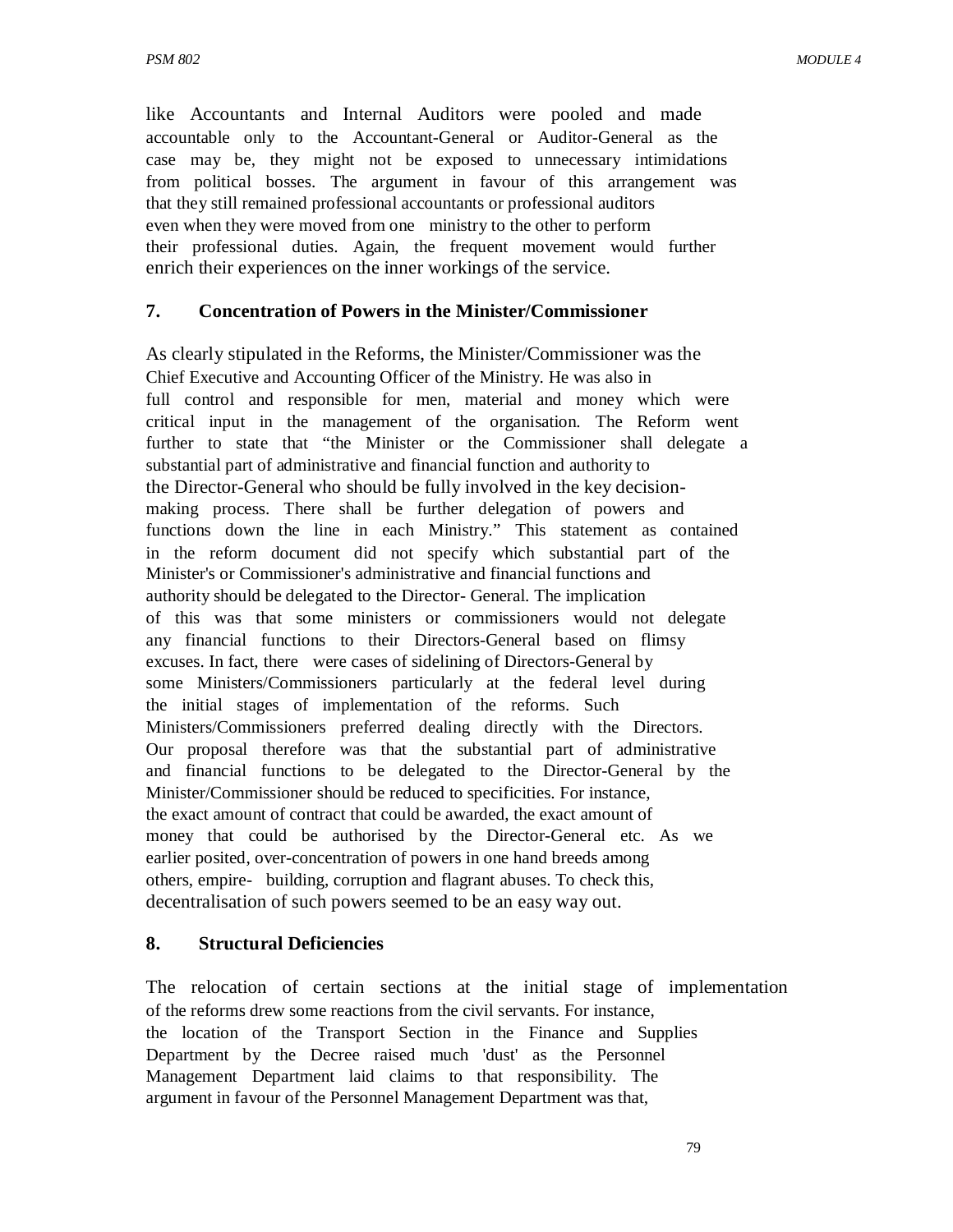though there was no such department prior to the promulgation of Decree No. 43 of 1988, those who performed the personnel functions also managed the transport facilities in the ministry. By the creation of the Personnel Management Department, it sounded logical that the same people who now belong to the personnel management department should continue to perform the transport function based on their expertise and experience.

Similarly, the location of the Registry in the Department of Planning, Research and Statistics did not go down well with the officers of Personnel Management Department for the same reason that it was being relocated away from its traditional area. More importantly, the Personnel Management Department was supposed to maintain Personnel Records which is a function that has a very close relationship with Registry functions.

Apparently, as a strategy towards ameliorating the various lapses identified with the Provision of Decree No.4 of 1988 and Decree No. 80 of 1993, the Civil Service Review Panel was set up by the Abacha Administration after the demise of the Babangida Administration.

### **3.1 Landmark Contributions**

The 1988 Civil Service Reforms popularly known as Dotun Philips' Reforms represented a departure and currency in the packaging and management of public affairs just as its contents presented a radical departure from the usual trend of the previous reforms which focused attention mainly on review of salaries. Attention was more on staffing, structuring prominent among which is professionalization of the service and later a reversal to the status quo.

The reforms of 1988 also attracted a novelty in the history of the public service reforms in Nigeria, where a law was promulgated to give support to the reform. The law was referred to as Decree 43 of 1988 on the Civil Service Reorganisation.

### **4.0 CONCLUSION**

The 1988 Civil Service Reforms dealt with the following issues in their entirety:

- professionalisation of the civil service
- authority and responsibility
- new role of and change of the nomenclature of Permanent Secretary to Director-General
- staff training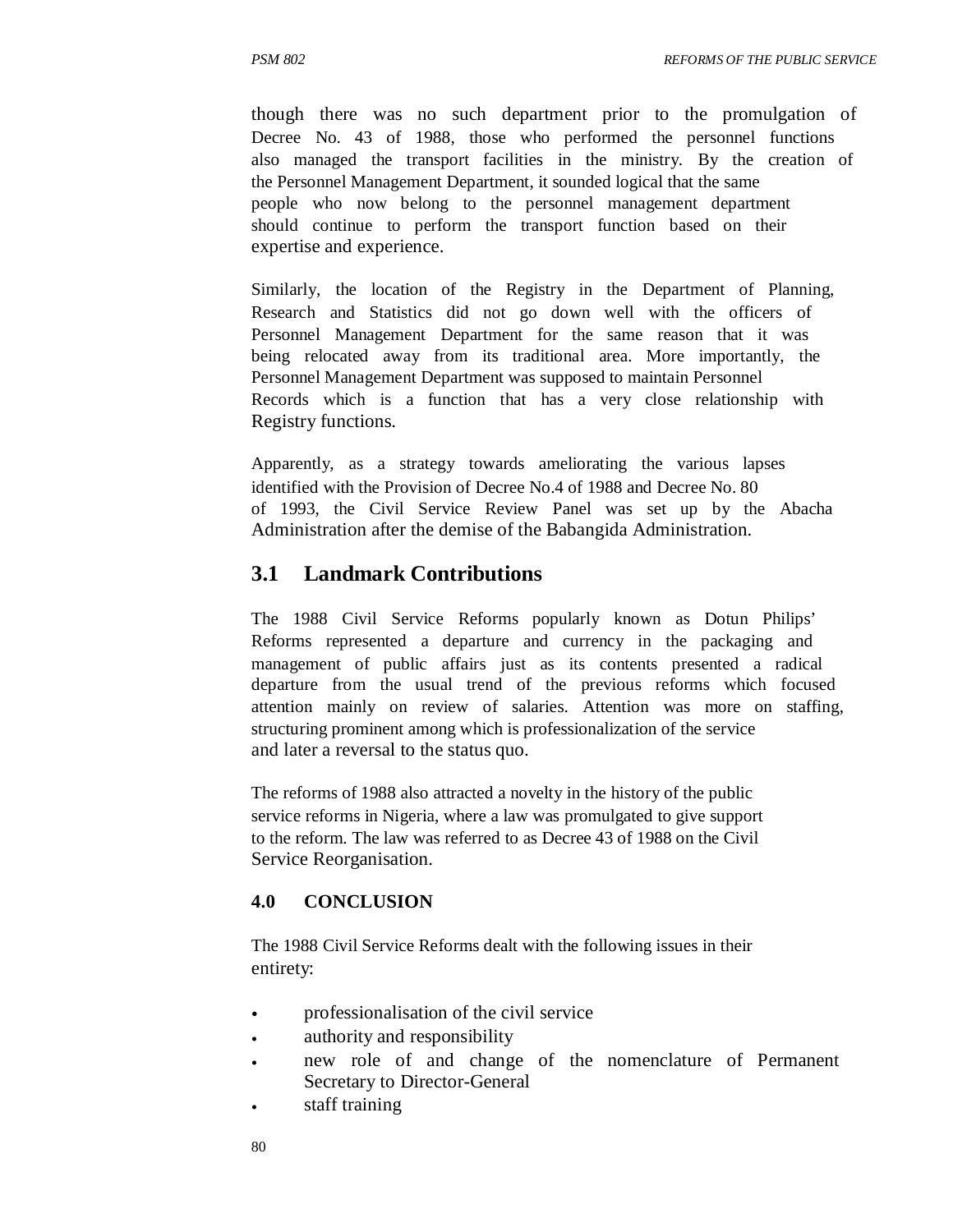- performance evaluation
- promotion scheme
- inter-ministerial/departmental relationship
- further clarification of staff nomenclature
- issues of acting appointment
- abolition of the post of head of service
- dismantling of the Pool System
- politicisation of the post of Director-General and Director
- establishment of an Efficiency Section
- implementation of the Civil Service Reforms in parastatals and other government agencies.

# **SELF-ASSSESSMENT EXERCISE**

Now that you have read the details of the 1988 Civil Service Reforms, analyse the salient issues involved in it.

# **ANSWER**

- professionalisation of the service
- promulgation of a Decree on it
- politicisation of Director-General and Director
- abolition of the post of Head of Service
- establishment of Efficiency Section
- institutionalisation of Audit Team
- minister now Accounting Officer
- fusion of authority and responsibility.

# **5.0 SUMMARY**

The 1988 Civil Service Reform presented a radical departure from the trend of the previous reforms which focused attention mainly on review of salaries and wages. Attention was now more on structuring and staffing, prominent among which is professionalisation of the service and the promulgation of Decree 43 to give a legal backing to the reforms i.e. unlike the previous reforms in Nigeria.

# **6.0 TUTOR-MARKED ASSIGNMENT**

Examine in details the rationale and staffing proposals of 1988 Civil Service Reforms in Nigeria.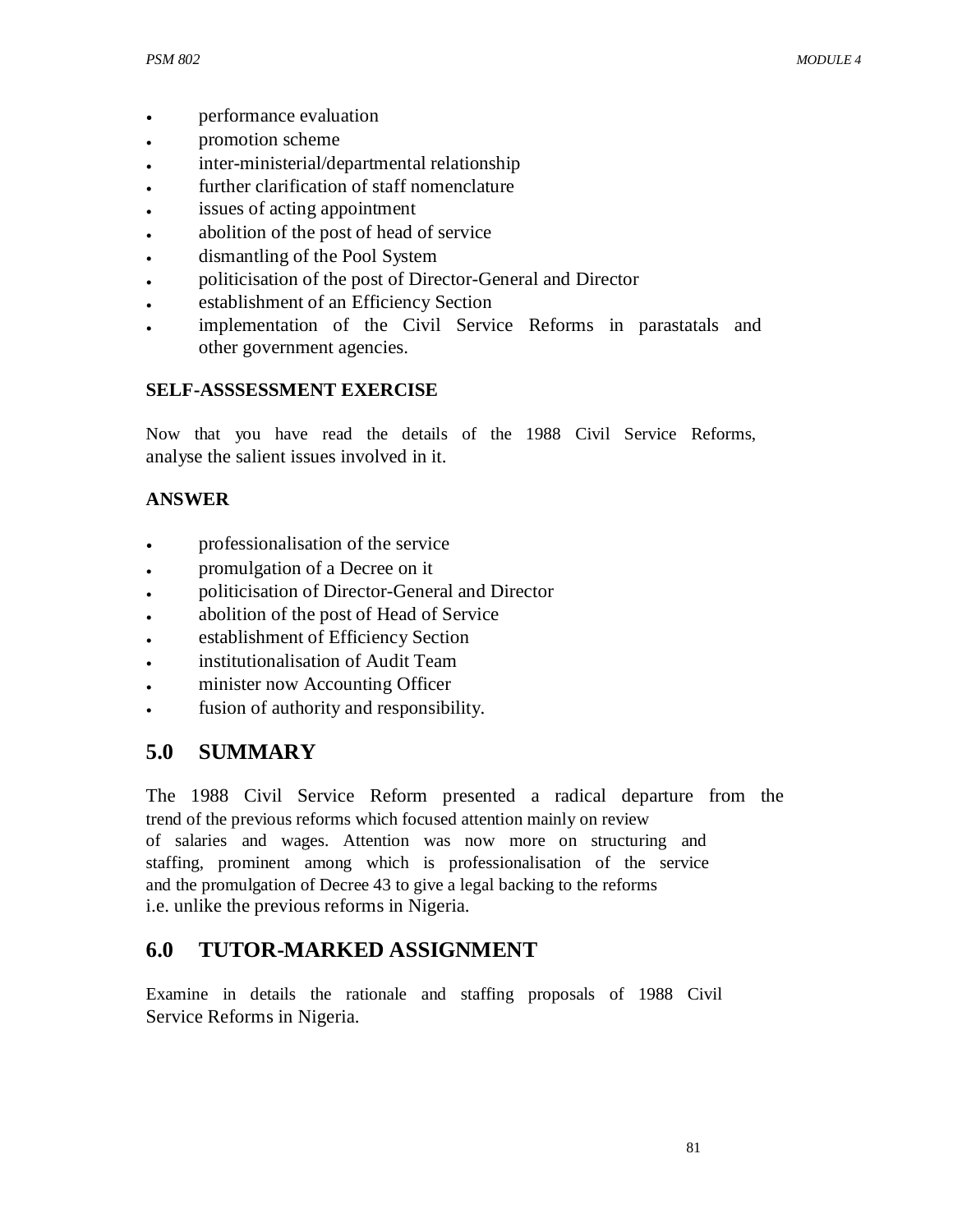# **7.0 REFERENCES/FURTHER READING**

- Ayeni, J. **(2007).** *Perspectives and Reflections on Nigerian Civil Service Reform.* Lagos: S & S Communications (Nig) Ltd.
- Maduabum, C. (2006) .*Reforming Government Bureaucracies in Nigeria: The Journey So Far.* Topo-Badagry: ASCON.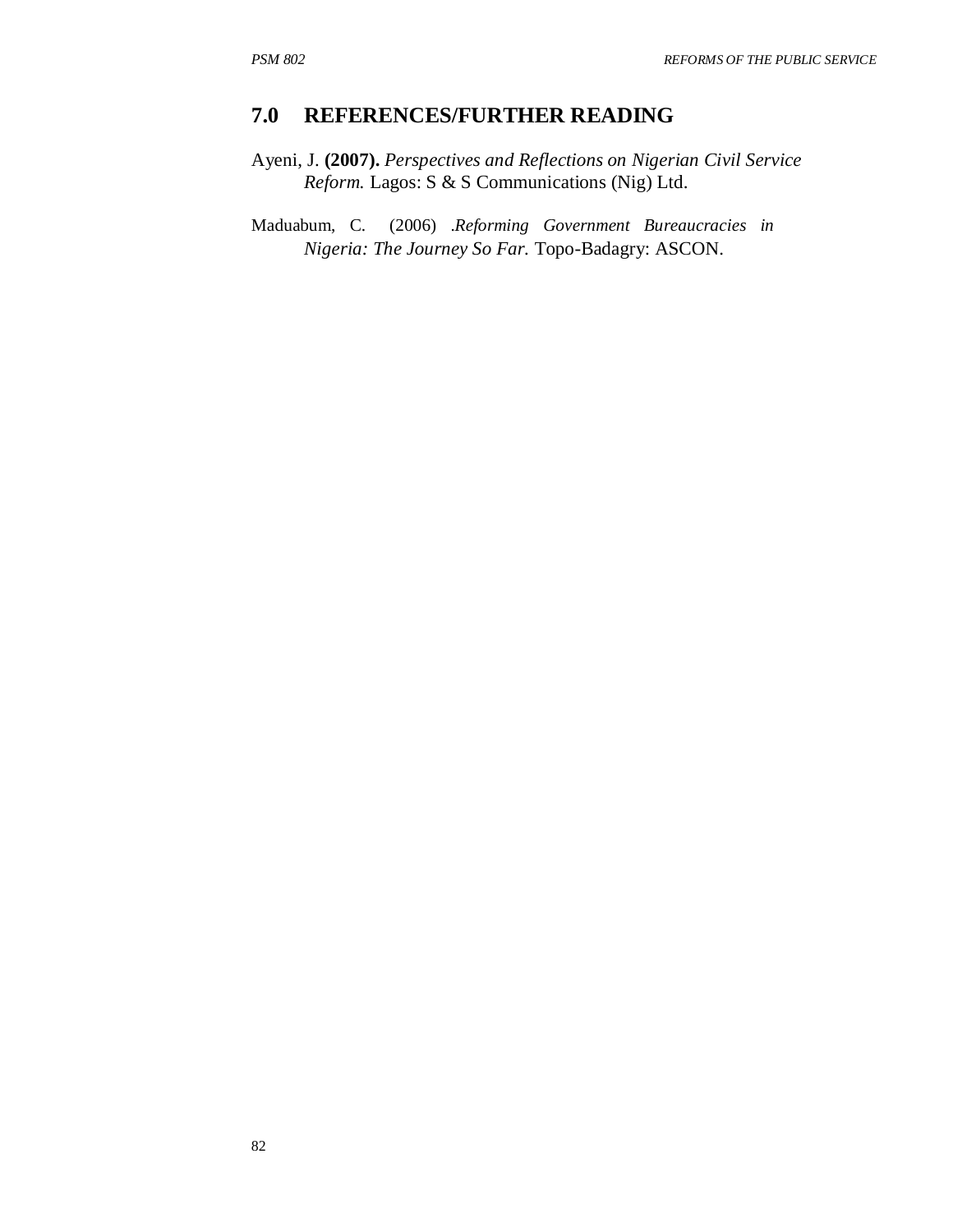#### **UNIT 4 REVIEW PANEL ON THE CIVIL SERVICE KNOWN AS AYIDA PANEL**

### **CONTENTS**

- 1.0 Introduction
- 2.0 Objectives
- 3.0 Main Content
	- 3.1 Landmark Achievements and Contributions
- 4.0 Conclusion
- 5.0 Summary
- 6.0 Tutor-Marked Assignment
- 7.0 References/Further Reading

# **1.0 INTRODUCTION**

In this unit, an attempt will be made to establish the background information on the Review Panel on the Civil Service popularly known as Ayida Panel. Attempt will also be made to examine critically the deliberations and recommendations of the panel *vis-a-vis* those ones accepted or rejected by the dreaded regime of maximum ruler, the late General Sani Abacha under whose government the panel was set up.

# **2.0 OBJECTIVES**

At the end of this unit, you should be able to:

- state why the panel was set up and explain why some of the recommendations were rejected and some approved
- describe the difference and impact the panel made
- describe the far-reaching effects and improvements of the panel.

# **3.0 MAIN CONTENT**

The dreaded regime of the maximum ruler in the person of the late General Sani Abacha in 1994 set up The Review Panel on the Civil Service Reforms known as Ayida Panel to correct whatever anomalies or loopholes identified while implementing Decree 43 of 1988 on the Civil Service Re-organisation. The Panel which was formally inaugurated on 10th November, 1994 by the then Head of state, General Sani Abacha had the following Terms of Reference:

(i) to examine and properly define the role of the Civil Service in the executive arm of government and evaluate how well this role has been performed in the past years and factors that have facilitated or inhibited effective performance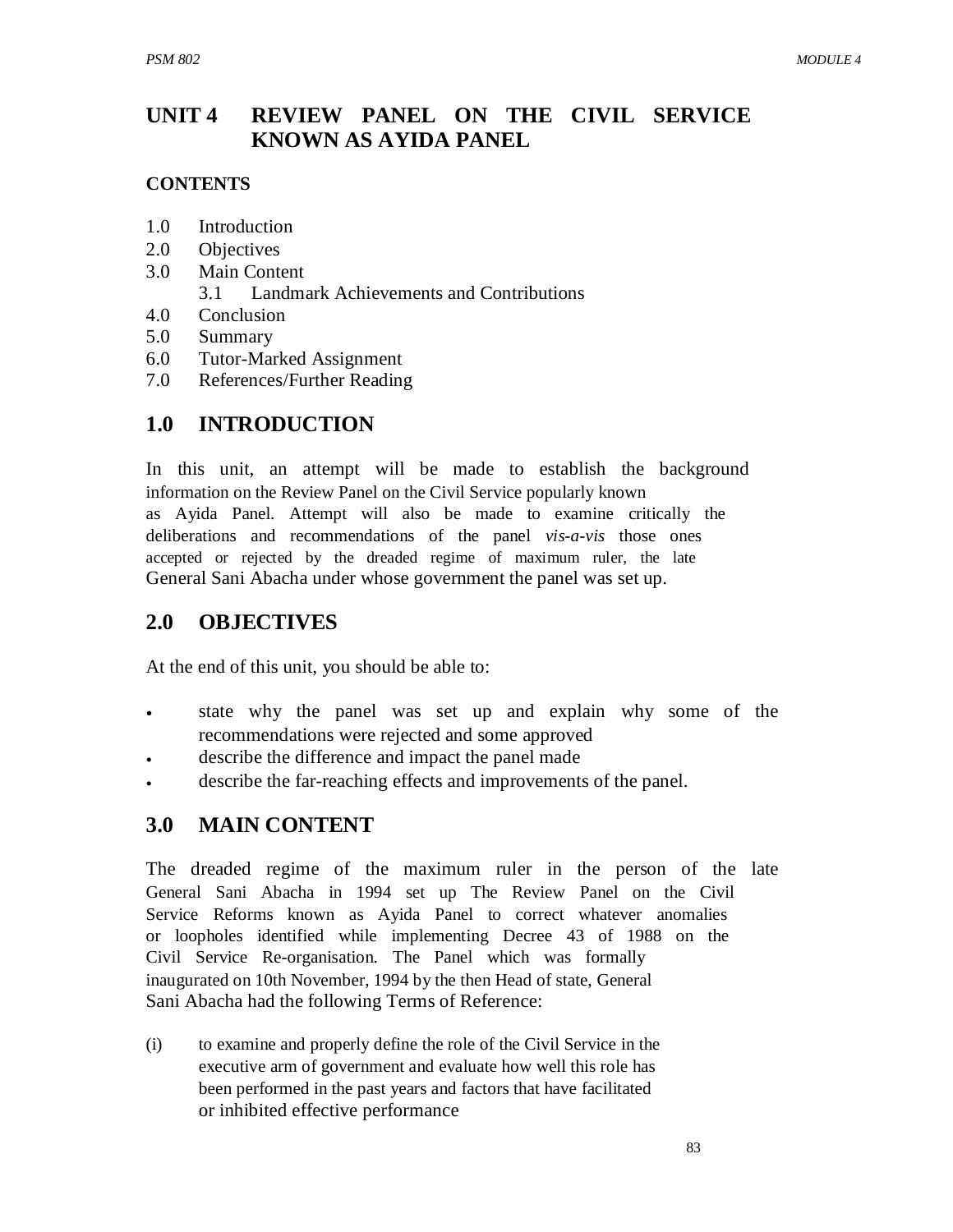- (ii) to re-examine the various provisions of the Civil Service (Reorganisation) Decree No. 43 of 1988 and make recommendations designed to ensure improved performance, efficiency and commitment in the service
- (iii) to identify the various factors that have led to low morale in the Civil Service and make recommendations to raise the morale of the staff and give them a sense of security
- (iv) to examine the problem of co-ordination and accountability in the Ministries and extra-ministerial Departments and recommend how co-ordination and accountability can be enhanced in the service
- (v) to examine the abolition of the post of Head of the Civil Service and the pooling system brought about by the reform since 1988, and to recommend whether it is necessary to restore them, in the case of the pooling system, to determine at what level of management it should be effected
- (vi) to examine the provisions of Decree No. 43 of 1988 and consider their relevance to the State and Local Government Civil Service
- (vii) to make any other recommendations which in the opinion of the panel, are relevant to its assignment.

In its Interim Report which was submitted on 19th December, 1995, the panel recommend amongst others that:

- (i) The Minister should be the Political Head of the Ministry and not the Accounting officer
- (ii) The title of Permanent Secretary as the Head of the Civil Servants in the Ministry should be restored
- (iii) The Permanent Secretary should be the Accounting Officer of the Ministry. In this connection, there should be a clearly defined schedule of duties for all principal officers in the ministry
- (iv) The Permanent Secretary should be appointed by the President/Head of State
- (v) The Permanent Secretary should not be Deputy Minister
- (vi) The bloated Civil Service should be contained and rationalised
- (vii) Each Ministry should be organised according to its objectives, size and functions
- (viii) There should be only one Permanent Secretary in a Ministry
- (ix) The post of Head of the Civil Service should be re-established as an office under the President and should be provided for in the **Constitution**
- (x) The Head of Civil Service should be appointed by the President from among Permanent Secretaries or officers of equivalent rank
- (xi) the Office of the Secretary to the Government of the Federation should consist of the Cabinet Secretariat, Political Affairs, General Services, Special Services and Economic Affairs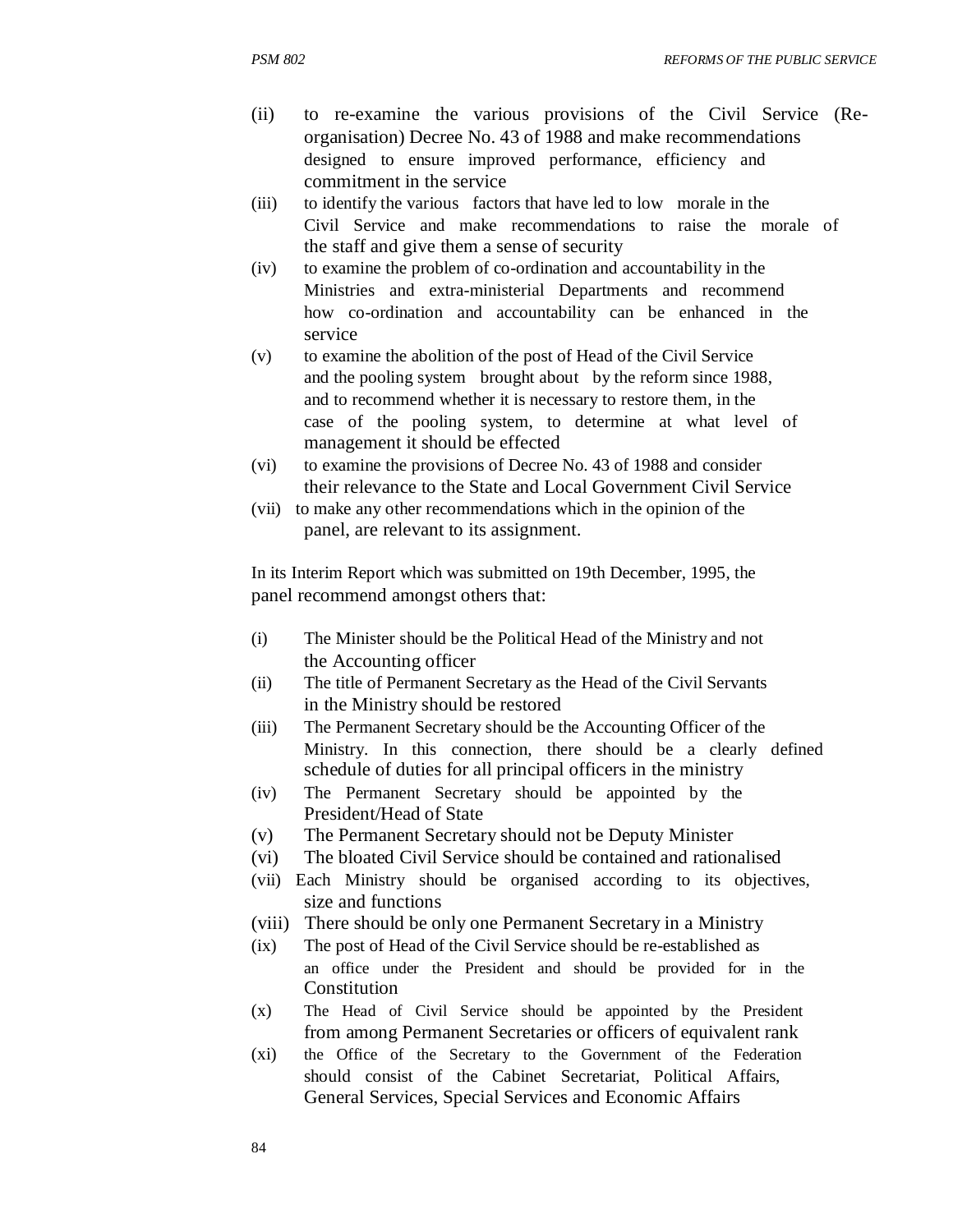- (xii) The Ecological Fund should be one of the responsibilities in the Economic Affairs Office
- (xiii) The Parastatals and Agencies in the Presidency whose function are more related to those of existing Ministries should be transferred to such Ministries
- (xiv) Professional pools should be created for officers on Grade Level 08 – 17 whose professional cadres commonly exist in most Ministries and Extra-Ministerial Departments
- (xv) The Personnel Management Boards of Ministries should continue to operate with modifications to be worked out in the Panel's final report;
- (xvi) The compulsory retirement age in the Civil Service should be 60 years irrespective of the length of service
- (xvii) The Civil Service (Re-organisation) Decree No. 43 of 1988 and the Amendment Decree No. 80 of 1993 should be abrogated
- (xviii) Henceforth, the Management of the Civil Service should be guided by the Constitution, Civil Service Rules, Financial Regulations and Circulars
- (xix) Correspondence to the Ministry should be addressed to the Permanent Secretary.

A workshop which was convened at the instance of the Secretary to the Government of the Federation on the Civil Service Review Panel took place in Abuja on the 14th and 15th February, 1995. The composition of the Workshop included:

- The Secretary to the Government of the Federation
- Members of the Civil Service Review Panel who attended as observers
- A Representative of the Chairman, Federal Civil Service Commission
- All Federal Directors-General
- Secretaries to State Governments; and
- Selected Resource Persons.

The overall objectives of the workshop as articulated in its communiqué was a "cross fertilization of ideas on the current developments in the Civil Service with a view to making recommendations to the Civil Service Review Panel."

The Workshop made far-reaching recommendations which among others included the following:

(a) Staff training and development should be given emphasis and the importance it deserves. The policy of reserving 10% of Personnel Emolument for training should be upheld and enforced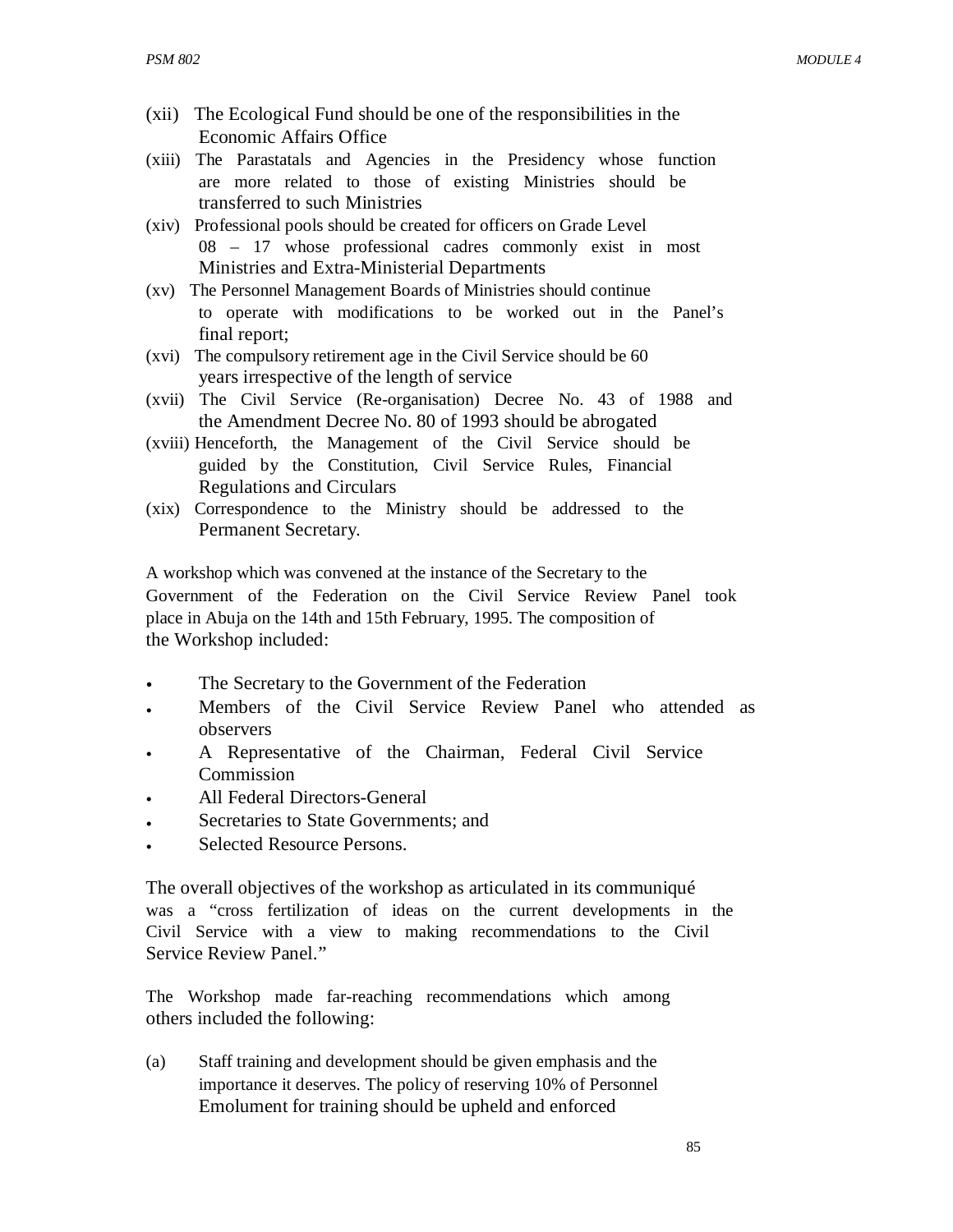- (b) The three Common Services Departments introduced in each Ministry by Decree No. 43 of 1988 should be reduced to two, namely, Finance and Administration Department and Planning Department. In addition, the Ministry of Establishments and Management Services should study the operations of each Ministry and recommend the optimum number of departments for its operations
- (c) Pooling of officers in the service should be restricted to GL. 14 and above
- (d) The age of retirement should not be over 60 years irrespective of the length of service
- (e) The post of Head of Service should be restored and the functions separated from those of the Secretary to the Government of the Federation
- (f) The Minister/Commissioner/Chairman of Local Government should be the political head of the Ministry/Local Government whilst the Director-General/Secretary to the Local Government should be the Administrative Head and the Accounting Officer
- (g) The present title of Director-General should be changed to Permanent Secretary and be restricted to the Ministry. The present title of "Secretary" in the Local Government should be retained.

The analysis of the situation regarding the assignment of the Review panel on the Civil Service reforms of 1988 is being adopted from the perspective of the strategy for carrying out the assignment. First, the Panel was inaugurated in November, 1994. Second, in his Budget Speech of January 1995, the Head of State announced the abrogation of Decree No. 43 of 1988 on the Civil Service Reforms in respect to the recommendations of the Review Panel as contained in the Interim Report. Third, a workshop was convened at the instance of the Secretary to the Government of the Federation in February, 1995 on the subject of the Review Panel's assignment. Thereafter, the Review Panel continued sitting in order to accomplish its assignment. Although it could be argued that the outlined events were supposed to enhance input to the Panel's assignment, it is equally seen as distractive and capable of influencing the outcome of the Final Report. For instance, the abrogation of Decree No. 43 of 1988 on the Civil Service Reforms midway into the Review Panel's activities appears distractive in that it is envisaged that implementation of all facets of the Panel's recommendations should come well after it had submitted its final Report and Government's White Paper issued on same. Many civil servants initially appeared confused as regards their **modus operandi** after the abrogation of the Decree. This is because, the abrogation of the Decree made it illegal for serious references to be made to it, talk less of implementing its provisions. Yet, the basic structures put in place by the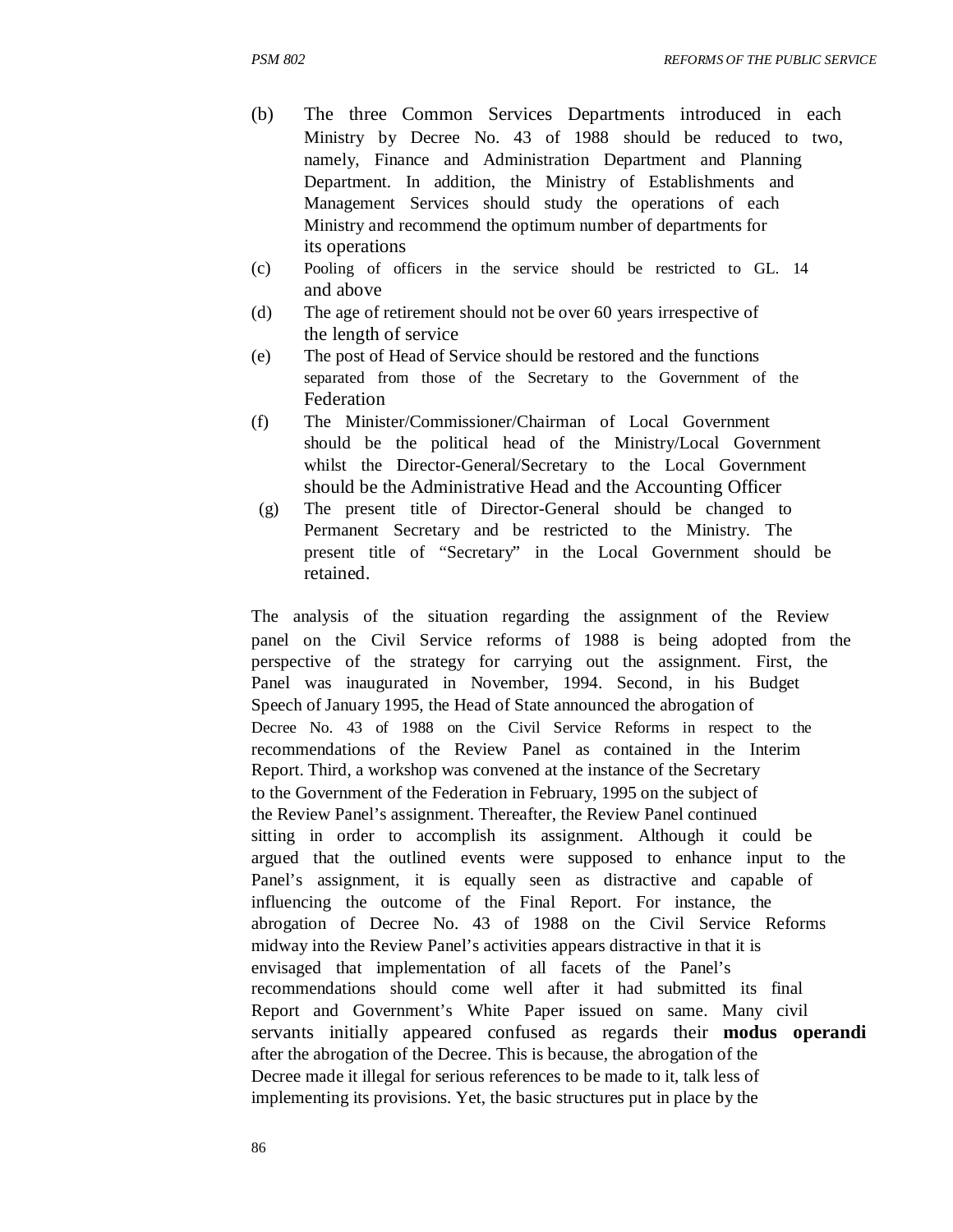Decree as well as the operations in the Ministry as provided for in the Decree document were still firmly in place.

# **3.1 Landmark Achievements**

Ayida Panel disagreed sharply with Decree No 43 of 1988 on the following issues:

### **(a) Authority and Responsibility of the Minister**

Whereas the Decree provided that the Minister should combine the headship of the Ministry with the Accounting Officer, the Panel favours the Minister only as the Head of the Ministry while the Permanent Secretary should be the Accounting Officer.

### **(b) The Position of the Permanent Secretary/Director-General**

The Decree provided that the post of the Permanent Secretary, which is a career position, should be redesignated Director-General and become politicized by being designated a political appointment which must disengage with the government that appointed the-officer.

However, the Ayida Panel frowned at the arrangement and recommended that the Permanent Secretary retains his original title and powers as Permanent Secretary and the Accounting Officer, who should neither be appointed politically nor be expected to leave the service with any government regime.

# **(c) The Head of Service**

Whereas, the Decree abrogated the post of the Head of Civil Service and merged his duties with those of the Secretary to the Government, the Ayida panel recommended that the post be restored and separated from that of the Secretary to the Government.

# **(d) Structure of Ministries and Departments**

While the Decree recommended that the Ministries and Departments should be structured according to a uniform pattern and may have a maximum of eight departments and a minimum of two, the Panel advocated for a structure patterned to suit the functions and sizes of the Ministries/Departments and to be limited between two and six departments.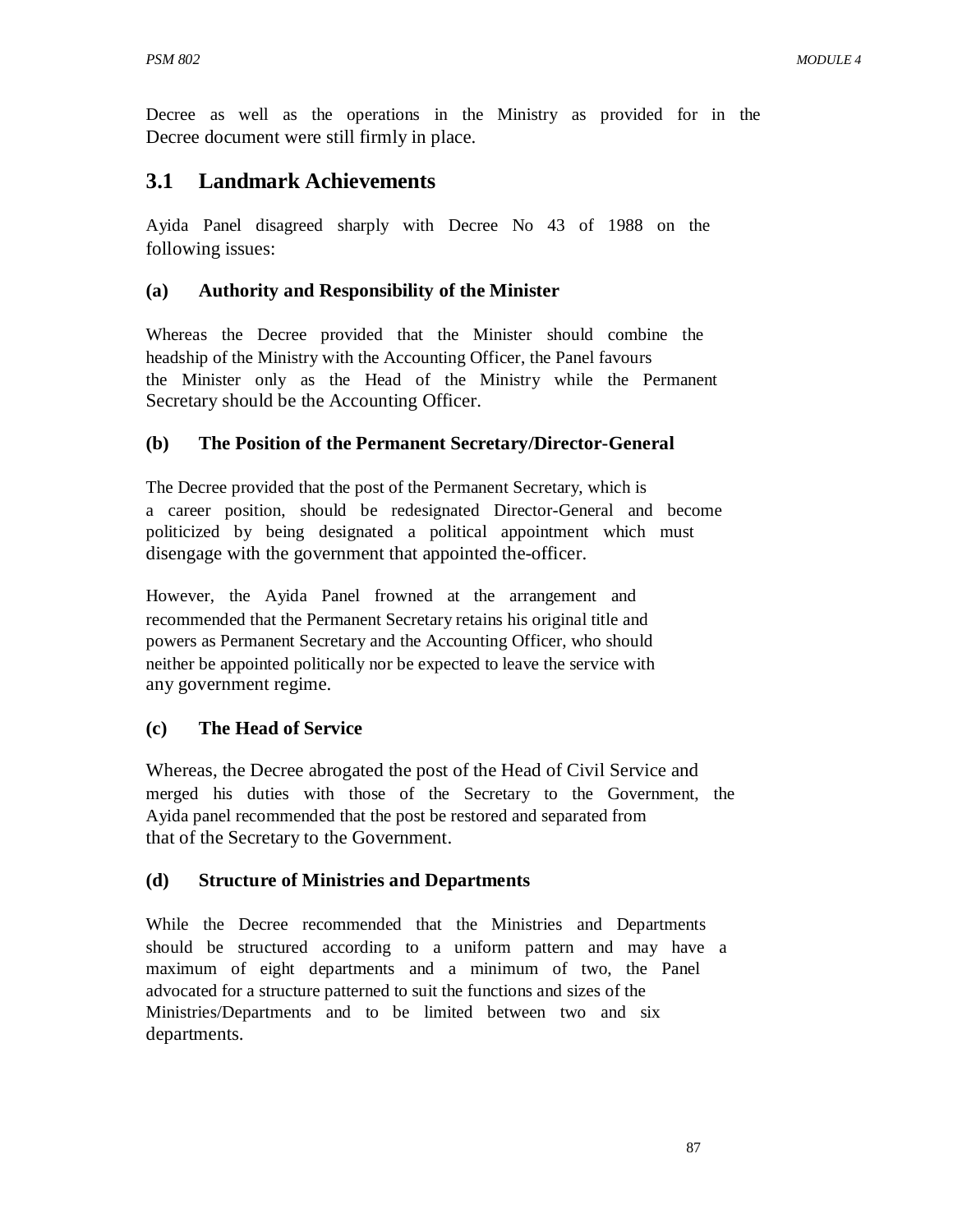### **(e) Personnel Management**

The Decree favoured a decentralised Personnel Management function which should be left with the ministries, whereas the Panel prefers that Personnel functions should remain with the Civil Service Commission as before.

### **(f) The Pool System**

While the Decree disfavoured the pooling system as well as departmental transfers, the panel welcomed these as good enough for the Civil Service.

- **(g)** The government that promulgated Decree No. 43 of 1988 regarded the Decree and its reforms as a great favour to the Civil Service and therefore wanted its full implementations, whereas Ayida Panel which saw the Decree as an unnecessary aberration recommended its total abrogation,
- **(h)** The 1988, Reforms recommended that the Civil Service Commission should play an appellate role with particular regards to cases pertaining to the appointments, promotion or disciplinary control of any person employed in the service of the Ministry. However, the Panel kicked against this and asked that the commission should be allowed to exercise its original powers, including as an employer for certain cadres of staff for the Ministries and Departments.

# **4.0 CONCLUSION**

Ayida Panel recorded a landmark and remarkable achievements over what Decree 43 of 1988 originally packaged and fully established. Being a retired Head of Service and Secretary to the Federal Military Government, Ayida was in a better position to correct the anomalies in Decree 43 of 1988, and thus, the Ayida Panel concluded the unfinished work which Decree 43 of 1988 left undone while it also corrected the glaring anomalies in the Decree. He did perfectly well.

### **SELF-ASSSESSMENT EXERCISE**

Mention three areas in which the Ayida Panel made discernable contributions over the content of Decree 43 of 1988.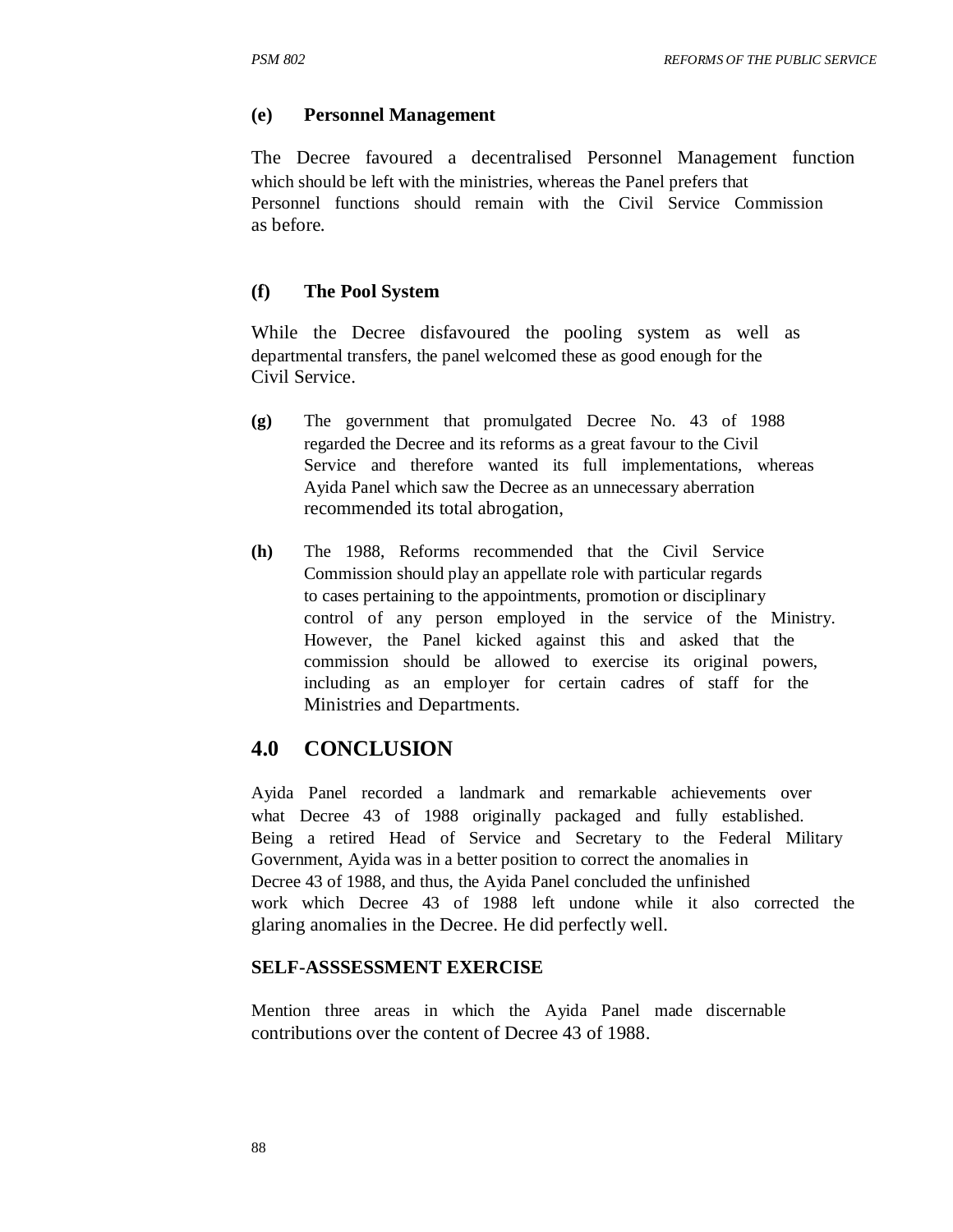# **ANSWER**

- authority and responsibility
- position of Head of Service
- position of Permanent Secretary
- the Pool System.

# **5.0 SUMMARY**

The sum total of Ayida Panel's achievements constituted a remarkable landmark over and above what Decree 43 of 1988 recorded.

# **6.0 TUTOR-MARKED ASSIGNMENT**

Compare and Contrast the success of Dotun Philips' Review Panel and the Ayida Panel.

# **7.0 REFERENCES/FURTHER READING**

- Adamolekun, L.& Gboyega, A. (1979). *Leading Issues in the Nigerian Public Service*. University of Ife Press.
- Ayeni, J. (2007) .*Perspectives and Reflections on Nigerian Civil Service Reforms*. Lagos: S & S Communications (Nig) Ltd.
- Maduabum, C. (2006). *Reforming Government Bureaucracies in Nigeria: The Journey So Far*. Topo-Badagry: ASCON.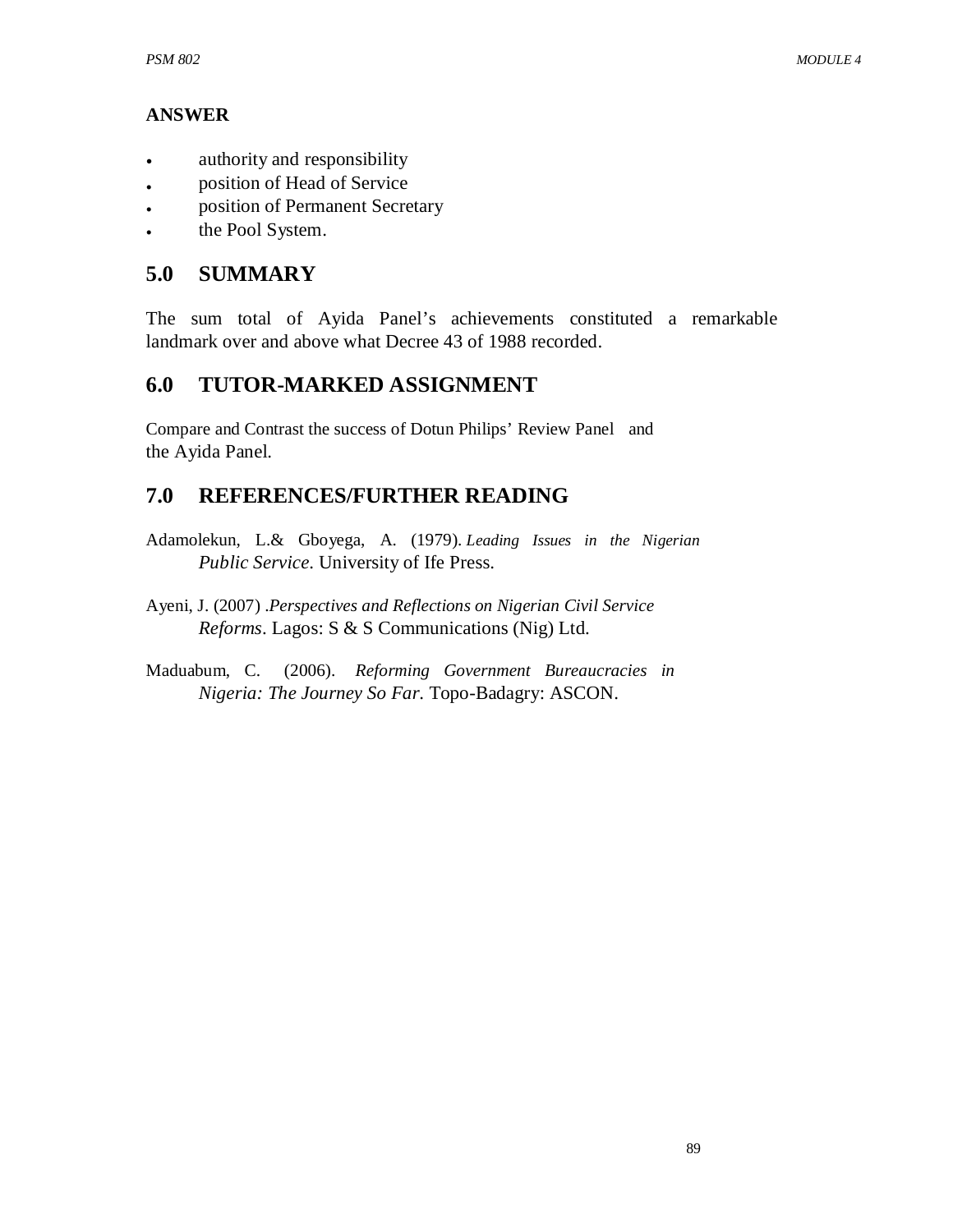#### **UNIT 5 MILITARY STYLE OF REFORMS**

#### **CONTENTS**

- 1.0 Introduction
- 2.0 Objectives
- 3.0 Main Content
- 4.0 Conclusion
- 5.0 Summary
- 6.0 Tutor-Marked Assignment
- 7.0 References/Further Reading

# **1.0 INTRODUCTION**

An attempt is made in this unit to analyse the details of all reforms of the public service that took place under the military administration in Nigeria from 1966 to 1979 as the first phase and from 1984 to 1999 as the second phase. The concern here is to prompt the strengths and weaknesses of each and every one of them within the period mentioned.

# **2.0 OBJECTIVES**

At the end of this unit, you should be able to:

- describe the underpinning factors for and against each reform
- clearly compare and contrast any two of them
- identify the strengths, weaknesses, opportunities and threats in all the reforms.

# **3.0 MAIN CONTENT**

Before the appearance of the military on the political scene of Nigeria,

the civil service in the country was ill-equipped to manage and properly administer the socio-economic development. A number of problems account for this inadequacy. Prominent among the problems is that the structure of the civil service inherited from the colonial administration had not been sufficiently adapted to the peculiar socio-economic circumstances of the country. The existing organisational arrangements of the civil service were not sufficiently conducive to efficient performance there and then. The situation probably informed the stance of Maduabum when he rightly posits that the executive capacity was lacking since there was dearth of adequately trained manpower. Added to this according to him is the available evidence of poor attitude to work and unethical behaviours notably in the form of corrupt practices like embezzlement, fraud and straightforward theft. Despite these, the civil service provided a formidable platform on which the military relied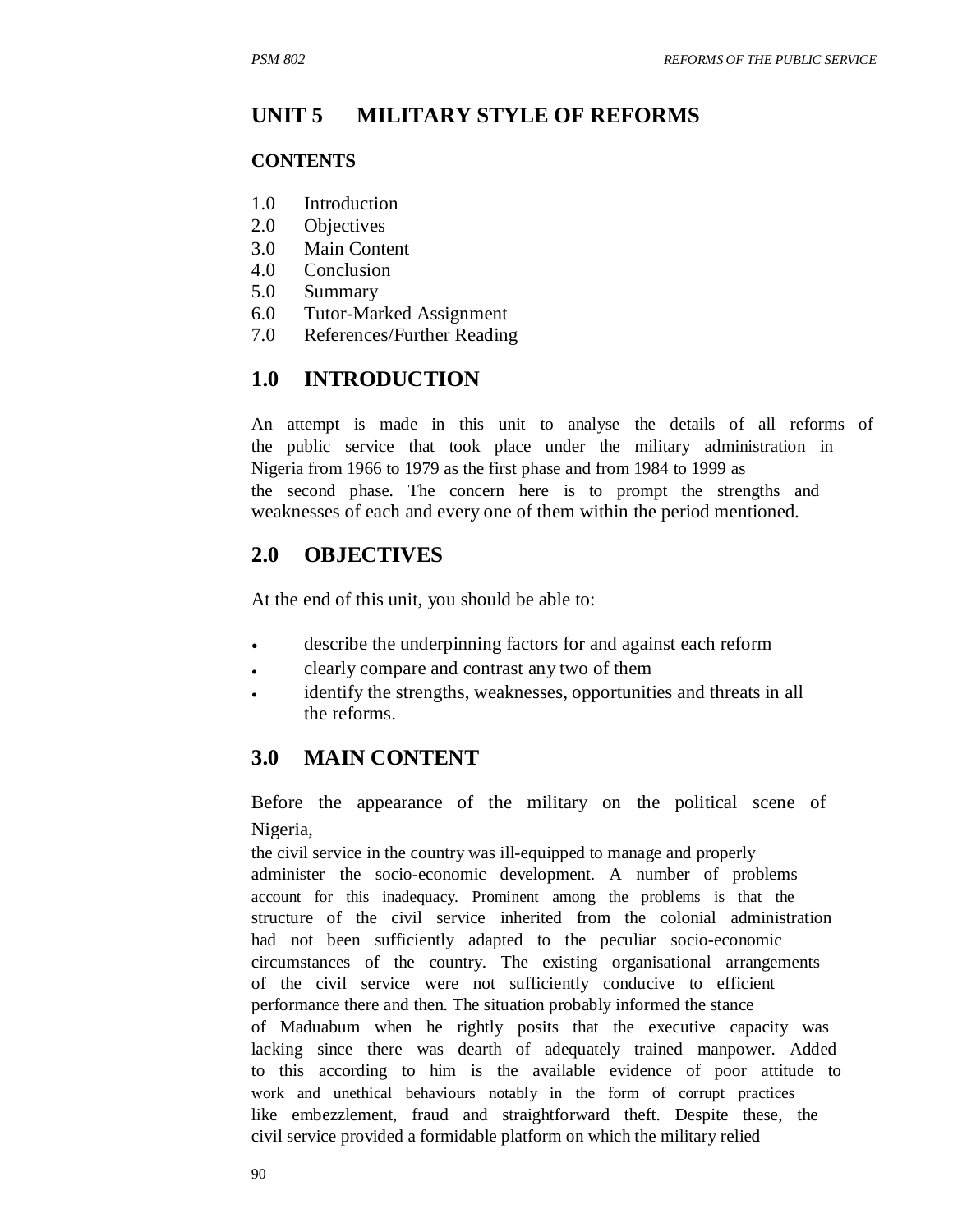heavily for the administration of the country under the abnormal circumstances heralding its arrival on the scene of governance.

Furthermore, the marriage between the military and the civil service became inevitable consequent upon the military intervention in governance, and the traditional role of the civil service as the instrument of governance. A marriage which must go through the 'bumps and jolts' which must 'wobble and fumble', but in which divorce is out of the question. The 'bumps and jolts' and 'wobble and fumble' according to Maduabum are informed by the co-existence in 'progress' of apparently two strange bedfellows.

It is pertinent here to note that the military for a longer period in Nigeria constitutes the political class as the masters while at the same time, the bureaucratic class constitutes the junior partner class i.e. the servant; none of the two groups can conveniently or independently exist without the other. Together, they both constitute the government of the day in its wider sense. It is perhaps within the purview of this relationship that Adebayo outlines the roles of the civil service when he admits that decisions are taken by Ministers (Commissioners) and that it is the duty of the civil servants to supply the Minister with the necessary information to make a right decision. The civil servants must place before the minister (Commissioner) arguments on both sides of the case fully and fairly. Whatever his own sympathies may be, he must put before his Minister (Commissioner) all the arguments which may be urged against the view held or taken in the office. Once the decision is taken, the civil servant must carry out loyally the policy chosen even though he may have preferred a different one.

### **Reform under the Military Government of Gowon**

Between 1966 and 1975, the civil servants worked in a different and an unusual environment, the military situation. It was one that they had never been accustomed to. Even in the absence of direct administrative intimidation, the fear of military rule was in itself sufficiently psychologically intimidating for civil servants to want to conform. Besides, the economy was relatively underdeveloped, so that civil servants hardly thought of any alternative to their work at that time. Yet, the public servants in Nigeria at the time led what could be regarded as a moderately satisfactory life that the Bridges Committee in 1941 and Morgan Commission in 1964 had envisaged. In addition, the military came into the political scene admitting humbly that they themselves were in an unusual terrain in which they thought they had the civil servants as confidants to give them the necessary advice and indeed do the work of governance for them. The late Major Nzeogwu put in aptly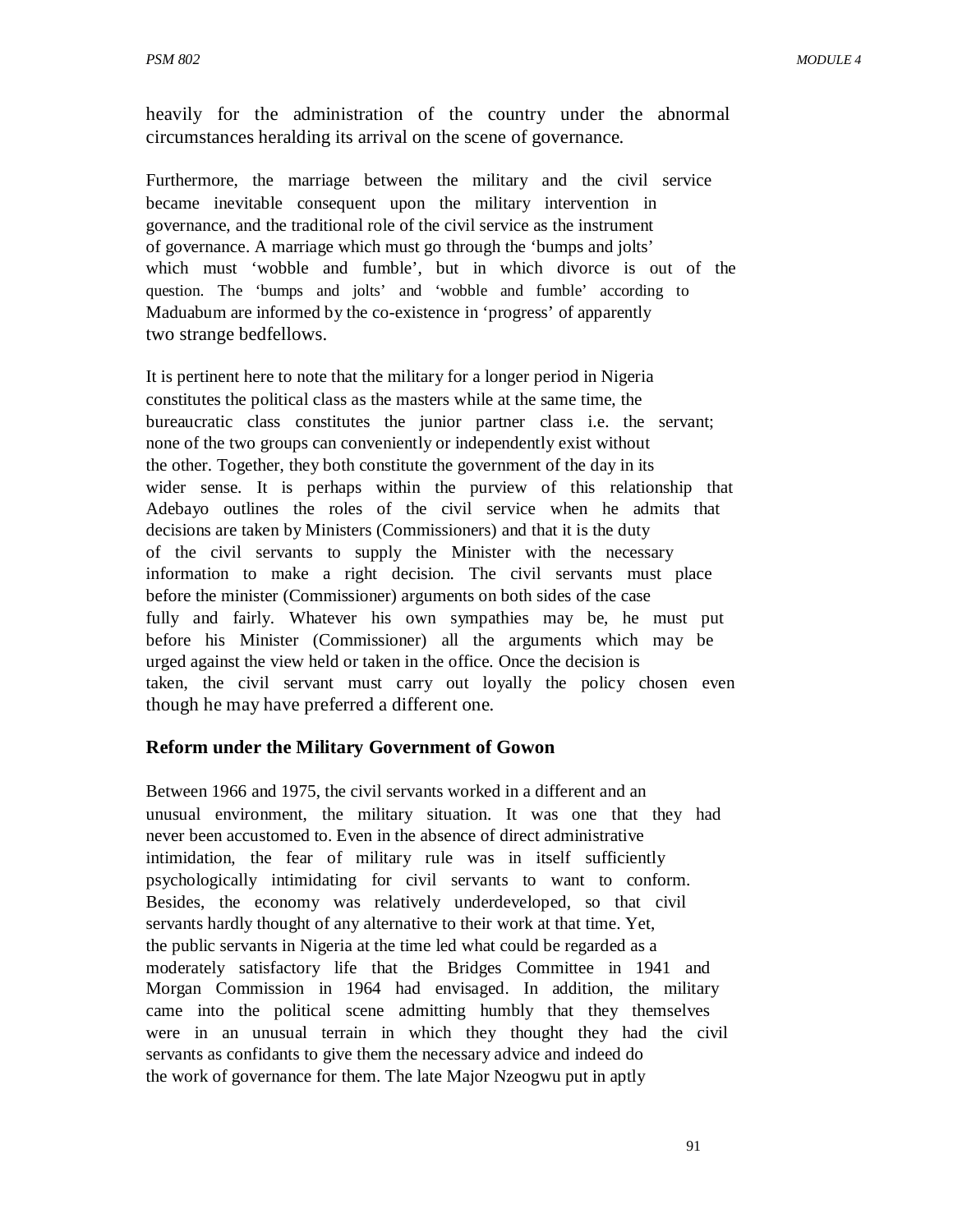when he said that the military personnel were lucky that they had experts in the Civil Service "to do the job for us (the art of governance).

This was the environment in which the civil servants found themselves between 1966 and 1975 and in which they had to discharge their duties to the best of their ability. The military were in politics and genuinely detested the politicians, preferring the civil servants instead. And they were not in a hurry initially to appoint Commissioners. The military were genuinely interested in the unity of the country and taking the country forward through development in order to obtain legitimacy and acceptance. And the civil servants did not genuinely want the country to disintegrate. So they accepted from the military and as well advised the military initially to keep away the politicians, so that they could offer direct advice to the military rulers and also get directly involved in policy formulation. Like the colonial civil servants, the civil servants in the 1966-75 era violated gravely the bureaucratic principle of anonymity but not the principles of neutrality and impartiality.

Following this situation, the senior civil servants got more involved than it is traditionally the case in policy formulation. They prepared the policy proposals, their implication and programmes of their ministries and took them to the Executive Council (EXCO) meetings. They participated actively in EXCO meetings. They presented and defended their ministries' proposal and programmes at the EXCO meetings and publicly. In this whole process, they lobbied during the preparation of the proposals, during and after EXCO meetings, so as to manipulate a few matters and bring political connotations to influence considerations and decision-making. All this meant that the civil servants were involved in political activities and considerations beyond the conventional interaction of politics and administration. Even after the Commissioners had been appointed, the civil servants were still neck deep in political matters to a worrying degree as elucidated in Adebayo's statement that the involvement of the higher civil servants in policy formulation to an unprecedented level was not a sudden affair which started during the military regime. A. Adebayo posits that civil servants' deep involvement in policy formulation at the federal level was a hangover from their involvement in it in the same manner "which they had established in the civilian era." There was no question of the involvement of the Federal Permanent Secretary in policy formulation. Commenting further, Adebayo accuses Gowon of encouraging

….o*fficials to attend meetings of the Federal Executive Council and of the Supreme Military Council and to speak their minds. It was not uncommon for an official to get up and speak after his Commissioner had spoken, and to take an entirely different line from that of his Commissioner*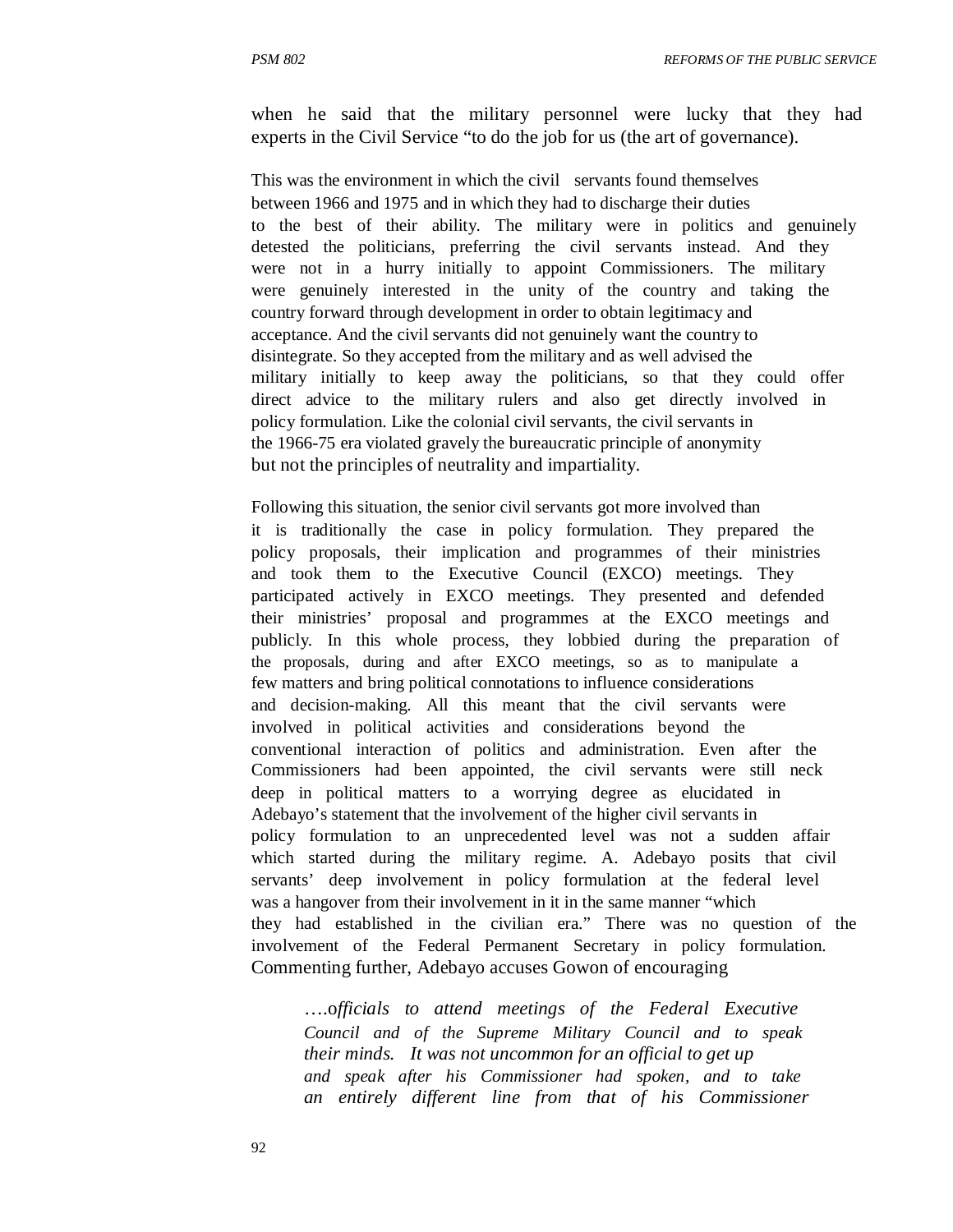*when the latter's views were supposed to represent the official departmental stand.* 

What happened at the federal level was generally applicable at the state level during the Gowon administration, although to a lesser degree and it is reasonably true to say that the higher civil servants at the state level participated in policy formulation to an unprecedented degree. There is, of course, no question about the unprecedented participation of the higher civil servants in policy formulation at the state level in the period under consideration, particularly with reference to 1st January 1966 – 1st May, 1967 when the military government refused to appoint Commissioners on the advice, according to P. C. Asiodu, of Permanent Secretaries. Another seemingly more serious problem to the issue of the participation of civil servants in policy formulation beyond the traditional frontiers is what Asiodu called the false impression that was given to the effect that the senior civil servants were involved in formulating policies in secret. This helped to aggravate annoyance against the participation of the higher civil servants in policy-making. It was because of all the above that during the 1975 purge of the Nigerian Civil Service, the aim of the Mohammed/Obasanjo Regime to clip the wings of the Federal Senior Civil Servants and put them in their proper places, particularly regarding policy formulation, was extended with the same force to the State Civil Service.

Apart from the involvement of the civil servants, especially at the federal level in policy formulation to an unprecedented level which has been given due attention, the civil servants were equally involved in some other governmental activities and programmes during this period which marked the efficiency and effectiveness of the Nigerian Civil Service. Just to mention a few; these included the civil servants' impressive contribution to the Nigerian survival which was faced and overcome in the period 1966-70 as recorded by Asiodu. The Nigerian economy according to him achieved a phenomenal growth in 1971, culminating in an annual growth rate of 10% at 1962/63 factor cost. This was the period of the oil boom and general rise in production especially in the industrial sector which brought a lot of revenue to the country and which led to increase in GDP from about N4,928. 00 million in 1971 to about N14,411 billion in 1974/75.

What is equally worthy of mention are the government's spectacular investments in projects, principal among which were inter and intra state roads in all parts of the country. Similar increases were recorded in the volume of government-funded social services and in the magnitude of public expenditures. The government with the active assistance of the civil service achieved the landmark of restructuring the Nigerian government through the creation of the twelve states structure in 1967.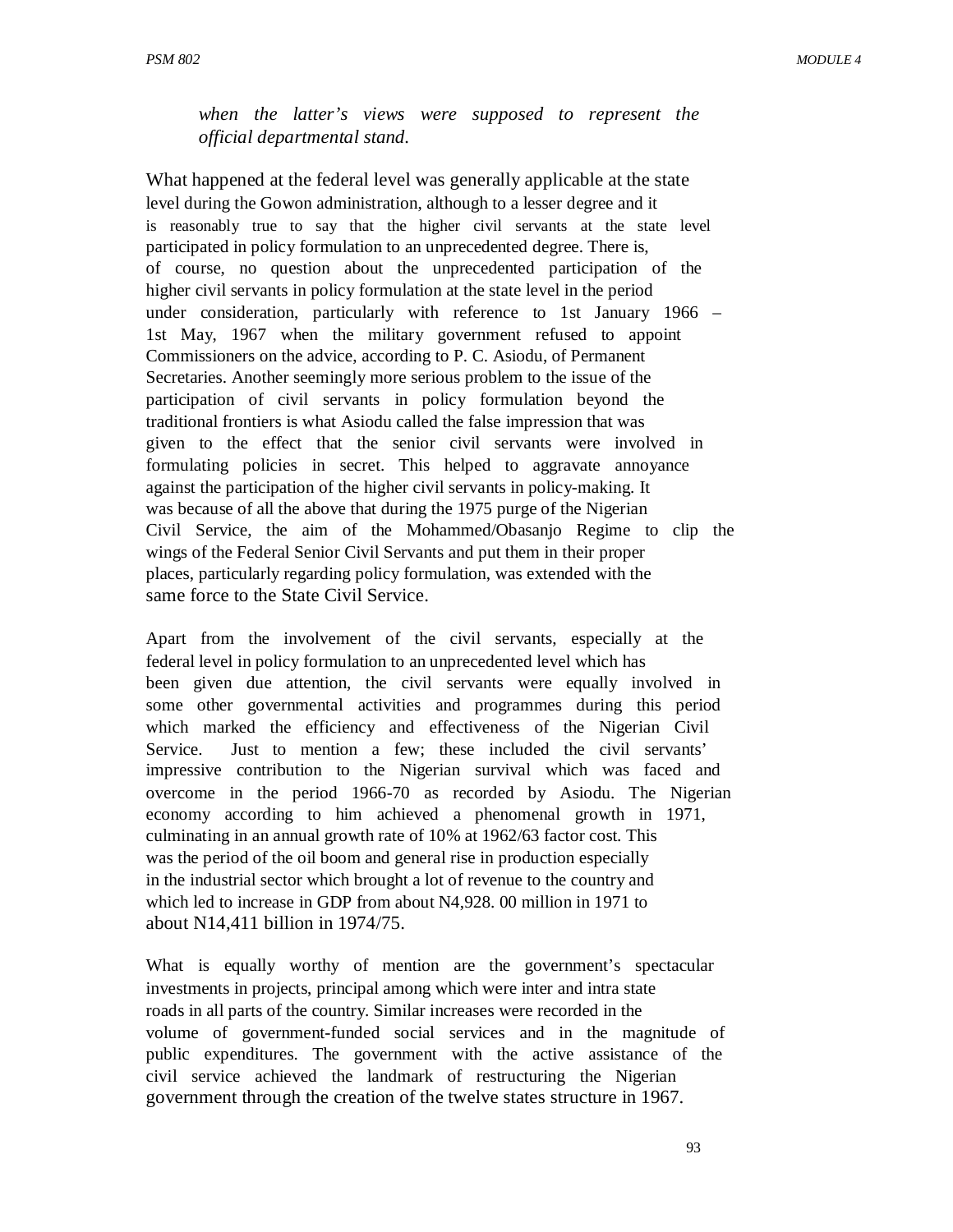Very worthy of mention also is the brief roll call of civil servants' achievements during this period was the call by the different state governments in the country to the citizenry to help the government to help the people, because the government could not alone provide all the needs of the people. The slogan was called self-help. Communities were encouraged to engage in different self -help projects.

Arising from the actual contributions of civil servants to governmental process during the period under review, one can safely sum up the strengths of the Nigerian civil services as follows:

- (i) That they ensured the continuity of the machinery of government
- (ii) That they had a clear commitment to national unity and to national greatness and prosperity
- (iii) That they had self-confidence and were proud of their role in the society.

However, the limitations and weaknesses can also be listed:

- (i) They were unable to proffer solutions to fundamental issues on which opinion was divided among politicians and within society at large
- (ii) Whenever they were left to determine government policy, they tended to attend first to their members' interests
- (iii) They were preoccupied with achieving, maintaining and asserting primary in policy formulation while paying inadequate attention to the strengthening of the civil service institution and to the execution of settled policies
- (iv) The persistence for the generalists-specialist conflict weakened the civil services and accounted partly for poor record of performance in policy formulation and execution
- (v) They failed to pay adequate attention to the improvement of the managerial and technical competence of their members.

There was an absence of a concept of civil or public service, a problem for which they (civil/public servants) were not solely responsible.

#### **Udoji Public Service Review Commission of 1974**

The Udoji Commission, officially called Public Service Review Commission, was set up on 13th September, 1972 following Adebo Commission Second Report of 1971.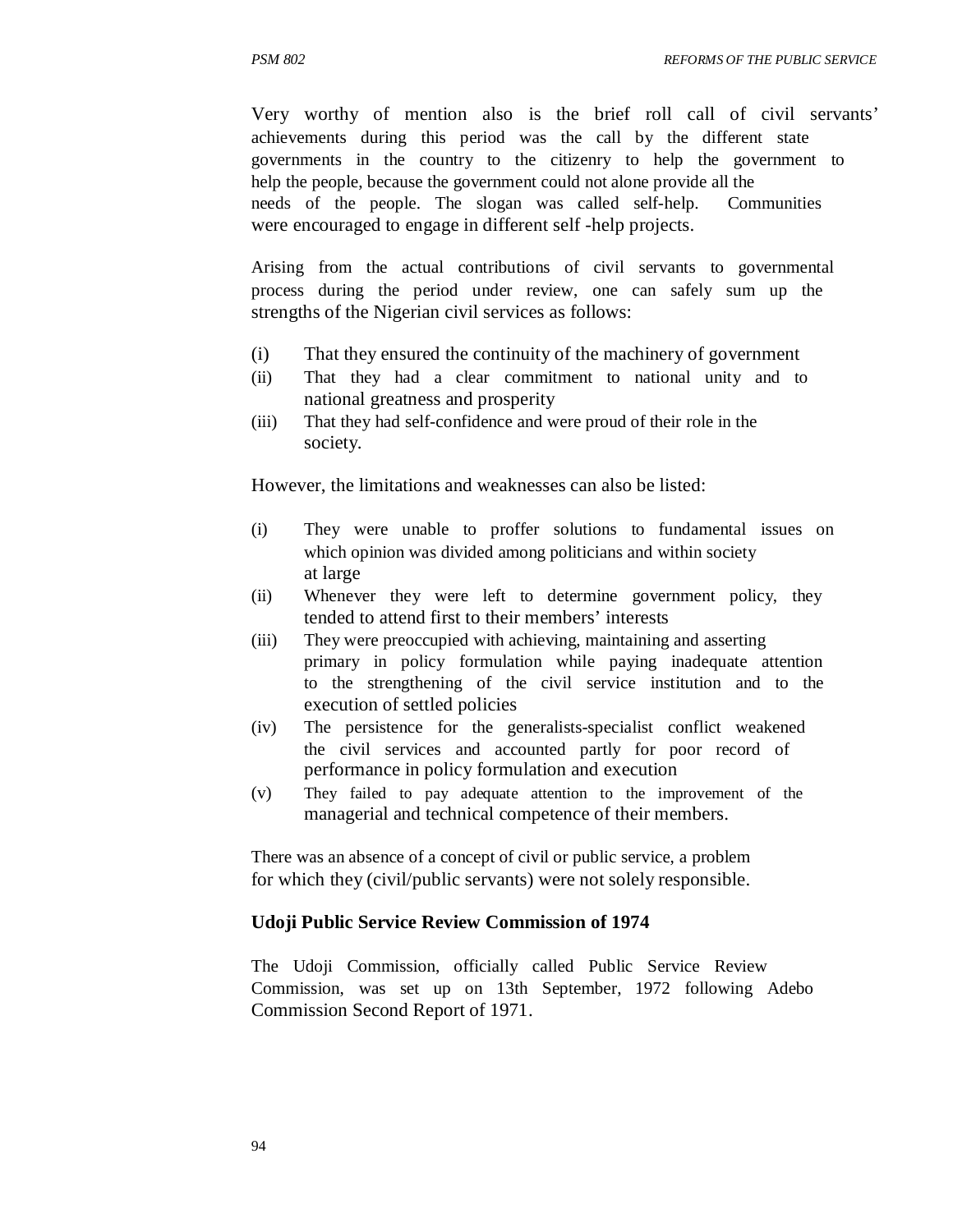It had the following Terms of Reference:

The Commission shall, having regard to the need to secure adequate development and optimum utilisation of manpower and to increase the efficiency and effectiveness of the public service in meeting the challenge of a development – oriented society:

- (a) examine the organisation, structure and management of the public services and recommend reform where suitable
- (b) investigate and evaluate the methods of recruitment and conditions of employment and the staff development programmes of the public services and recommend such changes as may be necessary
- (c) examine all legislations relating to persons as well as the various superannuation schemes in the public services and in the private sector and suggest such changes as may be appropriate with a view to facilitating mobility within the Public Services, and also between those services on the one hand and the private sector on the other, while at the same time providing for the retention in the public services of qualified and efficient personnel
- (d) undertake, with the aid of appropriate grading teams, the regrading of all posts in the public services, establish scales of salaries corresponding to such grades and as a result of job evaluation of posts, recommend salary scales to be applicable to each post in the services
- (e) enquire into and make recommendations on any other matters which in the opinion of the Commission, appear to be relevant to the foregoing and therefore ought, in the public interest, to be enquired into.

The terms of reference of the Commission conceptualised the "Public Services" to mean the Public Service of the Federation and the States, including local government service, teaching service, service in the universities, statutory corporations, state-owned companies, the Police and the Judiciary, with the only exception of the military. The Commission used "Public Service" virtually all through in its report. The Civil service was subsumed in the Public Service that was used by the Udoji Commission. The Commission submitted its report in September 1974 and government' views on the report were published in December, 1974 while General Yakubu Gowon Military Regime itself was overthrown in a palace coup of July 29, 1974 after which the Military Regime of Murtala/Obasanjo was installed.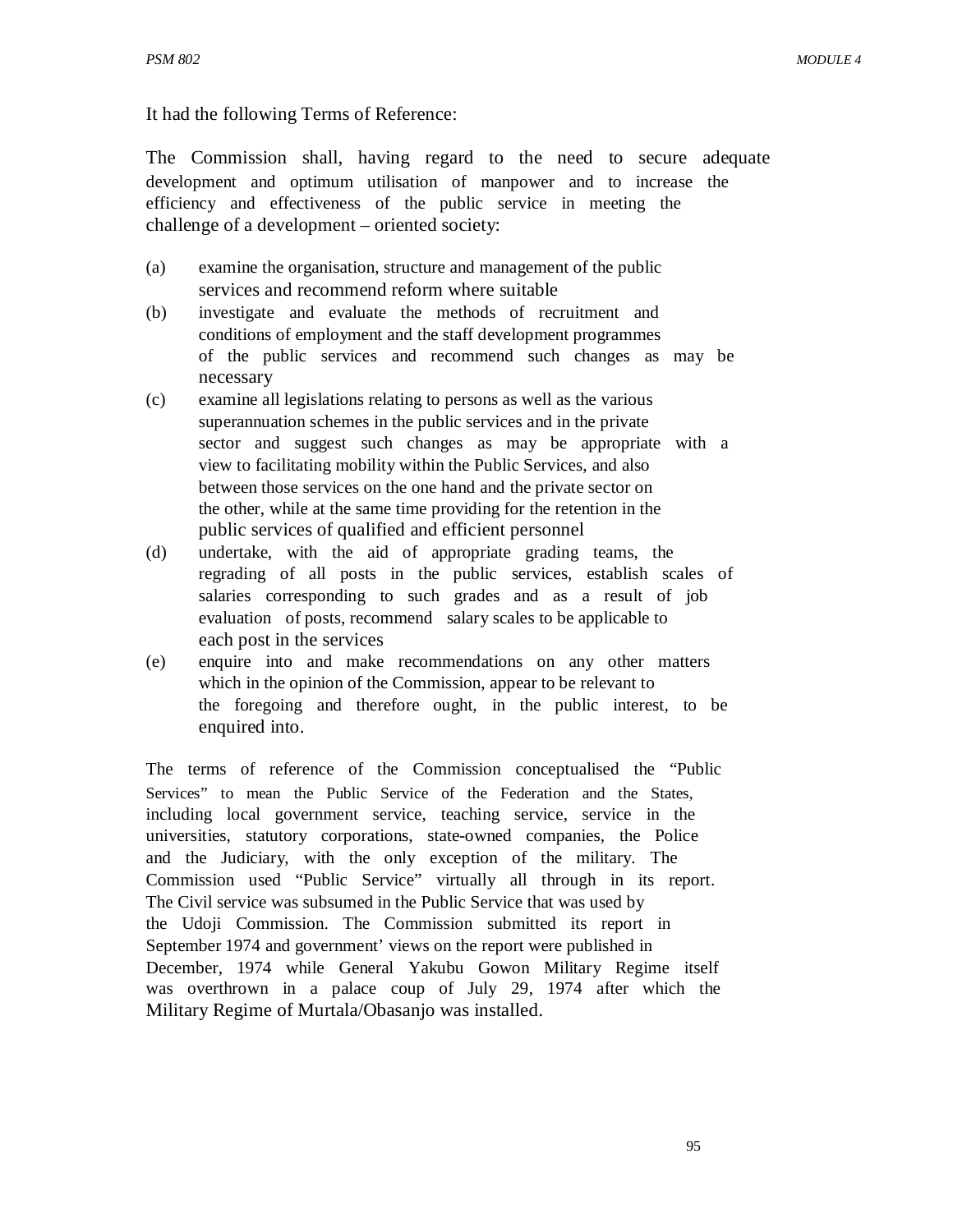### **Murtala/Obasanjo Reforms**

The Military Regime of Murtala/Obasanjo after the overthrowing of General Yakubu Gowon on 29th July, 1975 applied a dose of that inflicted an indelible mark on the Nigerian Public Service. The regime itself left Nigerian Public Servants to wonder whether they were in an enviable public service in which the Weberian ideal of tenure of office used to be one of the enduring characteristics of enticements for civil servants. Apart from the 1975 and 1984 major purges, there have been some other minor cleaning up of the civil services by the removal of what is usually described as undesirable staff – all actions of which "Dotun Philips has described as "arbitrary purges."

The 1975 purge which came in the wake of the demise of the Gowon Regime was meant to remove the so-called politically- infested civil servants (particularly the Permanent Secretaries) who participated in policy formulation by attending Executive Council (EXCO) meetings at federal and state levels during the Gowon Administration. The civil servants were also accused of being responsible for the decision by the Gowon Regime not to hand over power in 1975 as originally promised. Other reasons for the purge included inefficiency, ineffectiveness, and insensitivity that were leveled against the Nigerian civil service.

The devastating aspect of the 1975 purge was the removal of about 11,000 staff of the Nigerian Civil Service in one fell swoop, out of which about 411 were from the defunct Bendel State Civil Service. It is perhaps not usually realised that the 1984 purge was more devastating. Although the total figure of civil servants removed from service nationwide cannot be easily ascertained, but about 6,471 were removed from the Bendel State Civil Service alone. The total number of civil servants removed from the service nationwide can be better imagined. Some of the people removed were retired; others had their appointments terminated while others were dismissed. Some of the people were removed with immediate effect. Some heard their names on television or radio. There were others who learnt of their removal from service when they came to work. The due process of query in which formal charges are made, opportunity for defence offered, the reply analysed, disciplinary committee trial as spelt out in the Civil Service rules were not followed. In addition to the above carefree and brazen acts of government, the 1984 purge contained in this matter was not subject to redress. This was stated in section 3(2) of Decree 17 of 1984 which empowered the purge. It read as follows: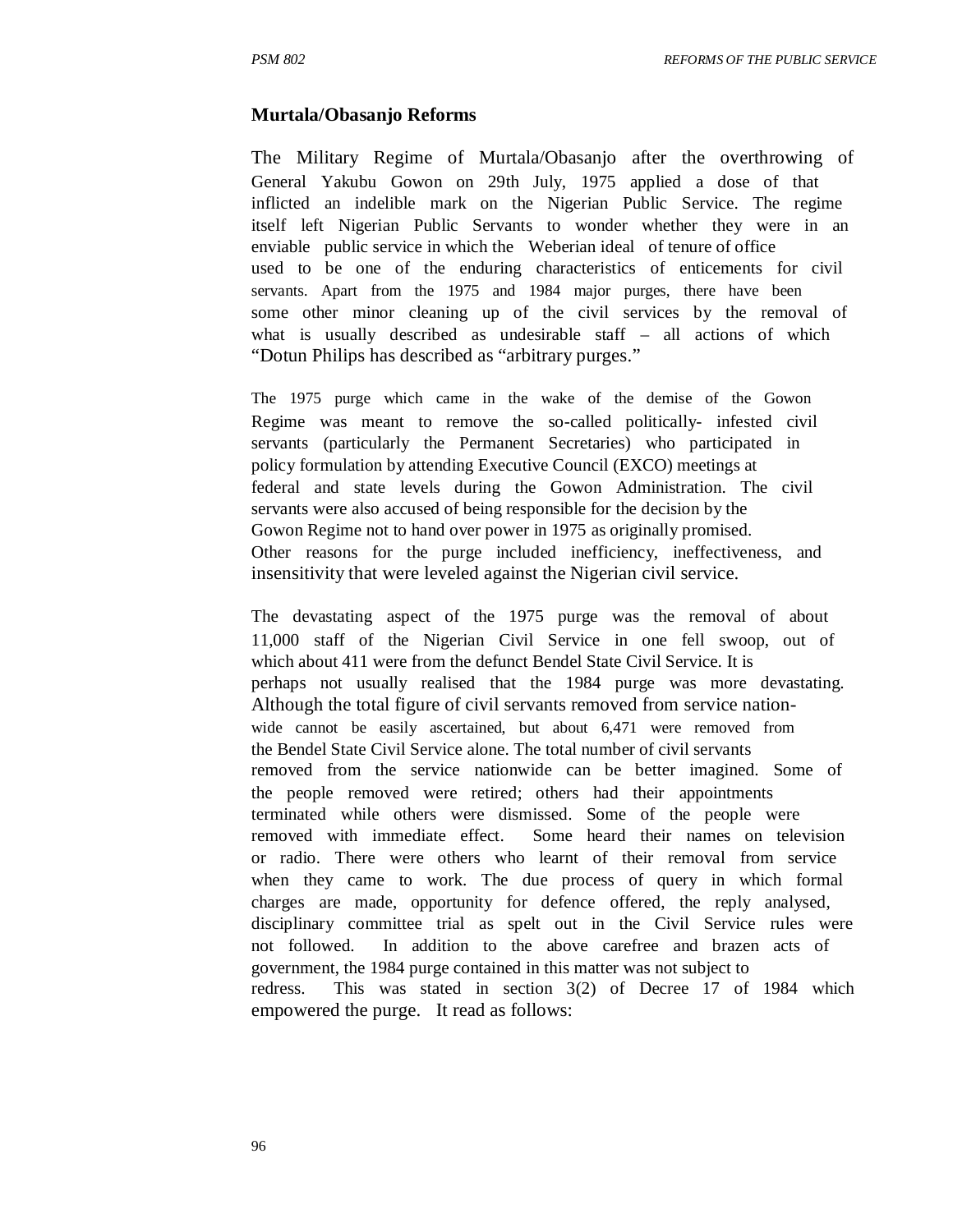*No civil proceedings shall lie or be instituted in any court for or on account of or in respect of any act, matter or thing done or purported to be done by any person under this Decree and if any such proceedings have been or are instituted before, on or after the making of this decree the proceeding shall abide, be discharged and made void.* 

All this meant that the law of natural justice was thrown overboard and the Weberian principle of the security of tenure for bureaucrats was brazenly questioned and flouted. It was not that the purges which questioned the Weberian principle of security of tenure were really a "strange phenomenon" or "that before 1975 the Weberian concepts had been fully applicable to the Nigerian Public Service or that the Weberian ideals (were) questioned for the first time in the Nigerian Public Administration since colonial days by the 1975 purge. The situation really is that some of the Weberian codes had been questioned or violated right from colonial days of the Nigerian Civil Service. For instance, the merit principle in appointment which was not operated with respect to Nigerians *vis-à-vis* the Europeans until the Nigerianisation policy. It was a violation of the Weberian principle of meritocracy in appointment of bureaucrats per se.

#### **Expected Impact of the Purges**

The 1975 purges, it was envisaged, would result in a more effective, efficient, neutral service, responsible, dedicated and polite, indeed, the service was purged of the characteristics which it had acquired during the Gowon Regime and it put back the civil servants in their proper place. In this regard, it was announced that Permanent Secretaries would no longer attend Exco Meetings. It was, however, a wrong announcement because they had attended Exco Meetings before Gowon took over power in order to supply information to the members to facilitate decision-making. The announcement did not, in fact, stop the Permanent Secretaries from attending Exco meeting; it only restricted them to being in attendance by which it meant that they did not participate in deliberations but only supplied information as and when required. The purges were also expected to act as deterrent to the new entrants into the service. The 1984 purge was aimed, in addition, at reducing the number of public servants to a manageable number so as to reduce the expenditure on the civil servants.

### **Aftermath of the Purges**

The aftermath of the purges have been described as counter-productive in the sense that instead of the government's intention of increasing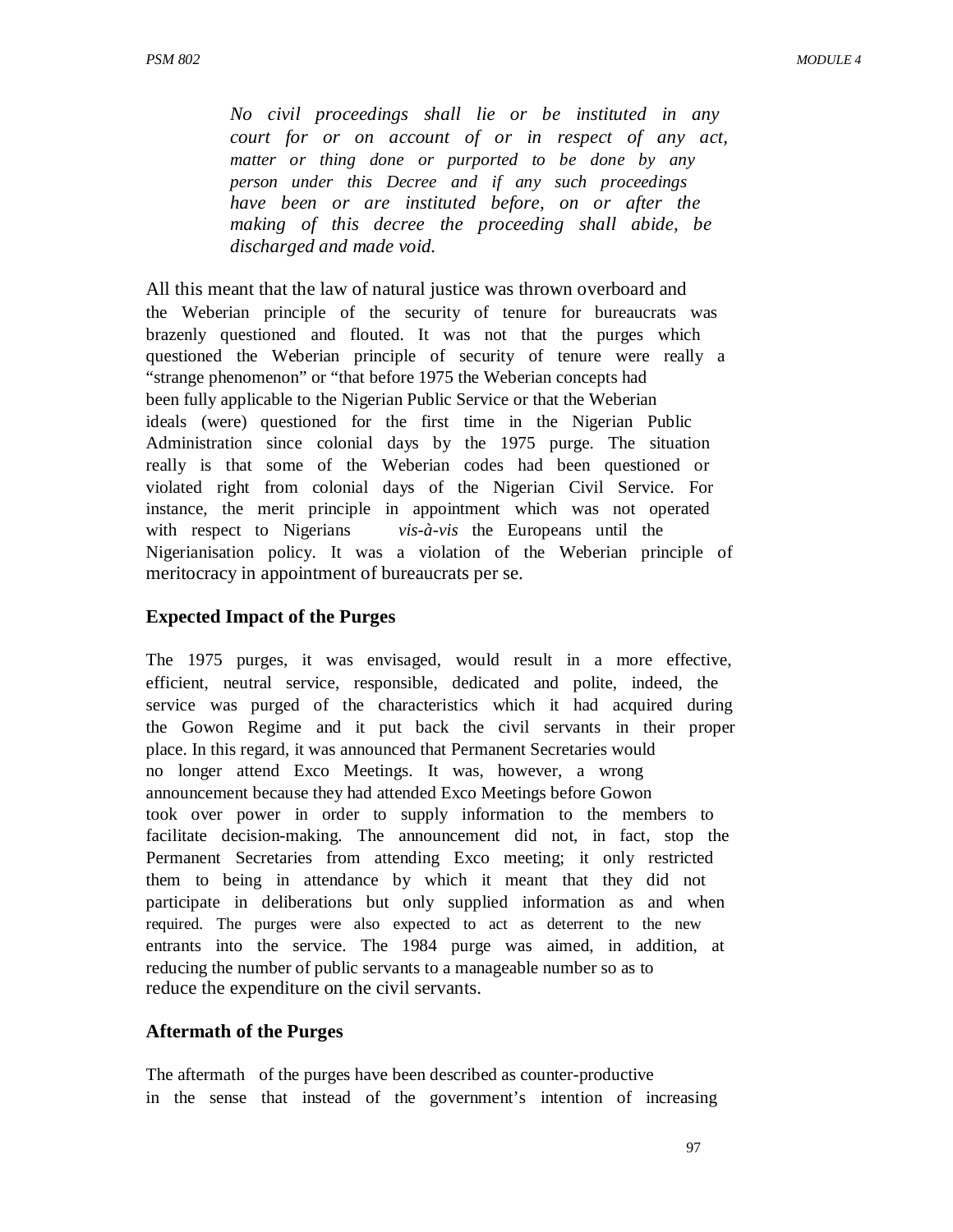efficiency and effectiveness in the civil service, those who were removed or left in the process and the new entrants were all demoralised. The purge affected the serving officers' initiative, their innovative abilities, their loyalty and dedication to duties generally. There is, therefore, great insecurity in the minds of civil servants. The purges led to the exit of some of the most experienced civil servants from the service. The purges also resulted in the removal of some very dedicated civil servants both old and young through victimisation. Herein lay succession problem as was the case with the Nigerianisation of the Nigerian Civil Service in 1954. When there is a vacuum, the service makes do with the available manpower who may not be generally well suited staff to fill the vacancies. They are less experienced but to fill the vacuum the left-over staff are given accelerated movement in the form of acting appointments. In spite of this, the service cannot be the same again for a very long time after. Succession problem also led to internal conflict on the part of the staff who struggled to fill the vacuum to the disadvantage of the service.

### **Buhari/Idiagbon Reforms**

Before the overthrow of the Shagari Administration by the Buhari/Idiagbon Administration, it was generally believed that civil servants were involved in varying degrees of economic and political crimes. On ascension to power by this regime, attention was turned to the civil service as an institution that needed to be reformed. The strategy that quickly came to this administration according to Amdi was that:

> *The civil service was larger than what the economy can cope with or maintain. Apart from the problem of number, old age, fraud, indiscipline, ill-health, divided loyalty and declining productivity, there were other criteria considered.*

The above statement served as an adequate notice to remind the service that the axe of retrenchment used by the Murtala/Obasanjo Regime nine years ago to send thousands of civil servants on forced retirements and unjust dismissals was once again around. Consequently, the thought of uncertainty and insecurity started perturbing the service. It is ironical and inconceivable to talk of enhanced productivity, effectiveness and efficiency in the service under such a tense atmosphere when many were not sure of their continued service. How does one then mobilise the service to be as result-oriented as expected in view of the then atmosphere?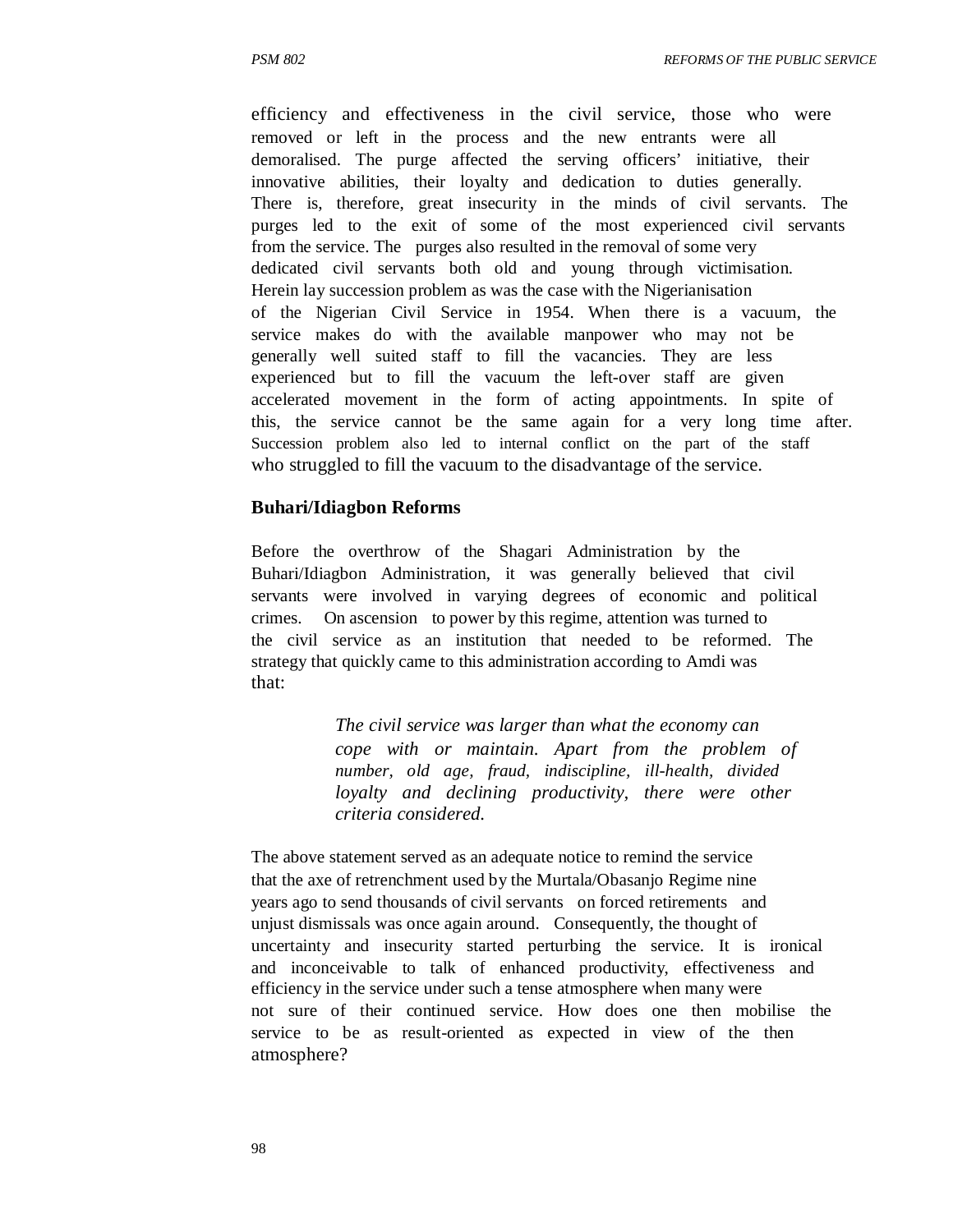The civil service at this period was characterised by what Amdi describes as follows:

> *Indeed the civil servants between 1983 and 1985 were completely trapped as the momentum to initiate and manage ideas reached its lowest level. People felt unsafe in the suspect that the invisible hands will descent and retire them. If the relationship was based on spite, fear, suspicion and unpredictability of the next course of action, how does the military expect the service to perform?*

To further increase the ruthlessness of this administration towards the service, Decree No. 17 – Public Officers (Special Provisions) Decree 1984 was promulgated to allow the removal of civil servants without the usual administrative proceedings involved in their removal. Section 3 of the draconian decree categorically states that:

> *No civil proceedings shall lie or be instituted in any court for or on account of or in respect of any act, matter or thing done or purported to be done by any person under this Decree, and if any such proceedings have been or are instituted before an or after the making of this decree, the proceedings shall abate, be discharged and made void.*

The Decree as stated above simply means that once the civil servant is dismissed or retrenched under the said decree, he or she had no recourse but to accept the fact that his or her fate had come since the decree gives no room for any appeal to be instituted within the constitutionally provided mechanism in the civil service or in any court of law of the land. It is worth mentioning here that the Babangida's Administration did not abrogate the draconian decree, meaning therefore that his administration supports the provisions of the decree. This, of course appears contrary to the human rights claims and posture of the administration.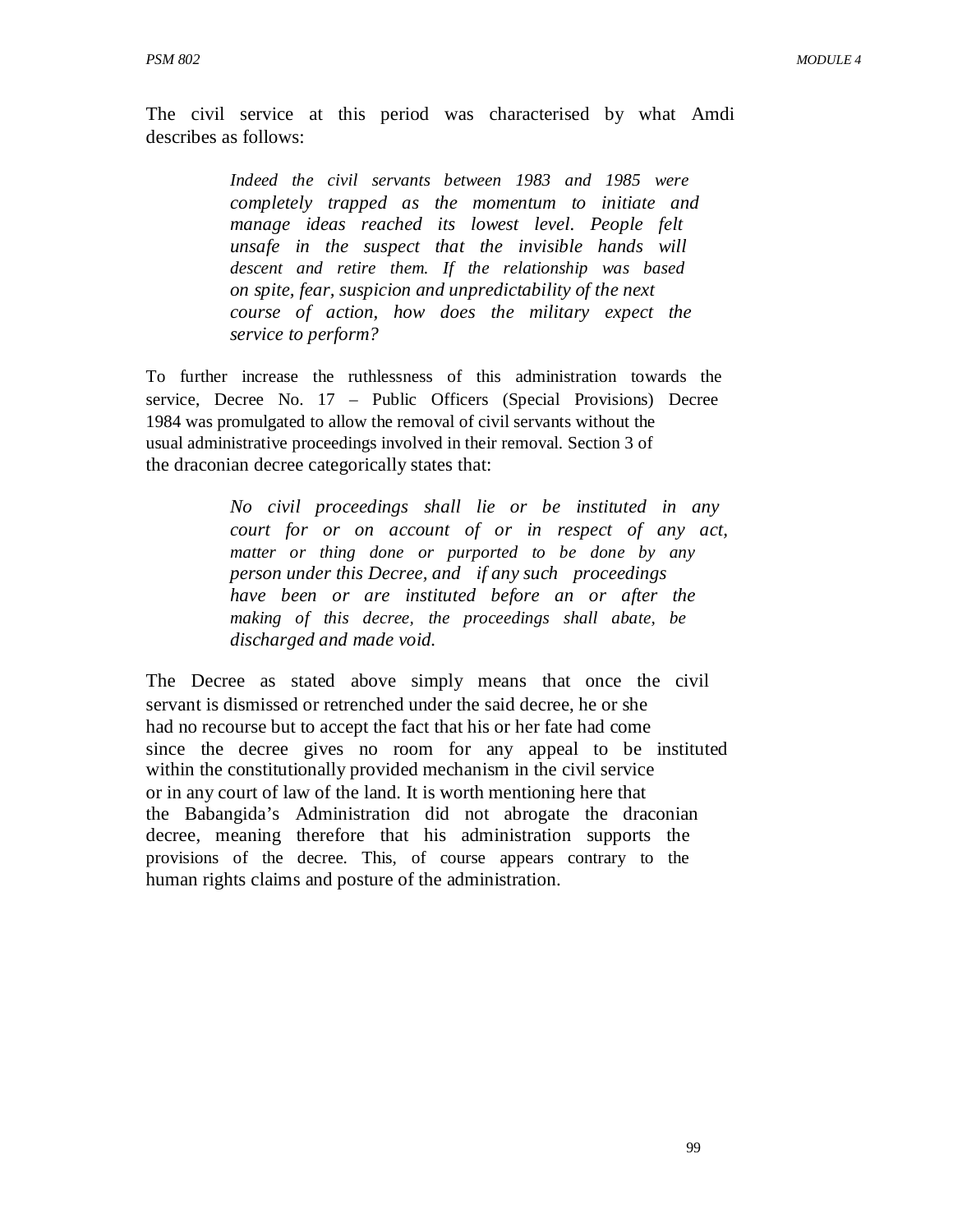| <b>State</b>                  | <b>Number of Workers</b> |
|-------------------------------|--------------------------|
|                               | <b>Retrenched</b>        |
| <b>Federal Establishments</b> | 27,247                   |
| Anambra                       | 1,642                    |
| Bauchi                        | 433                      |
| Bendel                        | 8,891                    |
| Benue                         | 6,553                    |
| Borno                         | 2,770                    |
| <b>Cross River</b>            | 503                      |
| Gongola                       | 10,000                   |
| Imo                           | 7,143                    |
| $\overline{\text{K}}$ ano     | N.A.                     |
| Kaduna                        | 4,847                    |
| Kwara                         | 6,003                    |
| Niger                         | 2,598                    |
| Ogun                          | 3,433                    |
| Ondo                          | 3,215                    |
| Oyo                           | 10,000                   |
| Plateau                       | N.A.                     |
| Rivers                        | 140                      |
| Sokoto                        | 10,000                   |
| Abuja                         | 275                      |
| Nigerian Union of Local       | 61,000                   |
| Govt. Workers                 |                          |
| <b>Total</b>                  | 166,701                  |

### **Number of Retrenched Workers by December 31st 1984 in Nigeria during Buhari/Idiagbon Regime**

Source: I.E.S. Amdi: "The Nigerian Civil Service Under the Military Administration, 1987, p.19

A look at the retrenchment figures above during the Buhari/Idiagbon regime is terrifying for one not to doubt that such an exercise could be demoralizing and completely counterproductive. It should be noted that the statistics for the states of Kano and Plateau were not available from the above source.

### **Babangida Reforms**

The emergence to power of Babangida's Regime and in its apparent belief in the principles of fundamental human rights was clearly interpreted that the administration was not through questionable, probably in support of its immediate predecessor's irrational and reckless policies, including the unnecessary purging of civil servants.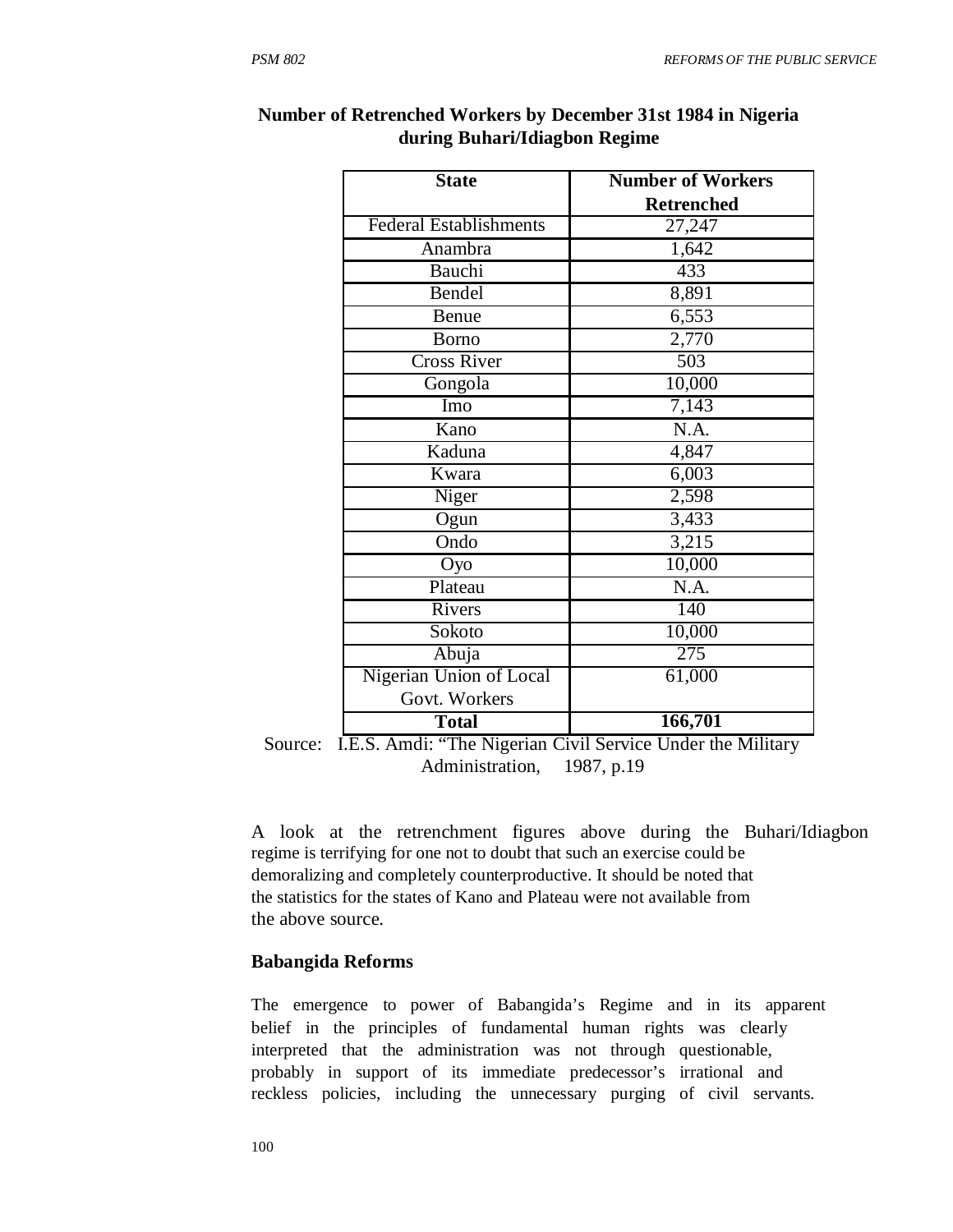The position of this administration was further made clearer when Babangida himself stated that:

> *Under the previous administration (Buhari's) there was accusation of systematic intimation and derogation. The initial objectives were betrayed and fundamental changes do not appear on the horizon because of the present state of uncertainty, suppression and stagnation. Buhari was too rigid and uncompromising in his attitude to issues of national significance. Efforts to make him understand that a diverse polity like Nigeria requires recognition and appreciation in both cultural and individual perception only served to aggravate attitudes.*

Based on this maiden statement of Babangida's Regime, many people were convinced including those in the civil service that the administration will no doubt adhere to the fundamental principles of human rights including, of course, putting an end to the irrational exercises of purging the civil service.

The 1988 Civil Service Reforms of 1988 which is the product of Babangida Regime therefore provided, among other things, for the following:

- (i) Fusion of administrative and political leadership by making the Minister both the Chief Executive and Accounting Officer of the Ministry
- (ii) Abolition of the post of Permanent Secretary and replacing it with the political post of Director-General who is to be a Deputy to the Minister and also to serve and retire with the government that appoints him or her
- (iii) Autonomy from centralised control and checks by making each Ministry responsible for the appointment, discipline and promotion of its staff under general and uniform guidelines to be provided by the Civil Service Commission
- (iv) Professionalisation of the service in the sense that every officer whether specialist or generalist was to make his career entirely in one ministry or Department of his choice
- (v) Categorising the service into two cadres namely the officer cadre and the Assistant Cadre.

The details of the reforms were later espoused in a Decree titled Civil Service (Re-organisation) Decree No. 43 of 1988. The reforms were made applicable to both the Federal and State Civil Services. The Decree made elaborate and strong provisions which were in accord with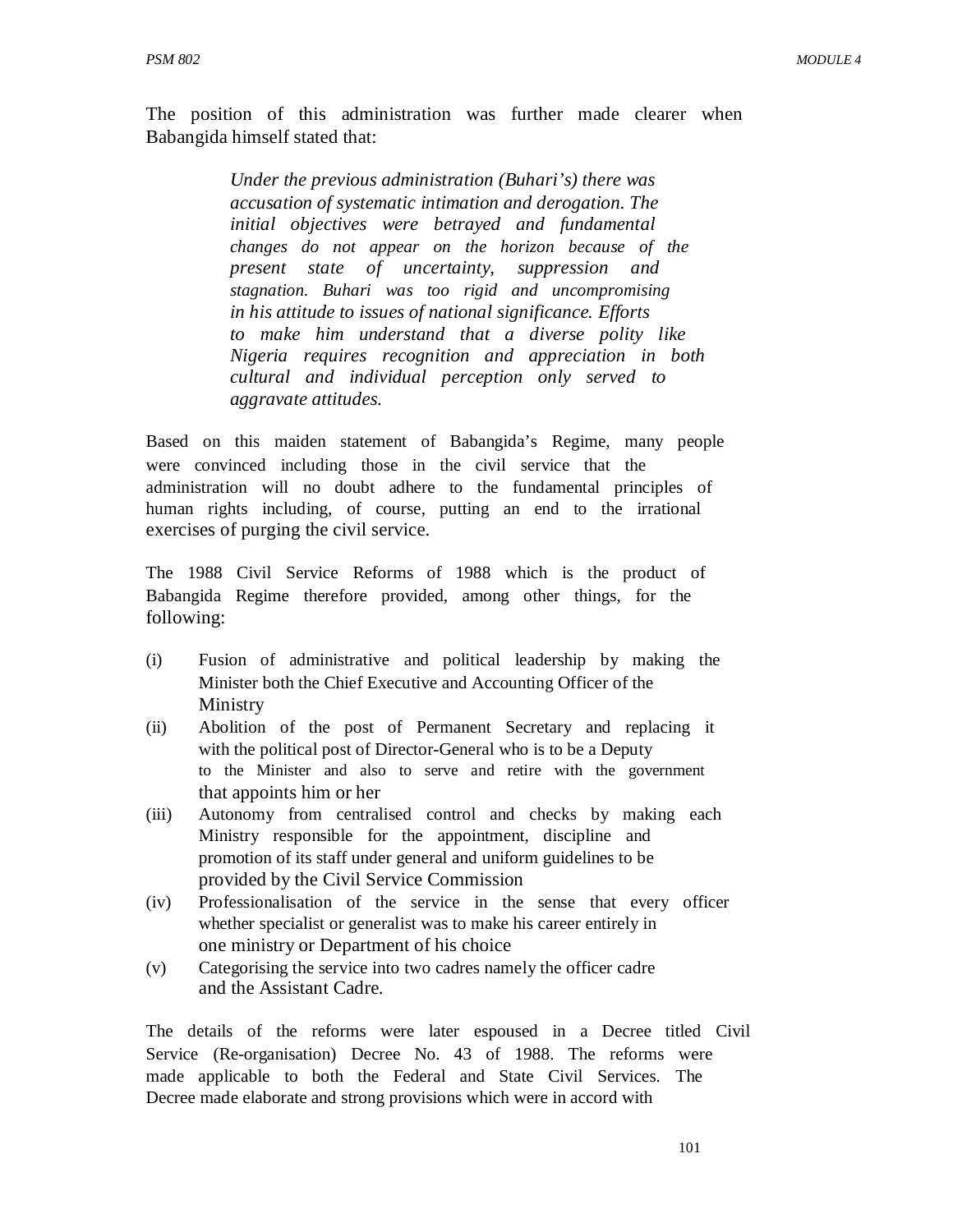the Executive Presidential System of government and the need to put in place a strong, virile, responsible, responsive, dispassionate, professional and accountable civil service that would be able to cope with the test of time and meet the objectives and aspirations of government, promptly and with costs consistent with performance.

Some of the provisions of the 1988 Civil Service Reforms were:

- (a) The Minister as Chief Executive and Accounting Officer
- (b) Introduction of the nomenclature of Director-General in place of Permanent Secretary
- (c) Professionalization of the civil servants through:
	- i. Departmentalization, and
	- ii. Continual training
- (d) Restructuring of the civil service
- (e) Targets and performance evaluation scheme
- (f) Institutional arrangements for personnel management
- (g) Financial checks and balances
- (h) The Civil Services Commission
- (i) The merging of the Ministry of Finance and National Planning and renaming them as the Ministry of Finance and Economic Planning i.e. one Ministry
- (j) The transfer of the Budget Department in the Ministry of Finance to the Presidency
- (k) Arrangements for the implementation of the 1988 Civil Service Reforms.

The brief examinations of some of them are as follows:

### **(a) The Minister as Chief Executive and Accounting Officer**

The reforms made the Minister/Commissioner the Chief Executive and Accounting Officer of the Ministry rather than the Permanent Secretary. The Minister was given the general and overall responsibility for the effective and efficient formulation and execution of government policies and programmes and to make regulations for personnel administration in the ministry within the guidelines provided by the Civil Service Commission.

The criticism against the position of the Minister was that he was saddled with too much responsibility just as the Permanent Secretary was. He could not have done better than the Permanent Secretary, more so as he combines his numerous administrative functions with his political responsibilities.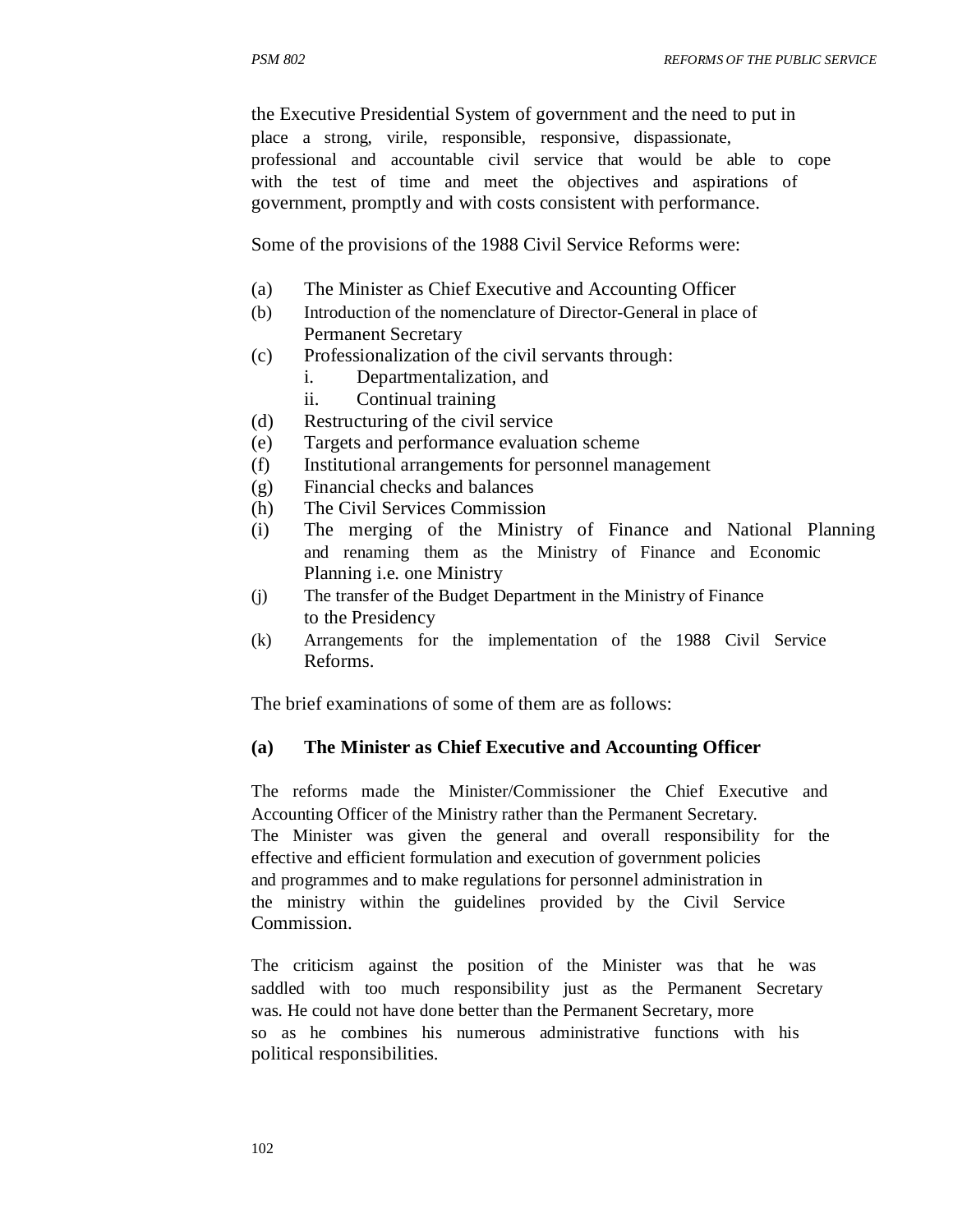### **(b) Director-General**

The Director-General replaced the Permanent Secretary in name as the second in command in the Ministry and Deputy Minister. He stepped into the office of the Minister when the latter was absent. The Udoji Commission had recommended that the nomenclature of Permanent Secretary be changed to Director-General, while the Dotun Philips' Study Team recommended that it should be called Secretary-General but the Government rejected both recommendations. The Director-General was expected to retire with the government that appointed him except the in-coming administration decided to re-appoint him. If any serving civil servant rejected his appointment as Director-General he would have to report to the Civil Service Commission for re-deployment.

The position of the Director-General was like that of the Senior Management Group (SMG) in the civil service of United States of America. It was both political and economic and meant to gear top people in government to action. As a member of the Senior Management Group, you are hired because of your potentials and fired if your performance is discovered wanting. In the Nigerian Civil Service, the position of Director-General was created presumably because of the widely accepted problems that the Permanent Secretary used to create for the minister because while the former was a career civil servant, the latter was a politician. The latter accused the former often that he used to frustrate his efforts because he did not reason the same way with him. Some knowledgeable ex-civil servants like Udoji had, in fact, criticised security of tenure for civil servants generally after grade level 14.

### **(c) Professionalisation of the Civil Service**

Professionalisation of the civil servants is in accord and consistent with the Weberian principle of technical competence of bureaucrats through expert and thorough training. There were two attributes of professionalisation. First, was that every officer would make his career in the Ministry of his choice and he would be made to concentrate on particular job uninterruptedly, so that, by so doing, he would acquire the necessary expertise and experience. The Koshoni Task Force recommended and government accepted that administrative/pool officers should specialize in a particular area like personnel, planning and research, etc., and that they could be posted from the same area in one ministry to the same area in another ministry.

The second attribute of professionalisation was training of civil servants through in-service training, study leave with or without pay, in-house, part-time, evening, day release and weekend programmes. These were pursued by the civil service.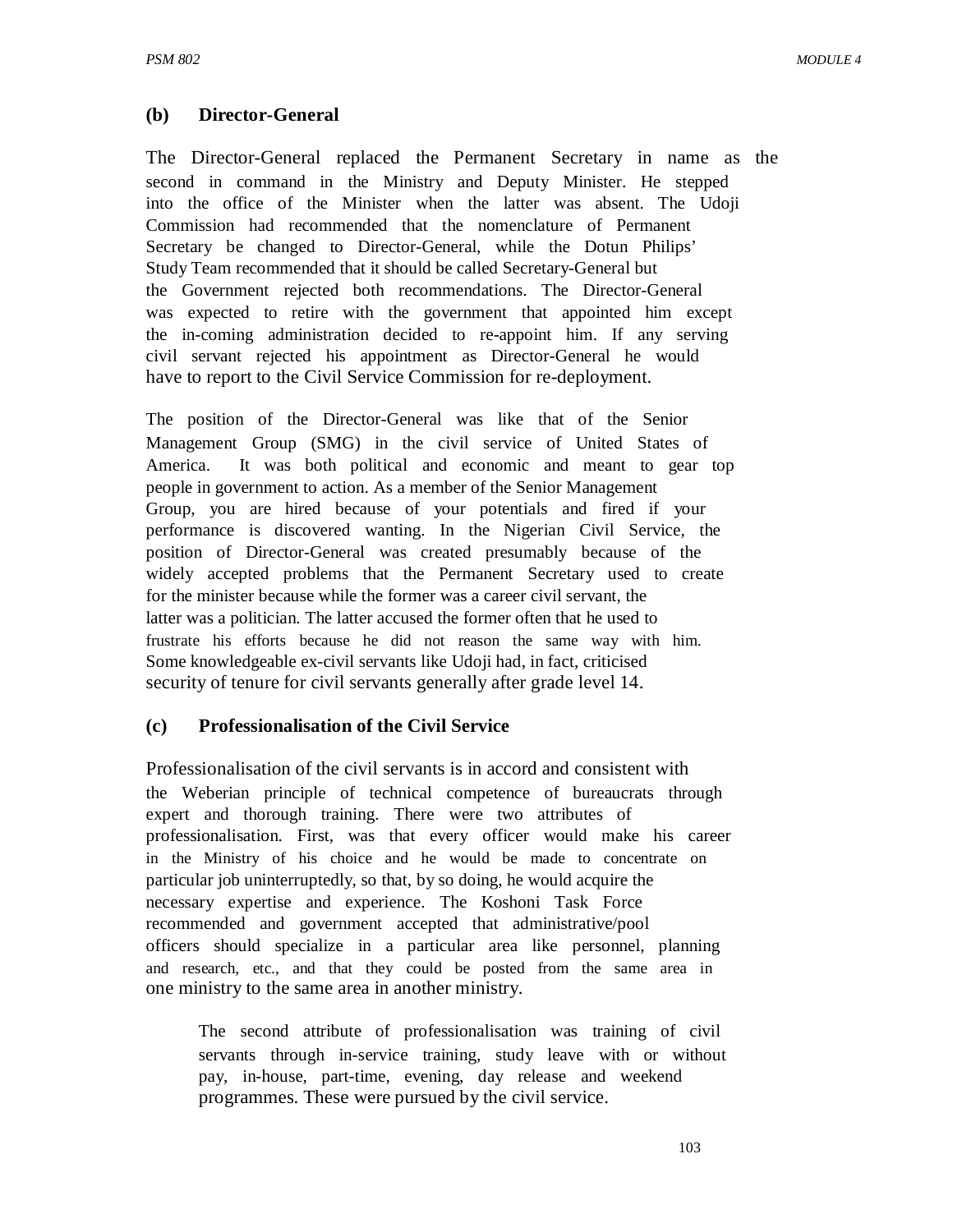### **(d) Restructuring of the Civil Service**

Each Ministry was restructured into the following three common/service departments:

- Personnel Management
- Finance and Supplies
- Planning, Research and Statistics.

In addition, each ministry was to have not less than five "operations" departments, which would mean a maximum of eight departments'. Unlike in the old dispensation in which policy formulation was the specific prerogative of the administrative class, following the 1988 Civil Service reforms, the operating departments could initiate, develop and, of course, execute policies.

The nomenclature of the majority of civil servants were changed. Formerly these were, for example, Permanent Secretary, Deputy Permanent Secretary, secretary for, Principal Secretary, Deputy Secretary, Under Secretary, Principal Assistant Secretary, Director or Controller of Works Services, Deputy Director of Works, etc., depending on whether the officer was an administrator or a professional. The new nomenclatures of the ministry following the 1988 Civil Service reforms were Minister, Director-General, Directors for Heads of Departments, Deputy Directors for Divisions, Assistant Directors for Branches and Chief Officers for Sections which were the lowest units in the new dispensation. Only a few officials like Storekeepers, Drivers, etc. were allowed to retain their existing status titles. The streamlining of the nomenclatures was aimed at full integration of all civil servants the efforts started as far back as 1954 when Ministers were given fill autonomy over their Ministries and the departments under them in what was properly called integration of departments with Ministries.

### **(e) Annual Performance Evaluation Report**

Like the Udoji Commission Report, the 1988 Civil Service Reforms tried to place emphasis on concrete and measurable performance even in routine matters. The reforms stated that after due consultations with the Director-General and Directors, the Minister would set targets to be achieved by civil servants in his ministry. The annual report made on any officer must also be accessible to him.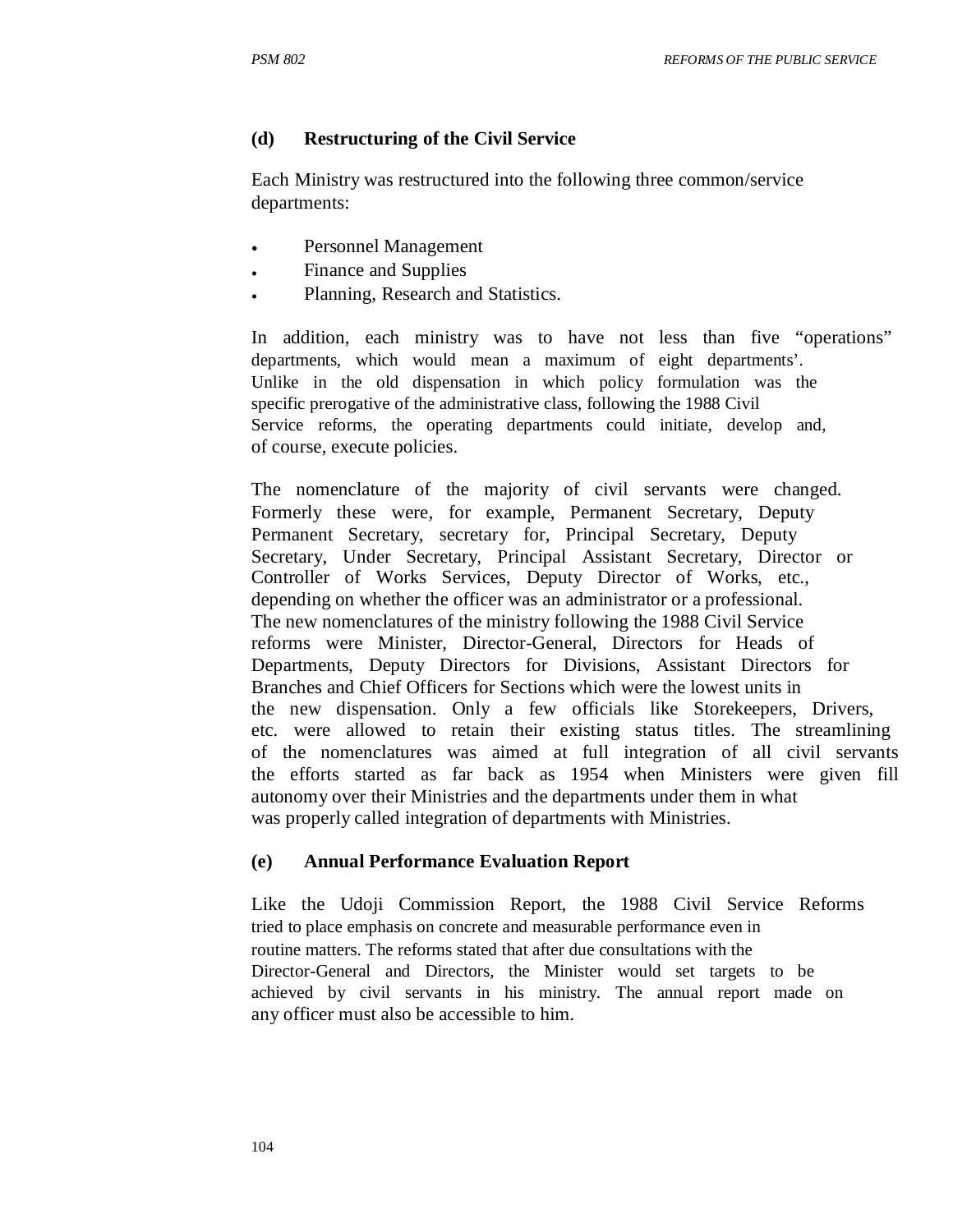### **(f) Institutional Arrangements for Personnel Management**

The 1988 Civil Service Reforms provided that each Ministry should have a Personnel Management Board with two Committees – one for senior staff and the other for junior staff. It is interesting to note that the reforms specifically provided that very senior officers should serve on the boards and committees. This is in line with the Weberian code of appointments being done by higher officers in the bureaucratic hierarchy.

The boards and committees were expected to consider promotions every six months in order to motivate staff. The civil service reforms provided that each ministry should recruit, promote and discipline its staff, executing these functions within the general guidelines provided by the Civil Service Commission, except that grade levels 07 – 10 officers were to be handled by the Commission, presumably because it is within that bracket that graduates are recruited into the civil service, and they form the bulk of officers recruited into the service and the threshold of management while the Civil Service Commission actually took charge of recruitment of this category of staff, their discipline was the responsibility of the individual ministries, at least in the first instance, before the CSC could be brought in.

With regards to promotions, as an example, the reforms provided the minimum number of years that civil servants should spend in post before being due for consideration for promotion. They were as follows:

| <b>Grade Level</b> | <b>Minimum No. of Years in Post</b> |
|--------------------|-------------------------------------|
| $01-06$            | 2 years                             |
| $07-14$            | 3 years                             |
| $15 - 17$          | 4 years                             |

In addition to the above, there were some other conditions like promotion examinations and interviews that certain grade levels of staff were expected to fulfill. One major snag against the institutional arrangement for personnel management was the element of federal character i.e. representation of the diverse peoples of the state, except in the case of the junior staff committee of the federal civil service at the state level. There is no doubt that that element and the association of performance at interviews, training, good conduct, etc., with merit could hinder the Weberian principle of meritocracy of personnel management. Also, in spite of the superintending role of the Civil Service Commission, the decentralisation of personnel functions in the civil service to the ministries was bound to affect methods, procedures and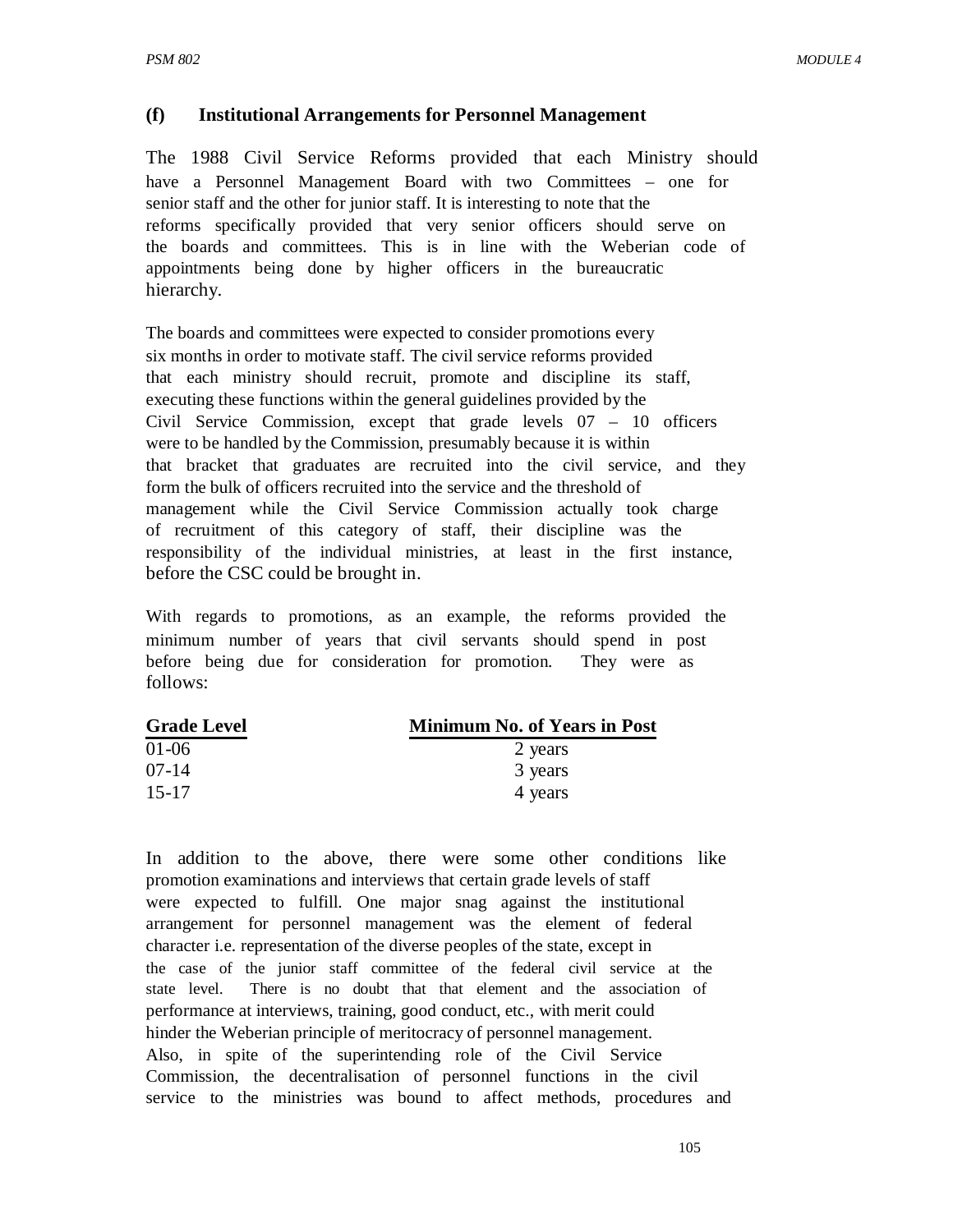standards in such areas as, for example, promotions and discipline in the different ministries.

### **(g) The Civil Service Commission (CSC)**

The arrangements for personnel management as discussed above affected the functions of the Civil Service Commission. The functions of the CSC were thus reduced and modified, such that provision of guidelines for personnel management in the ministries, monitoring compliance with the guidelines, records keeping, recruitment and promotions of only grade levels 07-10 officers and serving as appellate body for aggrieved civil servants became the main functions of the CSC.

### **(h) Financial Checks and Balances**

There were five major financial arrangements or checks and balances in the 1988 Civil Service Reforms which were expected to ensure financial discipline and accountability of the ministry. These were: first that the Minister would be called to account for his stewardship, especially financially, even after he would have left the office. Second, the Director of Finance and Supplies Department was charged with the responsibility of ensuring proper records of revenue, expenditures and the stores of the Ministry under the overall responsibility of the minister as the Accounting Officer. Thirdly, each ministry was required to set up an Internal Audit Unit which would be responsible to both the Minister and the Auditor-General. The unit was expected to engage in preauditing exercise and to issue monthly reports. There was also an Audit Alarm Committee comprising of the Auditor-General and a representative of the President or Governor as member, to investigate cases of audit queries which were overruled by the Minister. Fourth, the Auditor-General has the power to surcharge any official, except the Minister, who failed to respond to audit query for any financial irregularity. In the case of the Minister, the Auditor-General was to report to the President/Governor if he failed to respond to any audit query. Fifth, the Chief Executive (Minister) was to give yearly report to the Public Accounts Committee (PAC).

Some weaknesses in the above arrangements were the fact that the Internal Auditor could not have been effective with his lowly status which was below that of a Director of a Department. Second, the Director of Finance and Supplies could not have been very effective especially in a matter relating to the Minister of his person. If he was so insistent on probity, the Minister could post him from the schedule against the provision of the reforms as was the case with some officers in some Federal Ministries/Departments. The Director so posted or deployed was not in a position to resist the posting.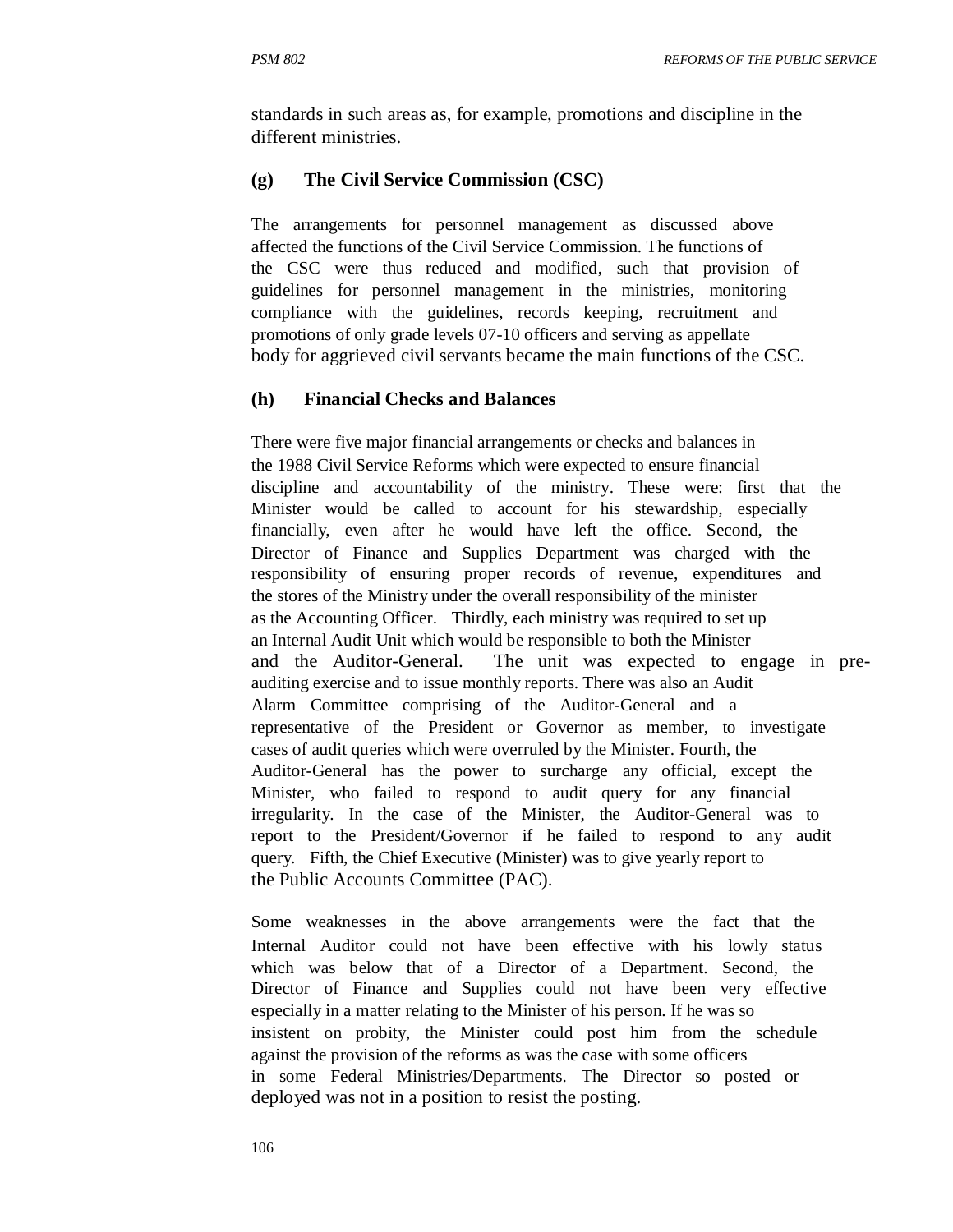In spite of the weaknesses, the financial checks and balances had the right motives. In the final analysis, we need good men and women to make them work and this depends on the calibre of personnel recruiting into the civil service.

### **(i) Arrangement for the Implementation of the Reforms**

There were three bodies charged with the implementation of the 1988 Civil Service Reforms. These were the Civil Service Commission (CSC) with the Management Services Division as one body, the Operations, Organisation and Management Research Branch or Planning, Research and Statistics Departments in each ministry where the former did not exist as the second body and thirdly, the implementation Task Force. The CSC was the first body to be charged with the responsibility for the implementation of the reforms as enunciated in Decree No. 43 of 1988. In February, 1988, the Implementation Task Force headed by Vice Admiral Koshoni was established by government with about six terms of reference, which included providing guidelines and/or monitoring of the implementation of the reforms. It was the Koshoni Task Force that directed that the Management Services Division should be restructured and transferred to the CSC to assist the latter in the implementation exercise. The Operation, Organisation and Management Research body was later charged with the responsibility of ensuring the implementation of the reforms in the Ministry.

In this structure, we had one ad-hoc body (the Task Force), which satisfied the argument for an ad-hoc body for the implementation of Civil Service Reforms. The other two bodies, i.e. the CSC and the Operations, Organisation and Research Branch could not be said to be standing bodies in the real sense of it. They had their primary functions and sooner or later they would have been done with implementation assignment and lie ad-hoc bodies, the issue of implementation of the reforms would cease to exist.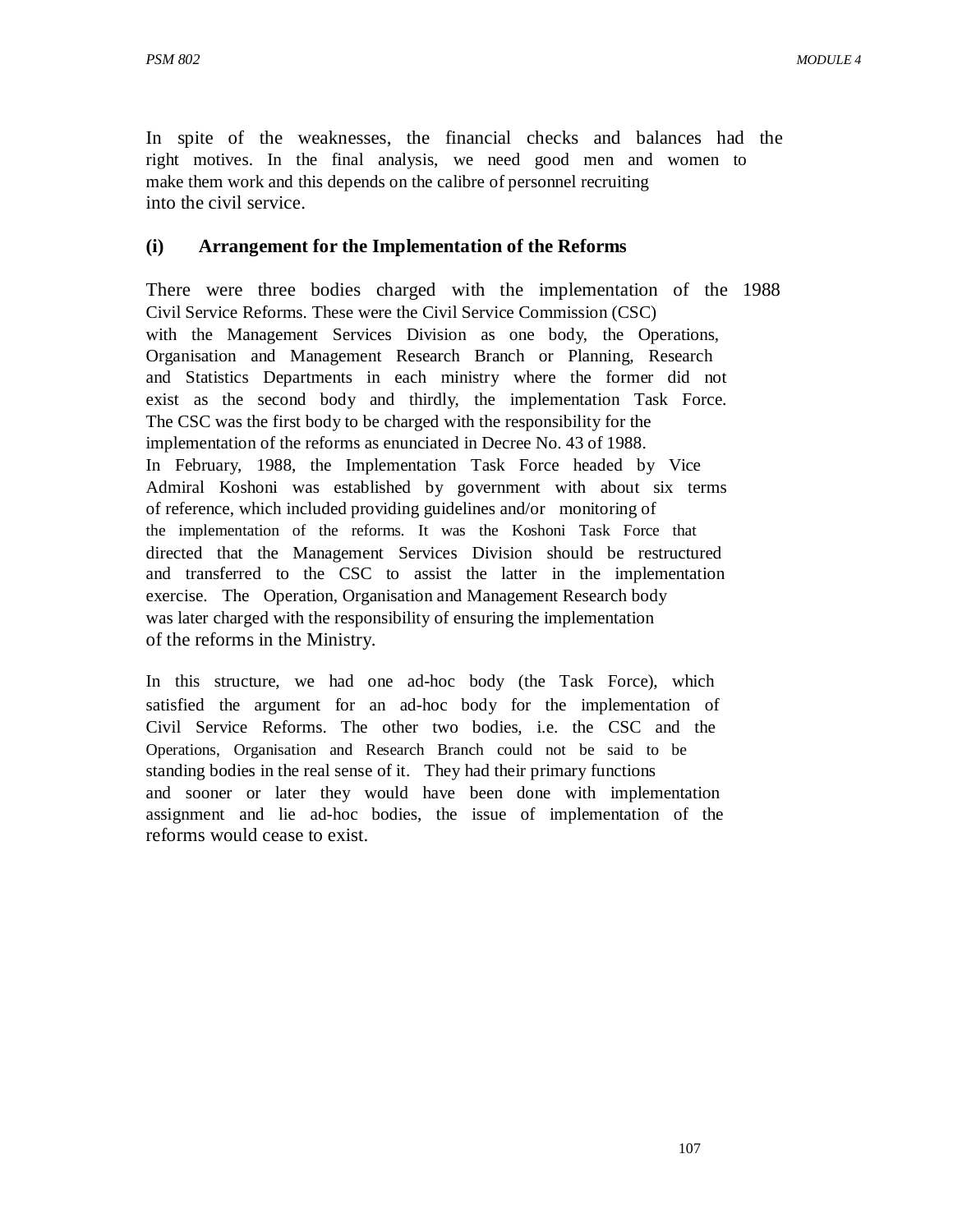### **Impact of the 1988 Civil Service Reforms on Career and Aspirations of Civil Service**

It seems that the 1988 Civil Service Reforms in Nigeria were designed to produce a real fundamental turn-around of the service and foster career and aspirations of the civil servants. As pointed out above, this section is a summation and necessary elaboration of the points made in different sections of this chapter. There is no doubt that the removal of the Accounting Officer function from career civil servants to the Minister as Chief Executive would have affected the aspirations of the civil servants. It should have been their aspiration to be the Accounting Officers. This is one of the reasons it is recommended that this function should be delegated to the Director-General who were largely from the civil service. It is perhaps also relevant to point out that people should remember the transient nature of power. The civil servants had enjoyed this opportunity of being Accounting Officers and abused it through intransigence, which is why it was taken from them. If you were given power or function, use it, or act it out, well.

The professionalisation of civil servants through departmentalisation is an area which could have affected their career and aspirations. However, we should remember, first, that only the administrative personnel, not the professional officers had been departmentalised. It appears that it was a good arrangement to ask the civil servants to professionalize through departmentalisation, more so with the modification in it to the effect that they could move from one Ministry to the other doing the same job. It was meant to enhance their second hand value and marketability when they eventually retire. One is positively inclined to conclude that it was in the best interest of the civil servants to think of tomorrow and be known for a particular capability, skill and ability, which was the essence of professionalisation through departmentalisation. After all, outside the civil service there is specialisation in all the areas – personnel, accounts, planning, research, statistics, etc; in which the civil servants were expected to specialise and professionalise. What is then peculiar with the civil servants other than the fear of the unknown arising from the usually dreaded change? There was, however, no issue at all with professionalisation through continual training. The civil servants welcome it in order to facilitate their career and aspirations.

The restructuring of the civil service into a maximum of eight departments was designed to widen the career prospects and aspirations of the civil servants. These departments were headed by Directors who were the highest career civil servants in the service. Other civil servants looked up to them as their beacons. Decree No. 43 of 1988 gave the Directors reasonable powers and resources to perform. Perhaps that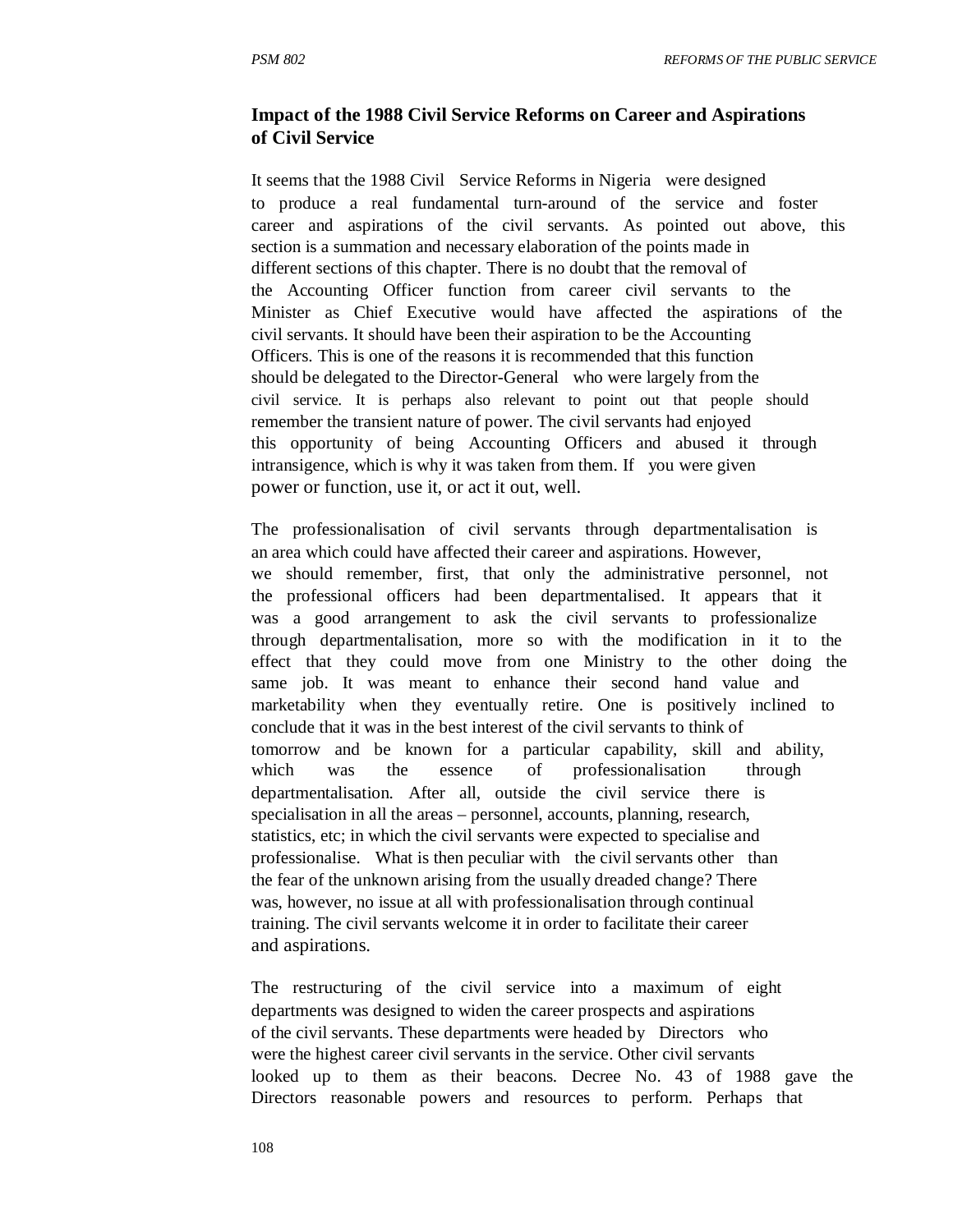could have been sorted out with time. Although the vertical restructuring of the ministries was not solely possible; provision was, however, made for Directors of Departments to work up directly to the minister and also to inform the Director-General of their communication within his department and the ministry. This is a kind of recognition for the position of Director as a defacto second in command in the ministry. As the highest career official in the ministry, the Director became the rallying point for other civil servants, more so as he was given power to conclude some matters. The departments in the ministry were really somewhat expected to operate like mini-ministries because each of them had a structural and hierarchical base designed to facilitate matters and act as spurs to the civil servants.

As for Personnel Administration, movement up was expected to be faster because of the many promotion avenues for civil servants which were made available by the existence of different departments, divisions, etc. Another source of positive aspiration for civil servants was the spelling out of the minimum residency in a post before being due for consideration for promotion. It was a clear guideline for civil servants to determine their career prospects and aspirations and work hard towards them. The only snag was the dilution of the merit principle but it may be pointed out that even the most advanced countries like the United States of America still define merit with some of our attributes and it has not been easy, not indeed possible, to quantify merit. This is not to say that we are in the same stride with America in the advancement towards ideal merit, but that neither has got there.

Immediately after the 1988 Civil Service Reforms, there appeared to be a renewed vigor on the part of the civil service to achieve more. There was some enthusiasm in the civil service, more so with many training programmes, within and outside the civil service, that were organized for the civil servants, Directors-General and Chief Executives. Various categories of civil servants also had different approving financial powers. But this enthusiasm gradually started to wane and the civil service became fractionalised, so to say, as far as the 1988 Civil Service Reforms were concerned. One faction or some of the civil servants who were allegedly positioned in good areas liked the reforms, while the others did not like the reforms. Issues that would have been identified and addressed with minor amendments, so that the reforms could become generally acceptable got magnified. And the reforms were regarded as unworkable.

The 1988 Civil Service Reforms have now been abrogated. The termination of the reforms was contained in the budget speech of the President, General Sani Abacha, in January, 1995. A Committee headed by Mr. A. A. Ayida was set up to reform the civil service. A national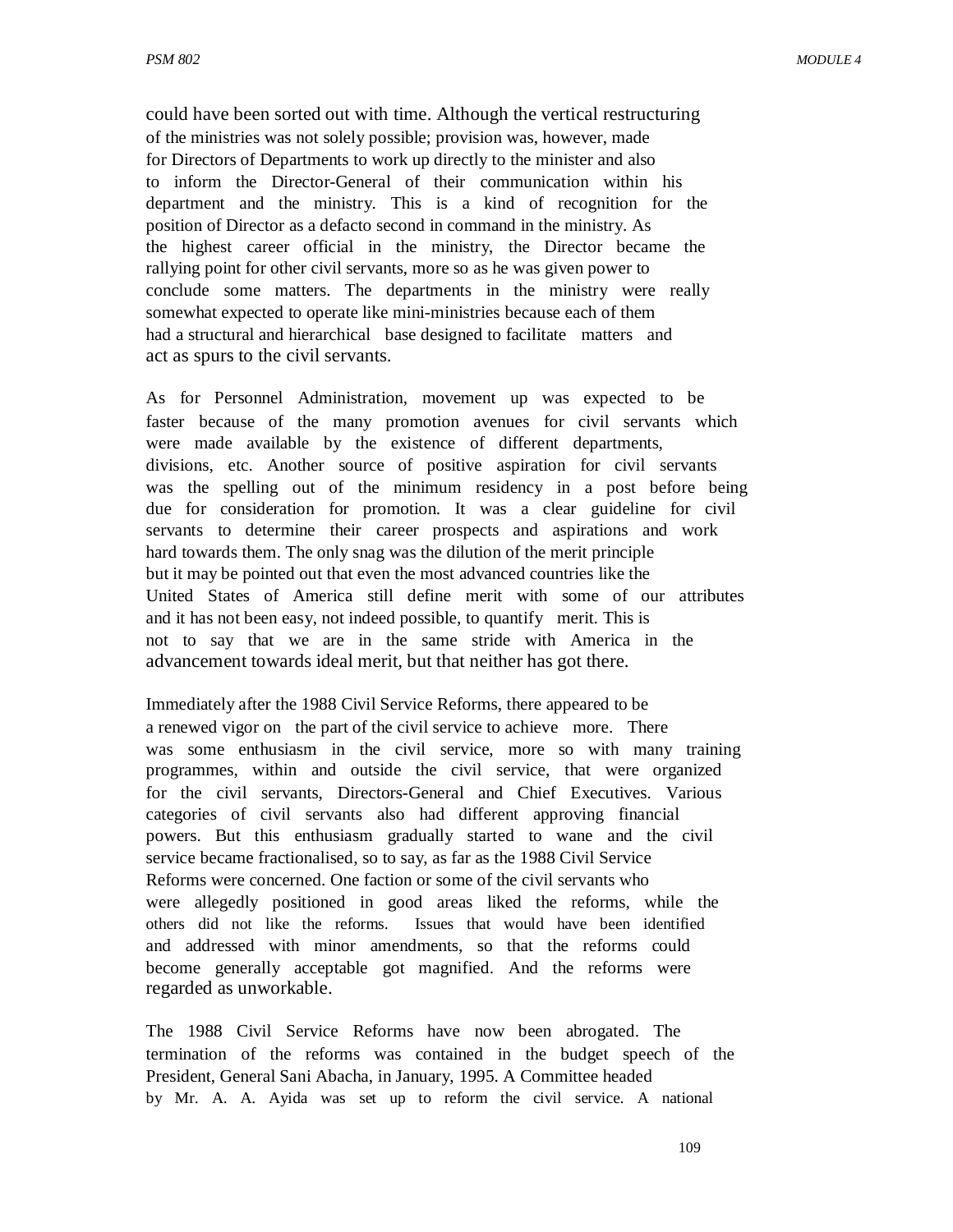workshop of Federal Directors- General and the Secretaries to the State Governments on the 1988 Civil Service Reforms was also held at Abuja in February, 1995, the forum which appeared to have finally decided to nail the coffin of the reforms had facilitated its internment thereafter.

It is, however, necessary to remark here that the message in both Udoji Commission of 1974 and Dotun Philips Civil Service Reforms of 1988 was on professionalisation of the civil service. But the approach in the two was somewhat different. While the 1974 reforms brought insights from the private sector and added constant training as a way of professionalising the civil servants, the 1988 Civil Service Reforms took the option of limited departmentalisation and also constant training. It is called "limited departmentalisation" because the departmentalisation issue in the 1988 Civil Service Reforms was reviewed, such that civil servants not in the hard core profession who were, in fact, the group concerned, could be transferred from one ministry to another with the approval of the Chief Executive. Admittedly, the 1974 and the 1988 Civil Service Reforms had their strengths and weakness but is their abrogation the answer?

It is also discovered that in the whole development of the Nigerian civil service, some of the Weberian ideals had been respected but others were not and were even bastardized. In an attempt to make the civil service achieve more in the interest of the society, there is no running away from the ideals. They may not be respected all the time but their violation should be done procedurally and in good faith. The review of the civil service every now and then is not in the best interest of the public. Will there be any civil service reforms that will be acceptable to all and sundry within and outside the civil service? Do the civil servants alone own the civil service? The answers to all these questions and many others are yet to be provided.

# **4.0 CONCLUSION**

The sum total of the achievements and contributions of all reforms established by all military regimes in Nigeria did not appeal to the feelings and aspirations of the masses simply.

### **SELF-ASSSESSMENT EXERCISE**

Describe briefly the attributes of all reforms under the military regimes in Nigeria.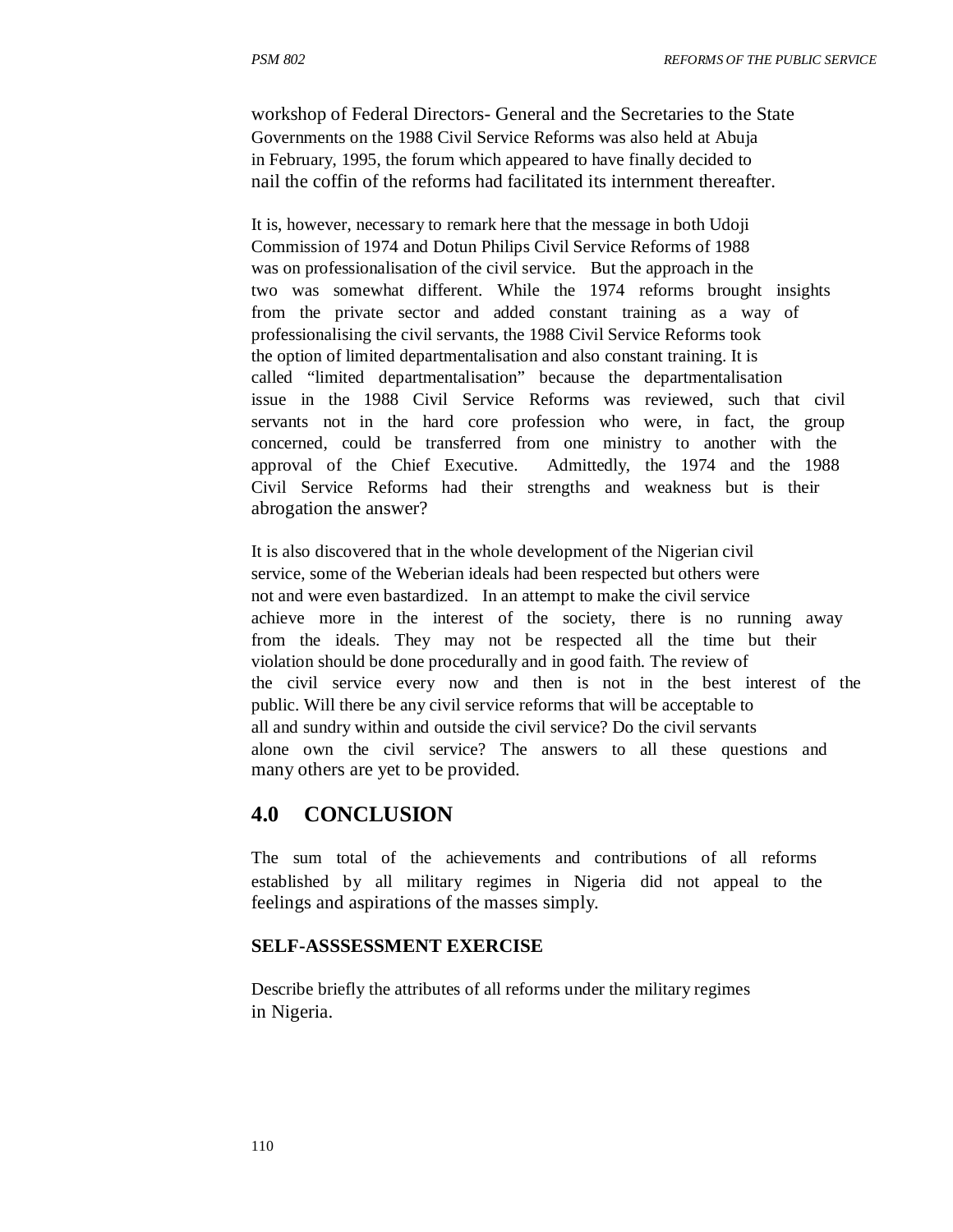# **ANSWER**

- dictatorial
- backed by decree
- hardly consider human feelings
- military self-centered and myopic.

# **5.0 SUMMARY**

Most of the reforms of the public service carried out under military regime produced poor result because of their conception, packaging and execution.

# **6.0 TUTOR-MARKED ASSIGNMENT**

Attempt a reasoned recap of his reforms under military regimes and list four of their benefits.

# **7.0 REFERENCES/FURTHER READING**

- Ayeni, J. (2007). *Perspectives and Reflections on Nigerian Civil Service Reforms*. Lagos: S & S Communications (Nig) Ltd.
- Ayeni, J. (2008). *Reforming Public Service in Nigeria: A Collective Responsibility*. Lagos: S & S Communications (Nig) Ltd.
- Maduabum, C. (2006). *Reforming Government Bureaucracies in Nigeria: The Journey So Far.* Topo-Badagry: ASCON.
- Olaopa, T. (2009). *Innovation and Best Practices in Public Sector Reforms: Ideas, Strategies and Conditions*. Ibadan: University Press Plc.
- Olaopa, T. (2010). *Public Service Reforms in Africa*. Ibadan: University Press Plc.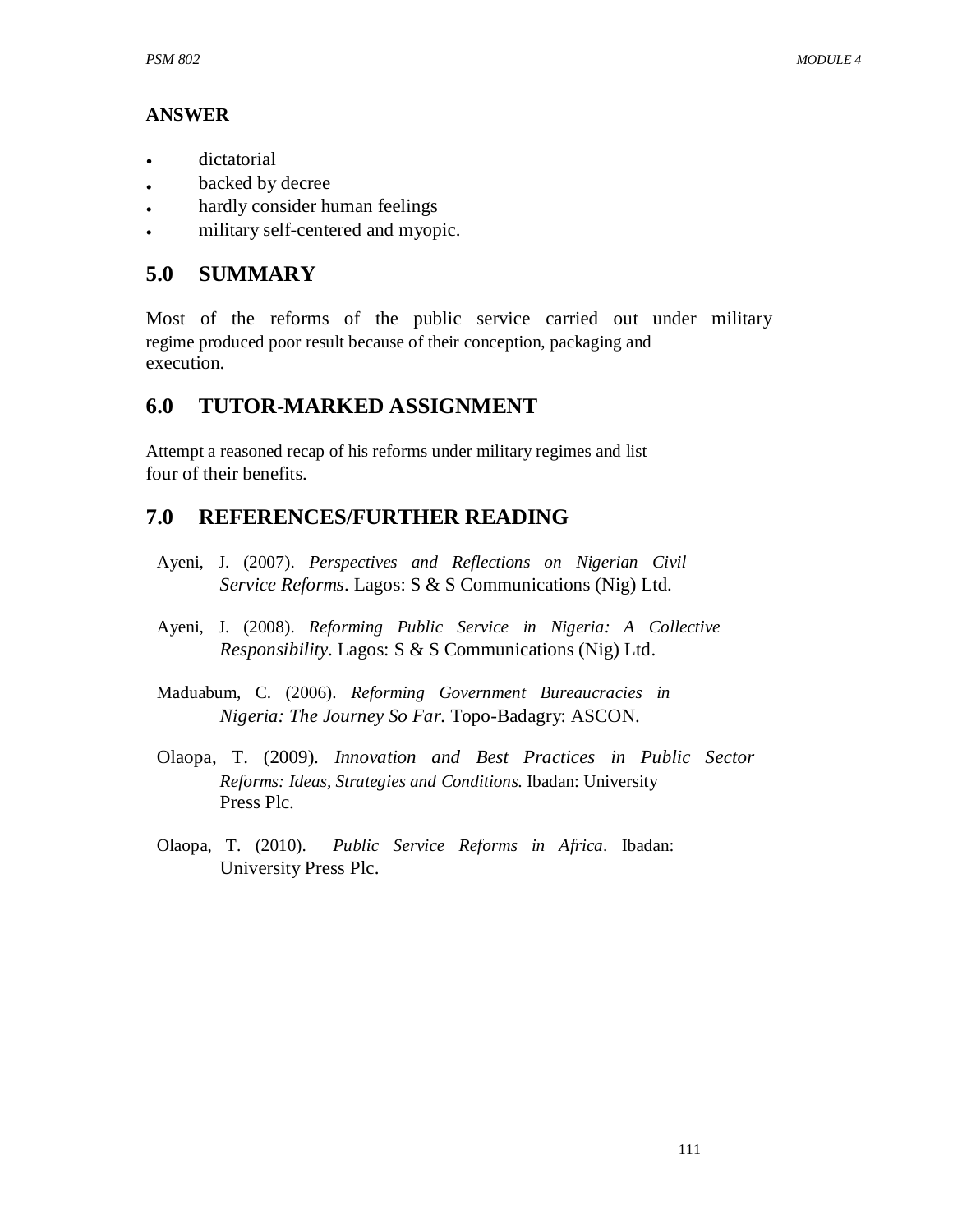# **MODULE 5 OBASANJO REFORMS**

- Unit 1 President Obasanjo Reforms
- Unit 2 Some Operational Institutions of Obasanjo's Reforms
- Unit 3 Yar'Adua Reform Initiatives

#### **UNIT 1 PRESIDENT OBASANJO REFORMS**

### **CONTENTS**

- 1.0 Introduction
- 2.0 Objectives
- 3.0 Main Content
	- 3.1 Critical Challenges
	- 3.2 Obasanjo's Reform Articulations
	- 3.3 Reform Institutional Arrangements
- 4.0 Conclusion
- 5.0 Summary
- 6.0 Tutor-Marked Assignment
- 7.0 References/Further Reading

# **1.0 INTRODUCTION**

In the unit, attempt is made to discuss the critical challenges facing the inaugurated Presidential System of Government headed by Chief Olusegun Obasanjo, a retired army General who was Military Head of State in Nigeria from 13th February, 1976 to 3th September, 1979. Other issues discussed in this unit are critical challenges on ground before the inauguration of the regime, the institutional arrangement put in place by the regime and other political and socio-economic problem met on ground by the newly elected democracy in Nigeria.

# **2.0 OBJECTIVES**

At the end of this unit, you should be able to:

- state the focus of the reform
- identify the critical challenges of the reform
- clarify the reform's institutional arrangement
- appraise the details of the Reform's Articulation
- list the achievements and contributions of the regime to reform development in Nigeria.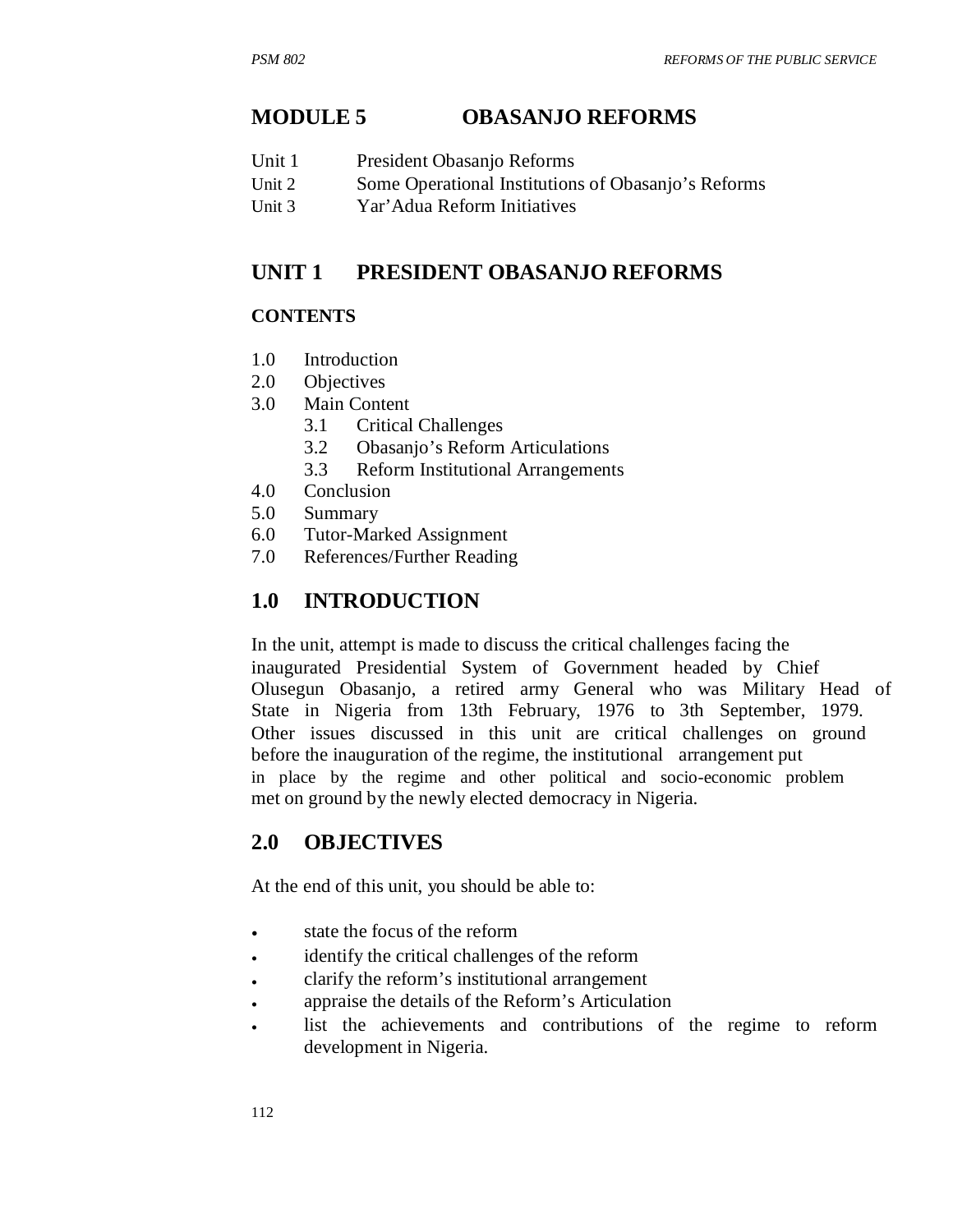# **3.0 MAIN CONTENT**

Following the re-establishment of democracy in Nigeria in May, 1999 after decades of military rule, President Olusegun Obasanjo, had to respond to a number of internal and external challenges which made reforms inevitable. The political, social and economic environment needed to be altered considerably in order to inject some confidence in government by the citizens who had helplessly watched the declining fortunes of the nation over several decades. There were challenges posed by the massive wave of globalisation that needed to be addressed. Globally, the role of government had also changed dramatically. Accordingly, a combination of the following internal challenges and external pressures made it inevitable for the new administration to effect changes in the machinery of governance:

### **Internal Challenges**

The compelling internal challenges that reflected the socio-economic setting of the nation prior to reforms were the following:

- infrastructural decay and near collapse
- economic downturn
- malfunctioning of public sector institutions
- poor economic management
- high unemployment
- low investor confidence
- widespread corruption
- massive poverty
- excruciating debt overhang.

### **Global Trends**

Significant changes had also occurred all over the world in terms of transition:

- nations were moving from government to governance
- businesses were moving from an industrial society to a society based on information technology
- globalisation was shifting focus from national economy to world economy
- short-term planning was yielding to long-term planning
- centralisation was giving way to decentralisation
- representative democracy had embraced participatory democracy
- organisation had abandoned hierarchy for networks
- product emphasis has shifted from quantity to quality.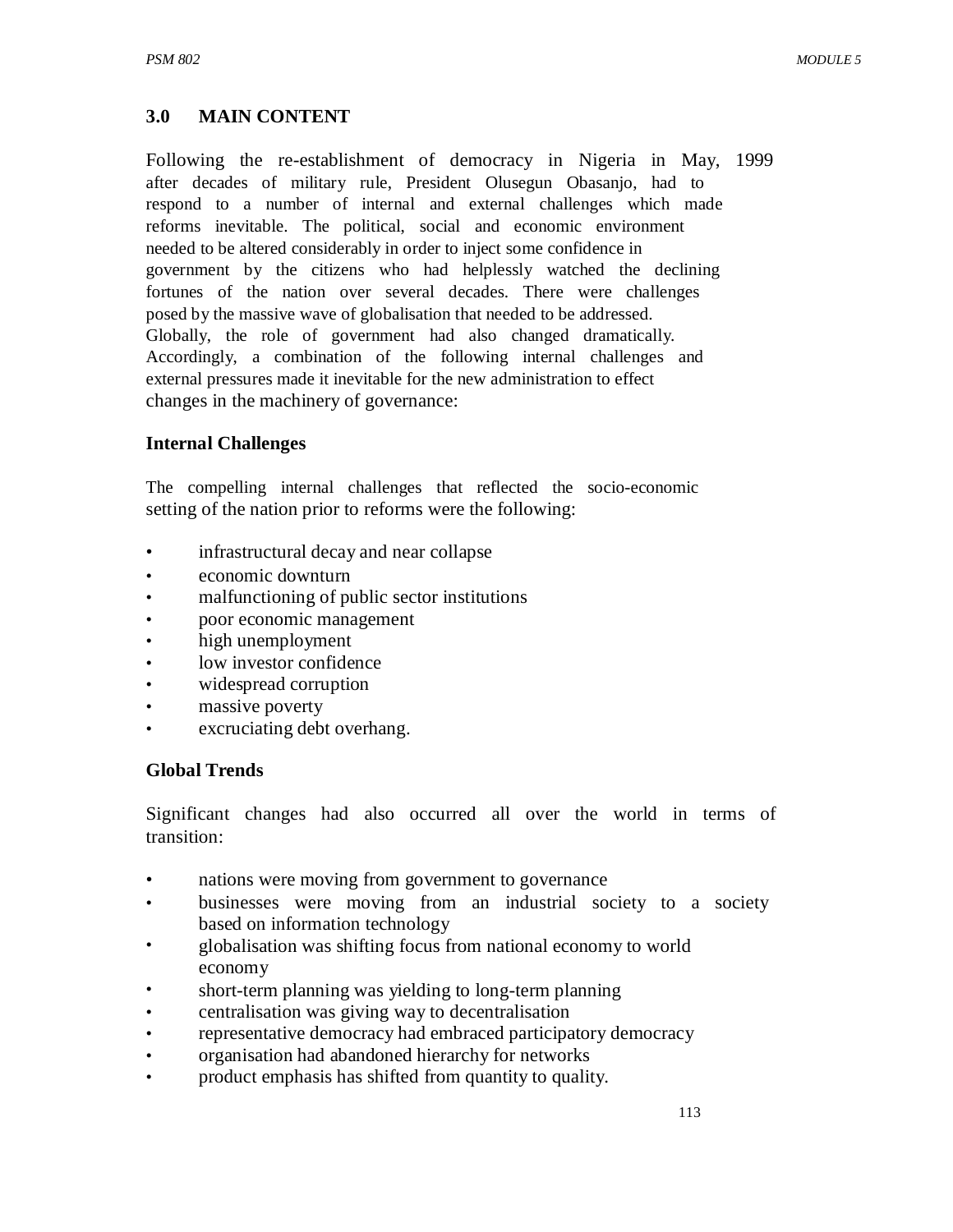### **Governance Trends**

The role of government has also changed considerably over the decades requiring the transformation of the public service along the pattern of change. Consequently, government is:

- becoming strong without necessarily being big
- increasingly strategic without being pervasive
- being challenged to be smaller on one hand but more efficient on the other hand,
- tasked to mobilise scarce resources for accomplishing more with less
- directing investments to critical areas offering completive edge
- relied upon to provide service that is faster, more responsive and caring.

## **3.1 The Critical Challenges**

The reform of the public service was therefore predicated to address the following critical issues:

- crisis of governance resulting from weakened capacity of the State to meaningfully respond to development challenges and improve the quality of life
- the need to halt the erosion of public confidence in government and fulfill the heightened expectations of the citizenry in the delivery of democratic dividends
- near collapse of virtually all public service institutions; hence the need for their repositioning as part of measures of modernising government machinery to achieve higher levels of efficiency and effectiveness
- fiscal and budgetary pressures emanating from shrinking resource base to finance priority development programmes compelling the need to do more with less
- new public management with emphasis on cost-effectiveness, innovation and service delivery
- impact of globalisation and technological changes
- emergence of civil societies exerting additional pressure on government to adhere to tenets of good governance
- the changing role of the state globally from a sole provider of employment and services to a new role of creating the enabling environment for job and wealth creation
- pressures arising from regional and global initiatives; and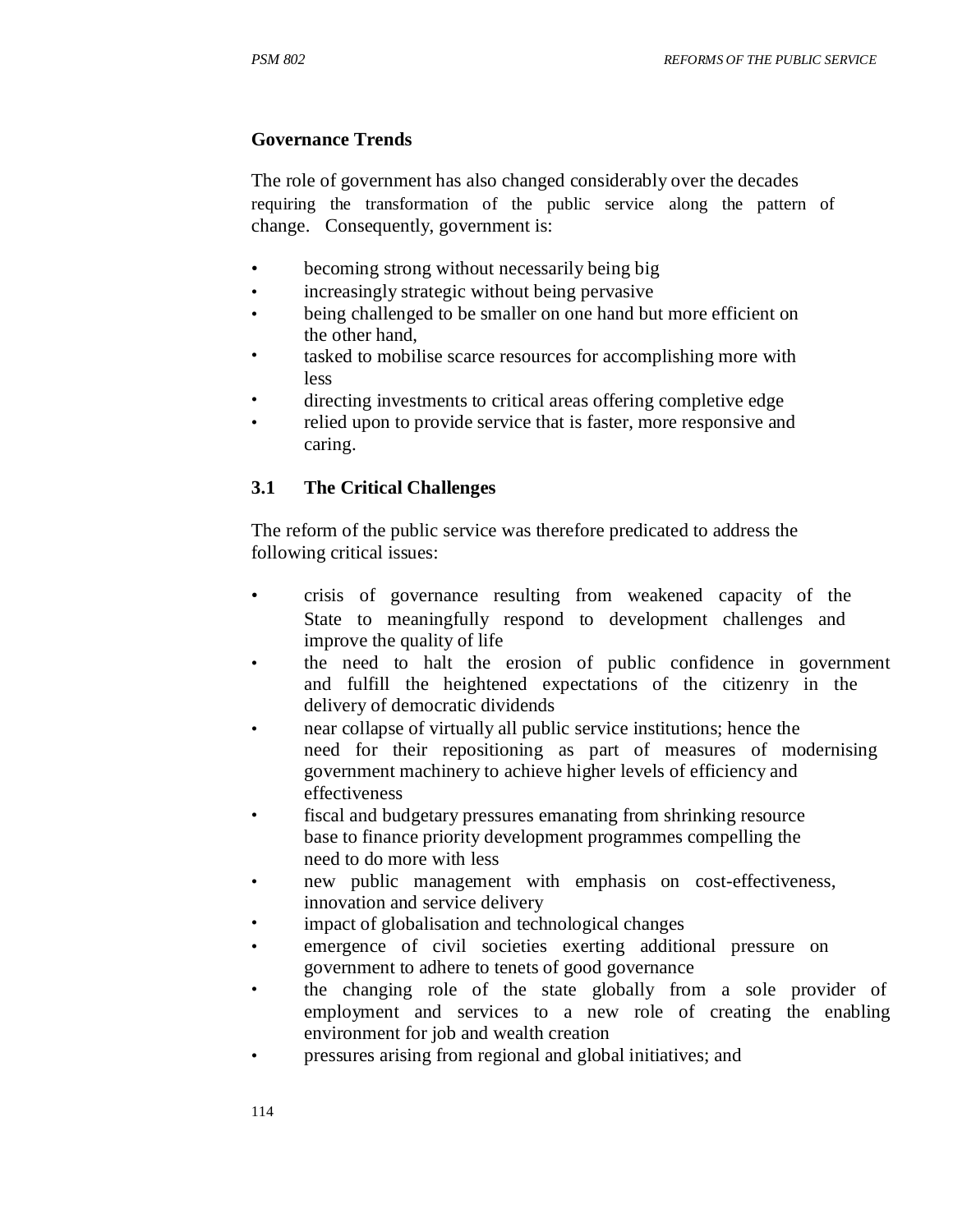• pressures from international development partners for reforms as conditionality for winning their support and for accessing their grants.

# **3.2 Obasanjo Reform Articulations**

The President himself believed and held the opinion the no nation state has ever advanced beyond its public service; he was not in doubt that the reform of the public service was imperative in order to redirect the nation to the path of growth and development. Indeed, various studies have associated economic growth, poverty reduction and overall government effectiveness with a merit-based, well-remunerated, high performance bureaucracy. Arising from this and in order to set the tone for the change process in the Federal Public Service, President Obasanjo there and then approved the organisation of a 10-day Seminar for Federal Permanent Secretaries a week after his inauguration. The Seminar was coordinated by Prof. Adebayo Adedeji and supported by distinguished public/civil servants and elder statesmen and women among whom were Chief Allison Ayida, Alhaji Liman Ciroma, Alhaji Adamu Fika, Mallam Adamu Ciroma, Madam Teju Alakija, Professor Grace Alele Williams, Chief S. B. Awoniyi and Mr. Jeremy Pope of Transparency International.

At the closing session of the Seminar, the President reiterated the need for Federal Permanent Secretaries to lead the change process in the public service so that the service could effectively support his administration in translating its ideals into action. He emphasised that the civil service could no longer continue to conduct its business in the usual way it did in the past and that the top hierarchy of the civil service should be more accountable and transparent in its actions, in order to enthrone in the system a new culture of probity, accountability and transparency. The seriousness of the new administration to overhaul the civil/public service was soon demonstrated after about 50% of Permanent Secretaries inherited from the previous administration were disengaged from the service while new ones were appointed. The process of enthroning a new order in the public service was further consolidated with the organisation of several retreats was Ministers, Special Advisers and Permanent Secretaries between 1999 and 2001. Probably the most noteworthy of these special retreats was the 4th Presidential Retreat held at the National Institute for Policy and Strategic Studies (NIPSS), Kuru, Jos from 23rd – 25th February 2001 under the "The New Orientation." One major outcome of the retreat was the Kuru Declaration, a series of statements of commitments embodying a new national ideology and code of ethics for public officers.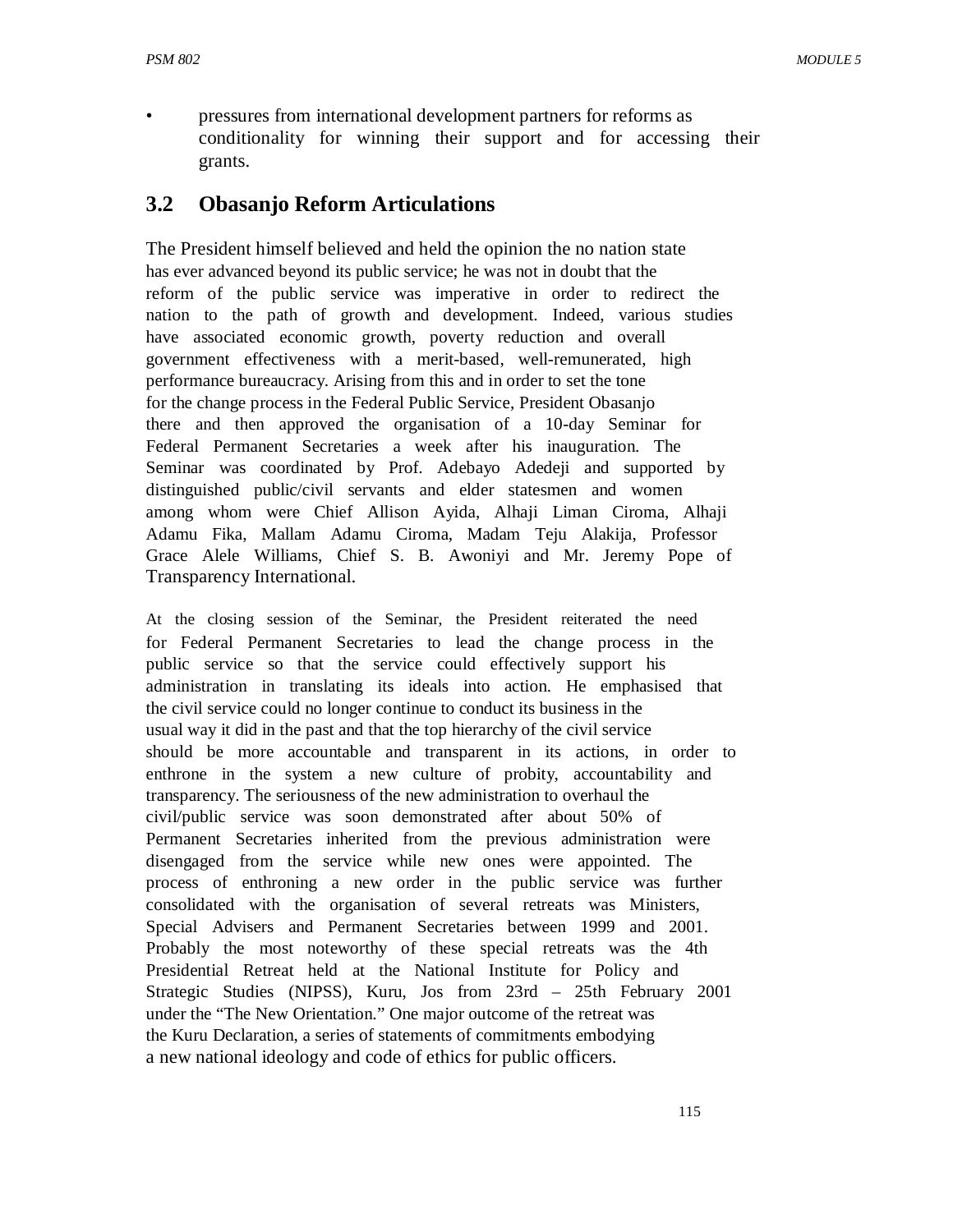Under the leadership of Mr. Abu Obe, as Head of the Civil Service of the federation, the civil service was given the opportunity to critically examine itself commencing with a series of two-week Orientation Workshops for Directorate Level Officers in the Federal Civil Service coordinated by Prof. Adebayo Adedeji. Between 1999 and 2001, 20 editions of the workshop, attended by 1,902 officers, have taken place under the general theme: **"Preparing the Nigerian Public Service for the 21st Century, beginning with the 4th Republic under Civil Administration."** The Harmonised Report of the 20 editions of the Workshop and the final Communiqué read to Mr. President by Dr. Goke Adegoroye (then, Director – Special Duties to the Secretary to the Government of the Federation), on behalf of the 1,902 participants identified, among others, the following issues which set the stage for a Nigerian Public Service Reform Strategy:

- (i) Massive expansion in the size of the Service which had risen 350% between 1960 and 1999 compared with a national population increase of 160% over the same period
- (ii) Decline in the institutional capacity, efficiency, effectiveness and commitment of the Service
- (iii) Renewed focus in ethical and moral issues, and in particular, addressing the popular perception that the Civil Service was corrupt
- (iv) Placing more emphasis on training and retraining of officers and increasing the annual budget on training and development
- (v) Reviewing Civil Service Rules and Regulations and ensuring their uniform application in the entire Public Service
- (vi) Restructuring and streamlining the Service
- (vii) Establishing a Public Service Capacity Assessment and Administrative Reform Council to lead the process of injecting freshness and dynamism into the Civil Service.

Indeed, the Communiqué recognised and commended the President that some of the above-mentioned issues were already being addressed. For example, the erstwhile Civil Service Rules and Financial Regulations were reviewed and later issued as Public Service Rules and Financial Regulations to make them applicable within the entire public service. Massive training of civil servants was undertaken while the morale of the service was boosted by clearing the backlog of delayed promotions. A salary increase of between 250-350% was also granted to officers in the Public Service. Steps were also being taken to deal with Civil Service restructuring and the declining capacity of the service as well as raising its moral tone by way of promoting ethical and integrity concerns.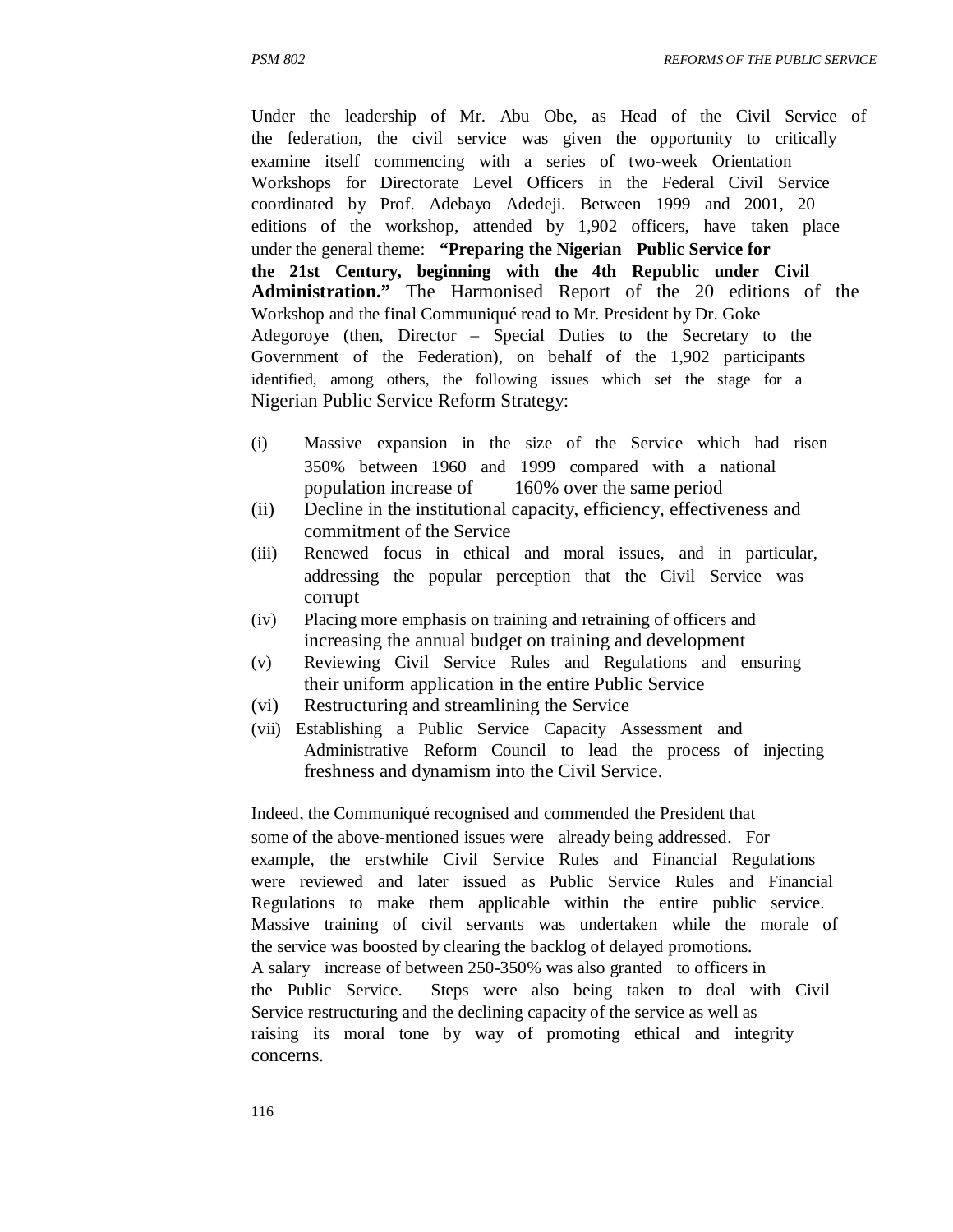In 2001, at the 33rd Meeting of the Federal Executive Council (FEC), the Office of the Head of the Civil Service of the Federation (OHCSF), through the Management Services Officer, was mandated to design the strategy for far reaching reforms of the Civil Service. Under the leadership of Alhaji Mahmud Yayale Ahmed, the new Head of the Civil Service of the Federation, a diagnostic study was undertaken which revealed the messy state of the civil service in the light of the following findings:

- An aging workforce, with 60% of serving officers consisting of officers who were 40 years old and above
- The preponderance of unskilled staff in the service in a highly demanding knowledge age with 70% of the entire workforce constituted by officers on Grade Levels 01 – 06 while only 1.7% of the workforce was made up of officers in the strategic grade of Directorate Cadre (GL.15 -17)
- A prevalence of "ghost" workers, symptomatic of poor personnel records and payroll control systems
- About 60% of Federal Government spending was deployed to servicing the Federal Bureaucracy (including the National Assembly)
- Pervading low morale, especially at the higher levels of service, resulting from non-professional Human Resource Management **Practice**
- A highly centralised, hierarchical and rule-driven system which stifled individual initiative and muffled corporate accountability
- Ministries, Departments and Agencies (MDAs) were without Mission and Vision Statements, or clear corporate and individual schedules of duties
- Public Institutions were under-resourced and therefore lacked the capacity to make optional use of technological changes to modernise
- Working tools required to operate a modern management system for effective service delivery were grossly inadequate
- Professionalism and espirit de corps had been significantly eroded
- Policy making had degenerated to a routine response to addressing urgent problems rather than a structured initiative involving painstaking analysis, consultation and monitored control
- There were serious capacity gaps at all levels due to prolonged absence of systematic training, need identification and serious commitment towards updating skills
- The procurement system was fundamentally flawed as it was neither transparent to bidders nor to the public.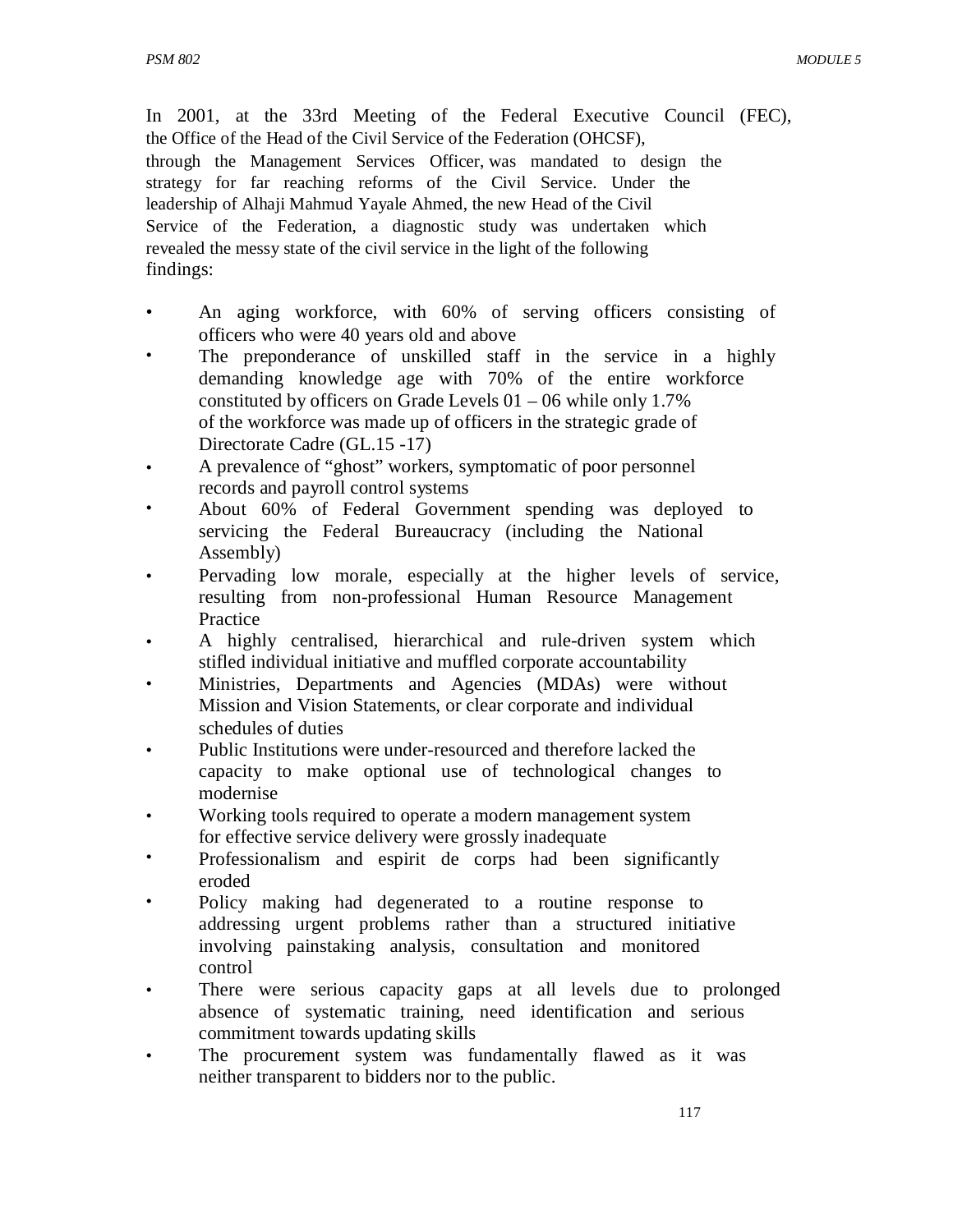Profoundly, the foregoing inadequacies only confirmed the level of decadence of the service over the years in addition to reinforcing the changing public perception of the Public Service as being:

- (i) Lethargic and slow
- (ii) Insensitive and unreliable
- (iii) Unhelpful and wasteful
- (iv) Slow to change
- (v) Unresponsive and discourteous to the public
- (vi) Corrupt
- (vii) Over-bloated
- (viii) Insensitive
- (ix) Parochial and often ethnically-biased processes such as staff recruitment, performance assessment, promotion, contract award, etc.

Further work in the OHCSF led to the development of a Strategy Document for the Reform aimed at remedying this ugly situation.

However, it is pertinent to place on record here for providence and posterity that the regime's reform articulation included, but not limited to, the following five steps:

- Civil Service Reform strategy was initially articulated by the Office of the Head of the Civil Service of the Federation (OHCSF) in response to 2001 directive of the Federal Executive Council at its 33rd Meeting.
- The need for an institutional platform for driving Public Service Reform (PSR) was later recognized resulting in the approval by the President of the establishment of the Bureau of Public Service Reforms (BPSR) in the last quarter of year 2003.
- The BPSR became operational with the appointment of its pioneer Director-General in February 2004.
- The BPSR later produced **A Vision to Action** document to appropriately focus on the reform strategy.
- Initial location of the BPSR within the OHCSF however limited the scope of reform to the Civil Service.

In scope, the Public Service Reforms spearheaded by the Bureau of Public Service Reforms cover the following:

- **• Budget and Financial Management** 
	- Procurement system review
	- Institutionalisation of fiscal responsibility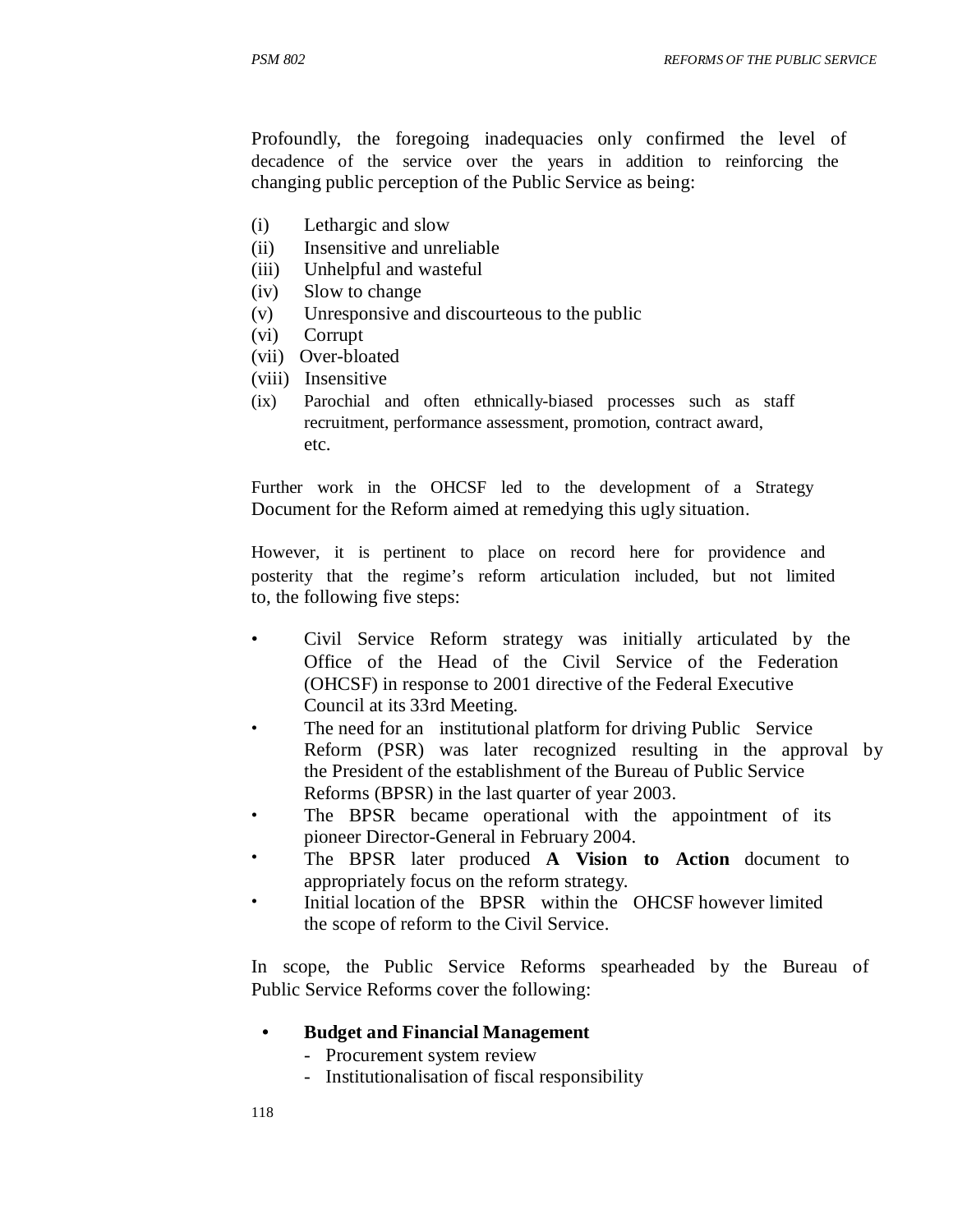- Accounting reforms
- **• Accountability Issues** 
	- Installation of due process, transparency and accountability in government transactions
	- Establishment of Service Charters
	- Institutionalisation of compliance enforcement
- **• Human Resources Management** 
	- Personnel records and payroll cleaning
	- Staff cadre reviews
	- Remodeling of recruitment and promotions procedures
	- Installation of a new Performance Management Scheme
	- Massive Capacity Development and Training

#### **• Operation and Systems**

- Organisational restructuring and right-sizing
- Work process re-design
- Information systems/technology applications

#### **• Value Reorientation and Ethics**

In specific terms, the reforms are driven in various cells carrying the primary mandate across the Public Service:

- Budget Reforms at Budget Office
- Public Procurement Reforms at BMPIU
- Accounting and Audit Reforms at OAGF and OAuGF
- Tax Reform at the Federal Inland Revenue Service
- Information Technology and e-Government at NITDA
- Ports and Customs Reforms at the Nigeria Customs Service
- Anti Corruption at ICPC
- Economic and Financial Crimes at EFCC
- Judicial Reform at the Judiciary
- Public Service Human Resource Management/Operations and Systems/Value Re-orientation and Ethics and the Bureau of Public Service Reforms (BPSR).

### **3.3 Reform Institutional Arrangements**

The Reforms Institutional Arrangements are structured specifically as follows:

- **National Council on Reforms**, with the President as Chairman
- **Steering Committee on Reforms**, chaired by the Chairperson of the Economic Team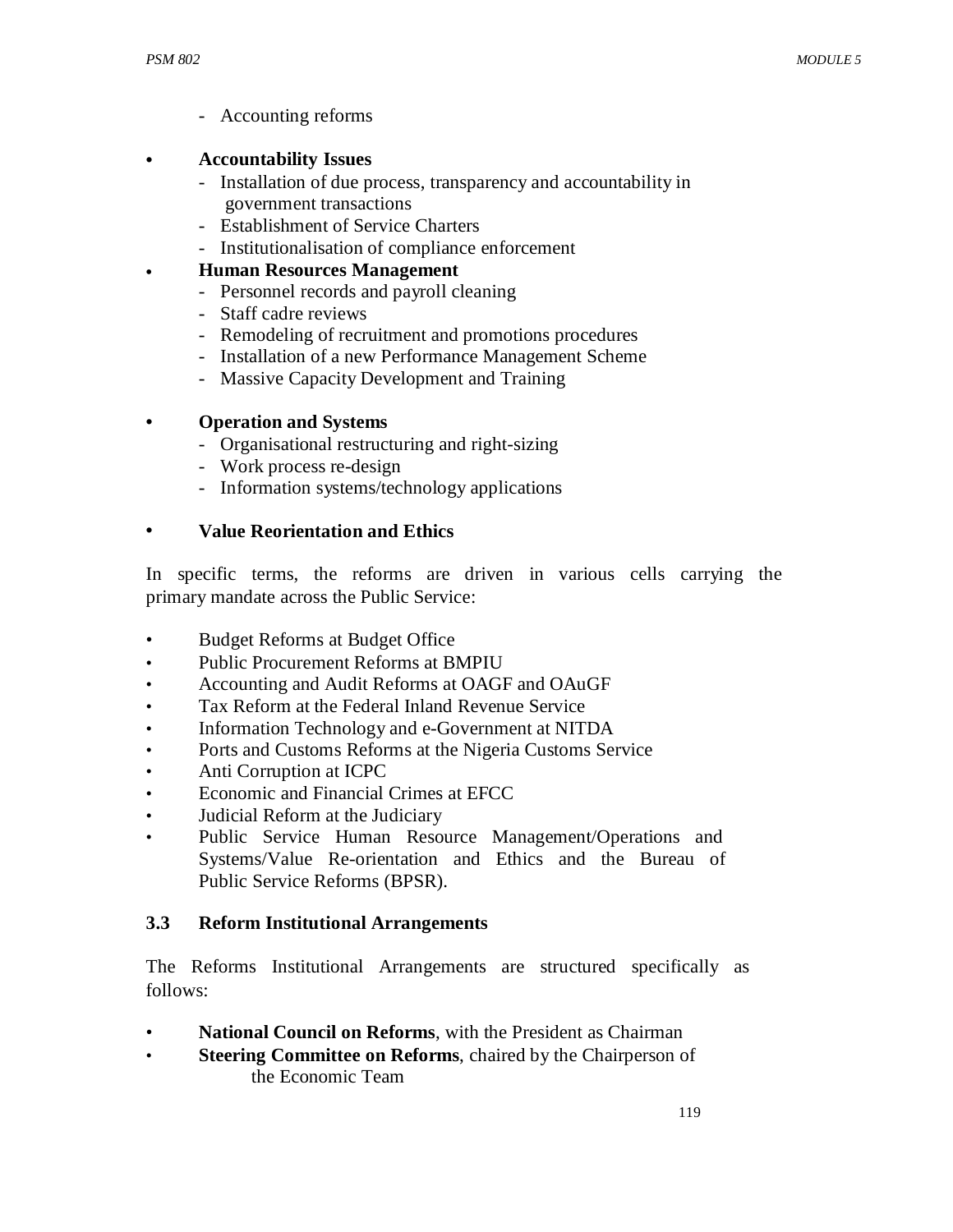- **Public Service Reform Team** under the Chairmanship of the Honourable Minister of Federal Capital Territory Administration (FCTA)
- The **Bureau of Public Service Reforms**.

As for the realignment of Reform Implementation Arrangement, the primary reporting line of the Bureau of Public Service Reforms (BPSR) is to the Public Service Reform Team (PSRT), while it maintains a secondary reporting relationship with the Office of the Head of the Civil Service of the Federation (OHCSF), the Federal Civil Service Commission (FCSC) and the Office of the Secretary to the Government of the Federation (OSGF). This strategic placement is informed by the need to take reforms beyond by the Civil Service which constitutes less than 20% of Public Service and also to connect the Political, Technocratic and Administrative leadership to enable the Bureau of Public Service Reforms (BPSR) to effectively serve as the Expert Secretaries of the reform programmes of government.

For effective implementation, the following accomplishments were put in place accordingly:

- Restructuring of Pilot Ministries, Department and Agencies (MDAs) of Finance, Federal Capital Territory Administration (FCTA), State House, National Planning Commission and Ministry of Solid Minerals Development
- Following Mr. President's directive, 5 additional MDAs namely Federal Ministries of Transport, Health, Foreign Affairs, Internal Affairs and Education underwent restructuring and repositioning
- Service-wide restructuring of MDAs and parastatals took place following the issuance of Generic Guidelines on Reform Implementation by BPSR
- Review of Public Service Rules and Financial Regulations to enable them applicable public service-wide
- Some of the key elements of the Review are as follows:
	- Removal of Non-Functional Grades of GLs 01-03 and GL11
	- Removal of dichotomy between HND graduates and university graduates at entry point subject to the condition that the HND holder graduated with an Upper Credit
	- Inclusion of Economic and Financial Crimes Commission (EFCC) as one of the agencies to effect Disciplinary Actions
	- Removal of detailed listing of allowances in both documents and their consolidation as part and parcel of salaries
	- Review and consolidation of Foreign Service Allowances.

# **4.0 CONCLUSION**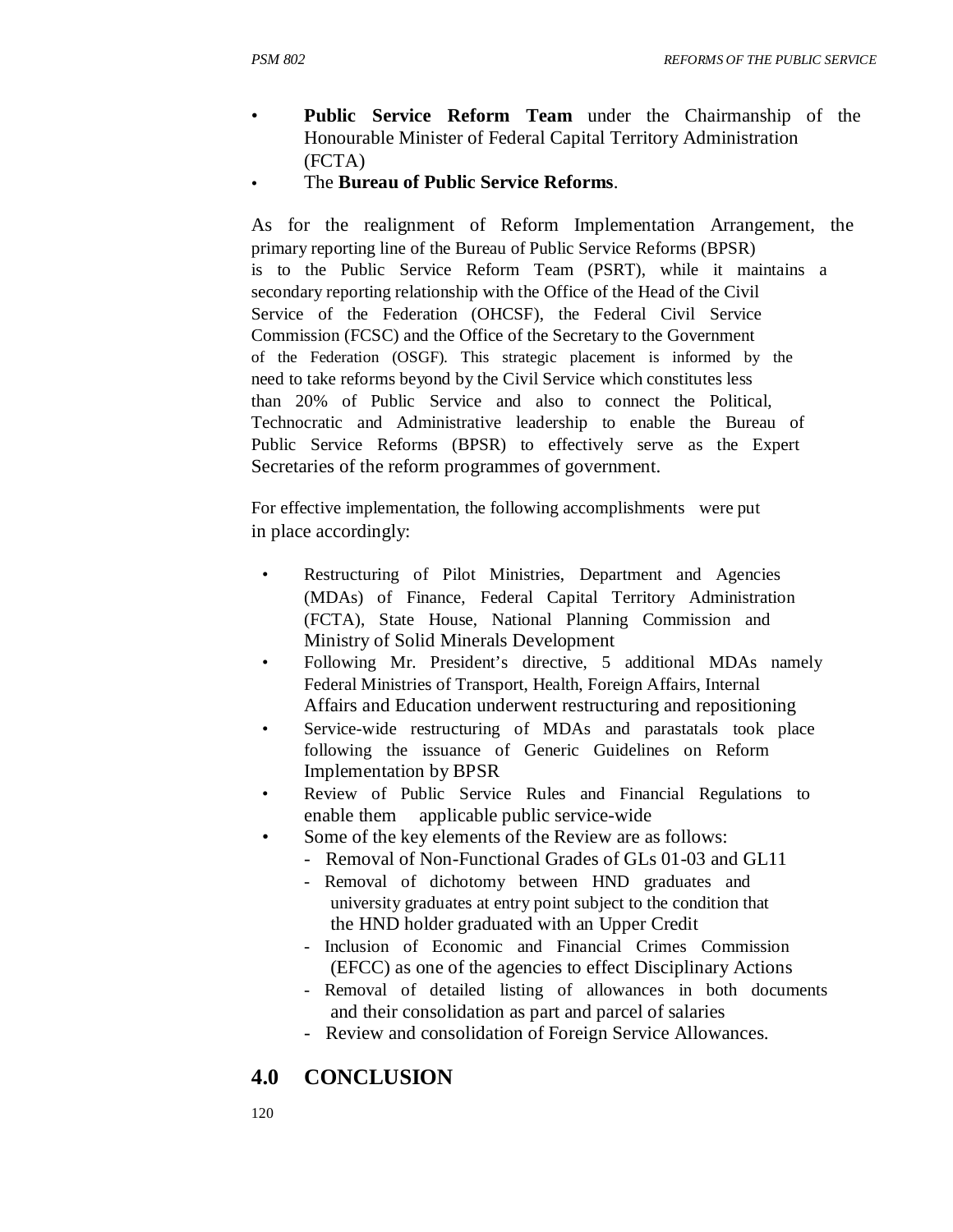This particular Reform succeeded in galvanising the entire public service in Nigeria. The major achievements attributable to the regime is the establishment of the institution called Bureau of public Service Reforms (BPSR) to take charge of all matters relating to public reforms in Nigeria there and then.

### **SELF-ASSSESSMENT EXERCISE**

Briefly discuss the critical challenges on reform facing Obasanjo regime immediately after its inauguration.

### **ANSWER**

- crisis of government
- the need to halt the erosion of public confidence in government
- impact of globalisation and technological change
- the changing role of the state globally
- pressures from International Development Partners.

# **5.0 SUMMARY**

The newly elected democracy under Chief Olusegun Obasanjo faced a lot of problems and challenges which called for a total reform of the public service. The need to live up to expectations informed his response and determination to tackle the problems with the belief that "a serious disease deserves a serious treatment"

# **6.0 TUTOR-MARKED ASSIGNMENT**

Discuss the major achievements and contributions of the Obasanjo regime to reform development in Nigeria.

# **7.0 REFERENCES/FURTHER READING**

- Ayeni, J. (2008). *Reforming Public Service in Nigeria: A Collective Responsibility*. Lagos: S & S Communications (Nig) Ltd.
- Maduabum, C. (2006). Reforming *Government Bureaucracies in Nigeria: The Journey So Far*. Topo-Badagry: ASCON,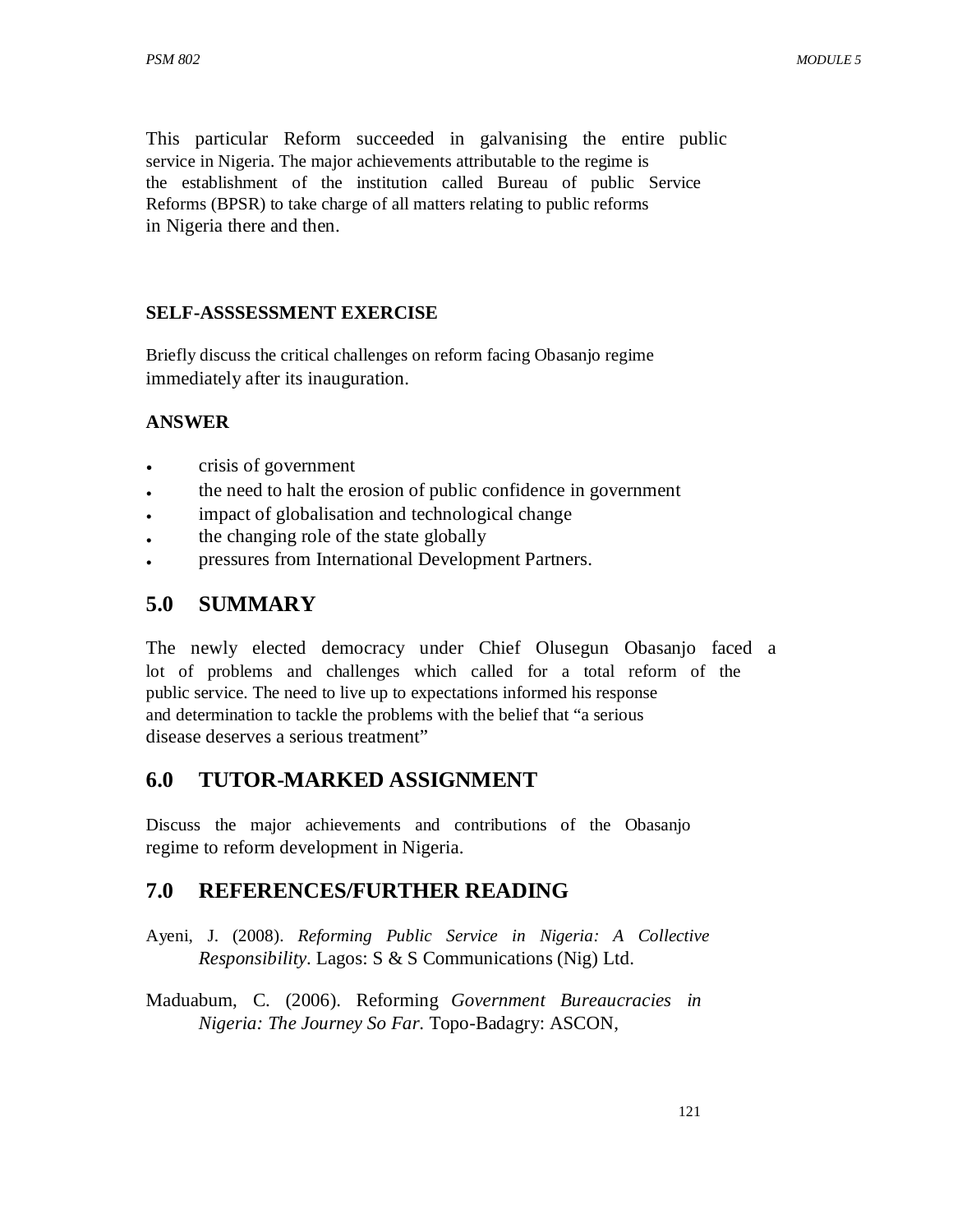Olaopa, T. (2009). *Innovation and Best Practices in Public Sector Reforms: Ideas, Strategies and Conditions*. Ibadan: University Press Plc.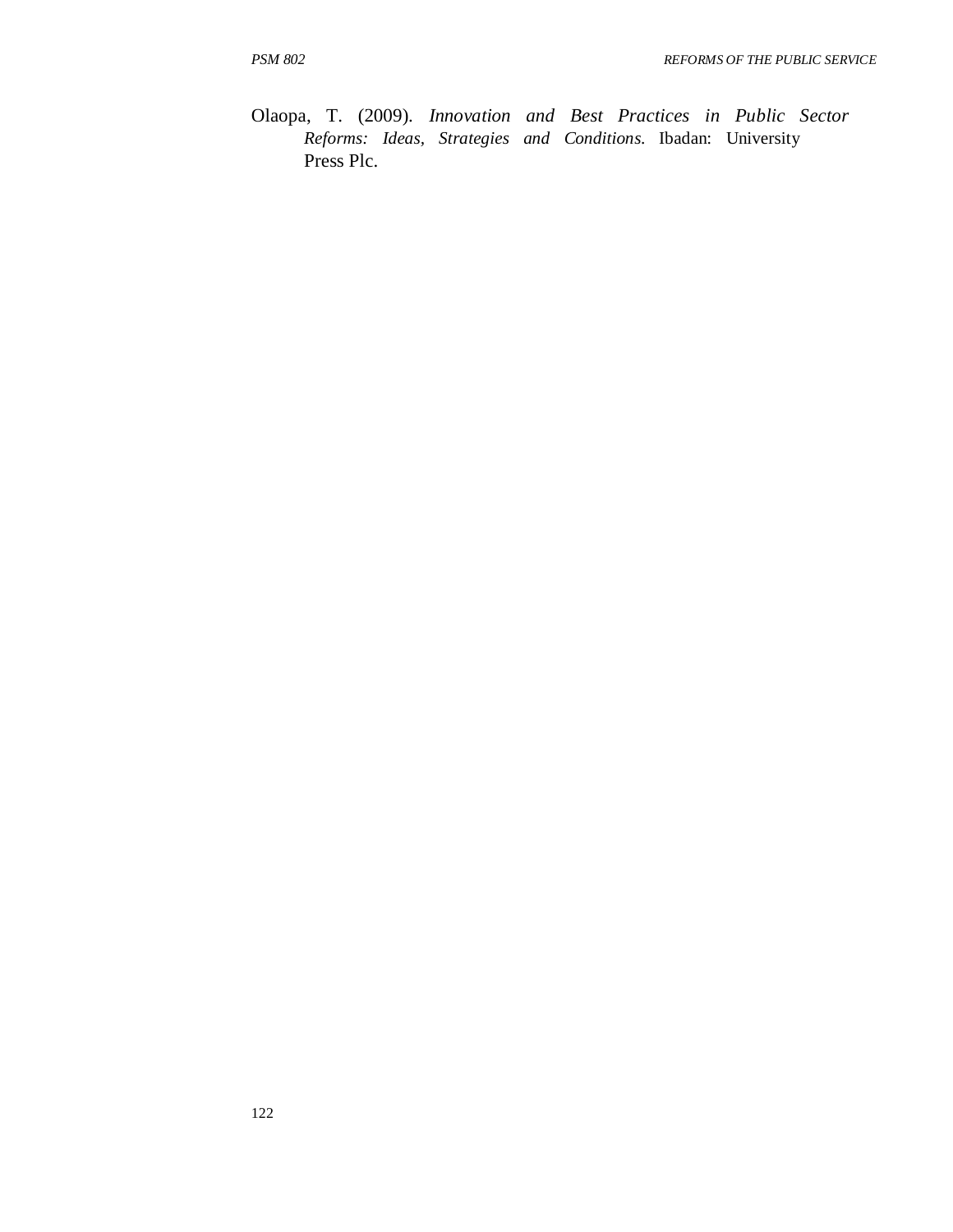### **UNIT 2 SOME OPERATIONAL INSTITUTIONS OF OBASANJO'S REFORMS**

## **CONTENTS**

- 1.0 Introduction
- 2.0 Objectives
- 3.0 Main Content
	- 3.1 Unique Features of Obasanjo's Reforms
	- 3.2 Overall Goal, Vision and Objective of Obasanjo Public Service Reform
	- 3.3 National Economic Empowerment Development Strategies (NEEDS)
	- 3.4 New Partnership for Africa's Development (NEPAD)
	- 3.5 Millennium Development Goals (MDGs)
- 4.0 Conclusion
- 5.0 Summary
- 6.0 Tutor-Marked Assignment
- 7.0 References/Further Reading

# **1.0 INTRODUCTION**

This unit is primarily concerned with the unique features of Obasanjo's Reforms. Along the line, you need also to know the overall goal, vision and objective of Public Service Reform engendered by Obasanjo regime. Furthermore, the salient focus of some institutions like NEEDS, NEPAD, MDGs etc will also be discussed extensively in this unit.

# **2.0 OBJECTIVES**

At the end of this unit, you should be able to:

- describe some important operational institutions of Obasanjo Reforms
- clearly identify the unique features of Obasanjo Reforms
- identify the roles of NEEDS, NEPAD, MDGs, etc. as some of the implementation strategies of Obasanjo Reforms.
- state the vantage position of Obasanjo Reform in the history of reform institutionalisation and management in Nigeria.

# **3.0 MAIN CONTENT**

The Obasanjo Administration that took over power after years of military rule was faced with the challenges of transforming a totalitarian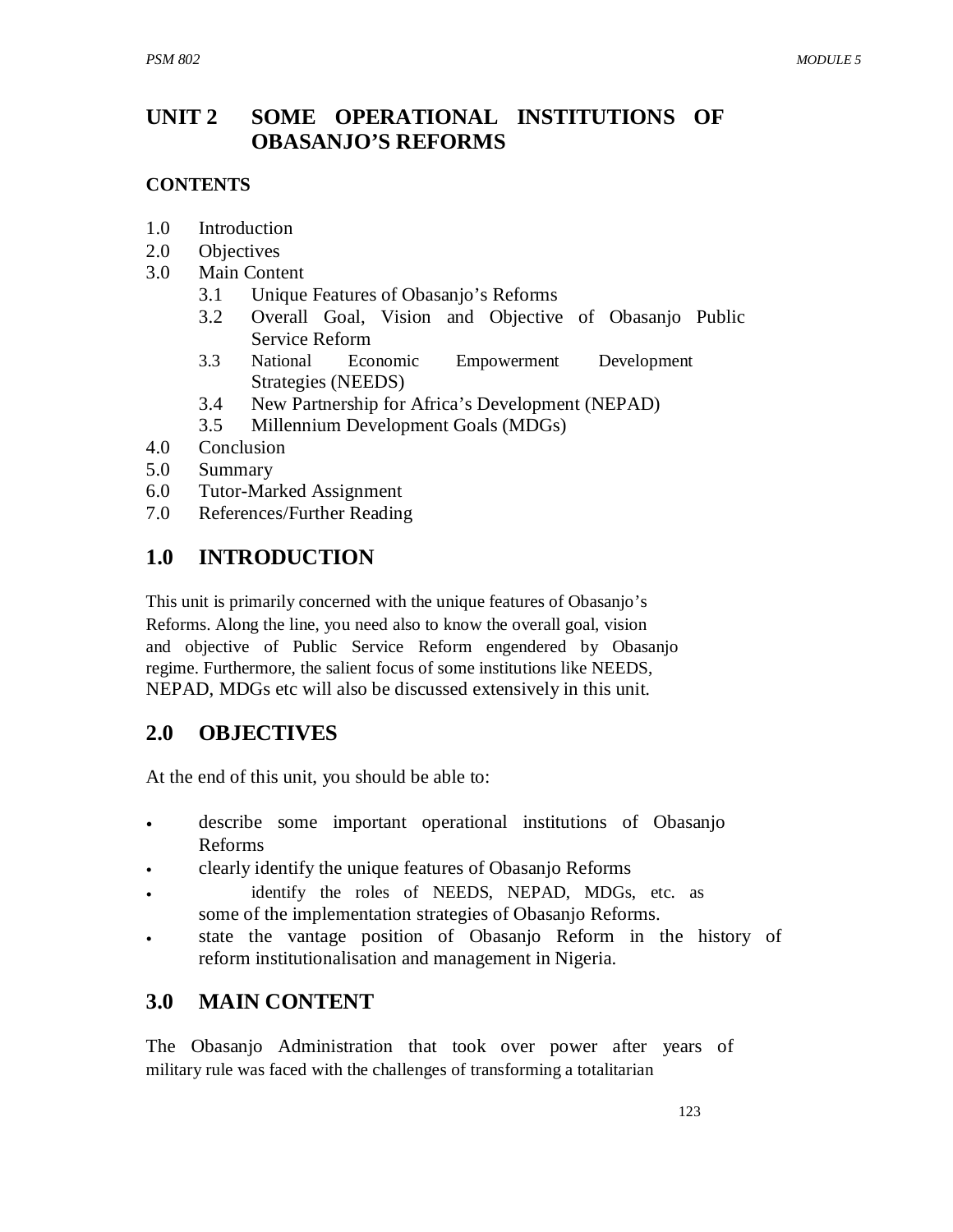state to a democratic one, in which the relationship between the government and the citizen will be one of trust and partnership. It also faced the challenge of economic development, which can be defined in terms of the strengthening of the economic substructure of the society through industrialisation and the diversification of the economy. Moreover, this administration had to address the crisis in public management, which was a key aspect of the deterioration in the quality of governance in the country that prolonged military rule induced and sustained. This crisis was characterised by: inefficiency in the delivery of social services; insensitivity to general welfare; indifference to the norms guiding the conduct of public officials; and rampant corruption. These lapses, it should be noted, had further led to a situation defined by the weakening of public institutions, distrust of government by the citizens, collapse of infrastructure and a sense of despair among the people. This necessitated the need for a social reconstruction.

The need for a social transformation even became more pressing in the light of the fact that the Obasanjo administration inherited an economy that had been stagnant and uncompetitive with an average GDP growth rate of 2.8% at the time the administration assumed power, which made the country one of the slowest growing economies in the world on a per capita basis. Besides, the administration also had to address the issue of external and internal debts; poverty; stagnant manufacturing/industrial sector; insecurity of lives and properties; high unemployment rate; and the HIV / AIDS pandemic.

In the early days of his administration, President Olusegun Obasanjo initiated a reorientation programme involving retreats for Ministers, Members of Boards of Parastatals, their Chief Executives and Permanent Secretaries. He also organised workshops for senior officers in the civil service. The climax of this whole effort was the "Kuru Declaration", a service charter of commitment to serve the public better and with utmost sense of social responsibility. This declaration, made in 2001, is a statement of commitment and core elements of a vision for a greater Nigeria. It embodies the vision of the Federal Government for Nigeria: namely, to build a truly great African democratic country, politically united, integrated and stable, economically prosperous, and socially organised, with equal opportunity for all, and responsibility from all, and to become a catalyst of the African Renaissance, by making adequate, all-embracing contributions to the development process, subregionally, regionally and globally. It was a declaration made as a result of President Obasanjo's realisation that the government was not performing as it should.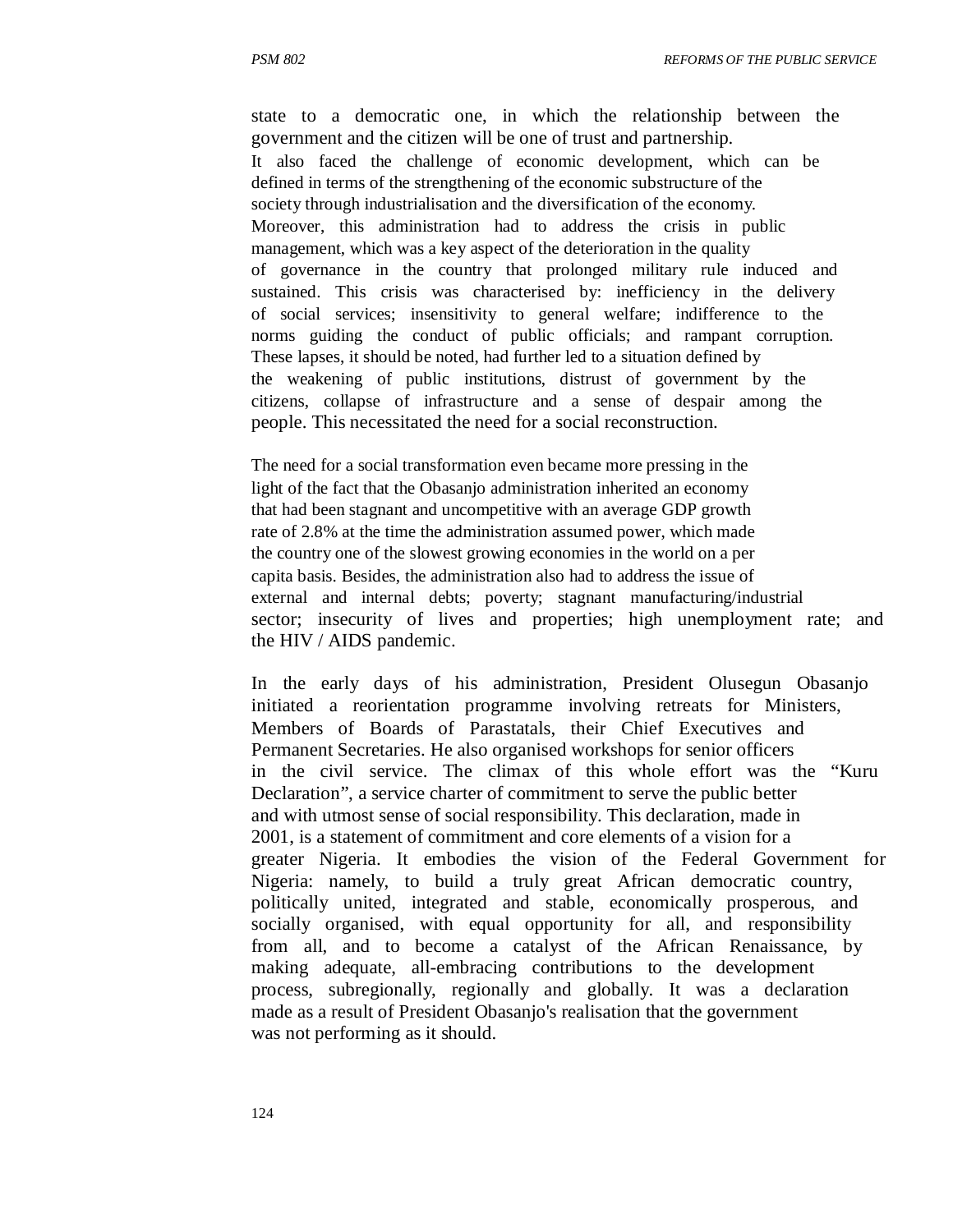To address the perceived anomalies of the Federal Public Service, the Federal Executive Council (FEC) in its 33rd meeting acknowledged the depth of the management problems and structural limitations that the administrative system of the Public Service was putting on governance and as such saw the need to reform the service. The FEC, at this meeting, mandated the Office of the Head of Service of the Federation (OHCSF), through the Management Service Office, to undertake a study and a strategic planning exercise evolve a strategy for far-reaching reforms in the public service.

# **3.1 Unique Features of Obasanjo Reforms**

Obasanjo Reform, unlike others before him, has the following features:

### **(a) It is comprehensive in design**

Unlike most other past initiatives which either focused entirely on the civil service or a limited set of interventions to address some specific issues within the Public Service, the Obasanjo reform process is all encompassing. This is inevitable because of the peculiar challenges that the Obasanjo Administration had to address from inception including the burden of transiting from military rule to democratic governance, with the attendant heightened expectations of democratic dividends, pressures of growing the national economy, in the face of several years of virtual stagnation, pressures of exiting from excruciating debt overhang, to free resources for wealth creation, employment generation, infrastructural development and consolidation, growing massive poverty, among others. Consequently, the reform of the Public Service became part of an overall comprehensive and strategic response of addressing the crises of governance and effectively responding to the challenges of development in an increasingly globalising world.

Accordingly, the reform has gone beyond the emphasis on balancing cost-consideration of the structural adjustment era to addressing emerging key issues like:

- capacity building
- planning, budgeting, and other financial accountability issues
- performance improvement
- human resources management
- information systems
- ethics and integrity
- improving management systems and structures
- compensation reconfiguration; incentives and pay
- improving the work environment; and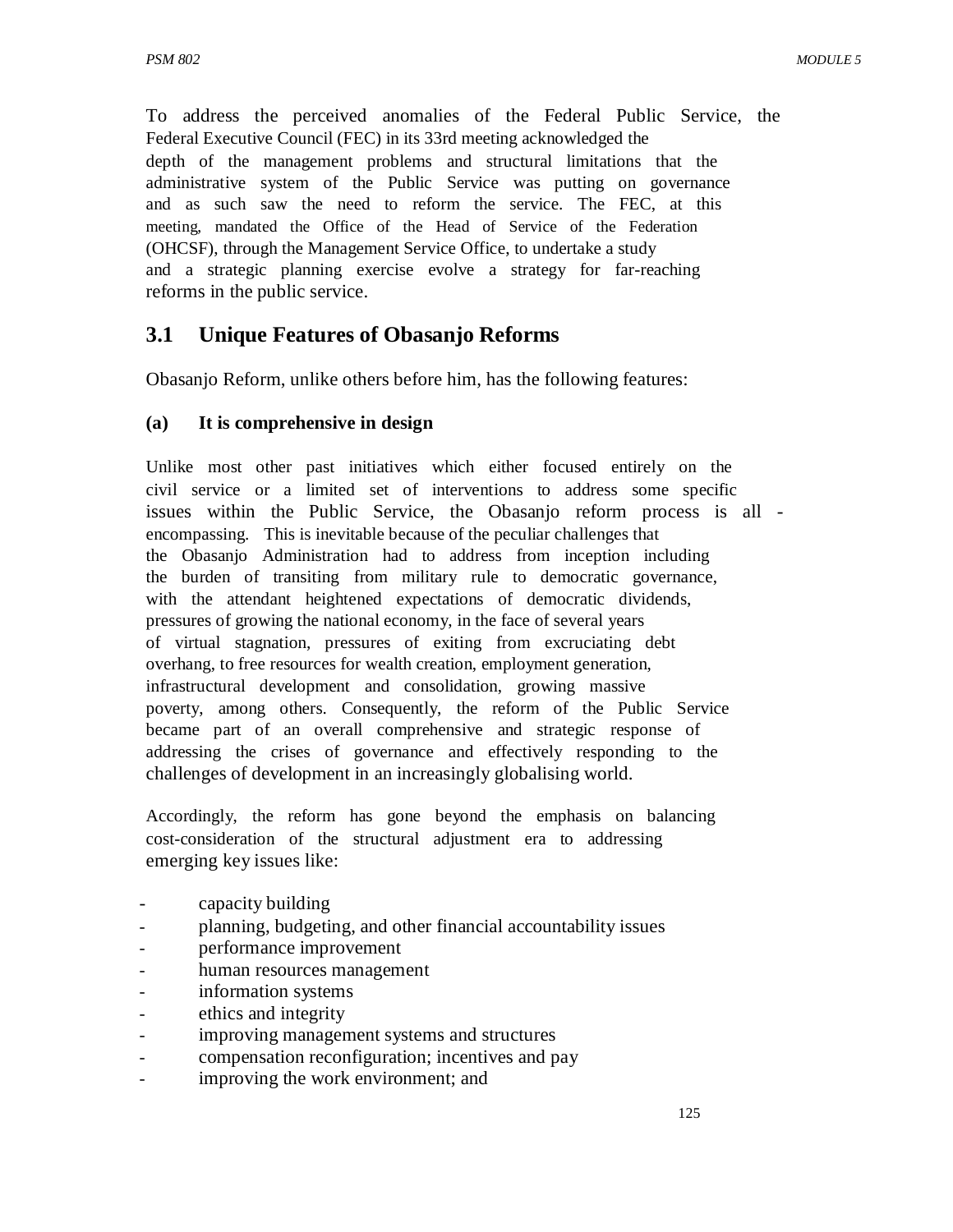service delivery improvement.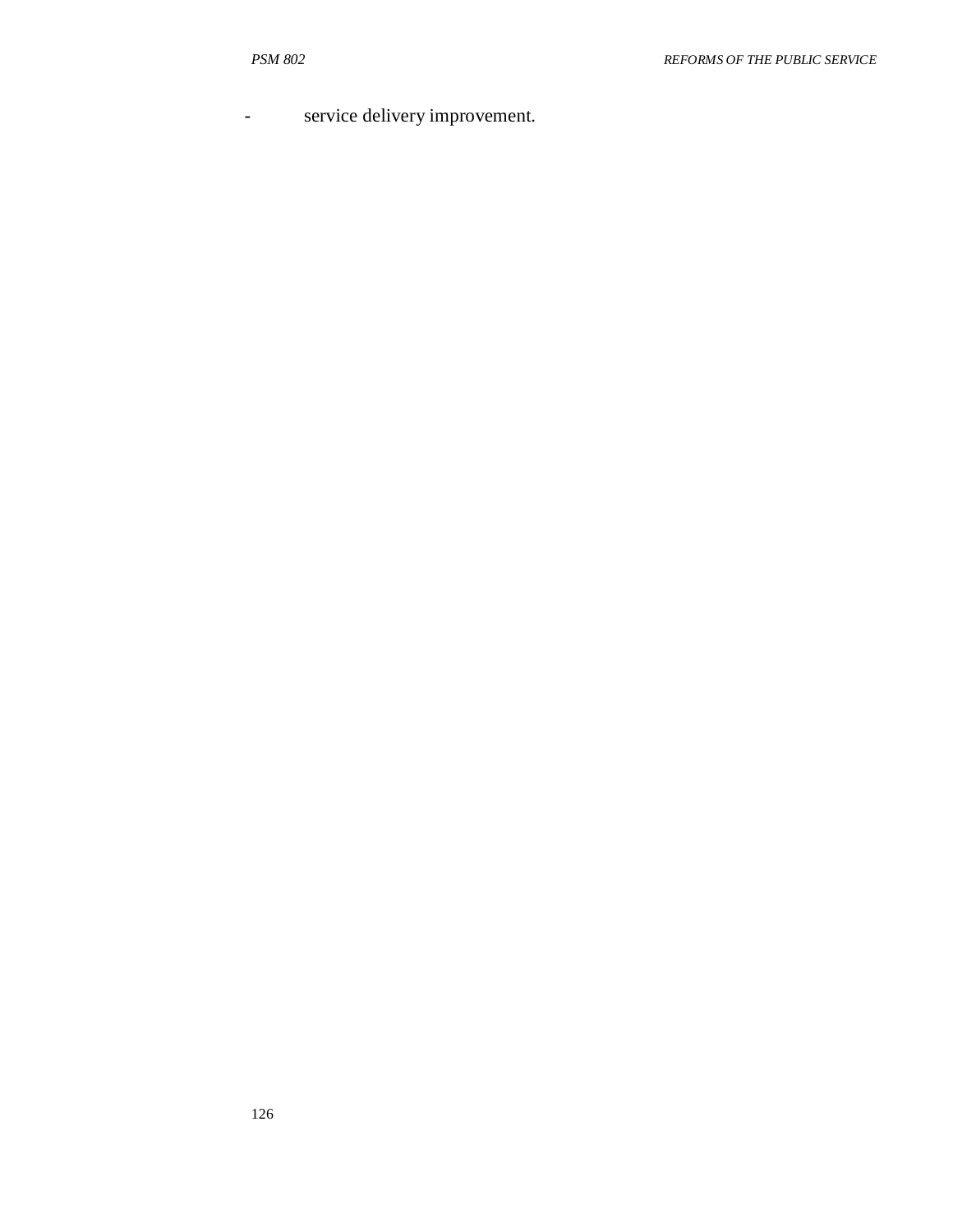### **(b) It is home-grown yet endeared to international adoption**

The Nigeria Public Service Reform is entirely home- grown as it arose from Mr. President's approval of the recommendations contained in the Communiqué of the Directorate Workshops, and the Federal Executive Council decision 2001 (33<sup> $d$ </sup>) Meeting. Global good practices in reform articulation and implementation suggest that public service reform design should take account of the unique characteristics and dynamics of each country. Accordingly, while not totally discountenancing global good practices, the Nigerian reform process did not copy country's model but consolidating on the lessons of past reforms in order to "build a public service that works for the people" while development partners have reinforced the process technically, they have also respected the home-gown approach of the initiative by complementing it through collaboration and support rather than prescription, or the exertion of undue pressure through conditionalties. Impressed by the home-grown nature of the reforms and its accomplishments some countries in the West African sub region namely Republic to Togo, Liberia and Ghana have solicited for Nigeria's assistance in replicating in their respective countries the good practices inherent in the Nigerian process. In 2005 for example, following request by the Presidents of Togo and Liberia to the President for assistance in putting together a "viable and sustainable reform Programme for their respective countries a Presidential Committee was constituted to visit the countries for exploratory talks, with the following as members:

- Minister of State for Finance
- Minister of State for Foreign Affairs
- Minister of Cooperation and Integration in Africa
- Economic Adviser to the President
- Senior Special Assistant to the President on MDGS\_
- Director –General (Nigeria Economic Society Group NESG)
- Director -General Bureau of Public Service Reforms (BPSR) recently redesigned as Permanent Secretary (BPSR).

On 22nd June, 2005 the Head of the Civil Service of the Federation was invited by his counterpart in the Republic of Ghana, Dr. Alex Glover-Quartey, to deliver the Civil Service week and Africa Day of Administration's Anniversary Lecture in order for Ghana to benefit from the home-grown nature of Nigeria's reforms. Indeed, Dr, Alex Glover- Quartey was the first international top government functionary, based on his high impression of the objectives and strategies of the Nigerian Public Service Reforms, as espoused during his visit to the Bureau of Public Service Reforms in April 2005, to have christened it "home- grown" reforms.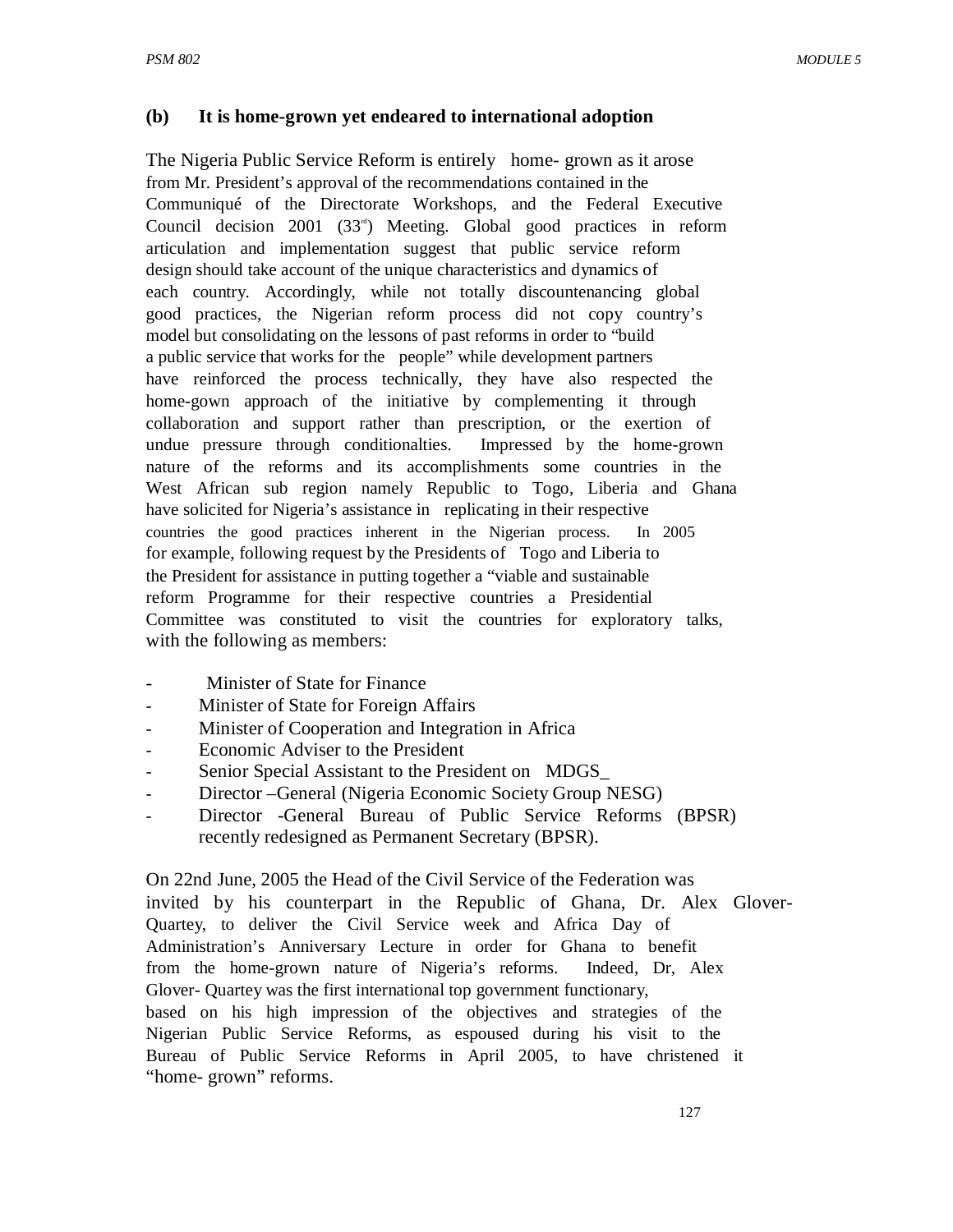### **(c) It has solid political support to the highest authority**

Another unique feature of the process is that it is not only backed by political support but championed by the first highest authority in the country, the President. This is perhaps the first time in Nigerian history that the chief executive of the nation has taken more than a passive interest in the reform process. The President was supported in driving the process by the Economic Team, made up of influential and technocrat Ministers, Presidential Advisers and Head of Strategic Agencies. Other key figures in the process include the Secretary to the Government of the Federation, Head of the Civil Service of the Federation, the President of the Senate, the Chief Justice of Nigeria and numerous other key functionaries at the executive, legislative and judicial arms of government.

### **(d)** *It* **is driven on the platform of an Independent Office**

As part of the innovation of the reforms, the Bureau of Public Service Reforms (BPSR) was created in 2004 by the President as an Independent Office to be Secretariat of all the multi-sectoral reforms of government in addition to serving, specifically as the engine room of public service reforms. This is a department from the old order in which reform programmes were generally articulated by special panels or Presidential Committee which were not connected with existing institutions of government, saddled with the responsibility of implementing approved interventions to' correct the ills identified in the set-up. Experience has shown globally that such arrangement does not produce the desired result because, often times, these institutions end up defending the status quo. The changing trend globally is the creation of autonomous agencies with primary responsibility for coordination the reform process. In adopting this trend in Nigeria, the creation of the Bureau of Public Service Reforms is complemented with a reform implementation arrangement which provides an avenue for multiple stakeholders and partners of effectively make their contributions in moving the process forward.

### **(e) It is mission and vision- driven**

Shortly after its creation, the BPRS formulated the following vision and mission statements to keep it under focus:

### **Vision**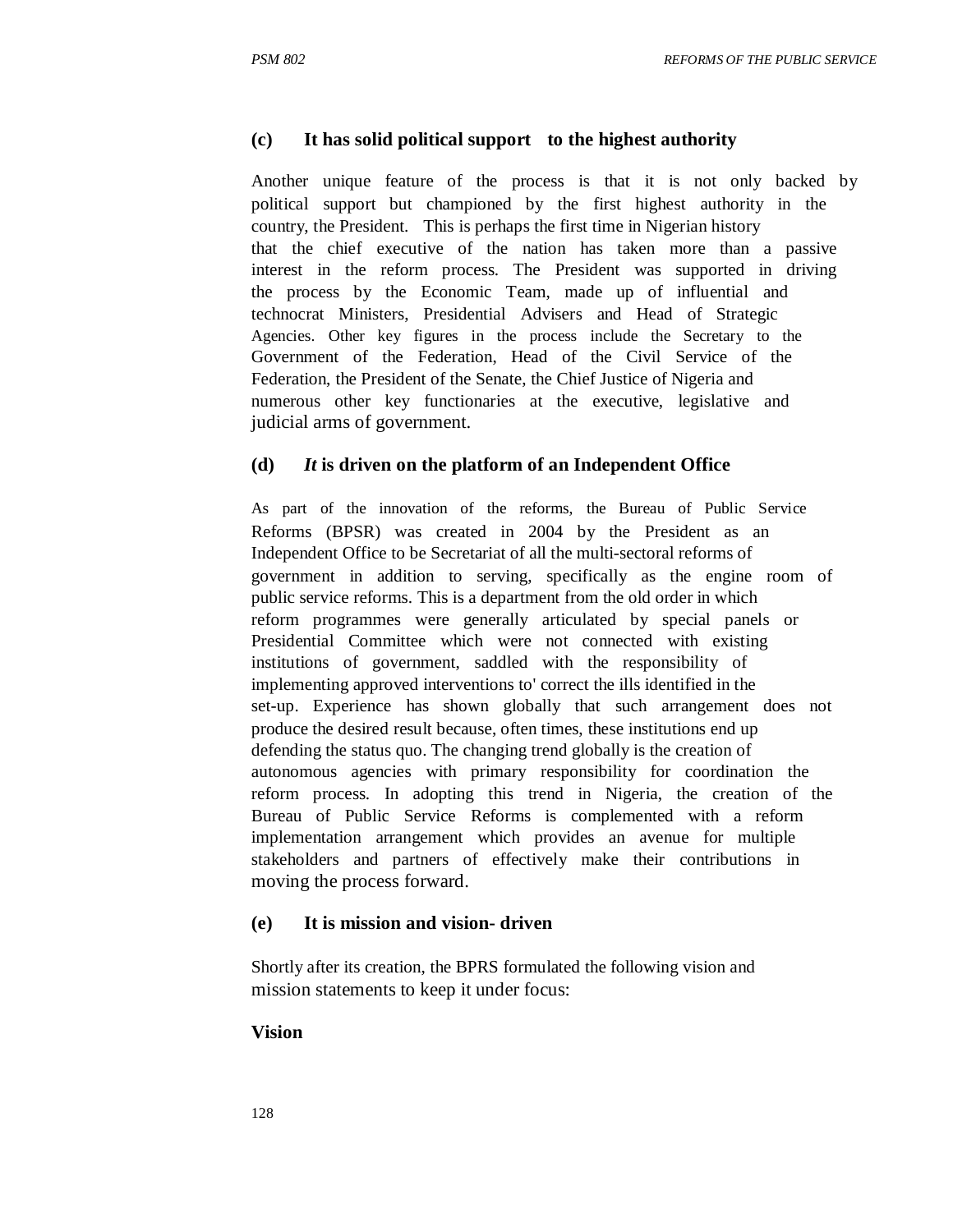"Public Governance by a Public Service driven by Public Officers of impeccable character and integrity, custodians of national interest and values, experts in the business of Government and the management of resources and talents for efficient service delivery and accelerated national development to meet the challenges of a globalized world."

## **Mission**

"Facilitating reforms at all sectors of Governance and, in particular, serving as the effective Change Agent for reconstructing the Public service to work for the people in the best tradition of globally cherished Public Service values."

The vision and mission statements were later reformulated to a sharper and more easily recollected version as follows:

### **Vision**

"An Integrity and Merit based Professional Public Service, driven by national interest and efficient management of resources and talents."

## **Mission**

"Facilitating Government Reforms and serving as Change Agent for the Nigerian Public Service to work for the people in the best tradition of globally cherished values."

# **3.2 Overall Goal, Vision and Objective of Obasanjo Public Service Reform**

The goal of Public Service Reforms is to transform Nigeria's ailing Public Service into a knowledge-based, professional and accountable Public Service, render timely, diligent and effective services to the Nigerian people. This is critical because a competent, efficient and loyal public service is a pre-condition of democratic governance and sustainable socio-economic development. Through PSR, the machinery of State governance is modernised and reinforced in order to enhance the performance and effectiveness of the State. Specifically, the vision as conceived by President Olusegun Obasanjo, is as follows:

- A competent, professional, development-oriented, public- spirited and customer-friendly public service capable of responding effectively and and and and  $\alpha$ speedily to the needs of the society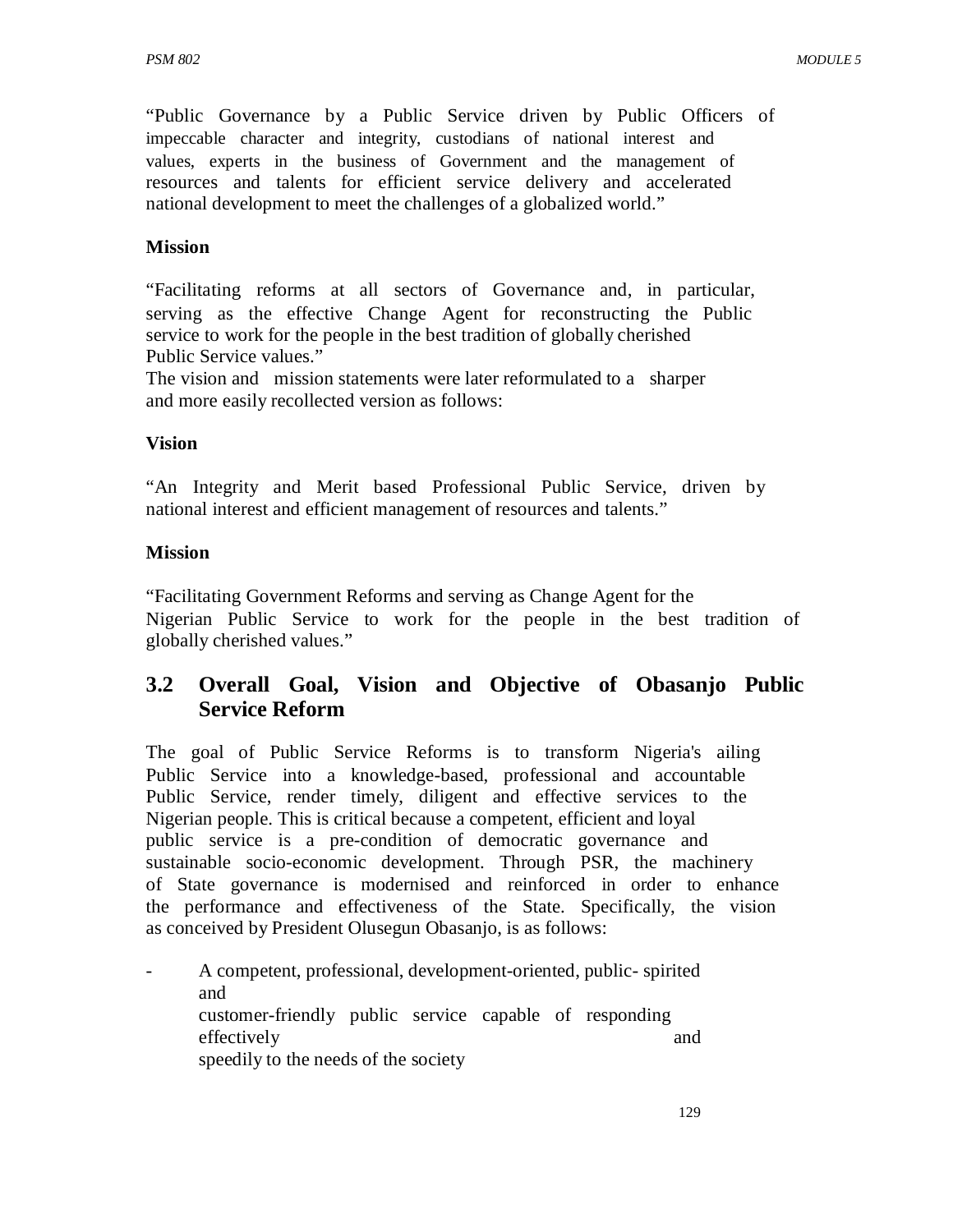- A public service anchored on core values of the service such as political neutrality, impartiality, integrity, loyalty, transparency, professionalism and accountability
- A public service that is guided by equity, where things are done in the theorem is the theorem of the theorem in the theorem is the theorem in the theorem in the theorem is the theorem in the theorem in the theorem is the theorem in the theorem in the theorem is the theorem in the theor
	- right way based on extant rules and regulations, but with room for
	- discretion, which should be exercised in the public interest
- A public service that assures public servants of protection and job security in the faithful discharge of their duties; and
- A competitive, well remunerated, innovative public service.

Consequently, the overall objective of PSR is to build a first class service whose performance is substantially enhanced, with added capacity for enforcing ethical standards and instilling a sense of core values arid principles for promoting good governance and sustainable democracy. This is urgent in view of the possibilities that NEEDs offers us as a nation to make progress through an enlightened and modern public service which is sufficiently motivated to anchor the development process by performing the following roles among others:

- guidance in policy making
- assistance in policy planning
- policy advice to ministers and other functionaries of government
- building and communicating institutional memory to decision makers.

# **3.3 National Economic Empowerment Development Strategies (NEEDS)**

In June, 2003 following his re-election for another four- year tenure, President Olusegun Obasanjo declared a programme of wide-ranging reform, covering broad areas of economic, financial, governance and public service issues. Accordingly, all the series of the administration's multi-sectoral reforms were put together and translated into a coherent medium-term national development strategy called the National Economic Empowerment and Development Strategy (NEEDS). It became apparent that an efficient and effective Public Service was required to achieve success in the four focus areas of NEEDS that were fundamental to the realisation of sustainable development namely:

- (i) wealth creation
- (ii) Employment generation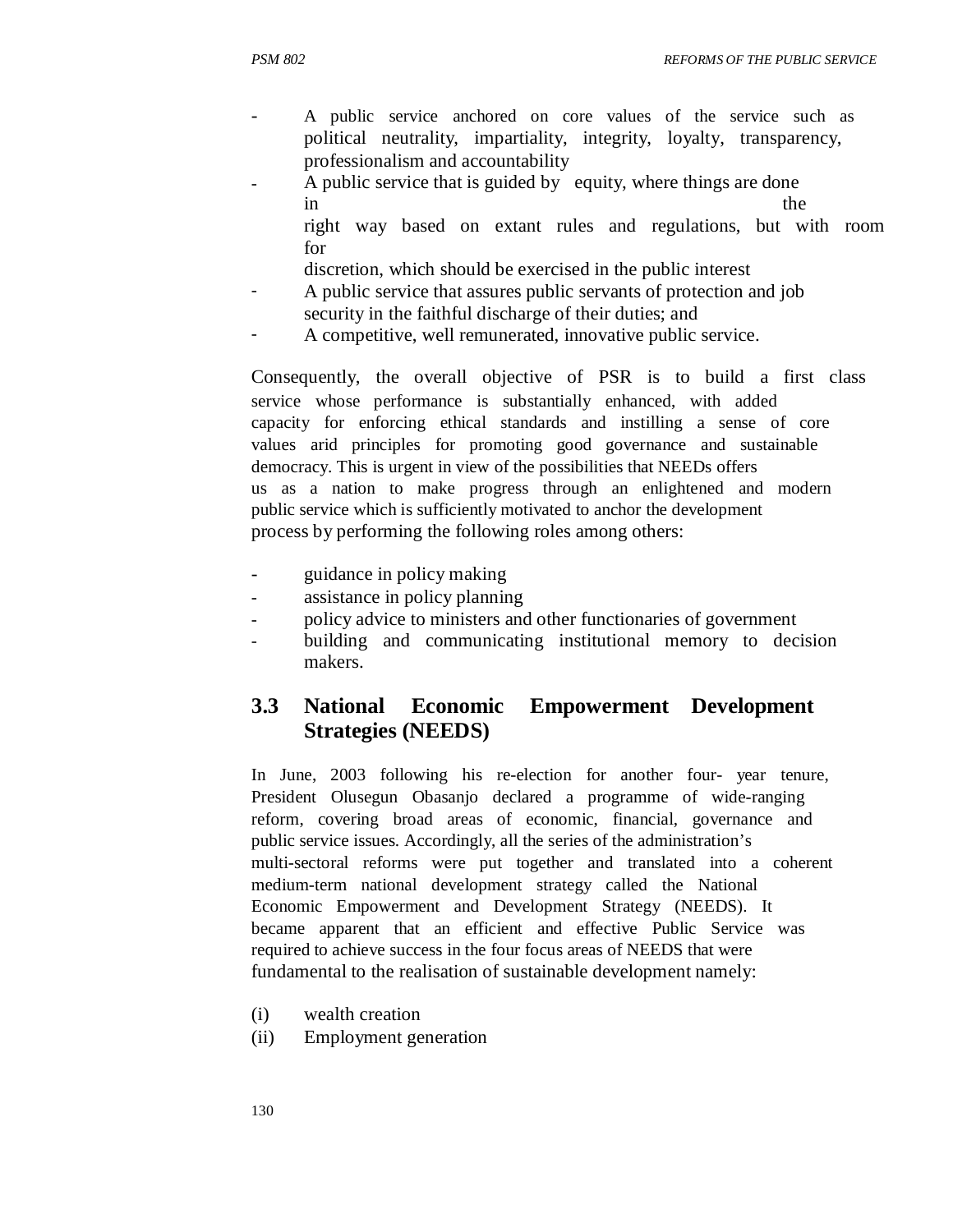(iii) poverty reduction and (value re-orientation and ethics, Public Service reform was incorporated as one the pillars of the strategy).

Consequently, NEEDS rests on four major planks namely:

- (i) Economic Management Reform, to foster macro-economic stability, through fiscal discipline, Public Resource Management/ Utilization, Financial Sector Reforms Banking, Insurance, etc), Tax Reforms, Customs Restructuring and Accelerated Privatisation and Liberalisation of the Economy;
- (ii) Governance Reform and Institution Strengthening;
- (iii) Public Service Reforms, with focus on efficiency, responsiveness and service delivery; and
- (iv) Transparency, Accountability and Anti-corruption Reforms, carried out through the work of the following: Independent Corrupt Practices and Other Related Offices Commission (ICPC), Economic and Financial Crimes Commission (EFCC), Extractive Industries Transparency Initiative (EITI).

NEEDS is an umbrella strategy which has incorporated the goals and targets of two of the key continental and global initiatives aimed at addressing the challenges of sustainable development within the African Continent namely: the New Partnership for Africa's Development (NEPAD) and the Millennium Development Goals (MDGs).

NEEDS, with broad emphasis on economic growth, poverty reduction, human capital development, and national value reorientation, became the core of the implementation modality of what was evolving into a medium-term development strategy, with integrated policy and institutional reform components. It had its benchmark aligned with fundamental objectives and principles of state policy in the 1999 Constitution, the Millennium Development Goals (MDGs) and the NEPAD strategic framework. Also, embodied in NEEDS were the four key components of the FGN Reform Agenda. These are: Macroeconomic stability as well as accelerated privatisation and liberalisation of the economy; Public Service Reforms (PSR), including reform of public expenditure, and budget; strengthening of basic service delivery through improved governance and institutional strengthening and transparency; accountability and fighting of corruption.

The civil service reform subcomponent of the strategy focused on: reprofessionalisation of the officers and technocrats with sufficient skills; evaluation and reporting of professional performance to make policy makers accountable; withdrawing the public service from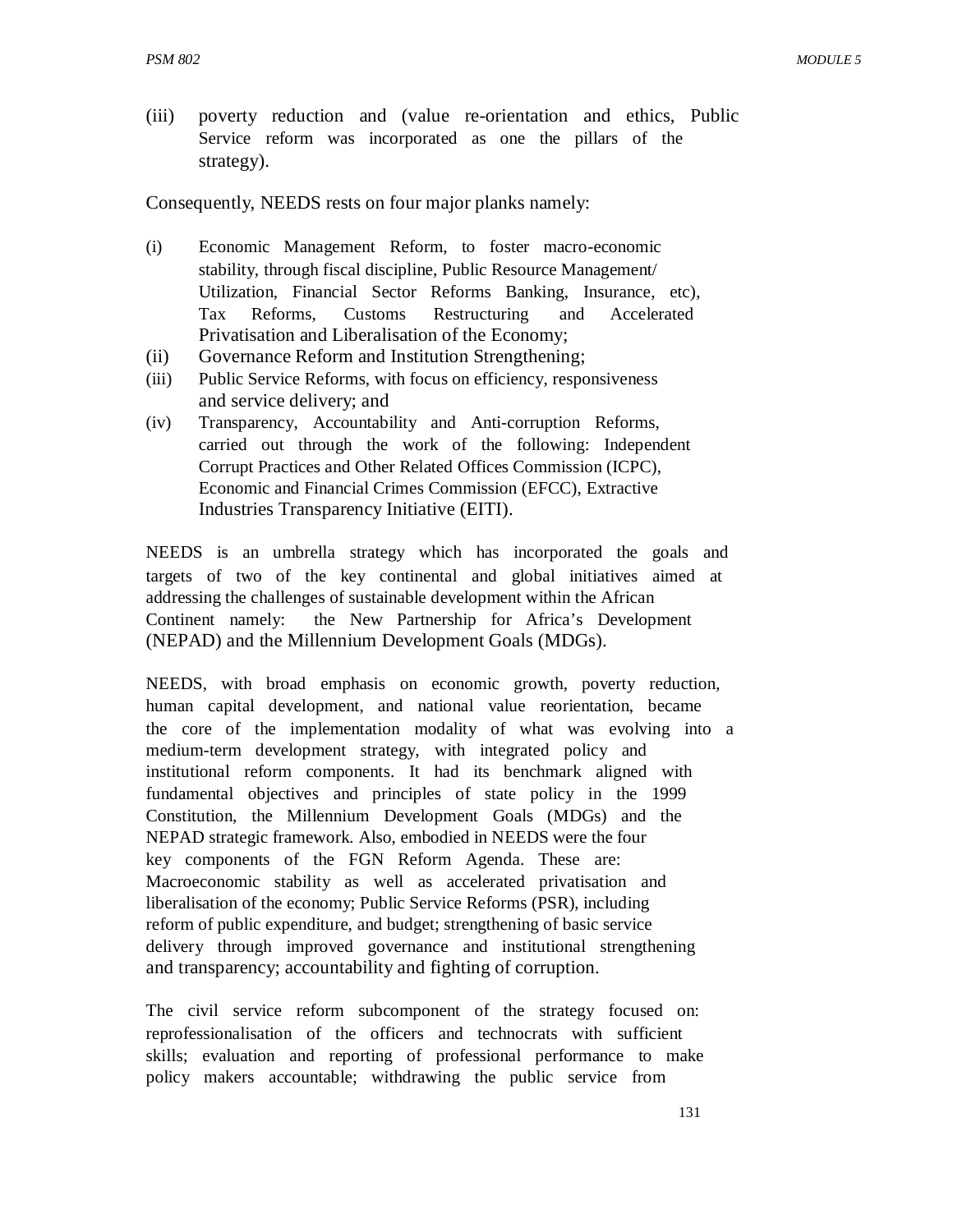commercial activities and making it focus on its core competencies; modernisation of core operations and systems using lCT; reorientation of the public servants so that they can serve the public as clients under strong accountability and responsibility; monetisation of fringe benefits and reduction of waste and inefficiency; improved fiscal rules and budgetary planning and allocation; and putting in place organisational and personnel objectives with focus on result rather than on process and expenditure.

Others include: pay reforms, the putting in place of an Integrated Payroll and Personnel Information System, an IT-enabled facility, that enables a reliable and comprehensive database for the public service; the putting in place of a Public Expenditure Management Reform, a medium-term planning and expenditure framework informed by medium-term sector strategies; the introduction of SERVICOM, an initiative aimed at making Nigerians as service users demand quality services as a matter of right, and service providers to deliver on agreed standards under contractual obligations that are formalised in the SERVICOM Charter; Pension reform, with a new pension scheme which is contributory and fully funded by both the employer and the employee and based on individual accounts that are jointly managed by Pension Fund Administrators (PFAs); the introduction of the Independent Corrupt Practices and Other Related Offences Commission (ICPC) to tackle loopholes in the public service and expose and penalise corrupt officials and other citizens as well as the introduction of the Economic and Financial Crimes Commission (EFCC), an anticorruption body that is meant to combat advance fees fraud in the body politic. There was also the reform and strengthening of statistical system in the country. It ought also to be mentioned that the Bureau of Public Service Reform (BPSR) was established in February 2004, and assigned the responsibility of driving the PSR of NEEDS.

In the final analysis, the Obasanjo Civil Service Renewal Programme is about the most comprehensive and far-reaching in the history of the civil service reforms in Nigeria. It has as its primary aim the production of a truly professional and efficient Federal Civil Service. This renewal programme, however, did not start in a vacuum. Apart from being necessitated by certain domestic factors, the global environment at the time made it a must. As such it has benefited from best practices and public service innovations in other African countries as well as other countries outside Africa. For instance, in acknowledgement of the global context of the reform process, and the need to draw on the examples of best practices from other countries, a group tour on comparative systems was embarked upon by some staff of the Management Service Office (MSO) and other relevant departments/units in the office of the Head of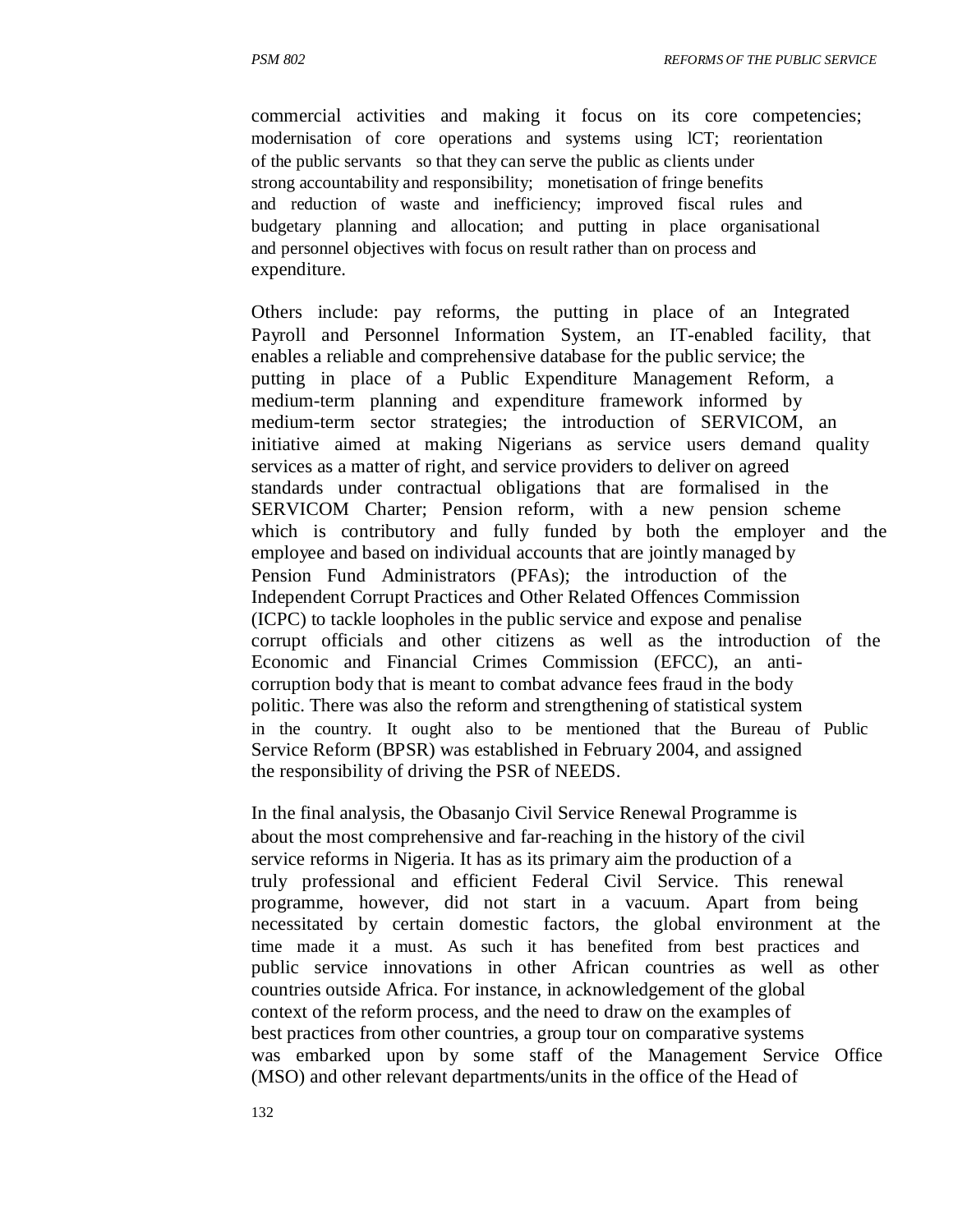Service of the Federation. The group visited African countries like: Botswana, Ghana, Morocco, Uganda, South Africa and Zambia; as well as Brazil and the United States of America outside of Africa.

# **3.4 New Partnership for Africa's Development (NEPAD)**

NEPAD is a continental initiative introduced to deal with the crisis of government in Africa which, over the years, has accentuated poverty in virtually every country within the continent. It is a vision and plan to combat famine, disease, hunger, endemic poverty, corruption, incessant conflicts, under-development and acute income disparity as well as ensure economic renewal, accelerated and sustainable development. A reformed public service is an essential element for the promotion of good governance and the realization of the following core aspirations NEPAD namely:

- eradication of widespread and sever poverty
- promotion of accelerated growth and sustainable development
- halting of incessant conflict by strengthening mechanism of conflict prevention, management and resolution
- acceleration of regional cooperation planning and implementation of cross country projects:
- adoption and adherence to best practices in political and economic governance; and
- strengthening Africa's capacity in harnessing the gains of globalisation.

In this regard, the African Peer Review Mechanism (APRM) was instituted as a complementary initiative to ensure the realisation of the above-mentioned aspirations. APRM is a self- monitoring union which has been instituted to measure the progress in the attainment of the objectives of NEPAD in relation to four priority areas, namely:

- (i) democracy and political governance
- (ii) economic governance and management
- (iii) corporate governance; and
- (iv) socio-economic development.

The Public Service is expected to play a crucial role in the fulfillment of the objectives of these four priority areas by providing guidance and support.

### **Charter for the Public Service Africa**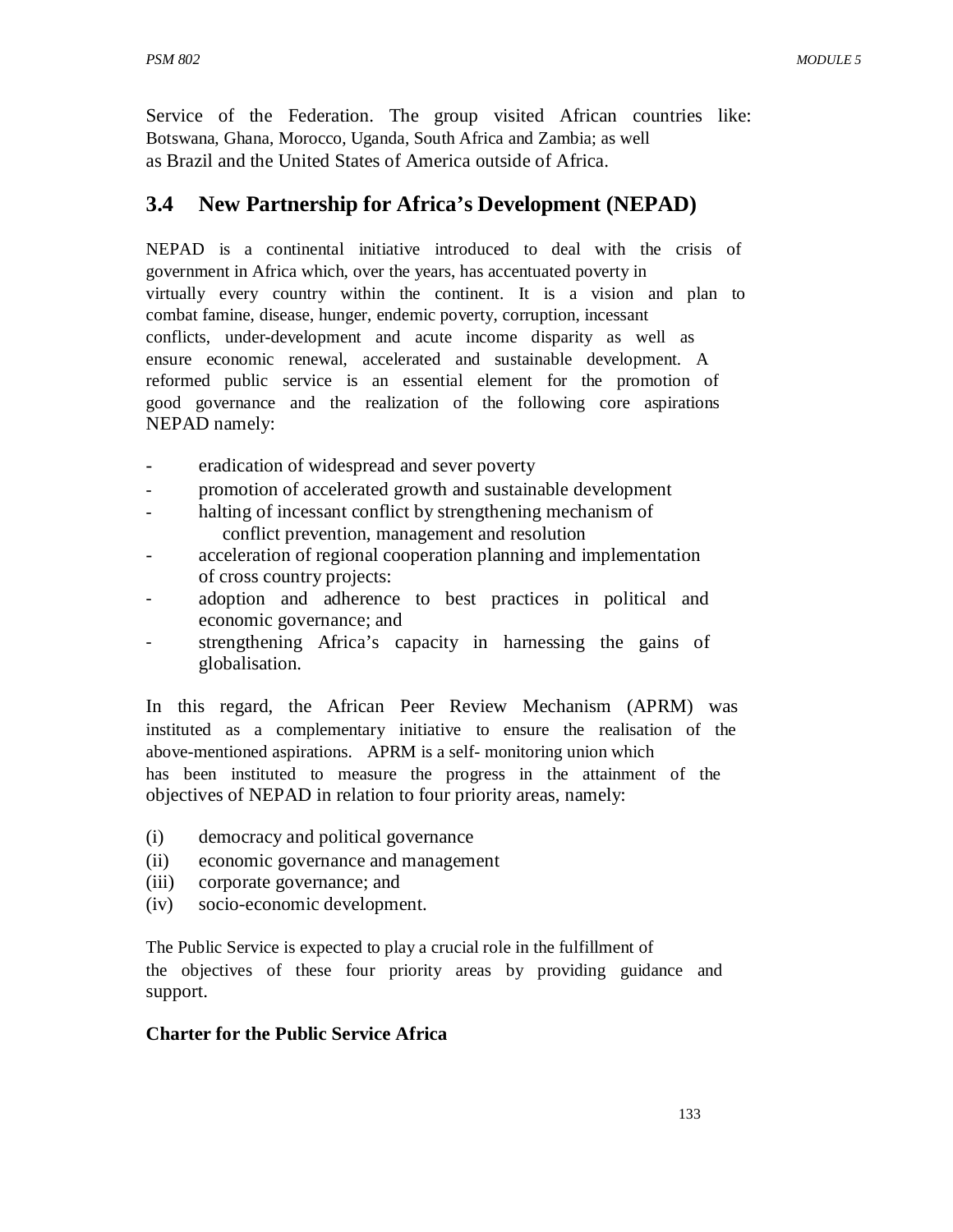Another major continental initiative impacting of the reform process is the Charter for the Public Service Africa. The Charter was adopted on 5th February, 2001 on the occasion of the Third Pan African Conference of Public Service Ministers in Windhoek Namibia. Nigeria was represented at the forum by the Head of the Civil Service of the Federation, Alhaji Mahmud Yayale Ahmed who also adopted the Charter on behalf of the country. The Charter provides a framework to guide Public Services in respective African countries in taking appropriate legislative, regulatory, technical and practical measures aimed at improving the quality of services provided citizens besides defining the principles and other general governing rules of ensuring transparency, professionalism and ethical standards. Once adopted, it serves as a concrete expression of the commitment of each country to abide by the principle and values enunciated in the Charter in addition to serving as a benchmark or reference for the development, strengthening and updating of national codes of conduct.

The specific principles that are outlined in the Charter are the following:

- (i) equality of treatment
- (ii) neutrality
- (iii) legality
- (iv) continuity
- (v) proximity and accessibility of services
- (vi) participation, consultation and mediation
- (vii) quality, effectiveness and efficiency
- (viii) evaluation of services
- (ix) transparency and information
- (x) speed and responsiveness
- (xi) reliability and confidentiality of information concerning citizens
- (xii) recruitment and promotion
- (xiii) mobility and redeployment
- (xiv) staff training and development
- (xv) motivation
- (xvi) remuneration
- (xvii) physical safety, working conditions and security of tenure
- (xviii) professionalism
- (xix) ethics)
- (xx) integrity and moral rectitude
- (xxi) conflict of interest,
- (xxii) declaration of assets, and
- (xxiii) political neutrality and duty of confidentiality.

Others are general provisions on purpose, scope, definitions and implementation modalities,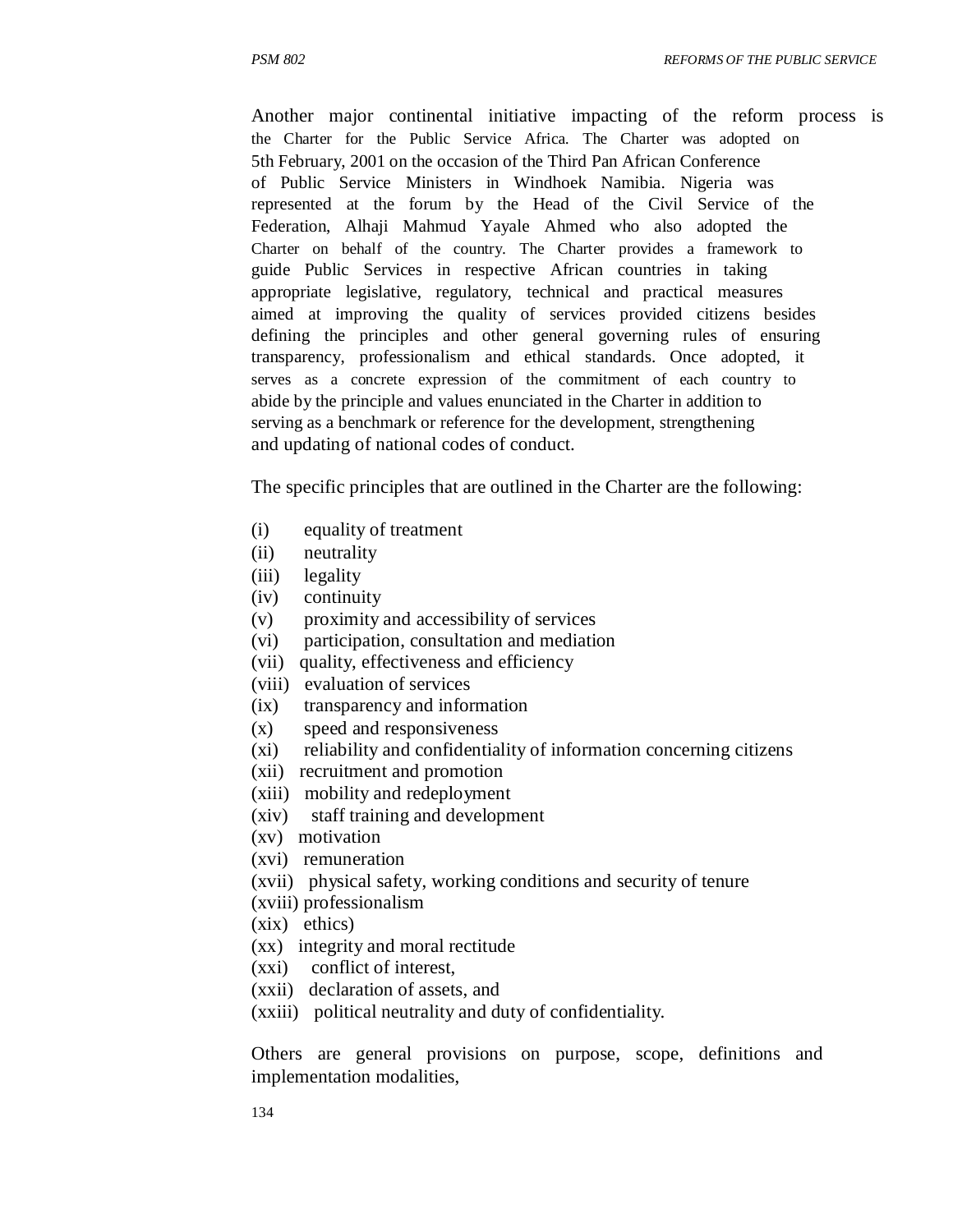NEPAD is the latest African recovery plan pushed by a select number of African countries and the G8 as a means of stimulating an 'African renaissance.' NEPAD's strategic framework document arises from a mandate given to the five initiating Heads of State of Algeria, Egypt, Nigeria, Senegal and South Africa by the then Organisation of African Unity (OAU) to develop an integrated socio-economic development framework for Africa. This framework document was formerly adopted at the 37th Summit of the OAU in July 2001 in Lusaka, Zambia. 'NEPAD was founded out of the realisation that issues such as the escalating poverty level, underdevelopment, and the continued marginalisation of Africa needed a new radical intervention, spearheaded by African leaders, to develop a new vision that would generate Africa's Renewal.

# **3.5 Millennium Development Goals**

The Millennium Development Goals otherwise known as MDGs is a global initiative committing member States to achieve the following targets by 2015:

- i) eradication of extreme hunger and poverty
- ii) achievement of universal primary education with emphasis on girl child education
- iii) promotion of gender equality including empowerment of women
- iv) reduction of child mortality and, in particular, reducing the mortality rate among children under five
- v) improvement in maternal health
- vi) combating (HIV/AIDS, malaria and other diseases, and
- vii) ensuring environmental sustainability and
- viii) development of global partnership for development.

The achievements of these targets are also predicated on a virile,accountable, professional and reform-minded public service.

# **4.0 CONCLUSION**

Obasanjo Reform initiative focused primarily on the imperative for benchmarking with the aim of identifying and implementing the best practices that are required to enhance the growth and development of good government which never happened in Nigeria before. All around the world, governments crave for the best practices as a means of responding to the demands of citizens for good governance in a fast globalising society.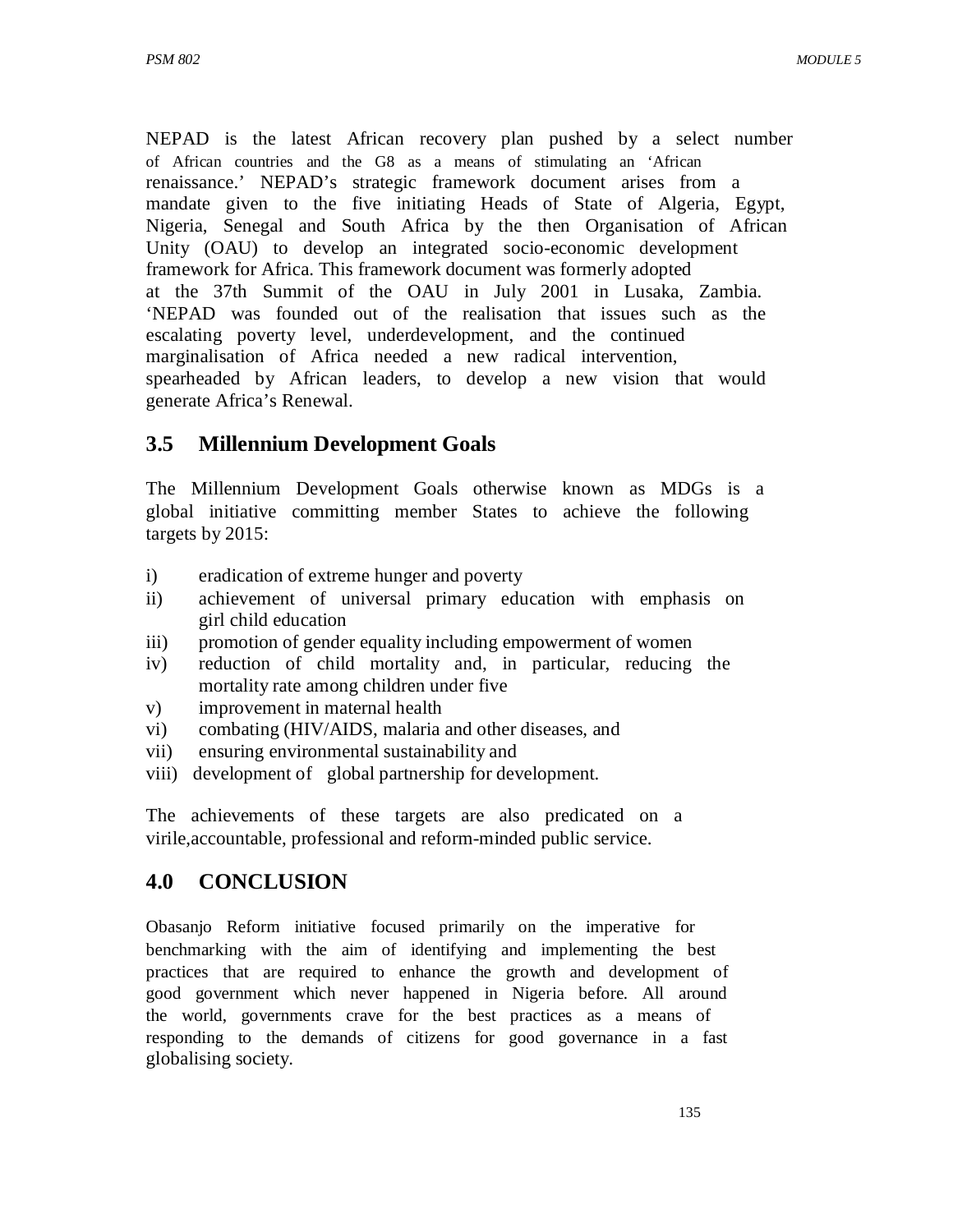Obasanjo Reform, unlike never before in Nigeria, succeeded in identifying, studying and adapting those good practices to rectify identified lapses in the public service in Nigeria.

#### **SELF-ASSSESSMENT EXERCISE**

Now that you have read the details of Obasanjo Reforms, identify four unique features of the reform.

#### **ANSWER**

- it is comprehensive in design
- it is home-grown yet endeared to international adoption
- it has solid political support up to the highest authority
- it is mission and vision –oriented.

### **5.0 SUMMARY**

The Obasanjo Regime which took off in May, 1999 faced the challenge of economic development, which can be defined in terms of the strengthening of the economic sub-structure of the society through industrialisation and the diversification of the economy. Furthermore, the need for a radical social transformation became more pressing in the light of the fact that the Obasanjo administration inherited an economy that had been stagnant and uncompetitive with an average GDP growth rate of 2.8% at the time the regime assumed power.

#### **6.0 TUTOR-MARKED ASSIGNMENT**

Identify the major areas of success of Obasanjo's Public Service Reforms between 1999 and 2007 in Nigeria.

#### **7.0 REFERENCES/FURTHER READING**

- Ayeni, J. (2008). *Reforming Public Service in Nigeria: A Collective Responsibility*. Lagos: S & S Communications (Nig) Ltd.
- Olaopa, T. (2009). *Innovation and Best Practices in Public Sector Reforms: Ideas, Strategies and Conditions*. Ibadan: University Press Plc.
- Olaopa,T. (2010). *Public Service Reforms in Africa*, Ibadan: University Press Plc.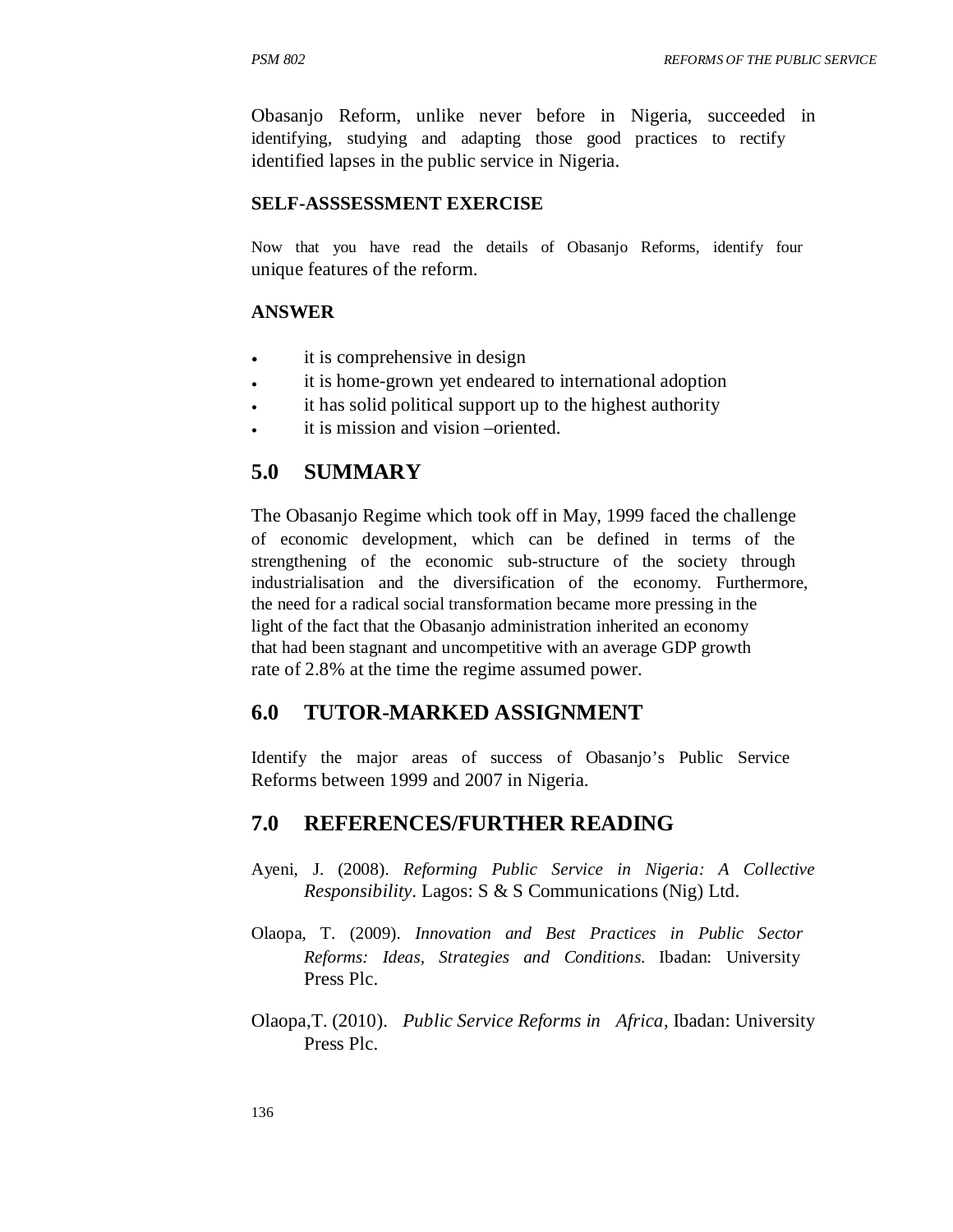Ripley, R. B. & Franklin, G. A. (1982).*Bureaucracy and Policy Implementation*. Illinois: The Dorsey Press.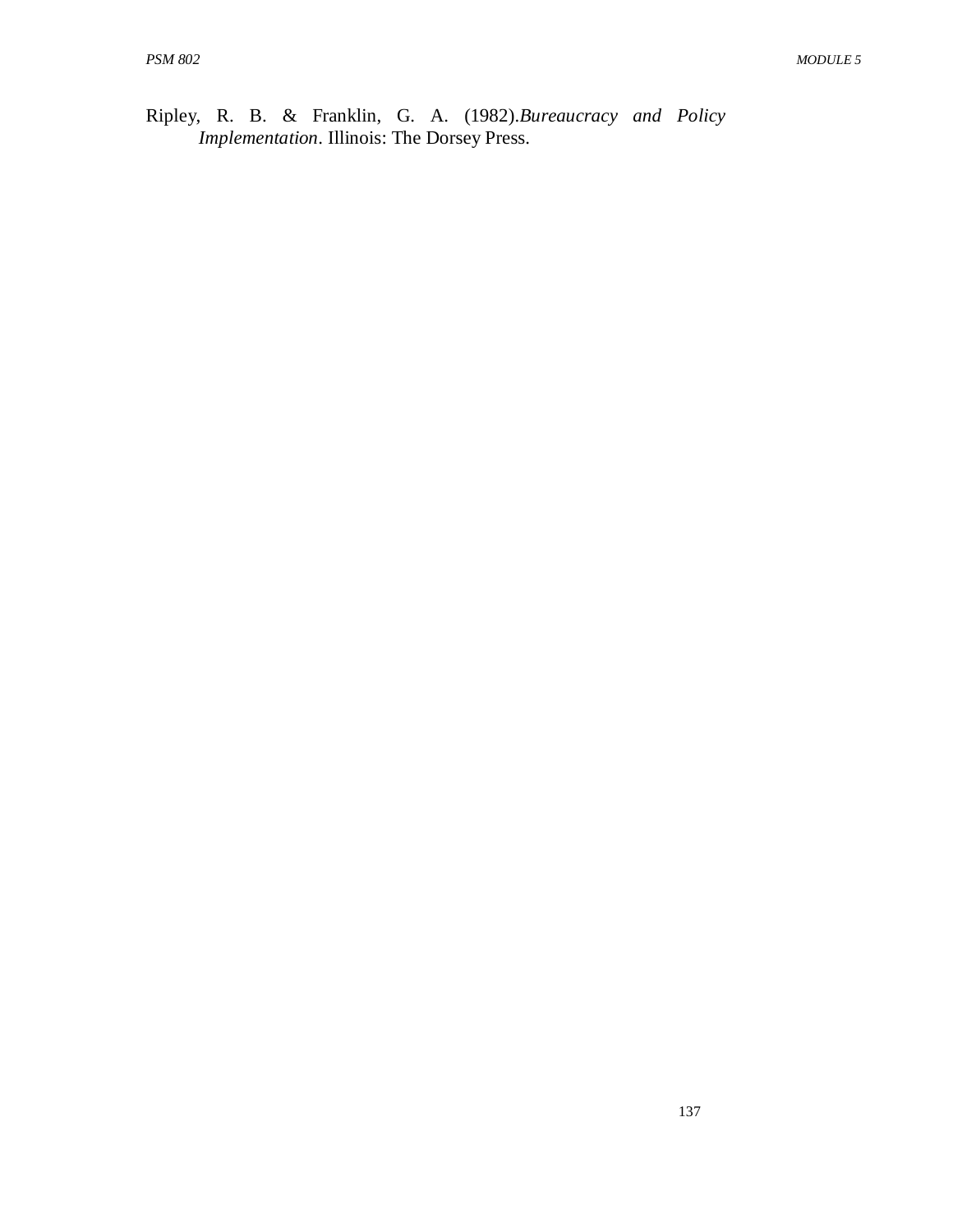#### **UNIT 3 YAR'ADUA REFORM INITIATIVES**

#### **CONTENTS**

- 1.0 Introduction
- 2.0 Objectives
- 3.0 Main Content
	- 3.1 Critical Place of Yar'adua Public Service Reform
- 4.0 Conclusion
- 5.0 Summary
- 6.0 Tutor-Marked Assignment
- 7.0 References/Further Reading

## **1.0 INTRODUCTION**

In this unit, we shall discuss briefly the reform initiatives of the Umaru Yar'adua Adminstration which took over from Obasanjo Regime in 2009. Other peripheral issues like NEEDS, 7-Point Agenda etc. will also be discussed in details.

## **2.0 OBJECTIVES**

At the end of this unit, you should be able to:

- identify the major plank of Yar'adua Reform Initiatives
- explain the issues involved in Public Service Reform under the Yar'adua Regime
- state the similarity of target with Obasanjo Reform
- describe the different and new dimension being introduced by the Yar'adua Regime

## **3.0 MAIN CONTENT**

The Public Service Reform efforts of the Yar'adua Regime are solidly built on the foundations laid by the Obasanjo administration. Right from its inception, the administration committed itself to the development of Nigeria with the articulation of the 7-point agenda and Vision 20:2020. The 7-point agenda, which is "an articulation of Policy Priorities that will strengthen the reforms and build the economy; so that the gains of the reforms are felt widely by citizens across the country" has such items as: Power and Energy, Food Security and Agriculture, Wealth Creation and Employment, Mass Transportation, Land Reforms, Security plus Qualitative and Functional Education. Vision 20:2020, on its part, is a long-term planned framework for the economic transformation of the country, through the promotion of enterprise and 138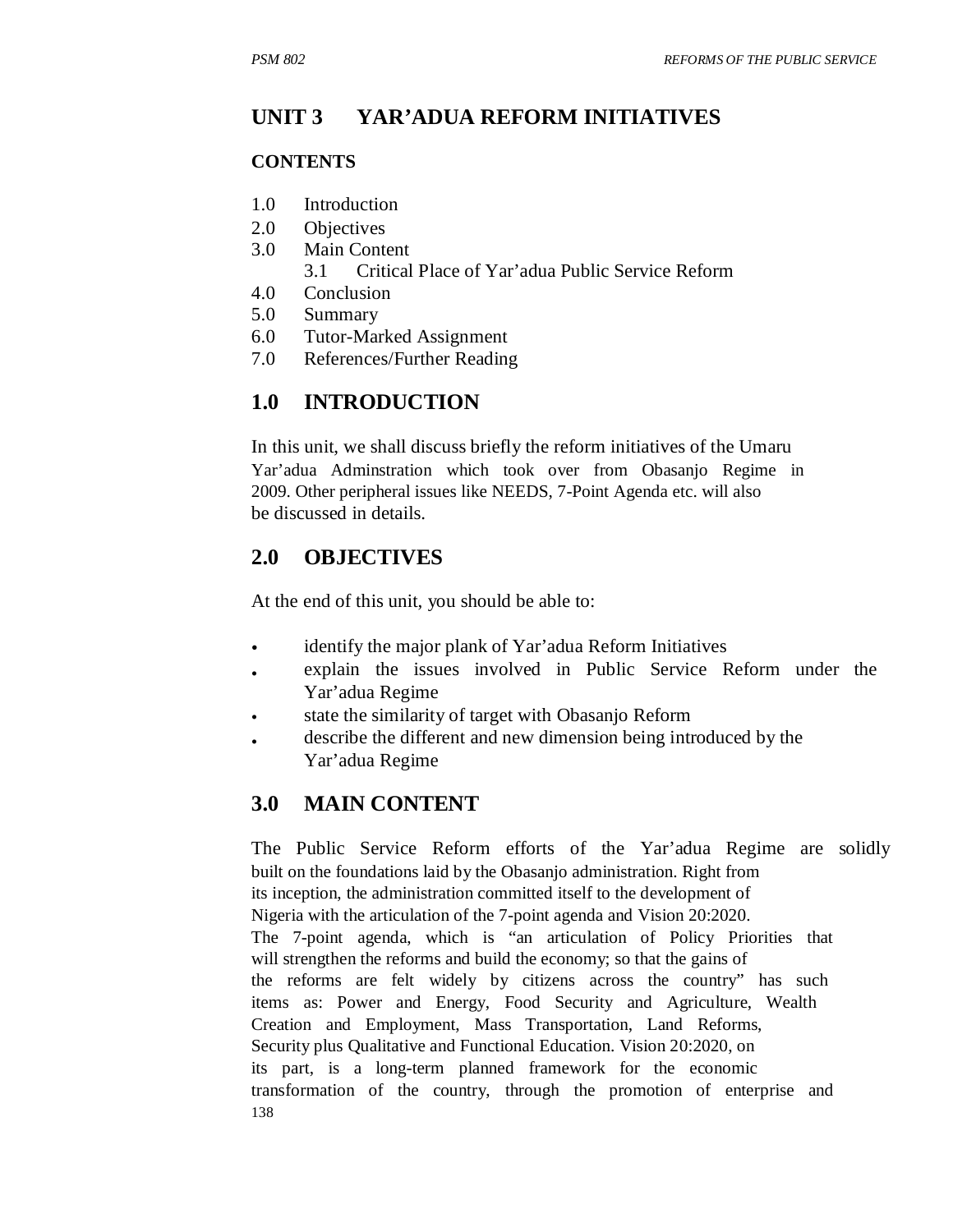the installation of a "productivity paradigm in the national economy." Thus, while NEEDS 2 serves as the framework for driving the development process, the 7-point agenda sets the sectional priorities for implementing the Vision 20:2020 with human capital development as a critical plank.

There is a recognition by the Yar'Adua administration that the achievement of the visions and targets encapsulated in the 7-point agenda, and Vision 20:2020, if it is to translate into rapid and sustainable development, requires a civil service that is professional, efficient, effective and accountable in the execution of government policies and programmes. The administration is therefore committed to the goal of rebuilding, and transforming the Nigerian Civil Service to a world-class civil service that is guided by principles such as: professionalism, accountability, client orientation, and innovativeness, among others; and such values as: discipline, integrity, transparency and loyalty. Without doubt, these principles and values are vital to the achievement of the goals of rebuilding and revitalising the Nigerian Civil Service.

# **3.1 Critical Place of Yar'adua Public Service Reform**

The critical place of the Public Service Reform (PSR) in the pursuit of Nigeria's development goal is underscored in the 7-point agenda. Among the strategic objectives ofthe agenda is the achievement of quality public service delivery through accelerated implementation of, among others, an e-government project and civil service reforms. It is in this regard that the National Strategy for Public Service Reforms (NSPSP) was considered a priority by the Yar' Adua administration.

This strategy, which was developed by the BPSR and the Inter-Ministerial Team (MIT) of Senior Public Officials with the technical assistance of DFID, has four pillars which are:

- Pillar One: Creating an enabling governance and institutional environment
- Pillar Two: Creating an enabling socioeconomic environment.
- Pillar Three: Public financial management reform.
- Pillar Four: Civil Service Administration Reform.

There are significant linkages within and across these pillars, however, even though implementation responsibility is with different MDAs.

The NSPSR also has five targeted results. These are: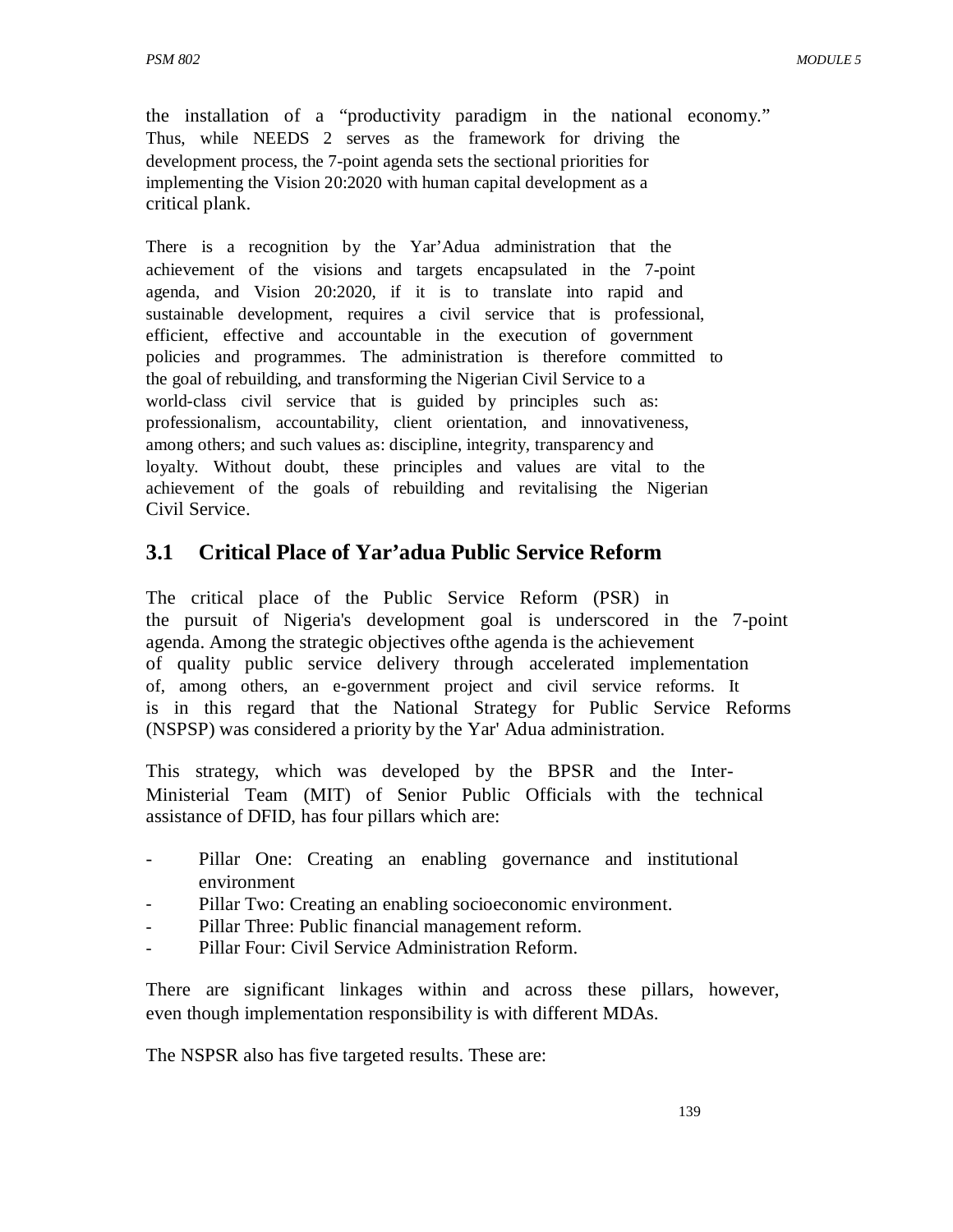- i) effective governance of the Civil Service as an institution
- ii) organisational efficiency and effectiveness
- iii) result-oriented human resource management
- iv) professional ethical and accountable workforce with a changed work culture
- v) improved competence of civil servants.

It is expected that the achievement of these will produce a civil service that is "strong, efficient and effective," in implementing the programmes and policies of government.

To further consolidate the gains of reforms in Nigeria, two crucial issues require urgent attention by the Yar' Adua administration.

There is, first, the need to streamline the roles of key institutions responsible for governance in the civil service, namely, the Federal Civil Service Commission (FCSC), Office of the Head of Civil Service of the Federation (OHCSF), and Office of Secretary to the Government of the Federation (OSGF). This step is necessary so as to ensure productive and system-enhancing inter- and intra-institutional linkages between them particularly with regard to the management of government's human resources. There is need to clarify the roles of each ofthe three offices and the linkages between them. To us, it seems better to restrict the FCSC to its constitutional responsibilities of appointment of persons to offices in the Federal Civil Service and dismissing and exercising disciplinary control over them. FCSC's HR function should be distributed between the OHCSF and the MDAs. The beauty of this arrangement is that it will allow for a better placement of responsibility for the quality of FCS workforce.

The second issue, which is more crucial, is the role of permanent secretaries in the Nigerian Civil Service. The need to address this is as a result of the realization that an apolitical public service able to provide frank and fearless advice, employment decisions based on merit rather than patronage, high standard of ethical conduct, accountability for the use of public money and strong professionalism with permanent secretaries as champions is the key to achieving the overall mission of building a public service that works for the people.

The permanent secretary is both an accounting officer and a policy adviser, As an accounting officer, s/he is responsible for the efficient, effective, transparent, competitive and cost-effective use of financial resources. S/he has responsibility for setting up appropriate systems of procurement, financial management, risk and change management and internal control. As a policy adviser, s/he ensures, through the minister,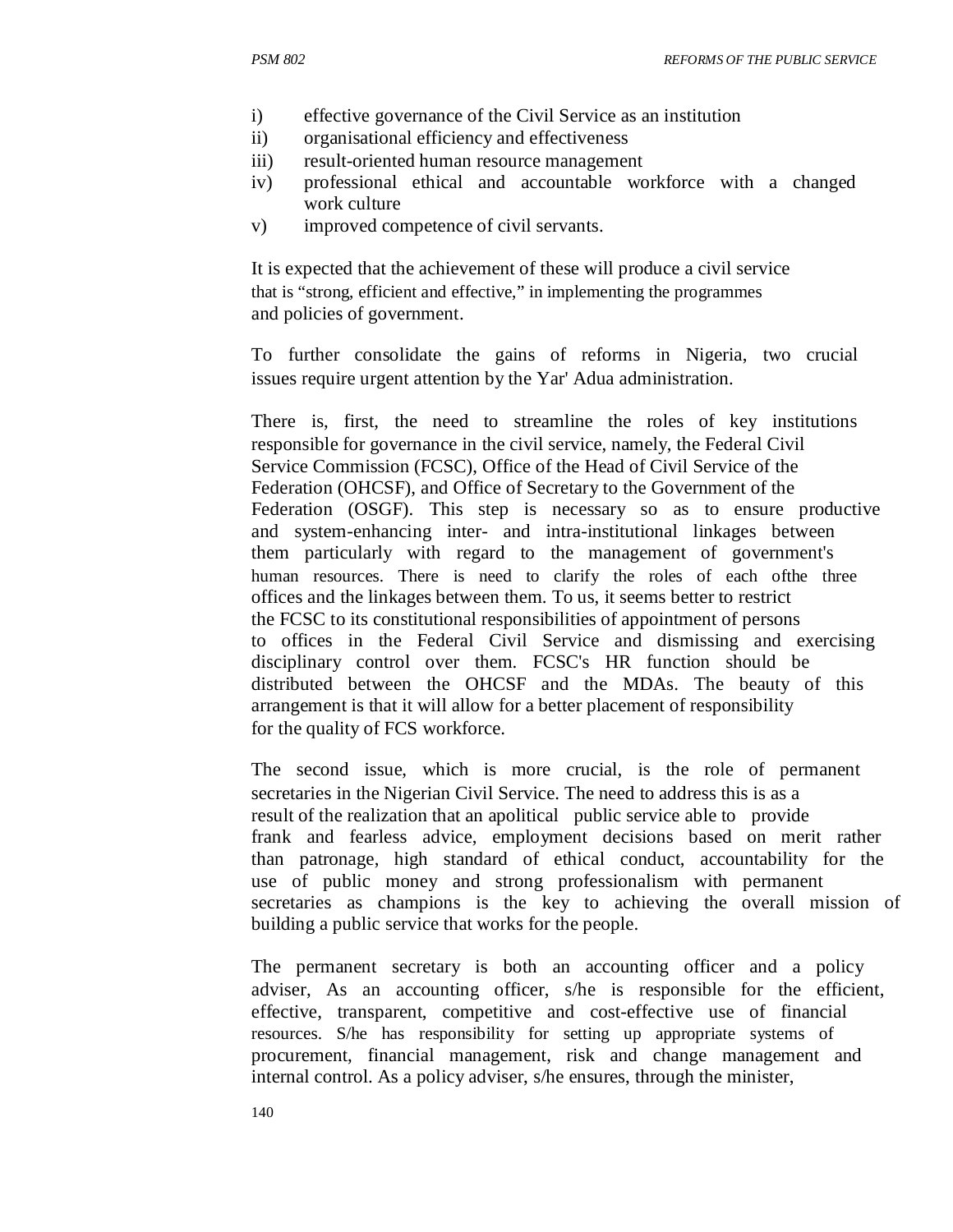that necessary resources - human, financial, and material - for policy implementation are available. S/he is expected to sufficiently understand the political context and the preferences of government as expressed by the minister, to be able to oversee the definition of the high level of objectives of policy while ensuring that they are translated into practical implementation strategies.

# **4.0 CONCLUSION**

Yar'Adua himself believed that Nigerians have reached a national consensus in four areas namely: to deepen democracy and the rule of law, build an economy driven by the private sector, display zero tolerance for corruption in all its forms, and finally restructure and staff the government, purposely to ensure efficiency and good governance. These objectives are the major planks of the Yar'Adua Regime.

#### **SELF-ASSSESSMENT EXERCISE**

Now that you have read the vision and mission of the Yar'Adua Public Service Reform Initiatives, mention Four (4) pillars developed by the Bureau of Public Service Reforms (BPSR) with the technical assistance of Department for International Development (DFID) from Britain.

#### **ANSWER**

- Pillar One – Creating an enabling governance and institutional environment
- Pillar Two – Creating an enabling socio-economic environment
- Pillar Three – Public Financial Management Reform
- Pillar Four – Civil Service Administration Reform

## **5.0 SUMMARY**

The public service reform efforts of the Yar'Adua administration are built on the solid foundations laid by the Obasanjo Regime. The Yar'Adua Regime was handicapped by the ill-health of Mr. President himself, but the subsequent regime which took over from him and headed by his former deputy tried desperately to take off from where the Yar'Adua Regime stopped.

# **6.0 TUTOR-MARKED ASSIGNMENT**

Discuss the major problems faced by the Yar'Adua Regime in implementing his public service reform initiatives.